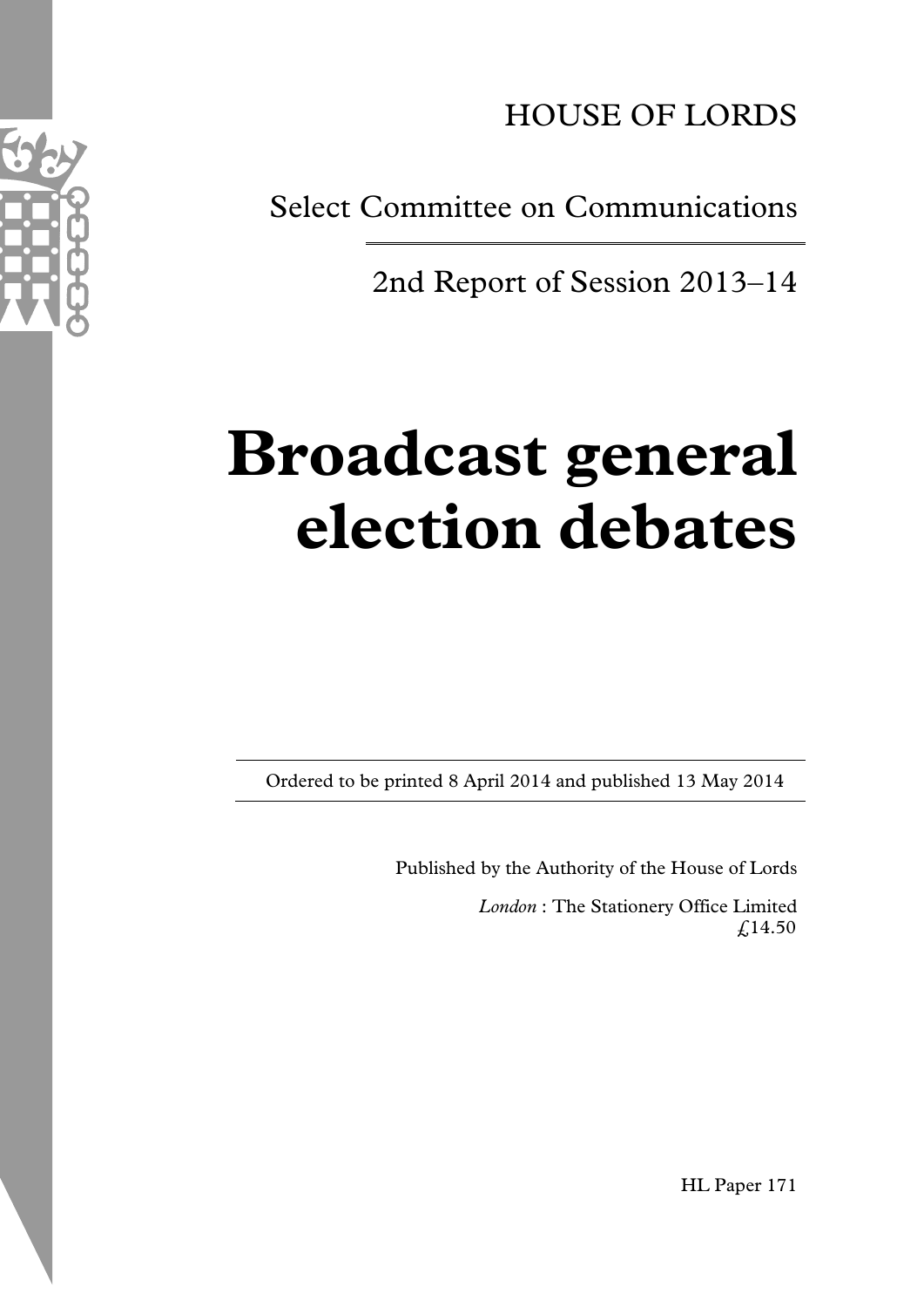#### *The Select Committee on Communications*

The Select Committee on Communications was appointed by the House of Lords on 22 June 2010 with the orders of reference "to consider the media and the creative industries."

#### *Current Membership*

Baroness Bakewell Lord Clement-Jones Baroness Deech Lord Dubs Baroness Fookes Baroness Healy of Primrose Hill Lord Inglewood (Chairman) Bishop of Norwich Lord Razzall Lord St John of Bletso Baroness Scotland of Asthal Earl of Selborne Lord Skelmersdale

#### *Declaration of Interests*

See Appendix 1. A full list of Members' interests can be found in the Register of Lords' Interests: http://www.parliament.uk/mps-lords-and-offices/standards-and-interests/register-of-lords-interests/

#### *Publications*

All publications of the Committee are available on the internet at: http://www.parliament.uk/hlcommunications

#### *Parliament Live*

Live coverage of debates and public sessions of the Committee's meetings are available at: www.parliamentlive.tv

#### *General Information*

General Information about the House of Lords and its Committees, including guidance to witnesses, details of current inquiries and forthcoming meetings is on the internet at: http://www.parliament.uk/business/lords

#### *Committee Staff*

The current staff of the Committee are Anna Murphy (Clerk), Alan Morrison (Policy Analyst) and Rita Logan (Committee Assistant).

#### *Contact Details*

All correspondence should be addressed to the Clerk of the Select Committee on Communications, Committee Office, House of Lords, London SW1A 0PW. The telephone number for general enquiries is 020 7219 6076/8662 The Committee's email address is: holcommunications@parliament.uk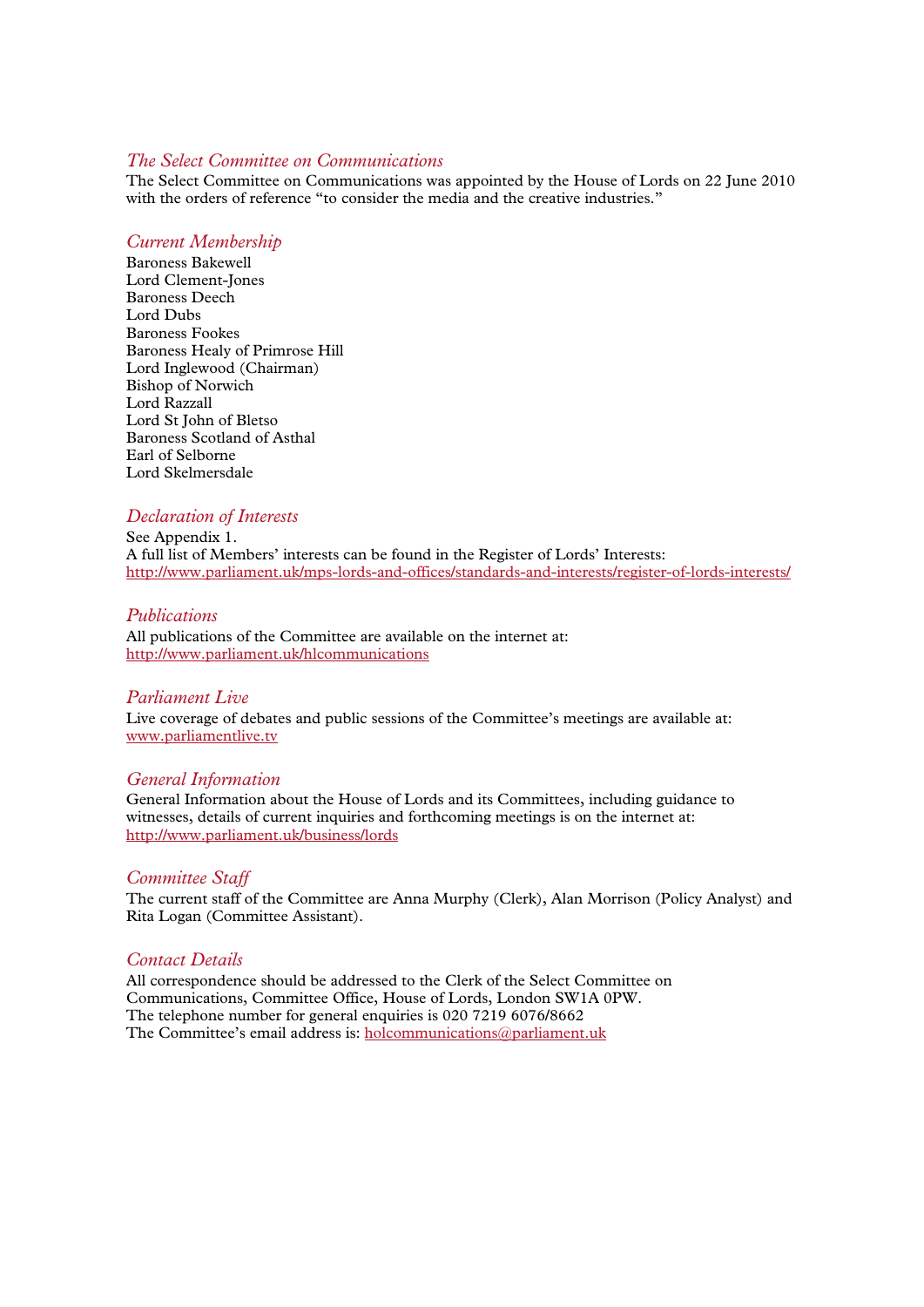|  | <b>CONTENTS</b> |  |
|--|-----------------|--|
|  |                 |  |

| <b>Summary</b>                                                          | 5               |
|-------------------------------------------------------------------------|-----------------|
| <b>Chapter 1: Introduction</b><br>$\mathbf{1}$                          | 7               |
| Acknowledgments<br>18                                                   | 11              |
| <b>Chapter 2: Review of broadcast Prime Ministerial debates</b>         |                 |
| in 2010<br>19                                                           | 12              |
| Were the 2010 debates a success?<br>20                                  | 12              |
| 22<br>Viewing figures                                                   | 12              |
| Figure 1: Election debates on BBC/ITV achieved much                     |                 |
| higher audiences than typical BBC current affairs                       |                 |
| programmes in 2010                                                      | 13              |
| Figure 2: Audience breakdown for each Prime Ministerial                 | 14              |
| debate by quarter-hour<br><b>Informed audiences</b><br>23               | 14              |
| Box 1: Sample of evidence of how the 2010 Prime Ministerial             |                 |
| debates served the public interest                                      | 15              |
| Increased voter turnout?<br>25                                          | 15              |
| Expectation that the debates will happen again<br>30                    | 16              |
| Reservations about the success of the debates<br>34                     | 17              |
| The debates "presidentialised" the general election<br>35               | 17 <sub>2</sub> |
| 38<br>Debates dominated the campaign                                    | 17              |
| The public expectation of election debates in 2015<br>42                | 18              |
|                                                                         |                 |
| 44<br><b>Chapter 3: Regulatory context</b>                              | 20              |
| Why it matters<br>44                                                    | 20              |
| 53<br>The regulatory frameworks in outline                              | 22              |
| Ofcom and its licensed broadcasters<br>54                               | 22              |
| Box 2: The PPRBs stand apart from the broadcasters'                     | 23              |
| wider election coverage<br>The BBC Trust and the BBC<br>59              | 24              |
| The impact of the regulatory framework on participation                 |                 |
| 63<br>in the debates                                                    | 25              |
| In the beginning: An idea for a television programme<br>65              | 26              |
| Determining who has a realistic prospect of becoming the                |                 |
| <b>Prime Minister</b><br>72                                             | 28              |
| Achieving due weight within each debate<br>82                           | 31              |
| Achieving due impartiality with respect to the coverage of              |                 |
| other political parties<br>85                                           | 32              |
| 92<br>Summary                                                           | 34              |
| Challenges to the regulatory framework<br>93                            | 34              |
| 107<br><b>Chapter 4: Proposals for change</b>                           | 40              |
| Proposals to make the debates independent of the<br>broadcasters<br>108 | 40              |
| Box 3: The US Commission on Presidential Debates (CPD)                  | 41              |
| Reforms to the debates under the editorial stewardship of the           |                 |
| broadcasters<br>123                                                     | 44              |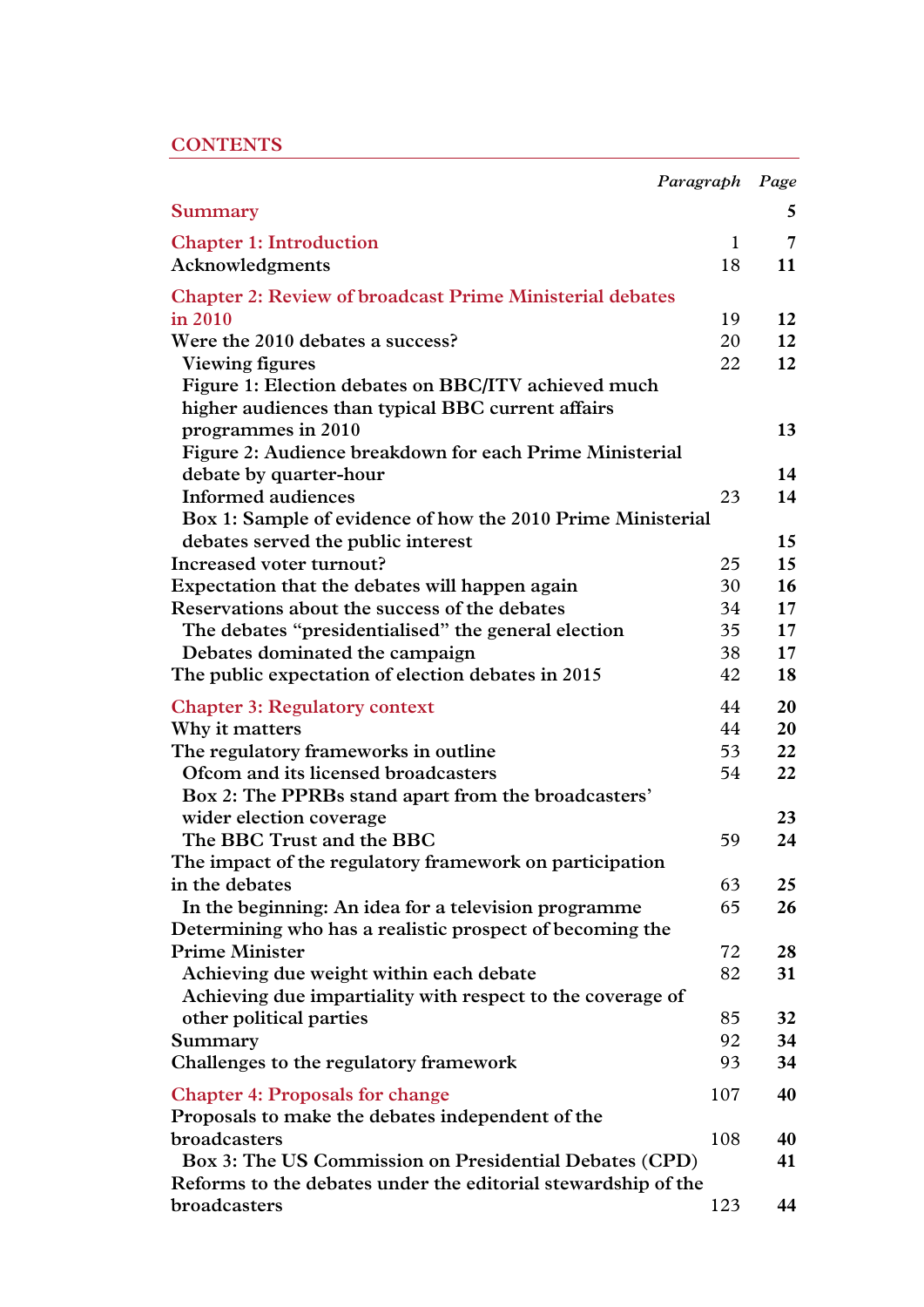| Better working between the broadcasters involved in the                                             |     |    |
|-----------------------------------------------------------------------------------------------------|-----|----|
| debates                                                                                             | 124 | 44 |
| Voter information and encouraging the public's interest in the                                      |     |    |
| electoral process                                                                                   | 125 | 44 |
| A clearer, better communicated set of processes and                                                 |     |    |
| principles                                                                                          | 134 | 47 |
| An online portal or hub for the debates                                                             | 140 | 48 |
| A 'wash-up' and review exercise following the broadcast of                                          |     |    |
| the debates                                                                                         | 143 | 49 |
| Proposals for change to specific editorial aspects of the                                           |     |    |
| debates and their format                                                                            | 146 | 49 |
| Gender and ethnicity of the debate moderators                                                       | 152 | 50 |
| Greater involvement of the public                                                                   | 161 | 51 |
| Box 4: Evidence received on ways to involve the public in                                           |     |    |
| the debates                                                                                         |     | 52 |
| Audience to ask follow-up questions?                                                                | 168 | 53 |
| An increased role for the moderator                                                                 | 173 | 54 |
| Conclusion                                                                                          | 176 | 55 |
| <b>Chapter 5: Summary of recommendations</b>                                                        | 177 | 56 |
| <b>Appendix 1: Select Committee on Communications</b>                                               |     | 58 |
| <b>Appendix 2: List of witnesses</b>                                                                |     | 60 |
| <b>Appendix 3: Call for Evidence</b>                                                                |     | 62 |
| <b>Appendix 4: References</b>                                                                       |     | 65 |
| Appendix 5: Summary of the Broadcast General Election<br>debates in 2010                            |     | 66 |
| <b>Appendix 6: Prime Ministerial Debate—Key Principles</b><br>agreed 21 December 2009               |     | 70 |
| <b>Appendix 7: Prime Ministerial Debates-Programme</b><br>format agreed by all parties 1 March 2010 |     | 72 |
| Appendix 8: Chancellors' Debate-Programme format                                                    |     | 77 |
|                                                                                                     |     |    |

Evidence is published online at http://www.parliament.uk/hlcomms and available for inspection at the Parliamentary Archives (020 7219 5314)

References in footnotes to the Report are as follows: Q refers to a question in oral evidence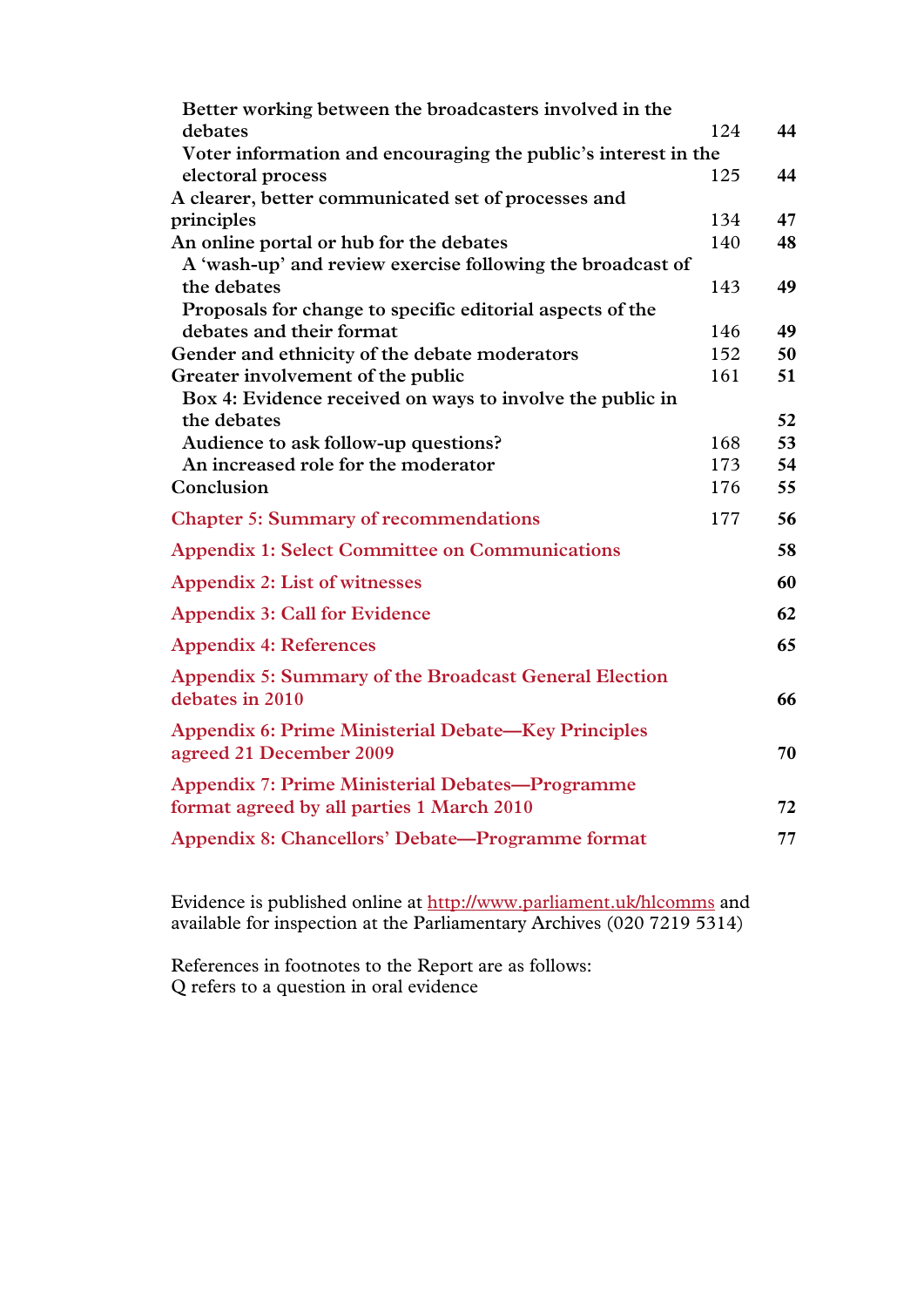# **SUMMARY**

This Report is published in May 2014, almost exactly a year before the next general election on 7 May 2015. As stories begin to emerge about the permutations of the imminent campaign and the political parties' prospects in it, televised election debates are proving to be central to the speculation: Who will be on the podium? How many debates will there be? Who will benefit?

The most cursory glance through the history books would show this speculation to be quite remarkable and perhaps premature. Ever since the televised Nixon– Kennedy encounter in the United States of America in 1960, there have been countless attempts to introduce broadcast debates to the UK, to see Prime Ministerial candidates exposed to scrutiny and pressure, all from the comfort of our living rooms. Until 2010, however, all of these attempts have ended in failure, with negotiations collapsing before the debates could ever reach our screens.

Nonetheless, it is clear that for some, if not all, this fixture now has the status of an established, even inevitable landmark in the electoral calendar. Evidence which we consider in this Report shows that a majority of the general public positively expect that broadcast general election debates should happen again before the next general election. After 2010 this is understandable. The 2010 debates reached and held large audiences; academic research indicates that a majority found the debates informative, substantial and interesting enough to talk about afterwards. Amidst perennial concerns about 'Americanisation' and 'presidentialisation'formally, voters make a direct choice between local candidates, not Prime Ministers, after all—the picture captured in research presented to our inquiry is clear: the broadcast general election debates helped to energise and engage the public in the electoral process, with the most striking impact on the young and relatively disengaged.

The public's expectation should certainly make it more likely that the debates do happen again, not least because vetoing them will now rightly be much more difficult for reluctant party leaders and their strategists. No one should be in any doubt, however. The road to broadcast general election debates in 2015 is unlikely to be smooth. Experience from 2010 suggests that there will be disputes and these will be hottest on the question of participation: who is invited by the broadcasters to debate?

For some political parties in 2010, the proposed debates were to be the decisive and crucial events in the electoral calendar. However, we recognise that the way in which the debates are currently set up provides for important safeguards, ensuring that all political parties are given due weight in broadcast election coverage.

With televised election debates growing in prominence, we consider it important to cast some light on this topic. This Report does not contain recommendations to the Government. Instead, we publish it for the benefit of the House and hope it may be of wider interest. It contains a reference to the range of codes, statements and guidelines which constitute the legal and regulatory framework around broadcast general election debates and which collectively ensure *inter alia* that all political parties are given due weight across the patchwork of coverage laid on by the broadcasters during an election period. Under the current arrangements, these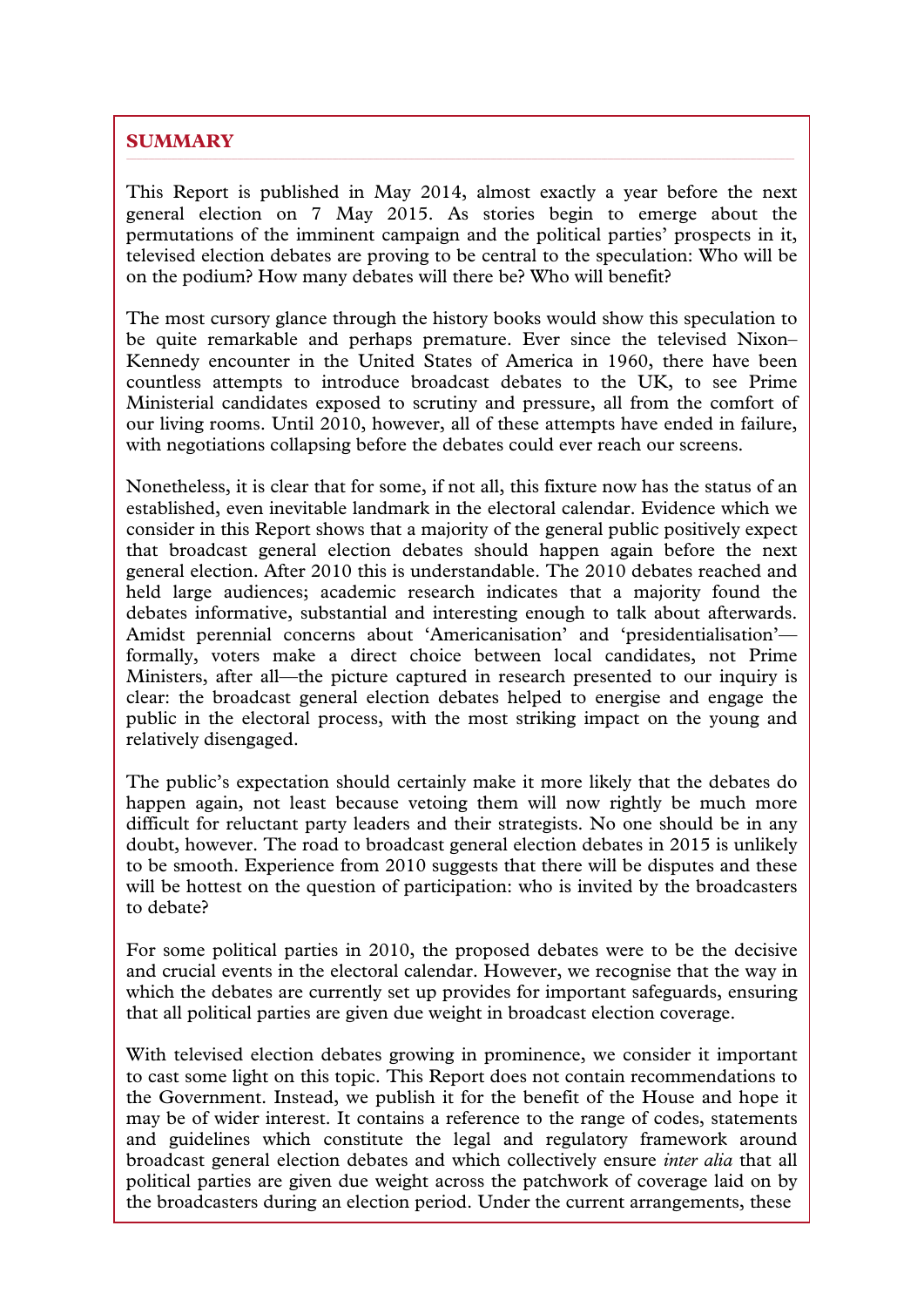safeguards follow from an important characteristic of the debates which is easily forgotten: they are television programmes. Despite the attention they receive, they are from a legal and regulatory perspective like any other broadcast content. A proper understanding of this framework is not only important because it may answer some of the perennial and understandable—though not necessarily warranted—questions which have been raised about the propriety of broadcasters' judgements over who can participate, but also to provide the crucial point of comparison with a number of alternative models for the operation and management of the debates which have been proposed.

For example, the potential for the debates to be operated and managed under the auspices of an independent body has acquired some currency in public discussion. However, on a proper understanding of the current arrangements, we have found that the case for an independent commission on debates in the UK is insubstantial. Introducing such a body on the US model, for example, could either have a dramatic impact because, implausibly, the entire system would have to change around it. Alternatively, it would have no impact, as it would have to assimilate into the prevailing UK system anyway, falling into line with the safeguards for due impartiality provided by the legal and regulatory framework which already exists around broadcasting. Political parties hoping that the idea will provide the basis for participation to be determined differently will find that the broadcasting rules are the gatekeepers, not the broadcasters themselves.

We have also considered a number of proposals which are more evolutionary, identifying potentially important reforms to the debates under the continuing editorial stewardship of the broadcasters. Taking these up, we make recommendations to the broadcasters and would welcome their written responses on our views in a number of areas. Should broadcast election debates take place again in 2015 and beyond, the broadcasters should collectively make more of the opportunity to inform voters and to encourage the public to be interested in the electoral process; they should adopt a clearer, better communicated set of processes and principles during their organisation; they should establish an online portal or hub for the debates to ensure their easy discoverability alongside other election resources; and the broadcasters should conduct a 'wash-up' and review exercise after the event to ensure lessons are learned. On the editorial side, we respect the broadcasters' independence. However, in giving food for thought, we recommend that the broadcasters make sure they consider the balance of gender and ethnic diversity among the moderators.

Overall, we have become acutely aware during this inquiry, that—quite against the grain of public assumption—the future of broadcast general election debates in the UK cannot be taken for granted. A whole range of obstacles could stand in their way. Chief amongst them, of course, is the risk that one of the political parties decides to withdraw. We note, however, that it is far from certain whether this would necessarily mean that the debates cannot proceed, while still remaining compliant with the broadcasters' legal and regulatory obligations. Quite apart from that, we cannot suppose that the political parties will deem it is in their best interests to withdraw, against a backdrop of wide public support and manifest expectation that the debates do take place again.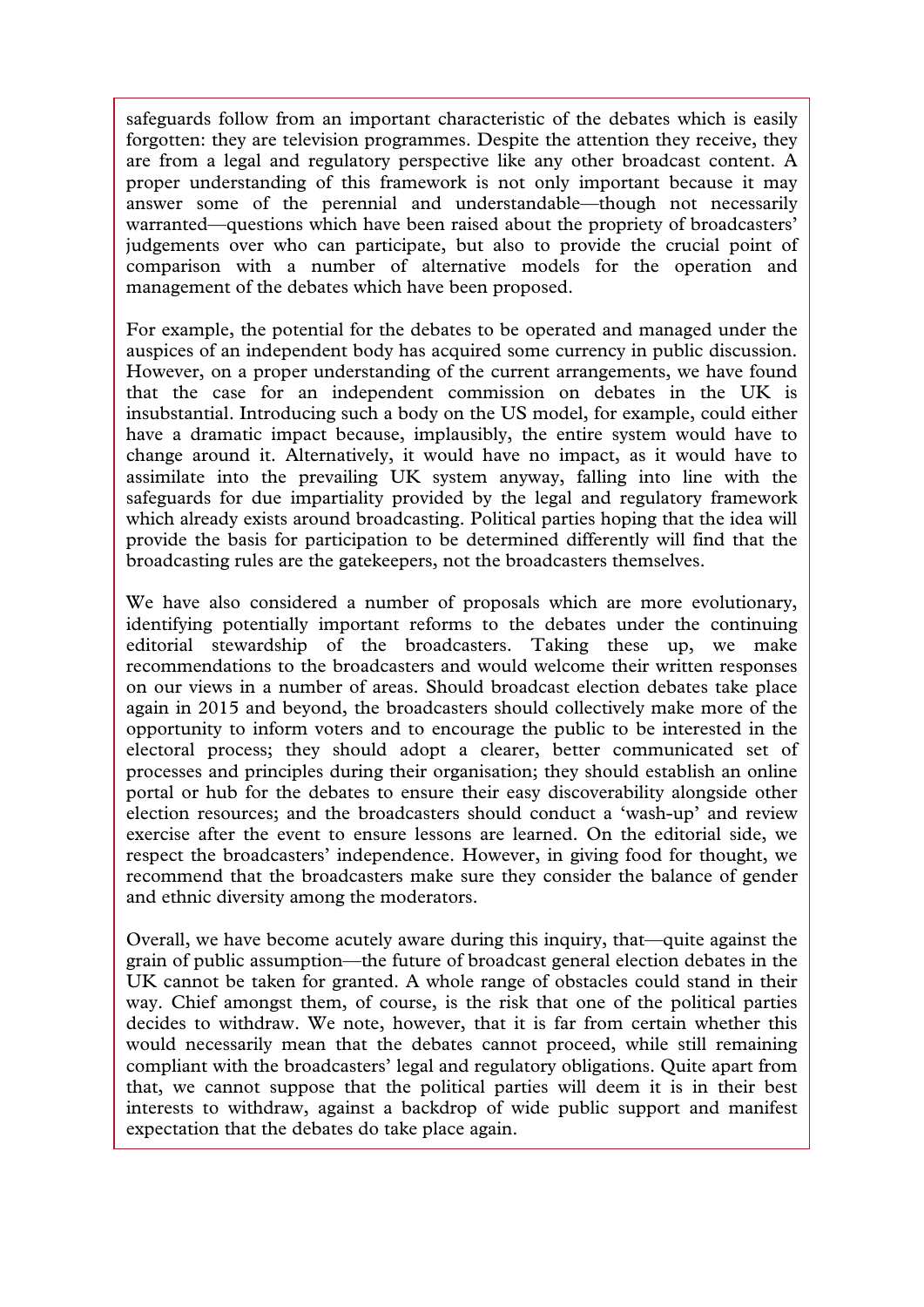# **Broadcast general election debates**

# **CHAPTER 1: INTRODUCTION**

- 1. On 15 April 2010, the first ever broadcast general election debate between the UK's Prime Ministerial candidates was televised on ITV, followed one week later by a second debate on Sky News and a third, one week after that, on the BBC. Although Channel 4 had been involved in discussions early on, it was not among the broadcasters to televise a Prime Ministerial debate in 2010.<sup>1</sup> This precedent has prompted discussion about the debates' impact in 2010 and whether they should take place again in 2015 and beyond. There is also a prior question: why did they not happen before?
- 2. The answer comes down to a range of factors, considered closely in a report<sup>2</sup> for the Reuters Institute for the Study of Journalism by Ric Bailey, Chief Adviser, Politics at the BBC who was a representative for the Corporation, alongside Sue Inglish, the BBC's Head of Political Programmes, Analysis and Research, on the negotiating team which set up the 2010 Prime Ministerial Debates. From his report emerge four principal factors which played a part in keeping the debates from our television screens until 2010.
- 3. Firstly, "ever since the contrasting images of Senator John F. Kennedy and Vice-President Richard M. Nixon became the template for winners and losers in gladiatorial politics, the UK associated election debates with the United States and with Presidents."3 This association strengthened concerns that if the UK followed where the United States had led, it would be a further erosion of our parliamentary democracy—the 'presidentialisation', the 'Americanisation' of our politics.
- 4. Secondly, there was the perception of television itself—"a byword among many in the political classes (who don't watch it much) for shallowness and vulgarity, with its ever-reducing sound-bites, its game-show culture, and its preference for image over substance."<sup>4</sup> This is a concern which ceases to go away, not least because candidates in debates have in the past been evaluated differently by those who watched them on television compared to those who heard them on the radio. $5$
- 5. Thirdly,

"a dozen general elections came and went without televised debates between the party leaders [because] even though all of the UK's major political parties said they supported the idea … The snag was, they never

<sup>&</sup>lt;sup>1</sup> Channel 4 did, however, televise an 'Ask the Chancellors' debate in 2010.

<sup>2</sup> Ric Bailey, Reuters Institute for the Study of Journalism, February 2012. *Squeezing out the oxygen—or reviving democracy? The history and future of TV election debates in the UK*. Available online: https://reutersinstitute.politics.ox.ac.uk/fileadmin/documents/Publications/Working\_Papers/History\_and\_F uture of TV Election Debates.pdf

<sup>3</sup> *Ibid.*

<sup>4</sup> *Ibid.*

<sup>5</sup> There was a famous difference between the way in which those listening and those watching evaluated Kennedy and Nixon in their 1960 debate. More recently, news stories about the debates held between Nick Clegg and Nigel Farage in the run-up to European Parliamentary Elections on May 22 2014 have sometimes focussed on their visual characteristics rather than substance.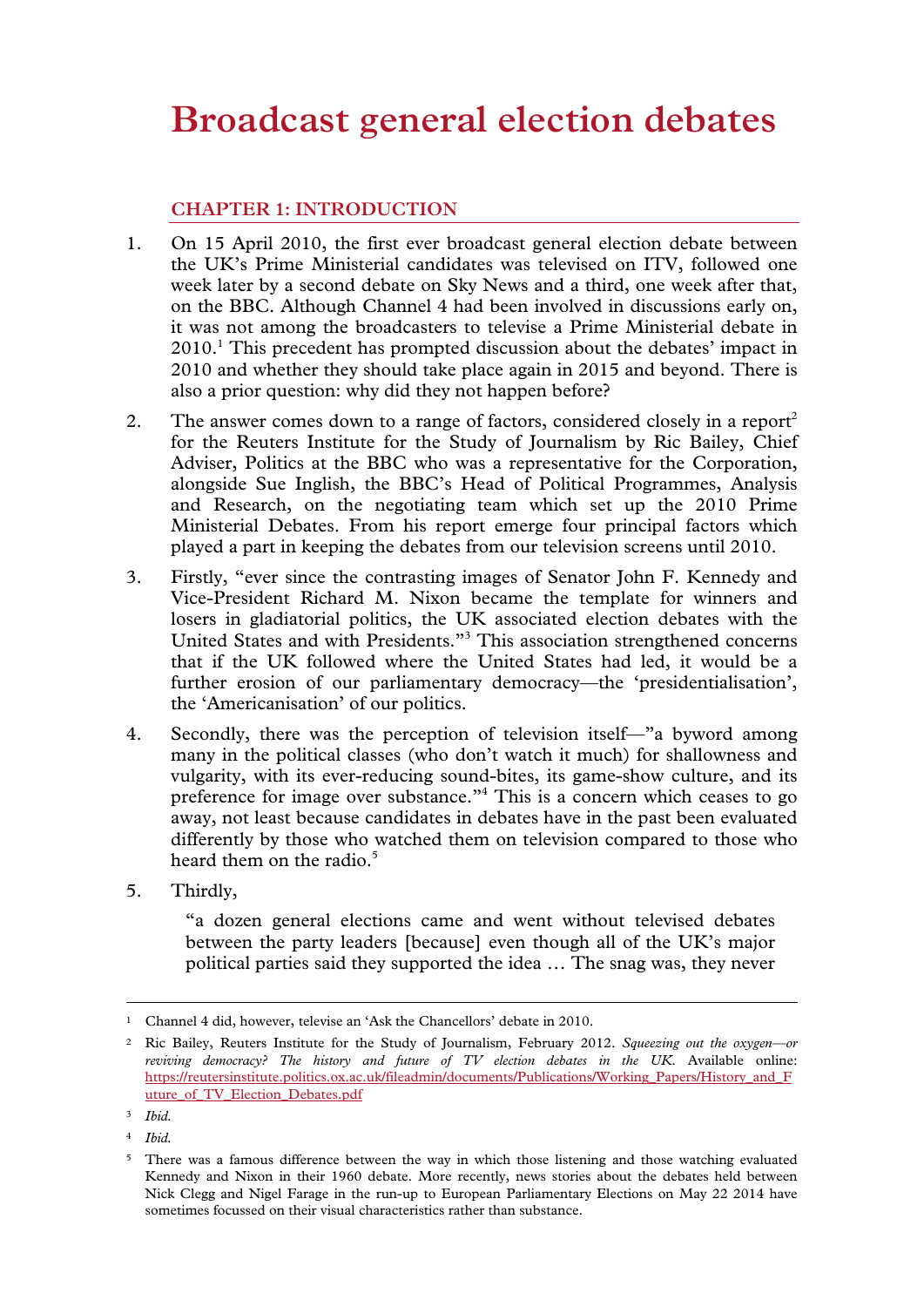#### 8 BROADCAST GENERAL ELECTION DEBATES

all called for them—and meant it—at the same time. It is no criticism of party politicians to say that their priority in an election campaign is, on the whole, to win, or at least to maximise their results. They also appreciated from the start that televised election debates would have the potential to transform a campaign in unpredictable ways. So the chances of all the key parties believing—at the same election—that debates would improve their own electoral prospects were always quite low."6

- 6. The fourth factor is the approach taken by the broadcasters involved. Acting independently of each other and vying to be first to host these debates, the broadcasters have in the past been accused of a "self-defeating and somewhat inappropriate jockeying for position" and more generally of a "rather casual approach."<sup>7</sup>
- 7. Each of these factors conspired to make the process of setting up debates at each election "a fragile and painstaking business, vulnerable to the storms and vagueries of political evolution, accident, and determined selfinterest"8 —and ultimately unsuccessful. The pattern was only broken in 2010 because—for once—all of the UK political parties whose leaders were in contention to become Prime Minister concluded there was electoral advantage in debates and—also for the first time—the broadcasters involved worked closely together to overcome the significant practical obstacles.
- 8. This latter point touches on a real curiosity. Ordinarily, the broadcasters are devoted defenders of their own individualism: commissioning, producing and broadcasting programmes independently of each other with different objectives and purposes in mind. When it came to the Prime Ministerial debates in 2010, as Professor Purvis told us,

"it is best to understand that the three broadcasters decided to do certain things jointly. They decided which political parties to invite, they negotiated the rules with them and then they published the rules. The broadcasters then agreed the locations, the themes of the debates and which of them would produce each debate. Then they did things individually. They chose one of their own anchors as the anchor or the moderator of their debate. They designed their own branding and their own sets around their own debate. They organised selection panels for audience questions and they provided all the production facilities and they paid for it all. Each transmitted its own debate."<sup>9</sup>

- 9. The broadcasters' decision to "pool"<sup>10</sup> their editorial judgement—on some but not all matters—in order to remove known historical obstacles to the debates taking place underlines that these television programmes are the outcome of an unusual collaboration.
- 10. The first act of this collaboration was to agree the purpose of the debates television programme; to decide on that basis whom to invite; and in that invitation to set out the outline of a proposal—the number of debates, their

- <sup>8</sup> *Op. Cit.*
- 9 Q 70
- 10 BBC

 <sup>6</sup> *Op. Cit.* 

<sup>7</sup> David Butler and Anthony King, Nuffield Studies, Macmillan, 1965, *The British General Election of 1964*.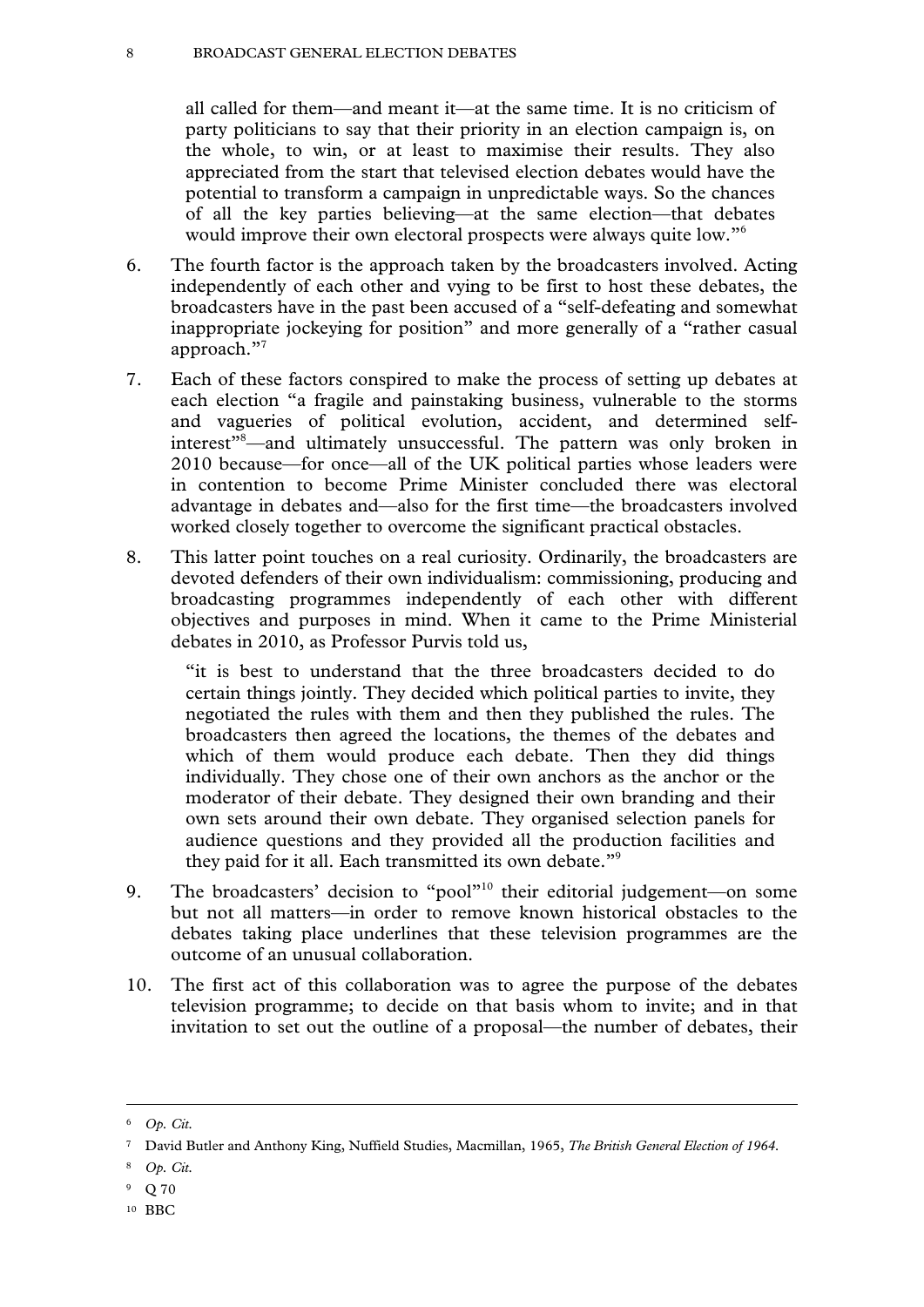timing and so on.<sup>11</sup> With an acceptance by the invited parties to take part in negotiations, a process was set in train, involving 13 negotiators, two from each of the three broadcasters, BBC, ITV and BSkyB, two from the Conservative Party, two from the Labour Party and three from the Liberal Democrat party. Their discussions led first to a published set of principles,<sup>12</sup> and ultimately to an agreement on the format of the debates, summarised in a list of 76 "rules."13 These specified how the audience was to be selected and presented on television, what role the audience would play in the debate, the structure of the programme, the role of the moderator and the layout of the set. In addition, this document specified the three themes and their order: Domestic affairs, International affairs and Economic affairs. These would take up half of each debate with the rest of the time devoted to general policy issues.

- 11. This agreement highlights another unusual collaboration. A consensus on a whole range of matters was achieved among the political parties involved, hammered out between their negotiators and the broadcasters. The odds, at the start, that this consensus could be achieved cannot have been favourable. Even in 2010, a disagreement over the order of the three debates threatened to scupper the process at the last minute, and there can be little doubt that a decision by one political party to withdraw would have been likely in 2010 to cause the whole house of cards to collapse. The fact that none did and a consensus was found masks how unusual and unprecedented the collaboration was.
- 12. Altogether, it is remarkable that an election-based television programme whose evident fragility has for so long led negotiations to collapse now appears to many of us an established and inevitable landmark in the electoral calendar. Clearly, however, the future of broadcast election debates in the UK cannot be taken for granted, though it must be said that it seems more likely than not, given the weight of public expectation that they do happen (the evidence for which we consider in Chapter 2), that publicly vetoing debates in the traditional way will now be much more difficult for reluctant party leaders and their strategists.
- 13. For some, of course, the consensus and collaboration which was achieved indicated a cosy and exclusive process—an invitation-only club bouncing at the door other parties such as smaller UK-wide political parties and those with significant electoral standing in one of the devolved nations. In 2010 this concern prompted complaints to the broadcasting regulators, and ultimately an appeal for judicial review. The concern also lies behind calls received during this inquiry for the whole process to be lifted free of the political parties and broadcasters, and handed over to a new body, an independent commission on general election debates.
- 14. There is clearly a whole range of profound questions to explore in connection with the debates, and we take up a number of them in this Report. In Chapter 2 we consider the impact of the debates in 2010, not whether they should happen again but the evidence we have heard about their impact on

 <sup>11</sup> BBC Press Office, 2 October 2009, *Joint BBC, ITV and Sky press statement*. Available online: http://www.bbc.co.uk/pressoffice/pressreleases/stories/2009/10\_october/02/statement.shtml

<sup>12</sup> See Appendix 6

<sup>13</sup> See Appendix 7. A similar but significantly shorter set of 'rules' were agreed for Channel 4's Ask the Chancellors Debate; these can be found in Appendix 8.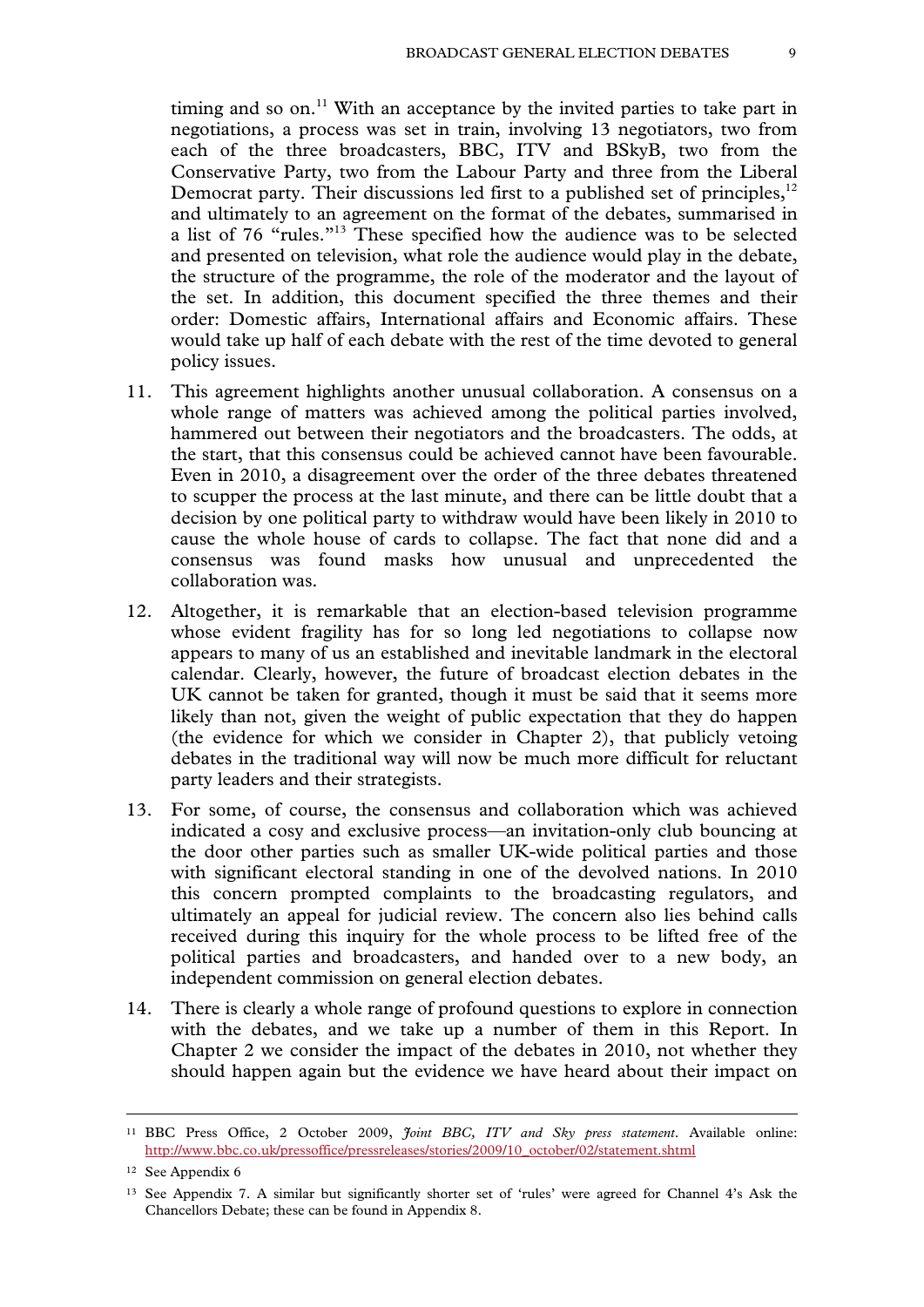#### 10 BROADCAST GENERAL ELECTION DEBATES

the electorate. Although there are dissenting voices, we note that this evidence, *inter alia*, suggests that the public expects they should happen again in 2015. In Chapter 3, we pick through the dense regulatory and legislative structures which set the context in which the debates are broadcast. We have found that these tend to be poorly understood and yet any proposals for change must follow from a proper understanding of the arrangements as they are now.

- 15. In particular, we explore the current legal and regulatory framework around broadcasting which contains requirements for broadcasters to uphold due impartiality in their coverage of political parties: an obligation to which they must be especially sensitive during election periods. Indeed during such periods, this obligation applies to their whole 'grid' of coverage, including debates between the parties' departmental spokespeople, any one-on-one interviews and indeed any broadcast content, rather than just to a single television programme like a debate between Prime Ministerial candidates. It is important to recognise that party political and referendum broadcasts (PPRBs)14 stand somewhat apart from the broadcasters' wider election coverage. They are not exempt from the legal and regulatory framework with which all broadcast material must comply but the decision to broadcast them is different: they represent a mandated—albeit decreasingly watched—form of programming to which the broadcasters are obliged to cede time in their schedules (see Box 2).
- 16. By contrast, the obligation to uphold due impartiality across election coverage more generally is met through the broadcasters' creative and nuanced editorial judgements about the nature and weight of coverage they provide, featuring each political party in different ways and to different extents across an election period. One of the ways in which the broadcasters sought to meet this obligation in 2010 is occasionally forgotten: televised debates took place not only between the leaders in the running to become Prime Minister but also between the leaders of the main parties in the devolved nations—in the midst of which, of course, there was a whole range of other programming in which smaller UK-wide parties also gained coverage. In exploring this framework in Chapter 3, it is clear that it sits over not only the Prime Ministerial debates but broadcast general election debates—and other election coverage in the broadcasters' grid—as a whole. This lies behind our decision to call our Inquiry and Report "Broadcast General Election Debates" rather than "Broadcast Prime Ministerial Debates." Although our focus is on the Prime Ministerial debates, the framework which we explore applies to all of the broadcast debates and other election coverage as a whole. Finally, in Chapter 4, we consider a number of proposals for change to the current arrangements: both proposals which imagine a fundamental overhaul and those which are more evolutionary, identifying potentially important reforms to the debates under the continuing editorial stewardship of the broadcasters.

 <sup>14</sup> PPRBs is Ofcom's term for party political and referendum broadcasts as a broad category. The broadcasters on air use three different terms, depending on the context. During an election campaign, they are called Party Election Broadcasts; during a referendum they are called Referendum Campaign Broadcasts, and when there are no election or referendum campaigns pending (eg, around the party conferences) they are called Party Political Broadcasts. The Broadcasters' Liaison Group (BLG) is the group which meets from time to time to co-ordinate the criteria which each broadcaster applies in determining the amount of airtime to be made available to registered political parties to help them promote their manifestos to the electorate and to designated organisations in referendum campaigns.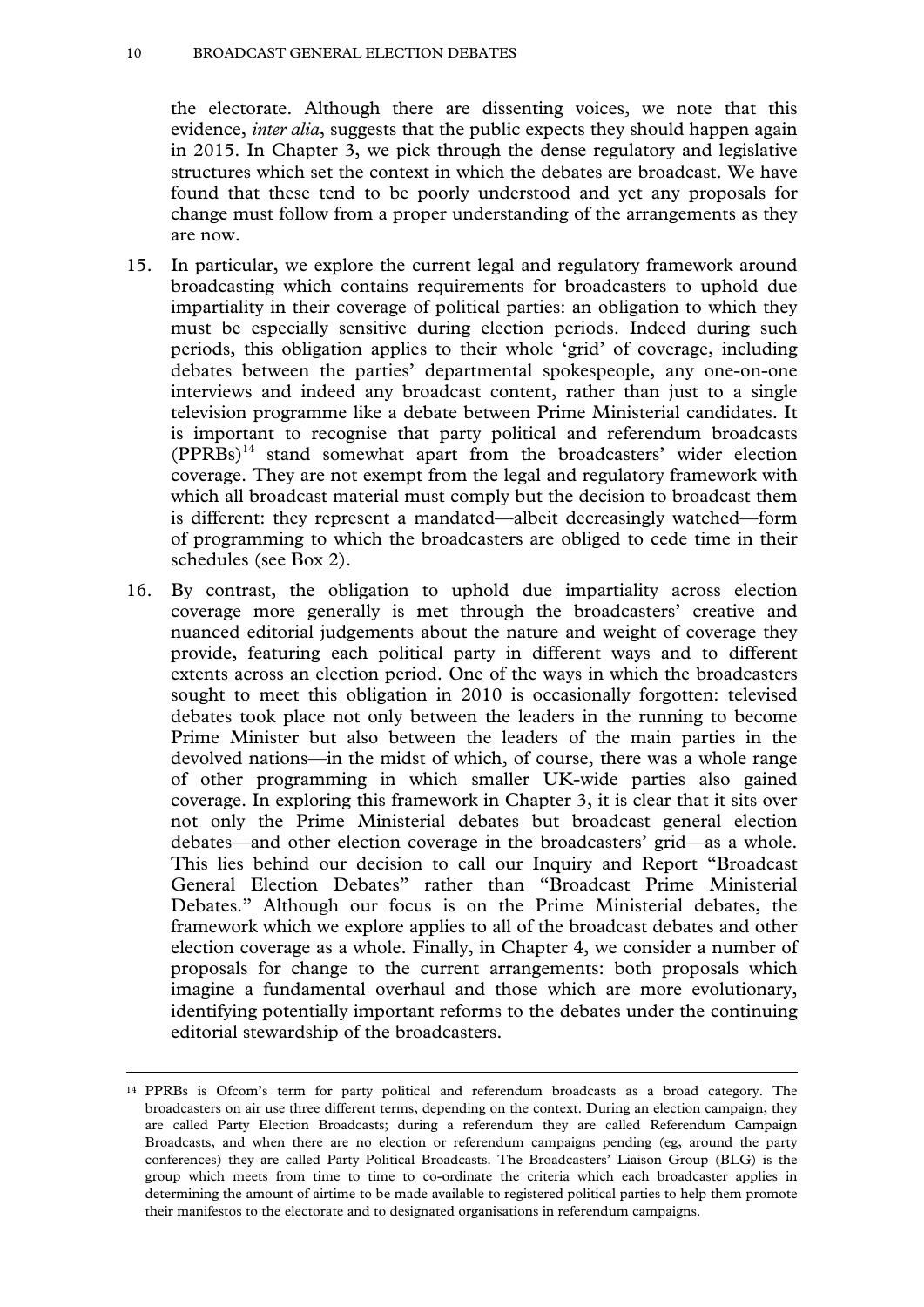17. Finally, we acknowledge that this Report is unusual. Ordinarily, select committee reports make recommendations to the Government, who in turn respond to the Committee's report in writing within two months.<sup>15</sup> The subject of this Report is not the direct responsibility of the Government and we do not make a single recommendation to the Government in it. Our intention has been to provide the House with a reference document, setting out the legal and regulatory framework around broadcast general election debates. This will we hope help to clarify—if not settle—a number of questions which have shown a perennial tendency to emerge. In addition, we provide recommendations or at least "food for thought" for the broadcasters to consider with regard to any broadcast general election debates potentially to take place in 2015 and beyond. Accordingly, we do not anticipate a written response from the Government to this Report, though we will seek a debate in the House. However, we have written to the broadcasters from whom we received evidence on this inquiry, inviting them to submit brief responses to this Report. We will publish these responses on our website.

#### **Acknowledgments**

18. We would like to thank everyone who gave evidence to us, both at oral evidence sessions, which we held between 11 February and 18 March 2014, and in writing.16 We also wish to thank our Specialist Adviser, Professor Richard Tait, whose expertise greatly enhanced our work.

 <sup>15</sup> Cabinet Office, 21 September 2010, *Departmental evidence and response to select committees: guidance*. Available online:https://www.gov.uk/government/publications/departmental-evidence-and-response-toselect-committees-guidance

<sup>16</sup> See Appendix 2 for a list of all those who submitted evidence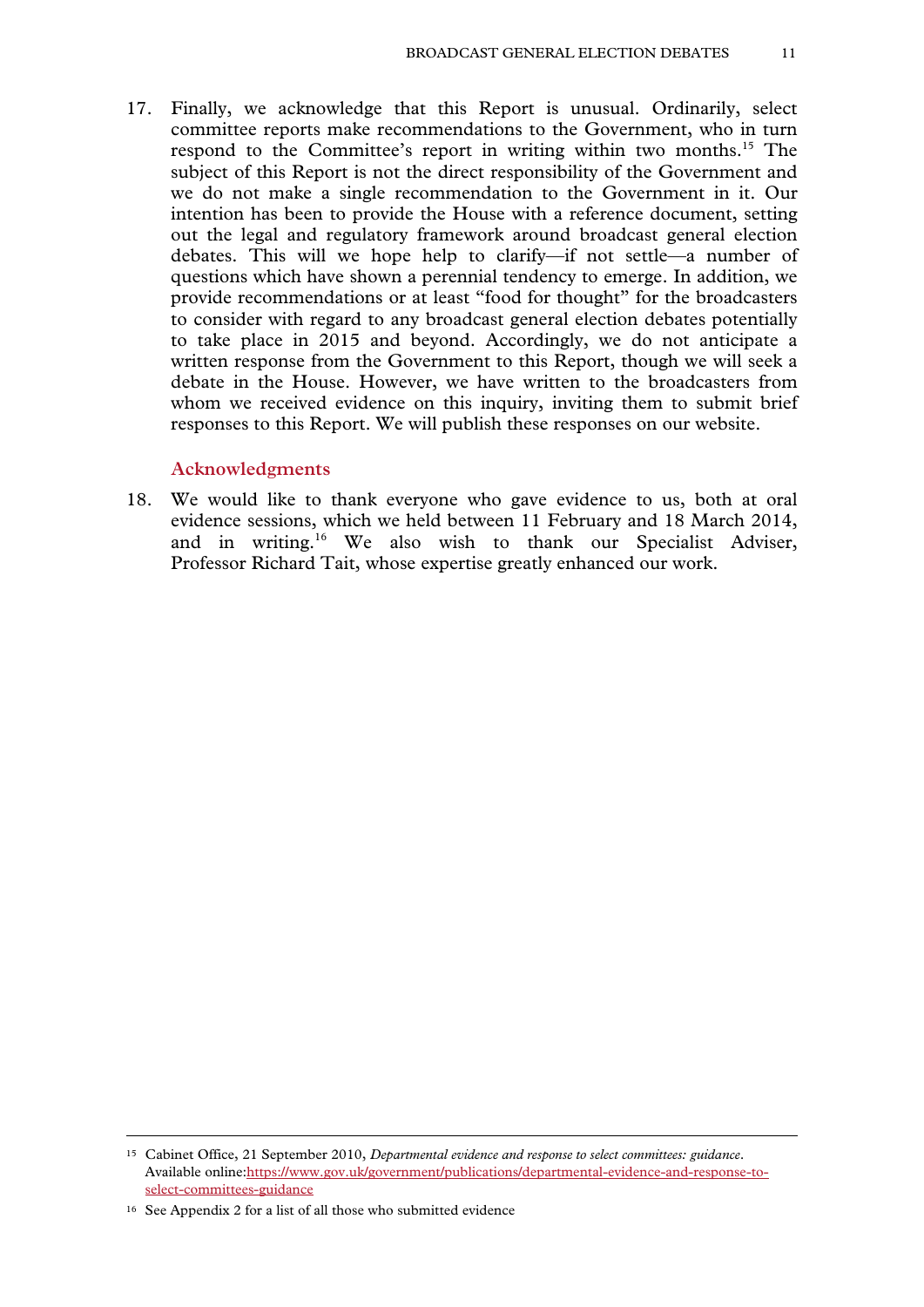# **CHAPTER 2: REVIEW OF BROADCAST PRIME MINISTERIAL DEBATES IN 2010**

19. In our call for evidence we made it clear that we would not focus on whether broadcast general election debates should take place again in 2015 and beyond. During the course of the inquiry however we received a considerable amount of evidence on whether the 2010 debates could be considered a success. This evidence merits proper consideration. In this chapter therefore we briefly review the 2010 general election debates and summarise the evidence we received about the success or otherwise of those debates.

#### **Were the 2010 debates a success?**

- 20. Broadly speaking, our witnesses were of the view that the 2010 debates could be considered a success. Dr Stephen Barber summed up their success in general terms, "While far from perfect and emphasising presentation skills, the debates also allowed for a fairly open discussion of policy and in place of the negative campaigning which has become a feature of British general elections, opened up space for party leaders to identify commonalities."17 In the following section we set out first the specific reasons put forward for judging them a success and then the reservations about them expressed to us.
- 21. That the broadcast general election debates took place at all was seen by some as a major achievement and was a big first both in British broadcasting and electoral terms.18 Ric Bailey's Reuters Institute report makes clear that hitherto the process had been fragile and ultimately unfruitful.

#### *Viewing figures*

22. Many witnesses pointed to the viewing figures for the debates as being the clearest proof of their success. The 2010 broadcast Prime Ministerial debates reached and held large audiences—the reach of the debates overall was over 15 million viewers and the total of the three audiences was above 22 million.<sup>19</sup> The average viewing figures for each of the debates was 9.4 million (ITV), 4 million (Sky) and 8.1 million (BBC).<sup>20</sup> These viewing figures "were noticeably higher than the average rating for political TV programmes like Question Time and Newsnight."<sup>21 22</sup> The relative audience figures for these programmes are shown in Figure 1. A House of Commons Library note on this subject points out that "even though the second debate only averaged 4 million viewers across the television networks, it gave Sky News its biggest ever peak audience of 4.6 million."<sup>23</sup> Figure 2 shows the audience breakdown for each Prime Ministerial debate by quarter-hour. In comparison with 2005,

 <sup>17</sup> Dr Stephen Barber

<sup>18</sup> Q 72 Phil Harding

<sup>&</sup>lt;sup>19</sup> O 1 Michael Jermey, ITV

<sup>20</sup> HC Library, 2 February 2011, *General Election 2010, Final Edition, Research Paper 10/36.* Available online: www.parliament.uk/briefing-papers/RP10–36.pdf

<sup>21</sup> David Muir

<sup>22</sup> For comparison purposes note that Coronation Street had an audience of around 9 million per episode in April 2010 and Match of the Day around 4.5million.

<sup>23</sup> HC Library, 2 February 2011,*Op. Cit.*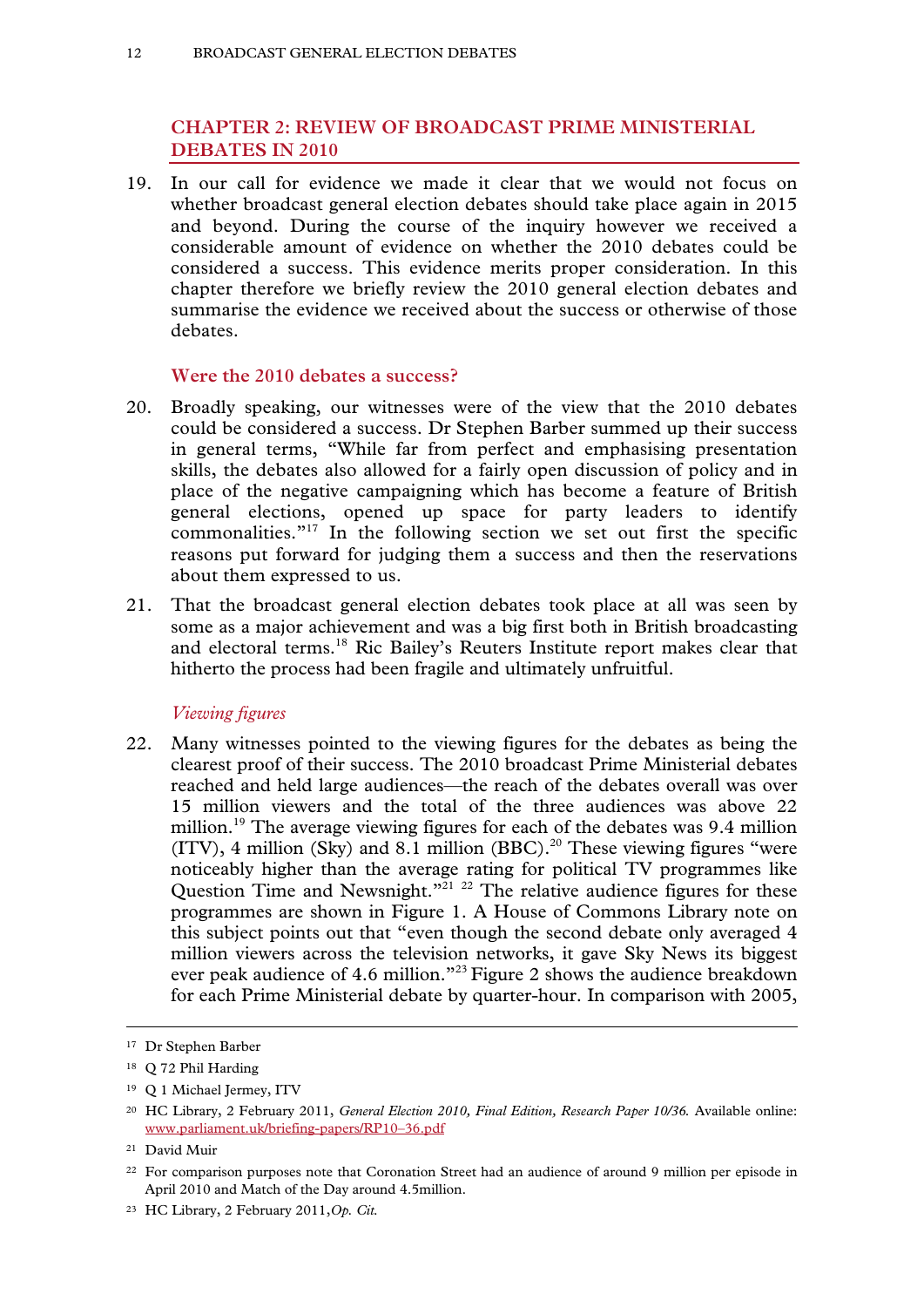the biggest audience for any election current affairs programme was 4.1 million for the special edition of Question Time, where the three main party leaders appeared one after another to answer questions from an audience but did not debate. That audience was far larger than the leaders' interviews with Jeremy Paxman, which averaged 2.5 million. Of course, viewing figures for such programmes have tended to decline further since then. In a nutshell, apart from the debates, the only substantial television audiences for election coverage came from the comparatively short packages on the campaign in the main news bulletins.

#### **FIGURE 1**

#### **Election debates on BBC/ITV achieved much higher audiences than typical BBC current affairs programmes in 2010**



**Average audiences (Individuals aged 4+ 000s)** 

*Source: David Muir*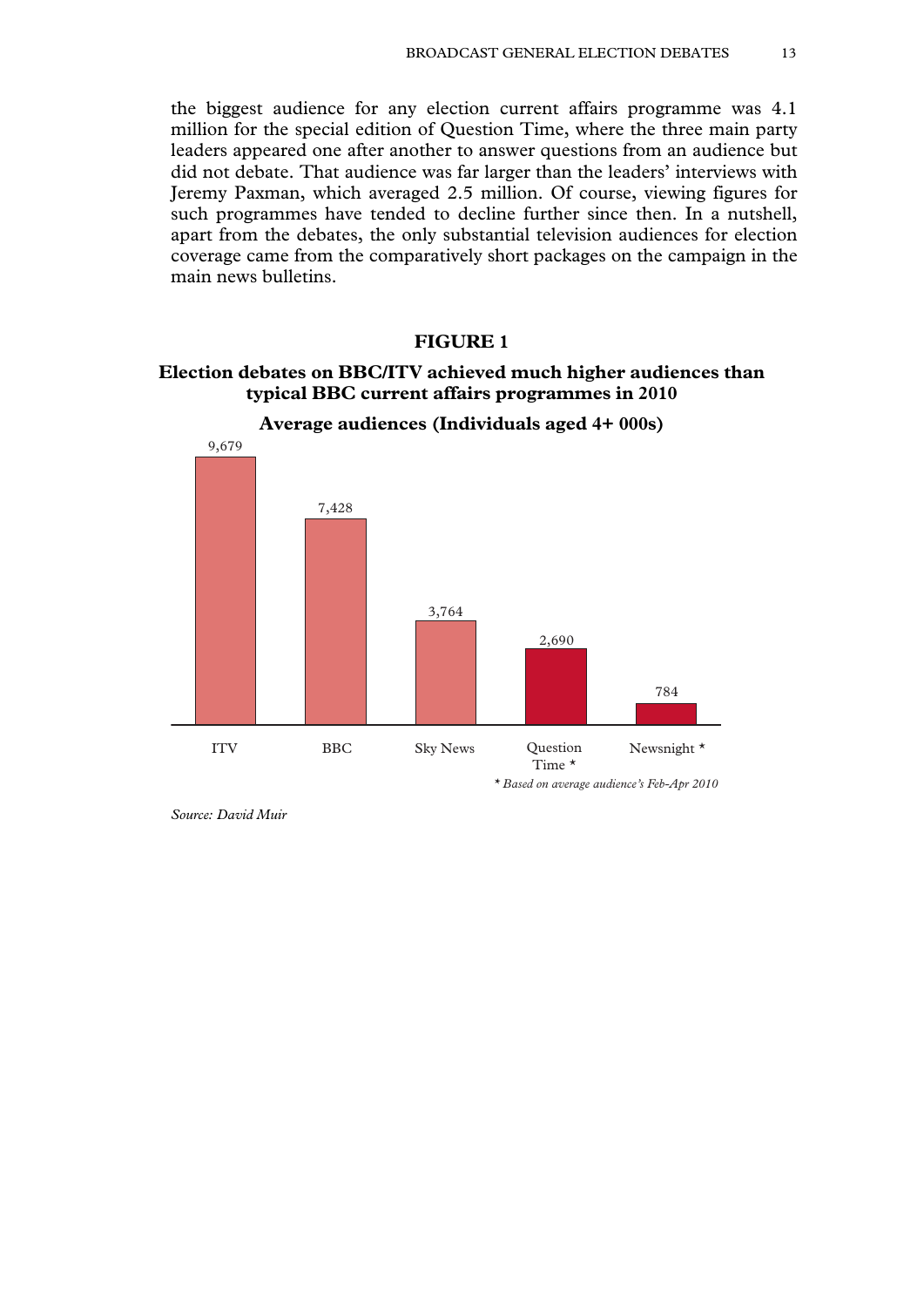

**Audience breakdown for each Prime Ministerial debate by quarter-hour** 



*Source: HC Library, 2 February 2011, General Election 2010, Final Edition, Research Paper 10/36* 

#### *Informed audiences*

23. Witnesses told us that the broadcasts helped to inform audiences and helped a significant proportion to make up their minds about how to vote, including those normally disengaged from the political process, "The real success and what we are all jointly proud of is that the debates reached people who would not normally perhaps have become engaged in the election."24 Tim Gardam, expanding on this told us that:

"the most powerful evidence for the argument that they had a public value was the impact on … the marginally attentive voter, or marginally attentive citizen: the sort of person who otherwise would not have encountered the arguments that were central to the campaign and to the decision, but did so because of the debates. There were clearly differential responses from the marginally attentive citizen, who often are younger voters."25

24. We received a considerable amount of data supporting this point much of which referred back to figures contained in the Reuters Institute *Leaders in the Living Room Report*. 26 In Box 1 we have reproduced a sample of evidence from this report supporting the view that the 2010 broadcast general election

 <sup>24</sup> Q 1 Ric Bailey

<sup>25</sup> Q 87

<sup>26</sup> Ed. Stephen Coleman, Reuters Institute for the Study of Journalism, 2011, *Leaders in the living room: The Prime Ministerial debates of 2010: evidence, evaluation and some recommendations*. Available online: https://reutersinstitute.politics.ox.ac.uk/fileadmin/documents/Publications/Challenges/Leaders\_in\_the\_Livi ng\_Room.pdf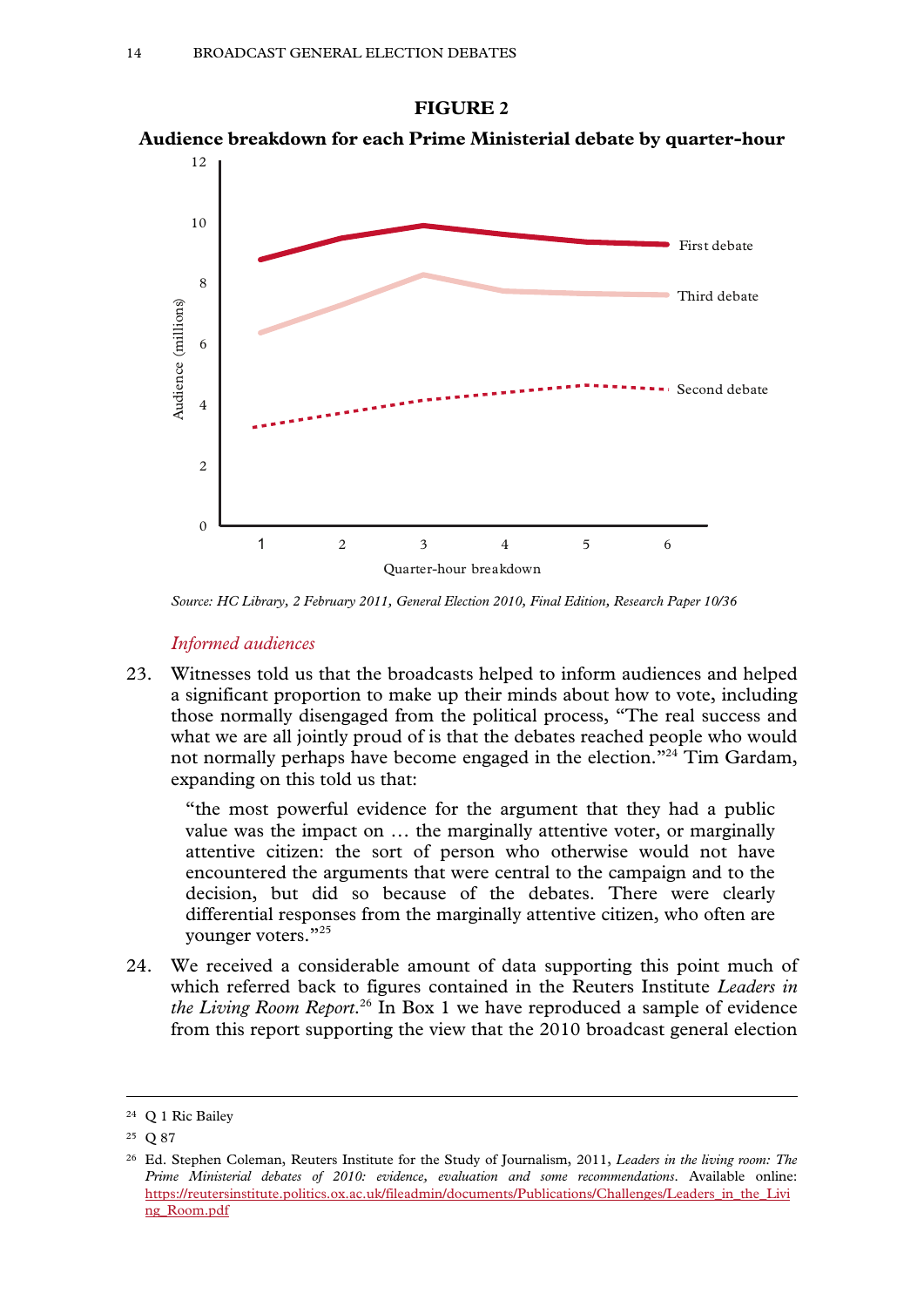debates served the public interest by increasing engagement in the general election campaign and helping people decide how to vote.

# **BOX 1**

# **Sample of evidence of how the 2010 Prime Ministerial debates served the public interest**

- Half of the viewers of each of the debates stayed with it to the end, while many of the rest had seen at least an hour of the 1.5 hour broadcast; only 4% of the first debate's viewers said it had made them 'less interested' in following the rest of the campaign.
- Approximately two-thirds of survey respondents said that they had learnt something new from the debates; three-quarters felt that they knew more about 'the qualities of the party leaders' after seeing the debates; and large majorities (between 58% and 70% across the surveys) felt that they knew more 'about the policies of each party'.
- Watching the debates seemed to have energised first-time voters. For example, as many as 55% of the 18–24 year-olds said that, as a result of having seen the first debate, they had become 'more interested' in the campaign, compared with 44% of the 25–39 yearolds, 31% of the 40–54 year-olds and only 24% of the respondents aged 55 and older. Of the 18–24 year-olds 74% considered that they had learnt something about the parties' policies from the debates, compared with 63% of those aged 55 and older.
- More important perhaps is the fact that  $50\%$  of the  $18-24$  year-olds and 51% of the 25–39 year-olds said that the debates had helped them to make up their minds how to vote—compared with 46% and 42% of the two older age groups.
- 87% of respondents said that they had talked about the debates with others. Interestingly, this figure was higher amongst younger voters (92%) than over-55s (84%).

#### **Increased voter turnout?**

25. Turnout in UK general elections fell sharply in the years after 1992. In the 1992 general election turnout was 77.7%.<sup>27</sup> This had fallen to 59.4% in  $2001.<sup>28</sup>$  Turnout in 2005 was a little better at 61.4%.<sup>29</sup> Electoral turnout in 2010 rose to  $65.1\%$ <sup>30</sup> Some witnesses suggested that there was a correlation between the public interest generated by the broadcast debates and the increase in voter turnout in 2010. Of course no one is in a position to prove beyond doubt that this was causal and to the extent that it played a role at

 <sup>27</sup> HC Statistical Section, 1993, *General Election Results 9 April 1992.* Available online: http://www.parliament.uk/documents/commons-information-office/m13.pdf

<sup>28</sup> HC Library, 18 June 2001. *General Election results 2001,* Available online: http://www.parliament.uk/documents/commons/lib/research/rp2001/rp01–054.pdf

<sup>29</sup> HC Library, 10 March 2006, *General Election 2005 Research Paper 05/33, Final Edition.* Available online: http://www.parliament.uk/documents/commons/lib/research/rp2005/rp05–033.pdf

<sup>&</sup>lt;sup>30</sup> HC Library, 18 May 2010, *General Election 2010 Preliminary analysis, Research paper 10/36.*Available online: http://www.parliament.uk/documents/commons/lib/research/rp2010/RP10–036.pdf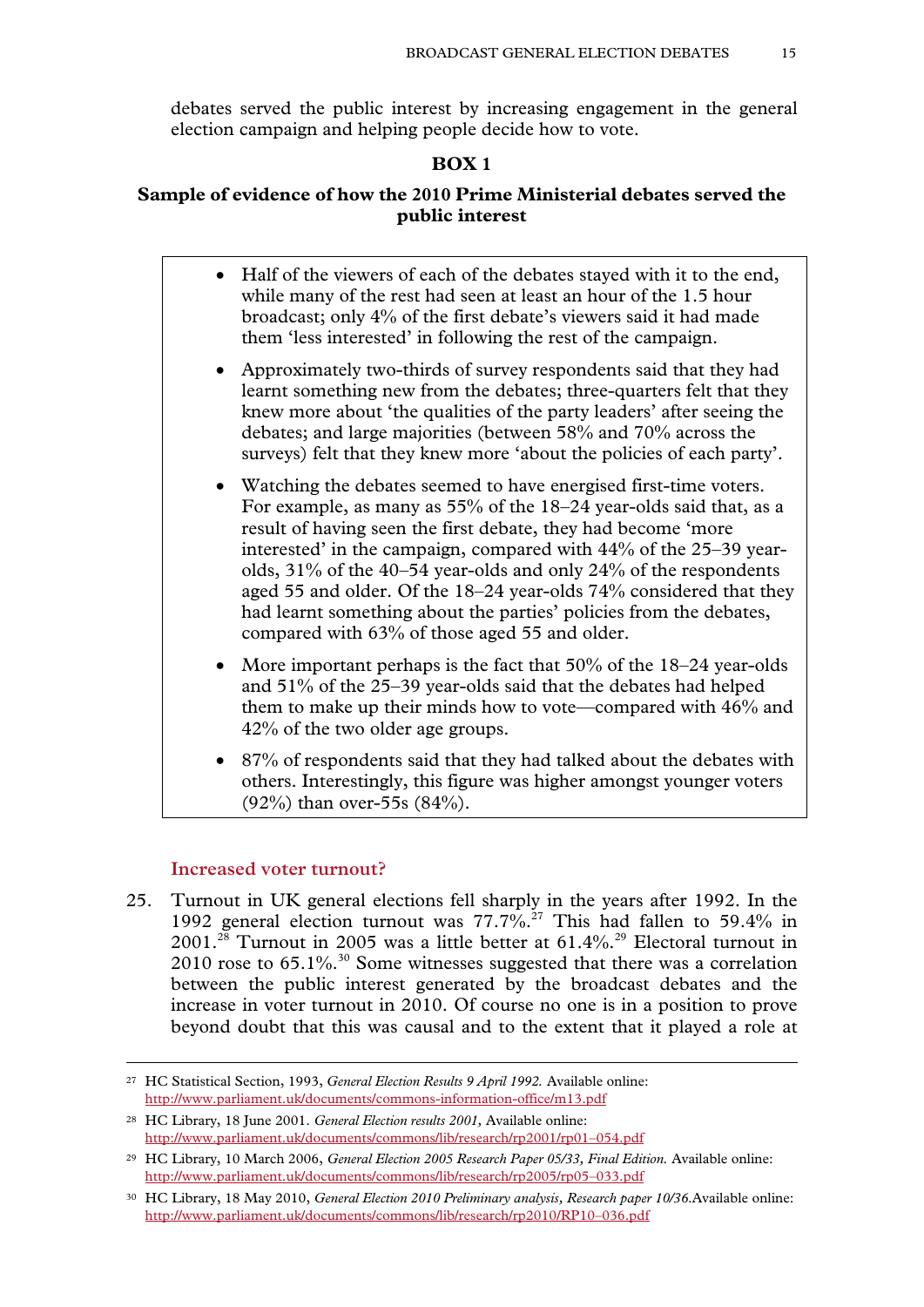all, other factors may have been important too such as the perceived closeness of the election.

- 26. David Muir suggested however that the debates played a significant role in increasing turnout<sup>31</sup> and Phil Harding explained that the debates seemed, "to have engaged viewers and voters and there may or may not be some evidence that it helped put the turnout rate up as well.<sup>332</sup> Similarly Tim Gardam told us, "None of this is evidence for the debates driving turnout, but I think it implies that the debates upped the level of political engagement, political articulacy and political confidence, and turnout did increase."33
- 27. It was put to us that the debates may have had an impact on not just whether some people voted but also who they chose to vote for and that the debates may have had a particular impact on young people.
- 28. Sky News pointed to research by the consultancy firm Deloitte which found that among those who said the debate had an impact on the way they chose to vote, 12 per cent said they had changed their vote as a result, and 7 per cent decided to vote when previously they had planned to abstain.<sup>34</sup>
- 29. Turnout amongst 18–25 year-olds increased by 7 percentage points in 2010 which was 3 points higher than the average increase in turnout compared with 2005.<sup>35</sup> Plaid Cymru told us that whilst surveys on the impact of the debates showed that more than half of viewers' election choice was impacted by the series of debates, this figure rose to over two-thirds of younger people (aged  $18-24$ ).<sup>36</sup>

#### **Expectation that the debates will happen again**

- 30. There is strong evidence that the majority of the public would like broadcast general election debates to take place during the 2015 general election campaign. A number of witnesses pointed to this as being the most convincing proof available that the debates in 2010 were a success.
- 31. John Ryley of Sky told us that Sky News had carried out some polling with YouGov in August 2013, "About 1,700 people were polled online; … 15% said they did not really know; and 16% said they did not want them to happen. But 69%, nearly seven out of 10 people, wanted those debates to happen again."<sup>37</sup>
- 32. ITV pointed to a more recent poll carried out by YouGov in February 2014 which found that "57% of adults in the UK agreed with the proposition that live debates should happen before the next election. This increased to 63% among 16 to 24 year-olds, and only 8% of adults disagreed with the proposition."38
- 33. Professor Coleman explained that the corollary of this public expectation that the debates should happen in 2015 was that "the big loser in the debates

36 Plaid Cymru

 <sup>31</sup> David Muir

<sup>32</sup> Q 72

<sup>33</sup> Q 87

<sup>34</sup> Sky News

<sup>35</sup> *Leaders in the Living Room*. *Op. Cit.* 

<sup>37</sup> Q 1

<sup>38</sup> Q 1 Michael Jermey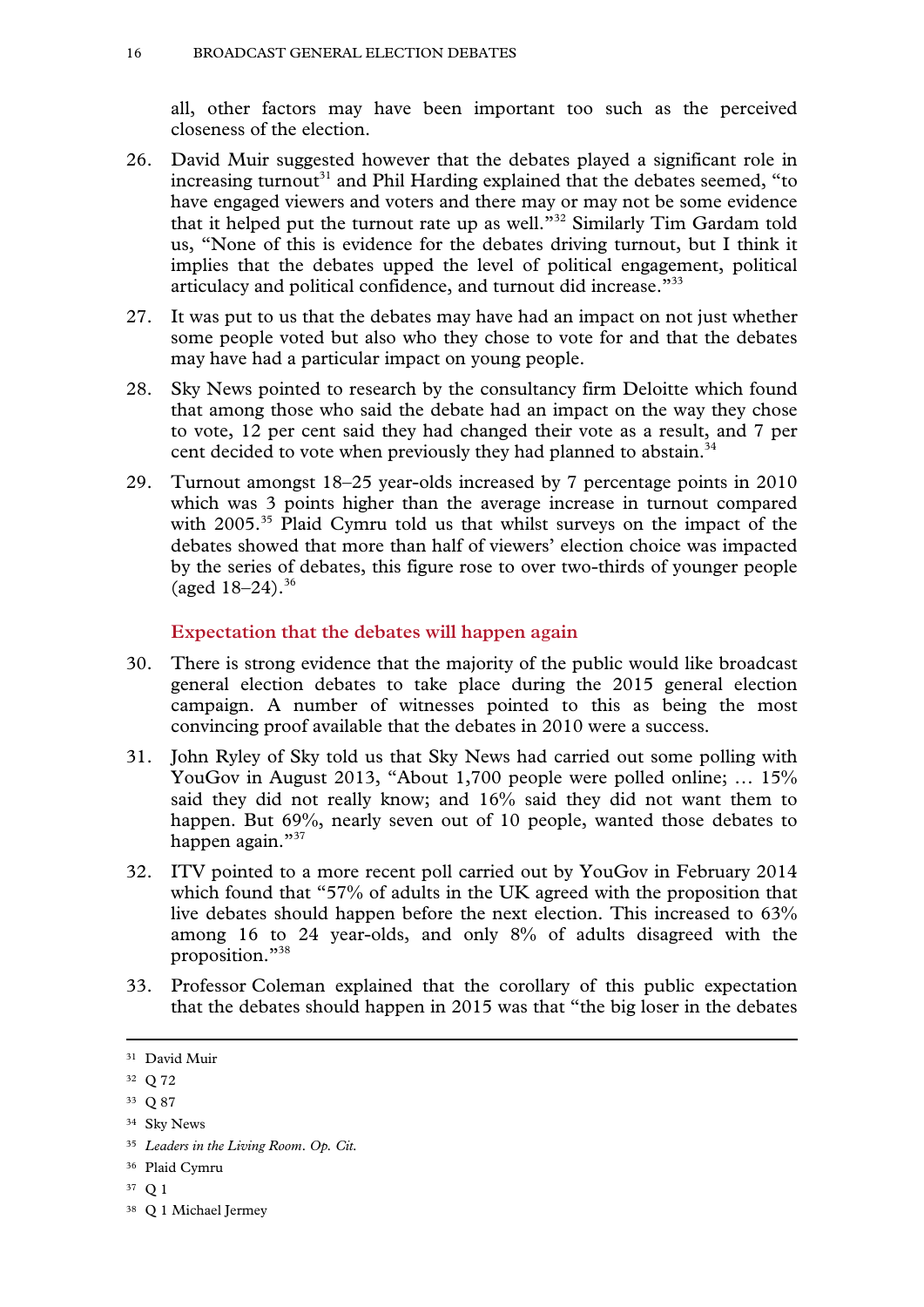not happening next year would be turnout, because I think people would feel let down; they would feel that the political leaders had not bothered to appear before them and provide them with the opportunity to do what they could do in  $2010$ ."<sup>39</sup>

#### **Reservations about the success of the debates**

34. Reservations were expressed to us by some witnesses about claiming that the debates in 2010 were an outright success. We examine the general criticisms below.

#### *The debates "presidentialised" the general election*

- 35. Dr Stephen Barber told us that prior to the 2010 debates, sceptics had thought that they would mark "another shift towards presidential politics in Britain."<sup>40</sup> Phil Harding acknowledged that the series of debates did not "reverse the trend towards it being a more presidential type of contest."<sup>41</sup>
- 36. Tim Gardam did not think that the 2010 debates were evidence of a creep towards a more presidential political system. He told us that,

"the two elections in the 1970s, and 1974 in particular, can be seen as the height of presidential politics in Britain because you have a Prime Minister and a leader of the Opposition, both of whom had been our Prime Minister … Remembering those elections, they were absolutely dominated by that sense of the two of them. I think they were as presidential as anything today."42

37. We did not receive a significant amount of evidence on this point—indeed it was our intention to steer clear of any assessment of the constitutional impact of the debates. **We simply note here that this concern exists and that there may be a role for the broadcasters to play in helping the public to understand that they are not electing a president or even, for that matter, a Prime Minister.** In particular, we recognise that our electoral system invites voters to make a direct choice between local candidates, not Prime Ministers, and that the broadcast of other debates between departmental spokespeople as occurred in 2010 may be important in mitigating the effects of 'presidentialisation'.<sup>43</sup>

#### *Debates dominated the campaign*

38. Phil Harding told us that the debates "came to dominate the campaign too much … there is a danger that the debates become the whole campaign and there is no other campaign; and that ... wouldn't be in the public interest."<sup>44</sup> Doctors Allen, Bara and Bartle warned that a series of debates "can dominate a campaign, suffocate other forms of electioneering and, in the process, unfairly privilege the three parties taking part."45

 <sup>39</sup> Q 88

<sup>40</sup> Dr Stephen Barber

<sup>41</sup> Q 90

<sup>42</sup> Q 90

<sup>43</sup> See Appendix 5, containing a summary of the general election debates broadcast in 2010.

<sup>44</sup> Q 72

<sup>45</sup> Dr Nicholas Allen, Dr Judith Bara and Dr John Bartle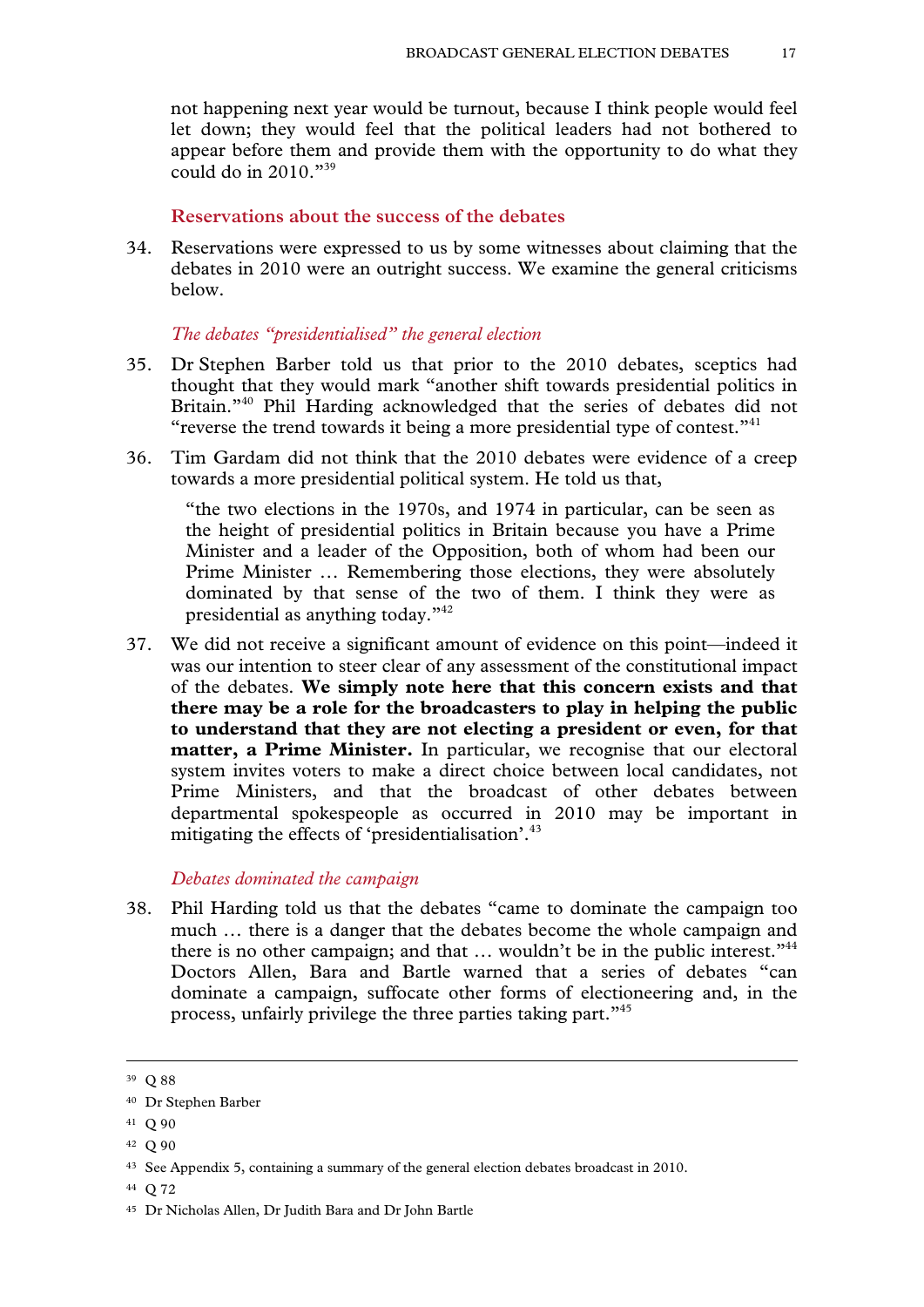- 39. Whether or not this suggestion accurately reflects what happened in 2010, we heard that the alleged dominance may become less of an issue in the future as the debates' novelty wears off.<sup>46</sup> Dr Nicholas Allen, Senior Lecturer in Politics, Royal Holloway, University of London, Dr Judith Bara, Senior Lecturer in Politics, Queen Mary, University of London and Dr John Bartle, Reader in Politics, University of Essex, also pointed to the timing of the debates—taking place in each week of the campaign—and the heavy advertising that preceded them as reasons why they dominated the general election campaign in  $2010<sup>47</sup>$  Of course, the debates also generated a great deal of further coverage in print and broadcast media more widely and triggered considerable comment in social media. The broadcasters told us that they had not cut back on the rest of their election coverage and indeed the evidence that we received of debates in the devolved nations, between the prospective Chancellors and front bench spokespeople suggests that there was more and more varied election coverage than in 2005.
- 40. Since the 2010 general election, the Fixed-term Parliaments Act 2011 has come into force and so the date of the next general election is known. In 2015 this will be 7 May. In addition the Government has brought into force the provisions of the Electoral Registration and Administration Act 2010 relating to the lengthening of the United Kingdom's Parliamentary election timetable before the next general election—this will make the campaign period longer: 25 rather than 17 days. It seems likely to us that these legislative changes might have an effect on the dominance of the debates on the wider campaign because the timing of the debates across a less concentrated time period might mitigate to some extent the risk of the debates crowding out the wider campaign.
- 41. We recommend that the broadcasters and parties should seek to ensure that the debates do not crowd out the other opportunities that voters have to inform themselves about the policies of all political parties, not just those parties taking part in the debates. This should not be used as a pretext for arguing that the debates do not happen at all.

**The public expectation of election debates in 2015** 

- 42. We have not focussed on whether broadcast general election debates should take place again in 2015 and beyond. During the course of the inquiry however it became clear that an assessment of the management and operation of broadcast general election debates in the UK had to include a review of the debates in 2010 and a broad assessment of their success or otherwise.
- 43. **There is a high level of public expectation that broadcast debates will happen again in 2015. We understand that the BBC, ITV and Sky are interested in repeating the debates in 2015, and that Channel 4 wishes to join them which the other broadcasters welcome.**<sup>48</sup> **Further, whilst the debates in 2010 were not without their critics, we are persuaded**

 <sup>46</sup> *Ibid*.

<sup>47</sup> *Ibid*.

<sup>&</sup>lt;sup>48</sup> Ouite what role each broadcaster will take on when four of them are involved in the debates remains an open question. Michael Jermey told us that "We welcome Channel 4's desire to be involved in the process this time, and I think that falls into the great category of 100 practical issues that we need to resolve between now and next spring." (Q 17).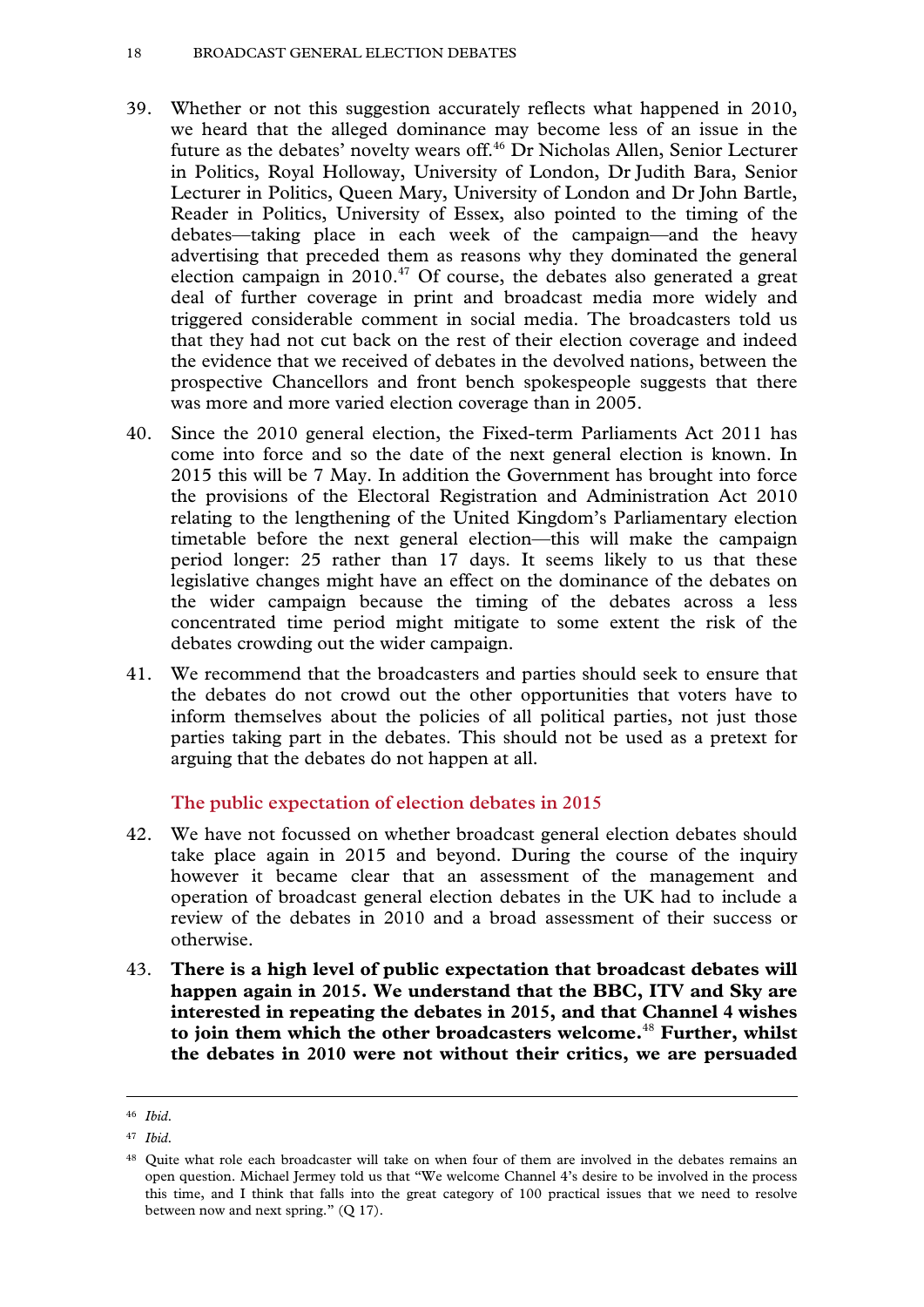**that they served the public interest by increasing engagement with the electoral process and perhaps contributed to a higher voter turnout. The recommendations that we make in the remainder of this Report reflect the public's view that broadcast general election debates should take place during future campaigns.**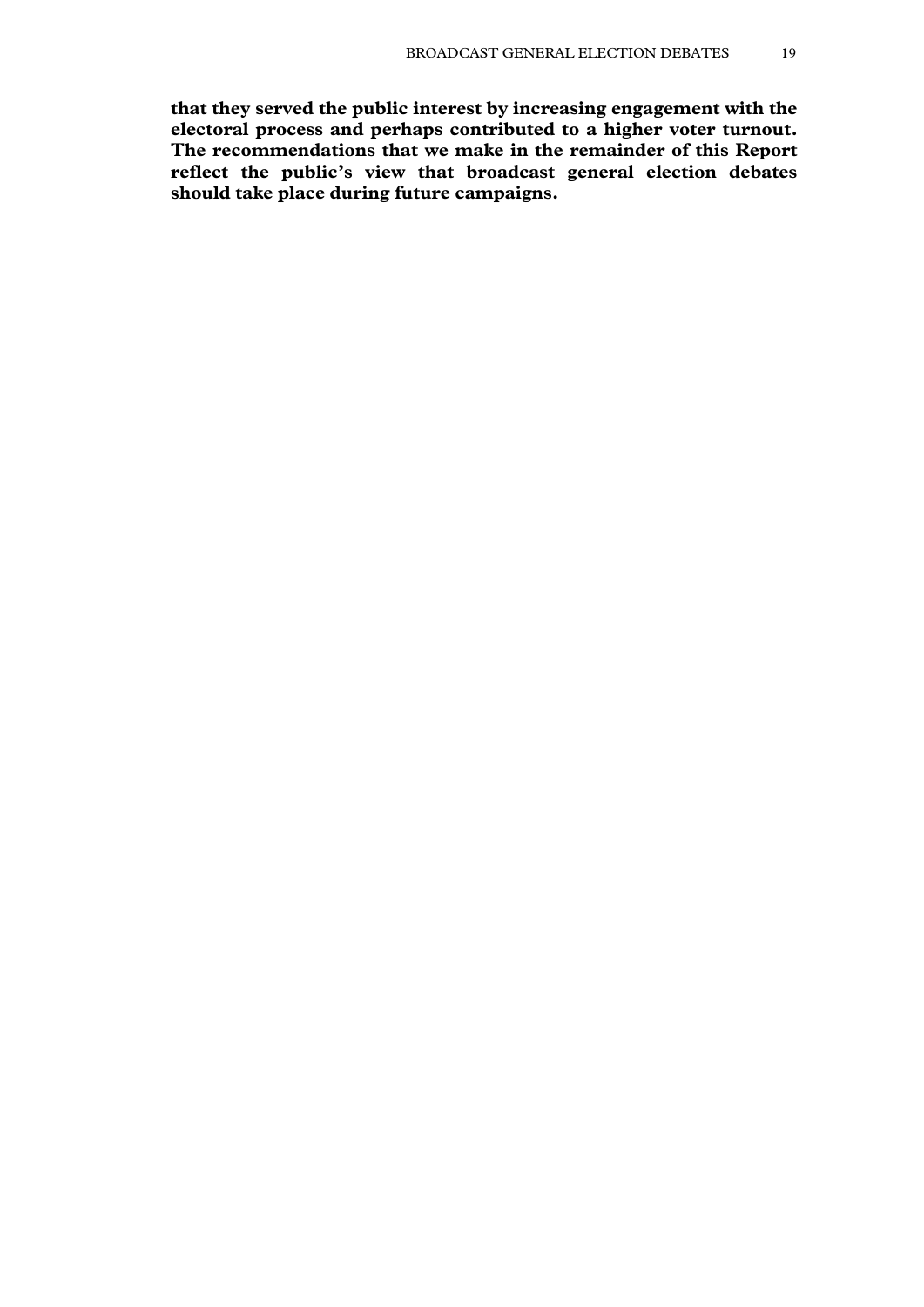# **CHAPTER 3: REGULATORY CONTEXT**

#### **Why it matters**

- 44. On 2 October 2009 a statement was released by the BBC, ITV and Sky, reporting a letter they had sent "to the leaders of the Labour, Conservative and Liberal Democrat parties with a joint proposal for three live televised debates during the next general election campaign."49
- 45. In the weeks and months to follow, news stories about the debates came often to focus on two questions: why these particular political parties and why not others? Certainly some of the parties not invited to take part felt that these were important questions. Alex Salmond, leader of the Scottish National Party [SNP], later told a press conference that the proposal would "deprive large … sections of opinion [of] the opportunity to have their voice heard in a key part of an election campaign."50 Ieuan Wyn Jones, erstwhile leader of Plaid Cymru, suggested that there would be inevitable consequences at the ballot box "if one party … is excluded from what is going to be seen as the context [in which] politics is being considered in the  $UK.$ "<sup>51</sup>
- 46. Similar news stories have already begun to appear in connection with debates potentially to take place in 2015. Taken at face value, these stories depict the proposed debates as the decisive and crucial events in the electoral calendar, and the broadcasters and political parties involved as their impervious gatekeepers. If only, like the man standing '*before the law'* in Kafka's parable in The Trial,<sup>52</sup> parties who have been 'excluded' could succeed in persuading the gatekeepers, they might overcome an important struggle for legitimacy and inclusion.
- 47. While superficially persuasive, this narrative fails to capture both the way in which the debates are currently set up and the safeguards thereby provided for ensuring that all political parties are given due weight across the patchwork of coverage laid on by the broadcasters during an election period. Under the current arrangements, these safeguards follow from an important characteristic of the debates which is easily forgotten: they are broadcast television programmes.
- 48. This is a crucial distinction and perhaps less obvious than it sounds. The debates in 2010 were both produced and distributed by the broadcasters. While the broadcasters involved certainly considered the debates to be in the public interest, serving to fulfil in the case of the PSBs their public service remit, they also thought the debates would make for good television.
- 49. This does not mean that the broadcasters had to produce the programmes themselves. Their production could conceivably have been handed to a body independent of the broadcasters. Indeed, much broadcast content is already produced by independent production companies. Equally, the debates could have been run as electoral events independently of any broadcaster; on this

 <sup>49</sup> BBC Press Office. *Op. Cit.* 

<sup>50 &#</sup>x27;Anger from Plaid and SNP over televised debates', *BBC News*, 10 March 2010. Available online: http://news.bbc.co.uk/1/hi/wales/wales\_politics/8560022.stm

<sup>51</sup> *Ibid.*

<sup>52</sup> Franz Kafka, (1953), *The Trial,* Penguin Books.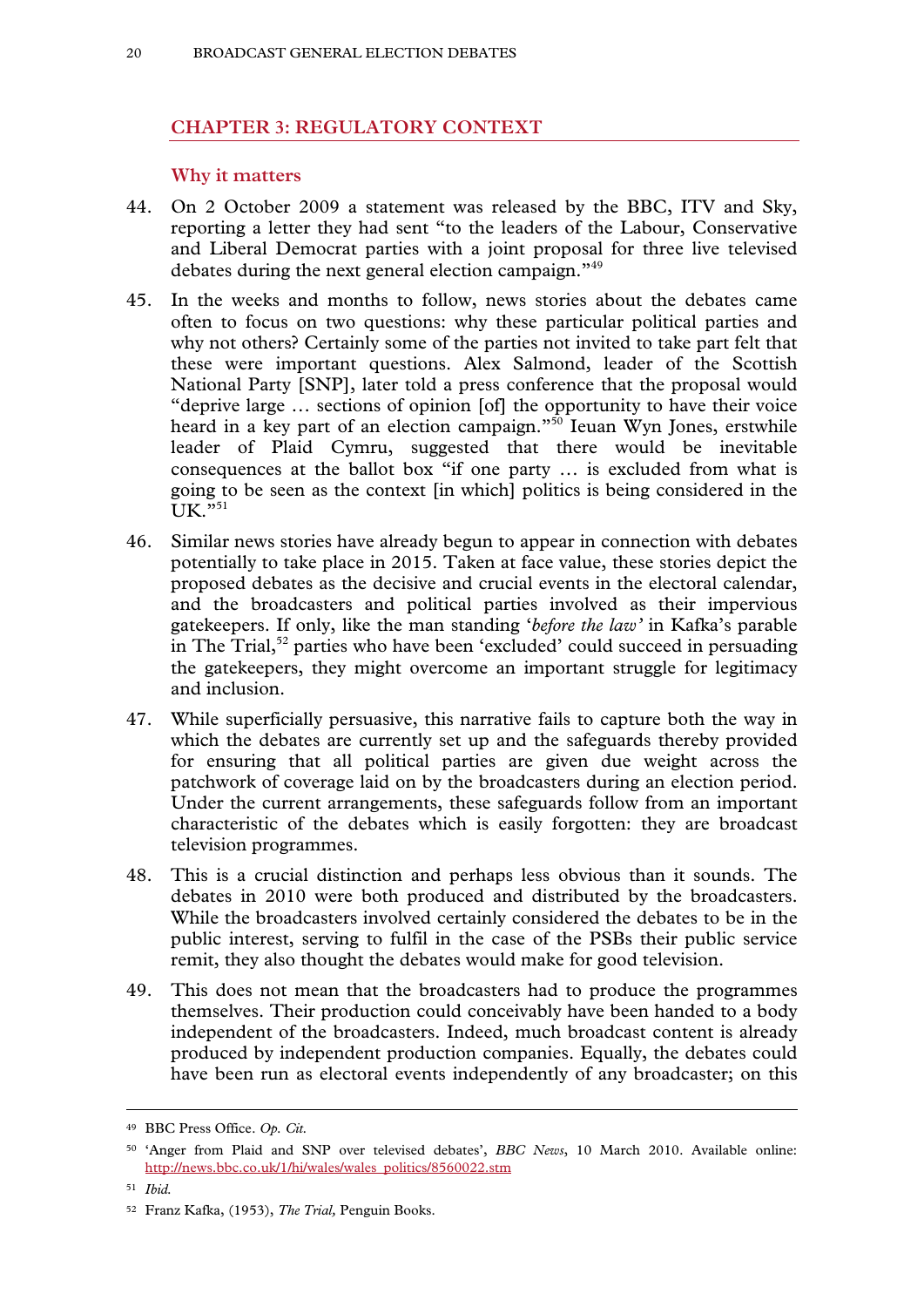model, they might have been televised in a similar way to the finals of Wimbledon or the FA Cup or other such events; in these examples, the broadcasters may augment the experience of watching with commentary, interviews and so on, but these events do not necessarily happen on the broadcasters' initiative, nor do the broadcasters necessarily have full editorial control over their format or over who can participate.

- 50. No matter the way in which the debates are set up, the UK system of broadcast regulation places obligations on the broadcasters for what is broadcast. Whether they produce the content, buy it in or are televising an event, the rules are the same; they apply to actually broadcast television programmes. So even if YouGov polls indicate public appetite for the inclusion of certain political parties, $\frac{1}{2}$  even if former television executives think the inclusion of certain political parties would make the "the entertainment factor  $\ldots$  shoot up,"<sup>54</sup> even if the debates were to be set up and run independently of the broadcasters as some sort of electoral event, it is important to recognise that the broadcasters may not be able to broadcast all or any of the content if the debates are set up in such a way that broadcasting them would not be compliant with the law. The broadcasting rules are the gatekeepers, not the broadcasters themselves.
- 51. Accordingly, the debates, if broadcast, operate by definition under a legal and regulatory framework which imposes obligations on the way in which broadcasters produce all television programmes during election periods. As the BBC clarified in their written evidence, "in principle the debates were no different to the many other TV election programmes which broadcasters produce. They were subject to the normal regulatory and legal framework in the context of which each of the broadcasters operates during election periods."55 This includes a number of safeguards to ensure that broadcasters uphold due impartiality and that they make a special effort in their election coverage to give all political parties due weight.
- 52. We have learned that the way in which this framework applies to the debates —and in particular, the question of who participates in them—is not widely appreciated or understood. Media reports have regularly appeared during our inquiry, containing misconceived speculation of the way in which judgements over participation in Prime Ministerial debates are made. The gap in understanding may arise in part because of the range and number of codes, statements and guidelines which constitute it—upwards of four documents under the auspices of different regulatory authorities; more if their associated guidance notes are included, and more still if the regulatory and legal challenges which have tested the framework are included as well.<sup>56</sup> For that reason, we seek in the rest of this chapter to summarise this framework and its influence over the determination of who can participate in the debates. A proper understanding of this framework is not only important because it may answer some of the understandable—though not necessarily warranted—

http://www.sel.cam.ac.uk/development/Roger%20Article%20Sunday%20Times%20Mar14.pdf

55 BBC

 <sup>53</sup> YouGov Cambridge Programme, Peter Kellner, October 7 2013, *Who should take part in TV election debates?*  Available online: http://cambridge.yougov.com/news/2013/10/07/a/

<sup>54</sup> Selwyn College, Cambridge, Roger Mosey, March 2014, W*ith Farage or without, we must have TV debates*. Available online:

<sup>56</sup> See Appendix 4, containing a reference list of documents which should aid those seeking a full understanding of the framework around broadcast general election debates.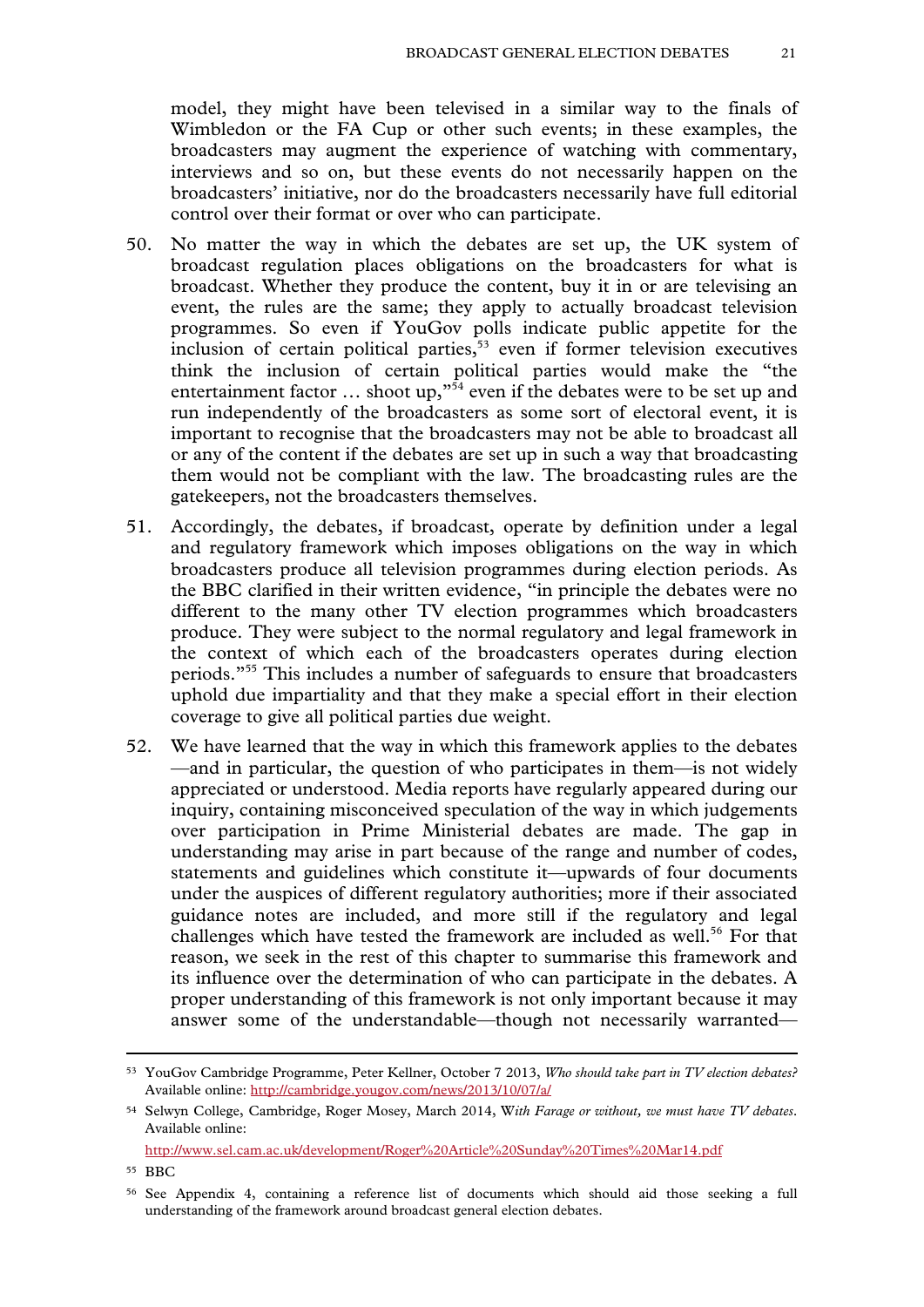questions which can be and clearly have been raised about the propriety of broadcasters' judgements over who can participate, but also because a number of alternative models for the operation and management of the debates have been proposed. A sensible analysis of these alternative models to follow in the next chapter—has to begin with a proper understanding of the way in which the framework operates now.

# **The regulatory frameworks in outline**

53. There are two regulatory frameworks with a bearing on participation in broadcast general election debates: one for the commercial broadcasters licensed by Ofcom and one for the BBC overseen by the BBC Trust. Before unpacking how these come to influence participation in the debates, we provide sketches of these frameworks in outline.<sup>57</sup>

# *Ofcom and its licensed broadcasters*

- 54. Under the Communications Act 2003, Ofcom is required to set standards for programmes on television and radio in order to secure a range of objectives, and is also required under the Act to put these standards in a code. This Broadcasting Code applies to all broadcasters licensed by Ofcom<sup>58</sup> and includes sections which are relevant at all times as well as sections which apply only during election or referendum periods. For example, among obligations applying at any time, section five of the Code relates to due impartiality and requires broadcasters to ensure that they reflect alternative viewpoints in their output when they are dealing with "matters of political or industrial controversy and matters of current public policy."59 Due to their importance, elections are automatically recognised under the Broadcasting Code as such<sup>60</sup> and the provisions of section five therefore apply during election periods. Ofcom also publishes extensive guidance which assists in the application of the Code.
- 55. In addition, special rules also apply during election periods.61 These rules affect two types of broadcast content about elections: coverage of an election in general and constituency/electoral area coverage. For the coverage of an election in general, the Broadcasting Code requires broadcasters not only to report elections with due impartiality but also to give "due weight" to the coverage of "major parties." For constituency/electoral area coverage, the rules are slightly different: the Code requires broadcasters to ensure that they offer the opportunity to take part in the same broadcast item to all the candidates of the "major parties" and also to all candidates of other parties (and independent candidates) with previous significant electoral support or where there is evidence of significant current support.

 <sup>57</sup> This largely summarises written evidence given to us by Ofcom and the BBC Trust.

<sup>58</sup> This includes the commercial broadcasters reported to be involved in discussions over election debates potentially to be broadcast in 2015: ITV, Channel 4 and BSkyB.

<sup>59</sup> Ofcom, *Section 5, Broadcasting Code*. Available online: http://stakeholders.ofcom.org.uk/binaries/broadcast/831190/section5.pdf. Ofcom's published Guidance to Section Five of the Code is also available online: http://stakeholders.ofcom.org.uk/binaries/broadcast/guidance/831193/section5.pdf

<sup>60</sup> Rule 6.1 of the Broadcasting Code

<sup>61</sup> These are laid in section 6 of the Broadcasting Code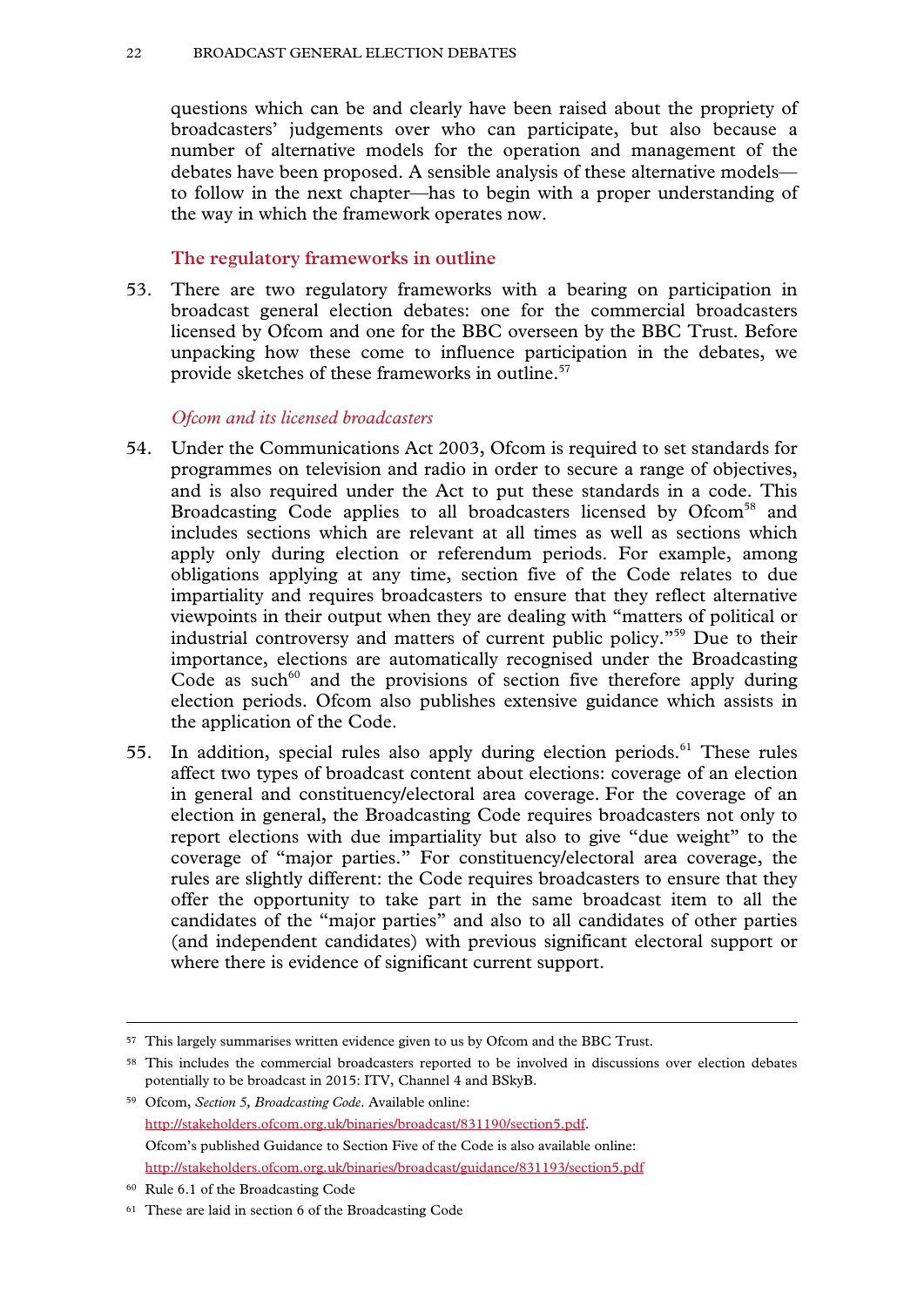56. In either case, the important point is that the definition and designation of "major party" status is clearly critical. Ofcom's list of major parties is in fact an annex both to Section 6 of the Broadcasting Code as well as to the Ofcom Rules on Party Political and Referendum Broadcasts (PPRBs). In the latter case, its role is to indicate to the broadcasters the political parties to which their minimum requirements to cede time for PPRBs applies. In the former case, its role is to indicate the political parties to which the broadcasters must give due weight in their wider coverage.

#### **BOX 2**

#### **The PPRBs stand apart from the broadcasters' wider election coverage**

It is important to recognise that party political and referendum broadcasts (PPRBs) stand somewhat apart from the broadcasters' wider election coverage.<sup>62</sup> They are not exempt from the legal and regulatory framework with which all broadcast material must comply but the decision to broadcast them is different: they represent a mandated— albeit decreasingly watched—form of programming to which the broadcasters are obliged to cede time in their schedules. The broadcasters licensed by Ofcom are set "minimum requirements … to follow in determining the length, frequency, allocation and/or scheduling of party political or referendum campaign broadcasts."63 Further, representatives of each of the broadcasters, including the BBC, who make airtime available to registered political parties and to designated organisations in election and referendum campaigns also meet from time to time with the Electoral Commission, under the auspices of the Broadcasters' Liaison Group (BLG), to share advice, ensure a consistent approach and to co-ordinate the criteria which each broadcaster applies in determining the amount of airtime to be made available to these broadcasters. Ultimately, the criteria which inform their judgements about how to achieve due impartiality with respect to PPRBs are similar to those which inform their editorial approach to achieving due impartiality in their coverage of political parties more generally—taking into account a range of factors including previous and current electoral support. However, the statutory footing and formal requirements placed on the broadcasters to cede time in their schedules with respect to PPRBs clearly means that these broadcasts stand somewhat apart from the wider election coverage which the broadcasters lay on during an election campaign, although ultimately they must comply with the wider legal and regulatory framework which applies to all content actually broadcast.

57. From March 2013, in response to stakeholder concerns that the existing list of major parties was too inflexible, Ofcom began a new practice of reviewing its list of major political parties when there are cogent reasons for doing so, for example in anticipation of a given forthcoming election, taking account of relevant evidence, such as changes in the electoral landscape across a range of elections. Under the current arrangements, Ofcom must have regard to any views expressed by the Electoral Commission before changing the major

 <sup>62</sup> These are sometimes given different terms. See footnote 11.

<sup>63</sup> Ofcom, 21 March 2013, *Ofcom rules on Party Political and Referendum Broadcasts*. Available online: http://stakeholders.ofcom.org.uk/binaries/broadcast/guidance/ppbrules.pdf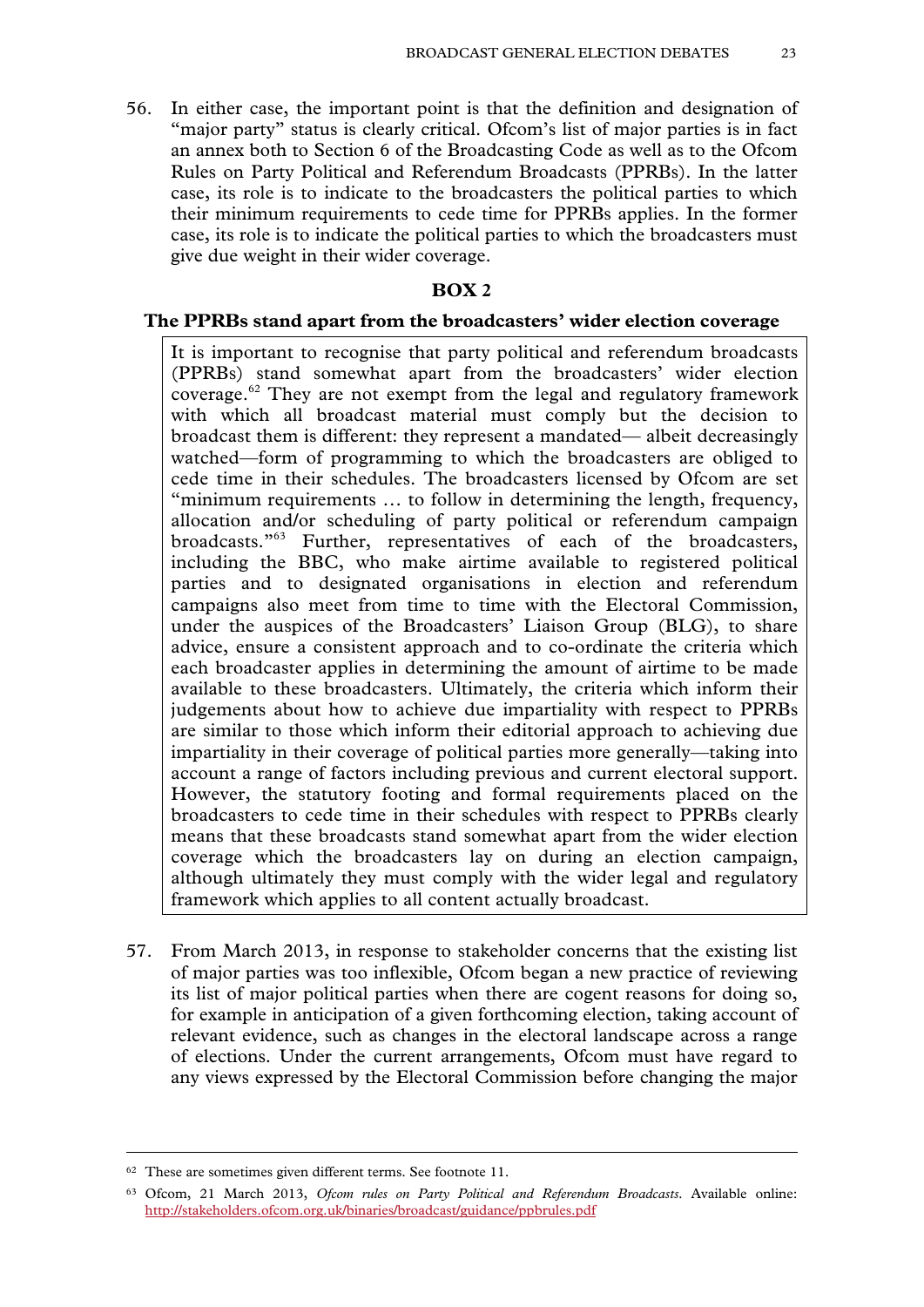party list.<sup>64</sup> Ofcom recently conducted its first consultation under its new practices, inviting views about the list of major parties for elections taking place on 22 May 2014—European Parliamentary elections (UK-wide), English local government elections (in some parts of England) and English mayoral elections (in five areas).

58. In carrying out its duty to regulate broadcast content related to elections, Ofcom may convene its Election Committee.65 This is a committee of the Ofcom Board whose delegated role is to consider and adjudicate on complaints received with regard to election coverage. In assessing complaints, it is important to recognise that Ofcom is a post-broadcast regulator. This means that Ofcom has no role in determining the structure, format and style of any broadcast general election debates, or other programmes for that matter, that might take place in future. Rather, Ofcom's concern would be whether any election debates complied with the rules once they had been broadcast.

# *The BBC Trust and the BBC*

- 59. In accordance with its Royal Charter,<sup>66</sup> the BBC Trust is responsible for exercising a general oversight of the work of the BBC Executive<sup>67</sup> and is the sole regulator for impartiality and accuracy and thus of election coverage in BBC output. However, it is fair to say that the BBC Trust has a different relationship with the BBC Executive than do licensed commercial broadcasters with Ofcom. For example, Ofcom produces the Broadcasting Code with which its licensed broadcasters must comply, while the BBC Executive produces its own Editorial Guidelines, which must then be approved by the Trust. To take another example, while Ofcom is strictly a post-broadcast regulator, the BBC Trust occasionally considers complaints prior to transmission, though in the examples they gave in evidence of this taking place, the Trust did not seek to substitute its own editorial judgment for that of the Director-General. Despite the differences, broadly similar standards are applied, captured in both a generalised set of Editorial Guidelines and election-specific Election Guidelines.
- 60. Reviewed at least every five years, the BBC Editorial Guidelines $68$  are approved by the Trust, apply to the content of the BBC's services and are designed to "secure appropriate standards."69 In particular, the Agreement,

<sup>&</sup>lt;sup>64</sup> The 'major party' list has relevance not only to general electoral coverage but also to Party political and referendum broadcasts (PPRBs). The list is published not only as an annex to section six of the Broadcasting Code but also as an annex to the PPRB rules. Ofcom has a requirement under Section 333(5) of the Communications Act (2003) to have regard to any views expressed by the Electoral Commission with regard to its rules on PPRBs.

<sup>65</sup> Ofcom, Election Committee. Information available online: http://www.ofcom.org.uk/about/how-ofcom-isrun/committees/election-committee/

<sup>66</sup> BBC Charter. Available online: http://downloads.bbc.co.uk/bbctrust/assets/files/pdf/about/how\_we\_govern/charter.pdf

<sup>&</sup>lt;sup>67</sup> It is also worth noting that the Trust is responsible for securing the effective promotion of the Public Purposes of the BBC which are set out in the Charter in Article 4 and include sustaining citizenship and civil society (which is of particular relevance to this inquiry). The BBC's public purposes are available online:

http://www.bbc.co.uk/aboutthebbc/insidethebbc/whoweare/publicpurposes/citizenship.html

<sup>68</sup> BBC, *Editorial Guidelines*. Available online: http://www.bbc.co.uk/editorialguidelines/

 $69$  Article 24(2)(d) of the Charter, and clause 43(1) of the Agreement 34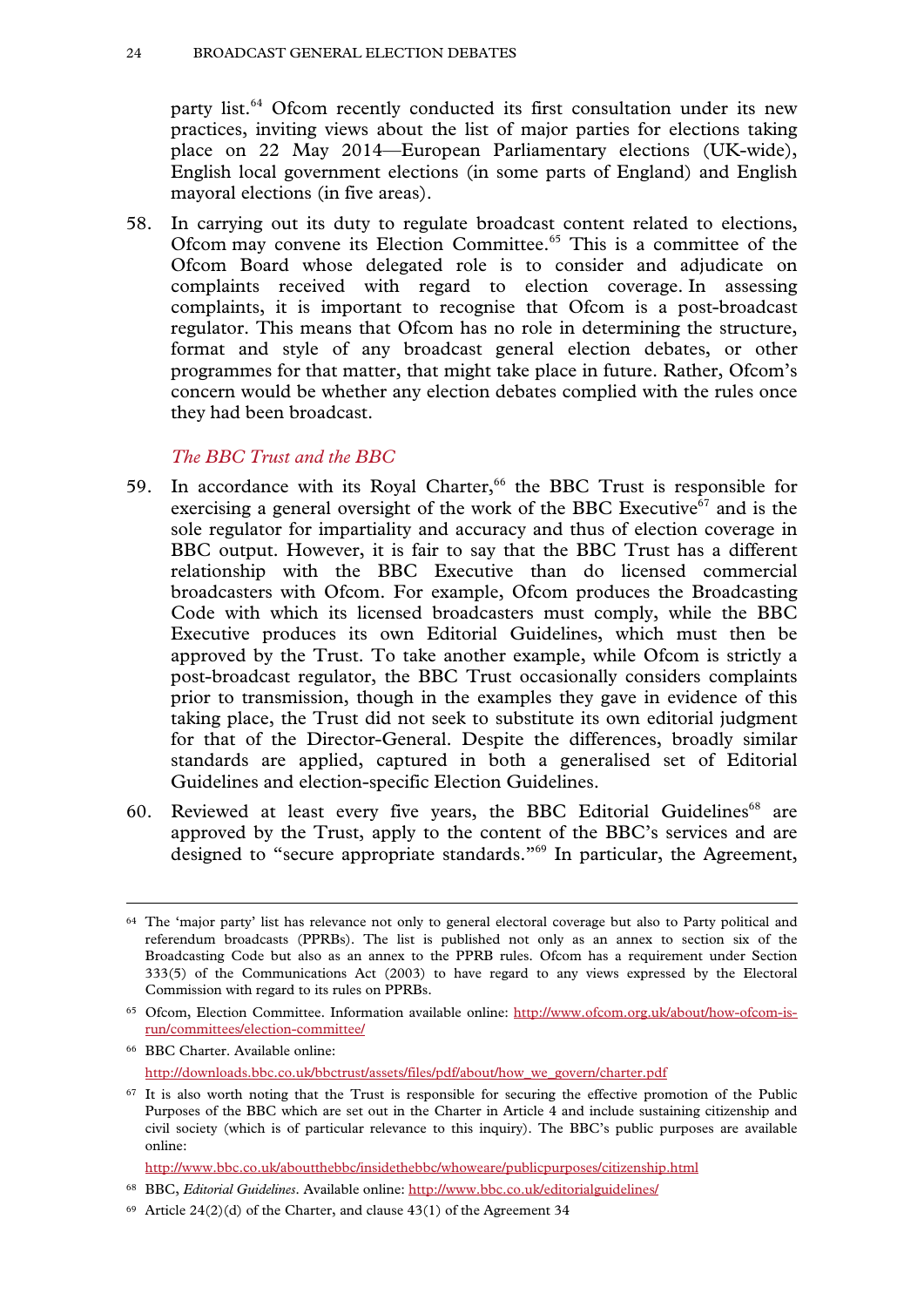which sits alongside the Charter and provides detail on many of the topics outlined in the Charter, requires the BBC to do all it can to ensure that controversial subjects are treated with due accuracy and impartiality. This includes drawing up a code giving guidance as to the rules to be applied and doing all it can to secure compliance with it. The code is included within the Editorial Guidelines. The Trust also approves extensive guidance which assists in the application of the Guidelines. The guidelines which are particularly applicable to any general election debates are Accuracy, Impartiality, Politics, Public Policy and Polls and Editorial Integrity and Independence from External Interests.70

- 61. Separately, the BBC Trust's Editorial Standards Committee  $(ESC)^{71}$ approves Election Guidelines for every election. Prior to approval, the guidelines are placed on the BBC's Editorial Guidelines website and are brought to the attention of relevant political parties who are invited to submit comments. These comments are reviewed by the ESC alongside correspondence with the Electoral Commission. The BBC must have regard to the views of the Electoral Commission before approving the Election Guidelines.<sup>72</sup> 73
- 62. The Trust has a role in overseeing and enforcing the BBC's compliance with the Editorial Guidelines through the BBC's complaints process. The overarching Complaints Framework is contained in a Trust protocol beneath which sit specific procedures for particular types of complaint such as an editorial complaints procedure which is the procedure which would be applicable to complaints about the election debates.<sup>74</sup> During an election significant complaints about election coverage are fast tracked. Generally the Trust considers complaints on appeal regarding broadcast content after it is transmitted. However, there have been occasions where the Trust has considered complaints prior to transmission.

#### **The impact of the regulatory framework on participation in the debates**

63. As sketched out, the basic tenets of how the regulatory framework applies to participation in the debates are reasonably straightforward. Any election debate broadcast by the BBC would have to comply with both the Editorial Guidelines and its in-built code on due impartiality and accuracy as well as General Election Guidelines, applying to the coverage of political parties in a given election. Equally, for broadcasters licensed by Ofcom, any election debate must ensure that the programming complies with the Broadcasting

http://downloads.bbc.co.uk/bbctrust/assets/files/pdf/regulatory\_framework/protocols/2013/b2\_editorial\_stan dards.pdf

74 The BBC's complaints framework is available online here:

http://downloads.bbc.co.uk/bbctrust/assets/files/pdf/regulatory\_framework/protocols/2012/ complaints fr\_work\_ed\_complaints.pdf

 <sup>70</sup> BBC, *Editorial Guidelines*. *Op. Cit.* 

<sup>71</sup> The Editorial Standards Committee (ESC) of the BBC Trust has primary responsibility for the exercise of the Trust's functions in relation to editorial standards and policy. This includes leading the Trust's reviews of the Editorial Guidelines; monitoring of editorial standards, especially accuracy and impartiality; considering serious breaches of standards reported to it by the Executive; and determining appeals about editorial issues. The appeals function can lead it to investigate in some depth issues raised by audience complaints.

<sup>72</sup> Representation of the People Act 1983, section 93(3)

<sup>73</sup> The standards protocol which explains the procedure for setting election and other guidelines is available online: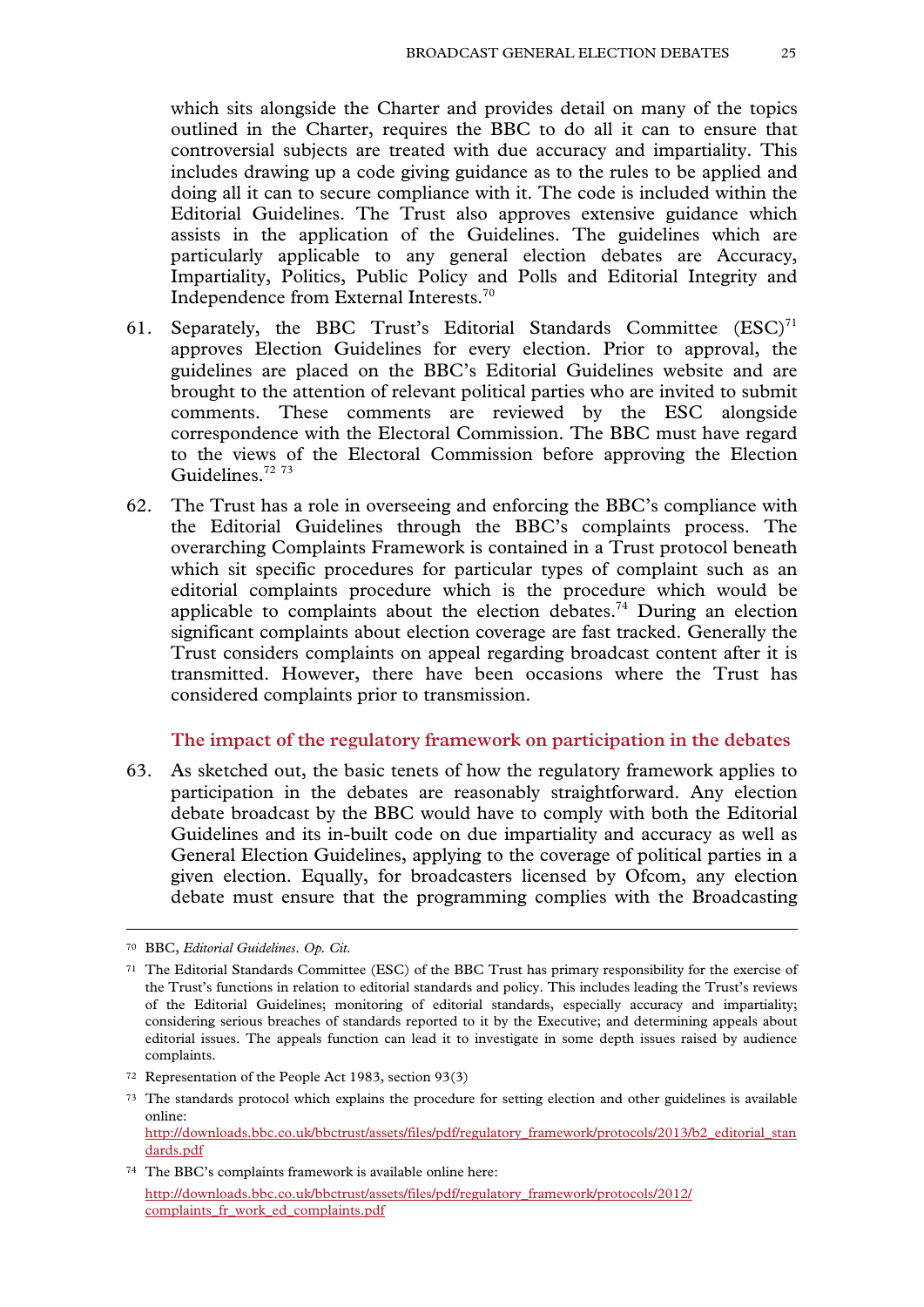Code, taking particular account of section six of the Code and its annex containing a list of major parties.

64. However, the way in which this framework comes in practice to influence broadcasters' judgements about participation in the debates is a more nuanced matter which in the past has been subject to legal and regulatory challenge and which during this inquiry has received criticism from both interested parties and neutral observers alike. The next section considers this criticism and whether or not it is based on an accurate understanding of how the framework works.

#### *In the beginning: An idea for a television programme*

- 65. The starting point for the debates in 2010 lies in the apparently obvious but nonetheless critical fact that the debates are television programmes.<sup>75</sup> As set out at the start of this chapter, the debates began as an invitation from the BBC, ITV and Sky "to the leaders of the Labour, Conservative and Liberal Democrat parties with a joint proposal for three live televised debates during the next general election campaign."76
- 66. Michael Jermey, Director of News and Current Affairs, ITV told us that from the very beginning the idea was based on the belief among the broadcasters that "the electorate wanted to watch and wanted to see what the leaders who were aspiring to be Prime Minister had to say on [the] major issues<sup>"77</sup> Accordingly, when it came to deciding to whom the invitation to participate should go, Ric Bailey, Chief Adviser, Politics, BBC told us that "we were taking a judgment initially on who were the candidates to be Prime Minister of the Westminster Parliament in a Westminster election."78 In a nutshell, the judgement about participation was determined by a prior editorial decision to focus the television programme on the leaders of parties with a realisable or realistic prospect of becoming the Prime Minister following the election in question. This distinction lay behind the BBC's decision to adopt the programme title 'The Prime Ministerial Debates,' and with each broadcaster seeking to bring a more distinctive identity to their otherwise similar programmes, ITV understandably branded theirs 'The First Election Debate' and Sky stuck simply to 'The Leaders' Debate'. Nonetheless, they all presented their debates in the same way. The moderator of the ITV debate, for example, expressly introduced it with the words "…we'll be hearing from three men, each hoping to be the leader of the next UK government..."<sup>79</sup>
- 67. Focussing a television programme on candidates with a realistic prospect of becoming the Prime Minister raises two separate but connected questions: how should we refer to them, and what method should be used for establishing who these people are?
- 68. On the first point, we have chosen in this Report to refer to them as candidates with a realistic prospect of becoming the Prime Minister after a

78 Q 8

 <sup>75</sup> See Paragraph 47

<sup>76</sup> BBC Press Office. *Op. Cit.* 

<sup>77</sup> Q 2

<sup>79</sup> Ofcom, 15 April 2010, *Decision of the Election Committee on a Due Impartiality Complaint Brought by the Scottish National Party in relation to the "First Election Debate," ITV1.* Available online: http://licensing.ofcom.org.uk/binaries/tv/updates/election10\_snp.pdf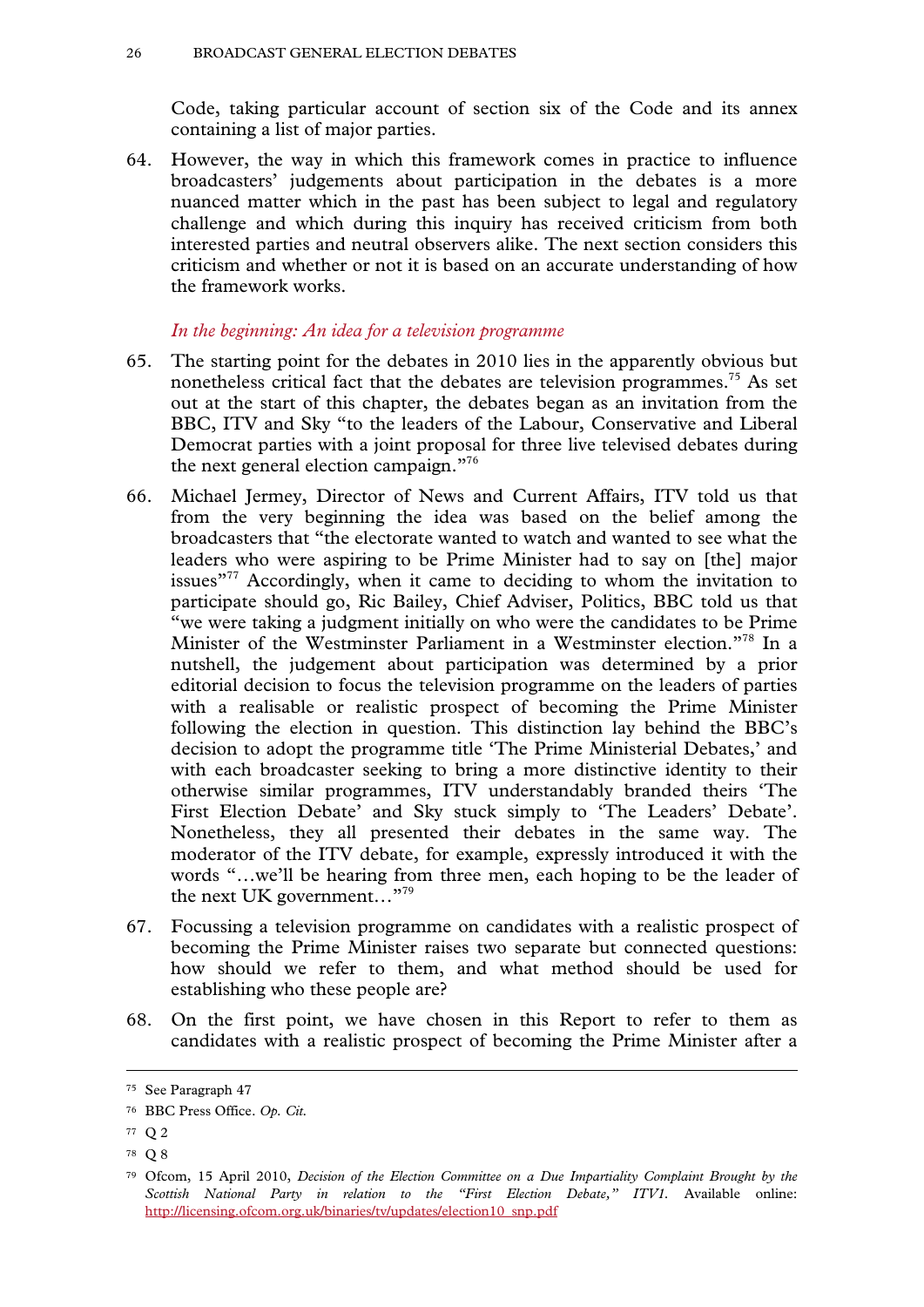given general election. While we recognise that this language is imperfect due to its scope for being interpreted in different ways, we have found no better alternatives and continue to use it in this Report to refer to the candidates which broadcasters should be expected to invite to a Prime Ministerial debate. We note that this is the language adopted by Ofcom in its guidance notes to section 6 of the Broadcasting Code. Further, it seems to us that the important point is less about perfect language and more about being clear what is meant by what we say.

- 69. On the second point, therefore, the broadcasters' decision to focus a programme on candidates with a realistic prospect of becoming the Prime Minister clearly obliges them to have some method for establishing who these people are, while avoiding the business of making predictions. Accordingly, it is critical that their method for deciding who to invite to a Prime Ministerial debate is objective and defensible. We set out the account given to us by the broadcasters of the sort of analysis they undertake in this respect from paragraph 72 below.
- 70. While it is not an argument which we have heard in evidence, we can see that there is a logically coherent position to be advanced by political parties which feel excluded from the Prime Ministerial debates. In 2010 some maintained, for example, that the fact they were not invited to the Prime Ministerial debates could not be "corrected merely by the introduction of a Welsh-level debate which provides equivalent coverage for all four major political parties in Wales," in part because these debates are likely "subsequently [to] receive substantially fewer viewers and third-party media interest."<sup>80</sup> Accordingly, they might argue that if a Prime Ministerial debate television programme were likely to receive a large audience and dominate the wider political news agenda, and if the legal and regulatory framework were such that an objective analysis could defensibly leave them without an invitation to it, then such a debate simply should not happen at all.
- 71. It does not seem to us that this is a strong argument but it is at least a logically coherent one. Its weakness lies in two main points. First, there is a clear and legitimate public interest argument in the idea of a Prime Ministerial debate television programme. We recognise that our electoral system invites voters to make a direct choice between local candidates, <sup>81</sup> not Prime Ministers. However, that does not remove the public interest in voters being able as well to see a substantive debate between candidates with a realistic prospect of becoming their Prime Minister, setting out their policy position and demonstrating—or not—their ability to stand up to pressure and scrutiny. Secondly, the broadcasters are not able—no doubt, much to their professional frustration—to determine whether a television programme receives a large audience. As Michael Jermey told us, "None of us should forget that there is individual choice in this. We scheduled other programmes about politics and about the election in peak time that people did not come to in such large numbers."<sup>82</sup> The fact that a television programme whose broadcast is in the public interest happens to interest the public does not

 <sup>80</sup> Plaid Cymru

<sup>81</sup> Arguably, they also make an indirect choice over the electoral college who play an important part in selecting the party leader.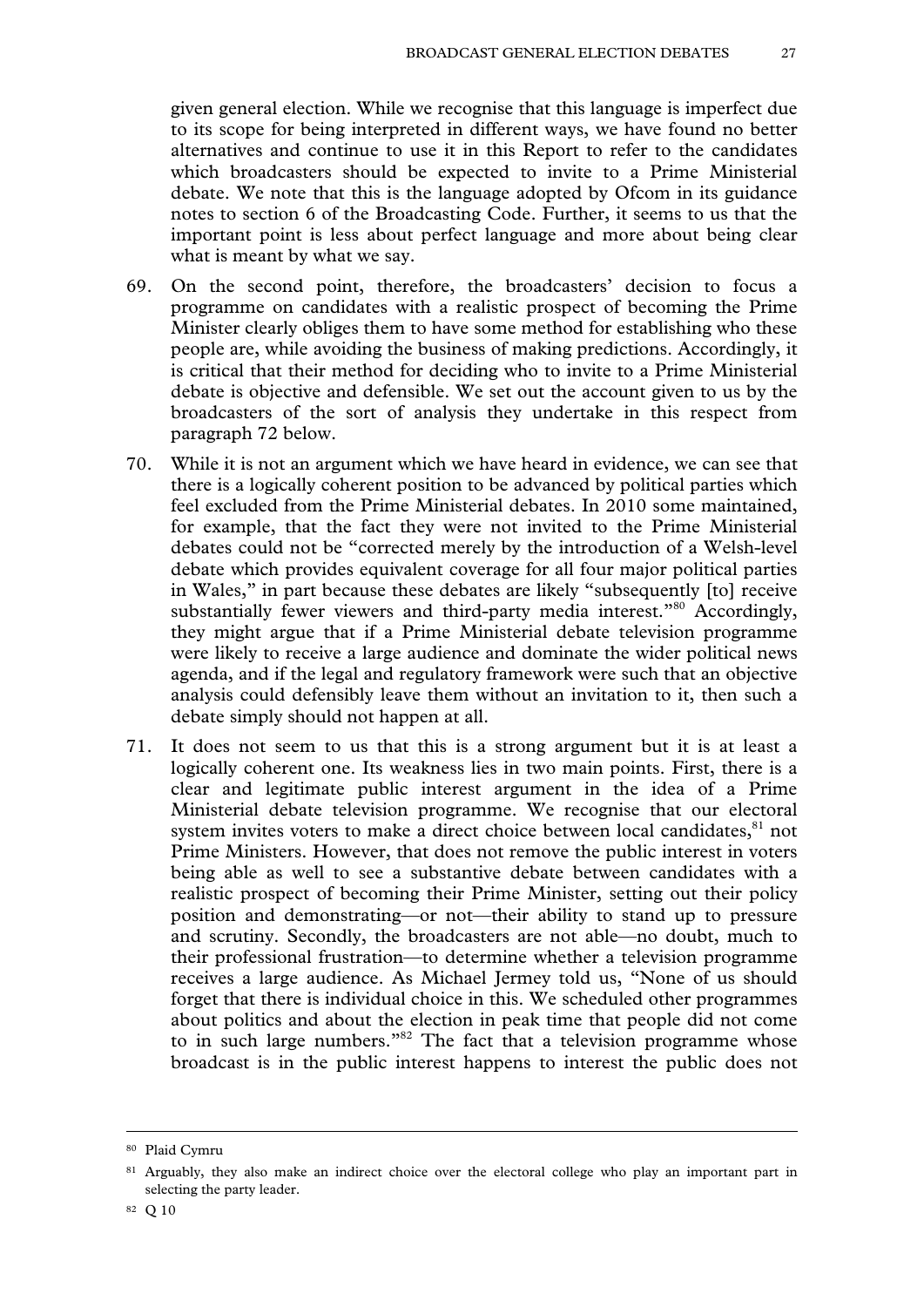mean that the broadcasters can be held responsible where other television programmes which are in the public interest do not.

# **Determining who has a realistic prospect of becoming the Prime Minister**

- 72. Deciding to produce a Prime Ministerial debate prompts an obvious question: how do the broadcasters go about determining who has a realistic prospect of becoming the Prime Minister? It is important to recognise that each of the broadcasters is responsible for coming to a judgement on this themselves and is under some considerable pressure to do so in a defensible way. They are individually accountable to their respective regulator and ultimately, as ITV put to us in written evidence, "for the commercial broadcasters, compliance with the Ofcom Broadcasting Code … is fundamental to their continued possession of their broadcast licences, without which they cannot operate," so as Michael Jermey added later, "we each individually will have to make a judgment at each election as to what we think is compliant with the code and the law and the way we are regulated."<sup>83</sup>
- 73. It appears nonetheless to be the case that each of the broadcasters goes about determining who has a realistic prospect of becoming Prime Minister on the basis of similar data and similar forms of analysis. As set out above, it is critical that in doing so the broadcasters do not get into the business of making predictions or trying to anticipate the actual result of a forthcoming general election. The risk is that some might criticise the broadcasters for not acting on the possibility of an unpredictable and meteoric rise of a political party without significant past electoral support. However, there is an equal risk of criticism for giving too much coverage to a political party which will later prove not to have merited it. Accordingly, the broadcasters' have reached the conclusion that it is most important that their method for deciding who to invite to a Prime Ministerial debate must be objective and defensible. So while remaining responsive to changes in the political landscape, and taking opinion polls into account, particularly as these become more accurate as a general election draws close, the broadcasters' priority is to ensure that their decision is based on a nuanced, thorough and balanced analysis of a range of facts. This involves undertaking an analysis which encompasses a wide set of available data, drawing in relevant information on voters' behaviour in equivalent past elections, supplemented with contextual understanding such as the recognition that people vote differently in European elections, by-elections, council, devolved assembly and general elections, and taking into account robust trends in opinion polling. This seems to us to be a reasonable approach, and as we go on to explore later on in this chapter, one that has stood up to regulatory and legal challenge.
- 74. For the BBC, Ric Bailey told us that deciding whom to invite to a Prime Ministerial debate involves "at each election [making] that judgment based on consistent, objective evidence."84 There is no single determinative measure used to inform their judgement. Instead, a range of factors are taken into account, as revealed in the BBC's 2010 Election Guidelines:

 <sup>83</sup> Q 7

<sup>84</sup> Q 5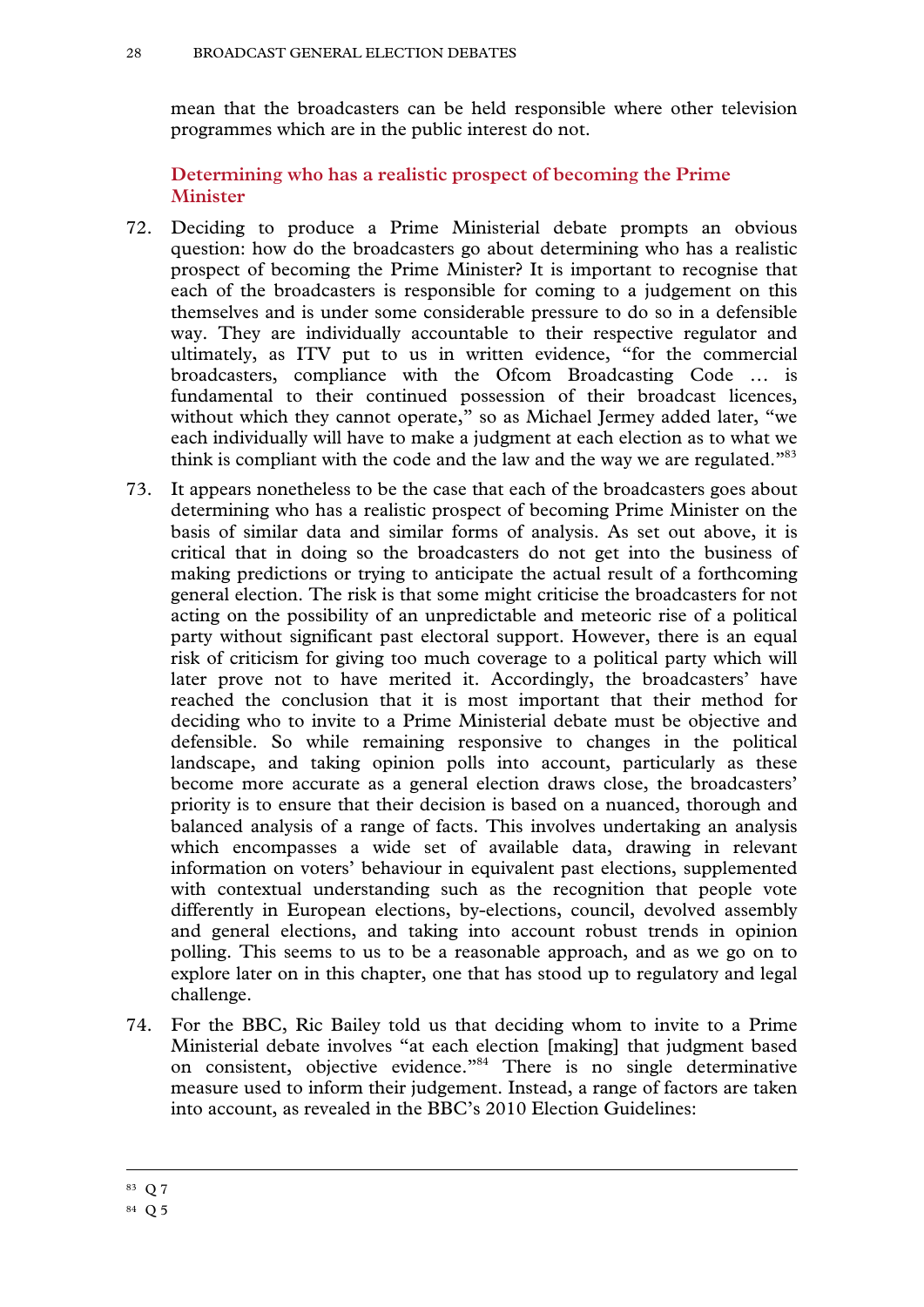"Previous electoral support in equivalent elections is the starting point for making judgements about the proportionate levels of coverage between parties. However, other factors can be taken into account where appropriate, including evidence of variation in levels of support in more recent elections, changed political circumstances (e.g. new parties or party splits) as well as other evidence of current support. The number of candidates a party is standing may also be a factor."<sup>85</sup>

75. Ric Bailey clarified this when giving evidence to the Committee:

"the best way to make a judgment about these things is to look at how real people vote in real elections. Our starting point would be the last general election, but we would also look at subsequent elections. We would also look at any other evidence that might be relevant to setting out the political context. That might include a consistent, robust trend in opinion polling. All of those things we will take into account and, just as we do with any other election and any other coverage, we would make an editorial judgment based on that. That is something that we do at each and every election."<sup>86</sup>

76. Michael Jermey told us that

"a similar process happens in ITV. We will look at the evidence of what we think are the relevant elections … We would take cognisance of Sections 5 and 6 of the Ofcom code that sets out the appropriate weight and due impartiality that we are under an obligation to follow through, and we would make that decision at a timely moment."<sup>87</sup>

- 77. John Ryley clarified that the process at Sky News is "very similar. Sky as a broadcaster will make the final decision about who would take part in a debate" and he added that "we would be guided by the guidance from Ofcom."88
- 78. This last point, touching on guidance given by Ofcom, highlights an important difference in the broadcasters' processes. As set out earlier in this chapter, the BBC produces Election Guidelines; and if these meet the approval of The Trust, they provide a clear, established view on the factors to be considered by editorial executives and programme makers when determining how to preserve due impartiality in the coverage of parties during an election period. The Trust oversees and approves the BBC's Guidelines for reaching these decisions and may in light of complaints review specific editorial judgements made under them. Still, the important point is that the BBC clearly carries a great deal of the responsibility for getting these decisions and the basis for them right. The commercial broadcasters licensed by Ofcom, as explained above, also carry the ultimate responsibility for their decision but by contrast with the BBC, they arguably have a little more help from their regulator in reaching their decision. They are required to comply with the Broadcasting Code and in particular, during election periods with section six of the Code whose annex contains a list of the parties with "major party" status across a given electoral and geographical footprint. For example, point three of the current Ofcom list of major parties reads: "At

- <sup>87</sup> *Ibid*.
- 88 Q 6

 <sup>85</sup> BBC Election Guidelines for Elections taking place on 6 May 2010

<sup>86</sup> Q 5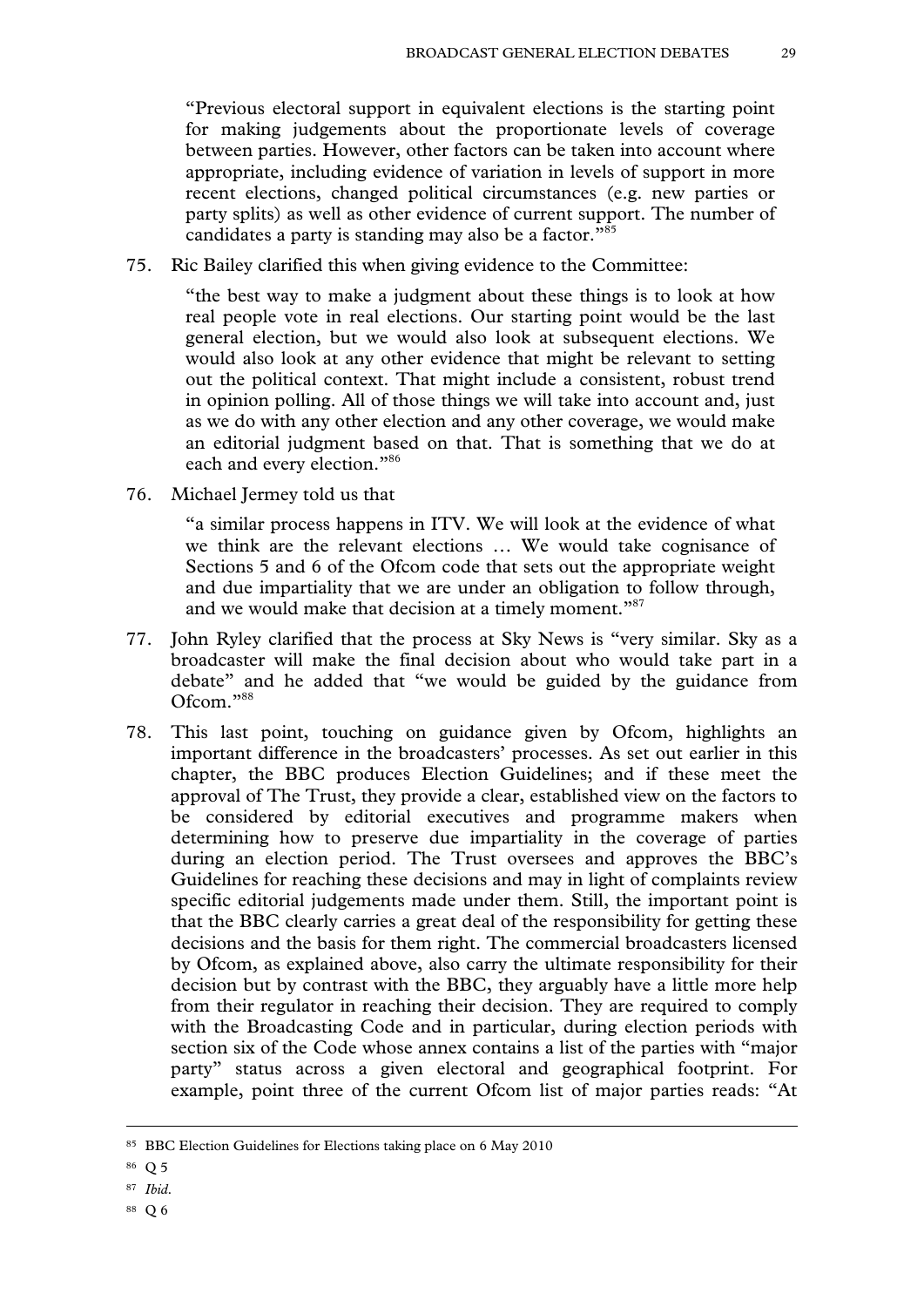present in Great Britain, major parties are defined as: the Conservative Party; the Labour Party; and the Liberal Democrats."89

- 79. According to Ofcom, its "list of major parties reflects the fact that some political parties have a significant level of electoral support, and number of elected representatives, across a range of elections within the UK or the devolved nations."90 In other words, much like the analysis which the broadcasters say that they undertake, it is based on a range of objective measures with a particular emphasis placed on past electoral support in recent equivalent elections. The figures for votes cast in the 2005 election, which formed the context for the 2010 general election, shows the three main parties some way ahead of all others: Labour, 9,552,436; Conservative:8,782,197, Liberal Democrat 5,985,454, while UKIP polled 605,973, SNP 412,267 and Green 283,414.<sup>91</sup>
- 80. As Michael Jermey explained, when it comes to "a debate … including the major parties, [we apply] a set of criteria and judgments that are very similar to those that Ofcom apply when determining a major party."92 As a result, he told us that he would be surprised "to find circumstances in which our decision about who to include was very different from Ofcom's definition of a major party"93 although "at least in a theoretical world I could think of circumstances and ways in which you could broadcast—compliant with the code and compliant with the law—debates that did not absolutely mirror Ofcom's major party rules." Accordingly, there is no suggestion that the broadcasters licensed by Ofcom simply copy their regulator's homework. As he put it, the list "is not determinative … in a mechanistic way" and as Ofcom underlined in their written evidence to us, they are a post-broadcast regulator. As noted in above, the list of major parties may set minimum requirements when it comes to PPRBs, but for the broadcasters' wider electoral coverage, it simply sets out the political parties to which due weight must be given—how the broadcasters follow through on this latter aspect comes down ultimately to their nuanced editorial judgement. Nonetheless, it is presumably of no small assistance to the broadcasters it licences, who are conscious of their responsibility to determine which parties have a realistic prospect of their leader becoming the Prime Minister in a way which will satisfy their regulatory obligations, that a list like this produced by their regulator already happens to exist.
- 81. The key point, as Ric Bailey put to us is that the broadcasters are all "looking to find due impartiality and, although we have different routes to it, in the end we are looking at the same sort of evidence to make those judgments, so it is not surprising that we will come to a similar conclusion. It is not about collusion. It is about looking at the same sort of evidence."<sup>94</sup>

 <sup>89</sup> Ofcom, 3 March 2014, *Ofcom list of major parties.* Available online: http://stakeholders.ofcom.org.uk/binaries/broadcast/guidance/major-parties.pdf

<sup>90</sup> Ofcom

<sup>91</sup> HC Library note, General Election 2005. *Op Cit.* The equivalent data for the 2010 general election is as follows: Conservative: 10,683,577; Labour: 8,601,349; Liberal Democrat: 6,827,312; UKIP: 917,581; BNP: 564,003; SNP: 491,386; Green: 284,823. HC Library note. General Election 2010. *Op. Cit.* 

<sup>92</sup> Q 6

<sup>93</sup> Q 6

<sup>94</sup> Q 6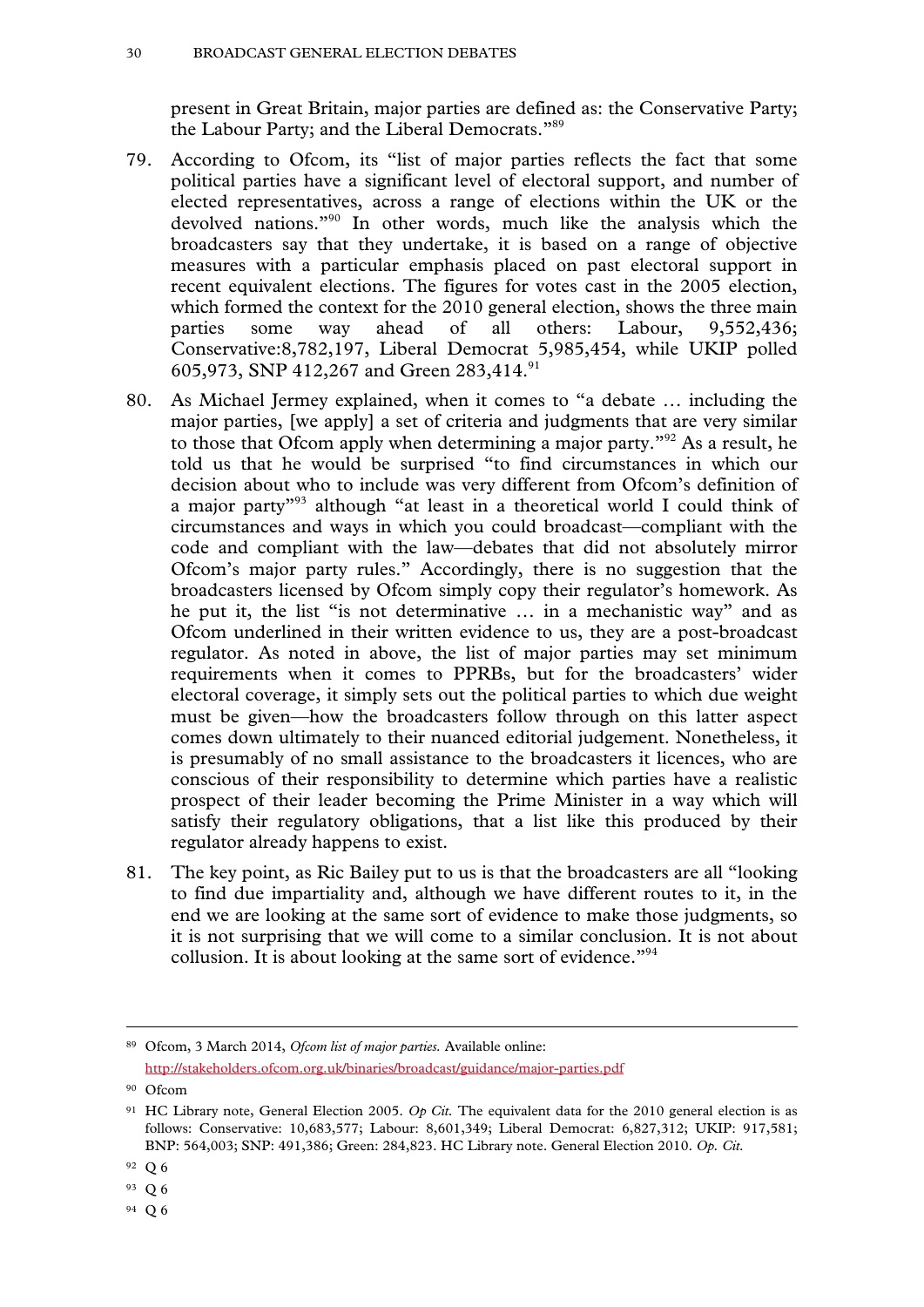#### *Achieving due weight within each debate*

82. Having determined on their own analyses which parties have some realistic prospect of their leader becoming the Prime Minister following the election in question, the broadcasters must come to a view on how to achieve due weight for the coverage to be given to each of the invited parties during the debates themselves. This issue has the potential to arise for the following reason: even if a given political party has a realistic prospect of its leader going on to become the Prime Minister—and that party must therefore be invited to participate—its prospects of doing so may be measurably more optimistic than is the case for its fellow invitees. On that basis, it has been argued in the past that, if debates are to proceed, such a party should accordingly and on the prevailing regulatory logic be given less airtime during the debates. Historically, this decision has been one of the most susceptible to disagreement between the invited political parties and has even, on numerous occasions, led to the collapse of discussions about the debates altogether.<sup>95</sup> This is why in 2010 the broadcasters set out their position on this issue early in the process. As Ric Bailey explains,

"aware of the myriad subcomplexities which could derail progress before it had begun, the first priority was to establish the simple basic principles and format through which the broadcasters could present a united front and hope the parties would accept, rather than unpick. The most obvious of these … was that the three largest UK parties should be treated equally."96

83. In 2010 this was arguably easier to defend than in 1997 when discussions around the debates ran into disagreements over the weight of coverage to be given to the Liberal Democrat party during the debates as compared to the Conservative and Labour parties. As Ric Bailey explains:

"Two elections later, the Liberal Democrats had three times as many MPs and even if—as critics maintained—it was fanciful to suggest that Nick Clegg was a genuine candidate for the premiership, nevertheless, his party was streets ahead of all the 'other' parties in terms of UK-wide electoral standing and, crucially, was putting up candidates throughout England, Scotland and Wales—enough at least to demonstrate an aspiration for Downing Street."97

84. The broadcasters had learned a crucial lesson. On sheer intellectual principle, the awarding of more or less coverage during the debates themselves could provide a form of 'fine tuning', allowing the broadcasters to give different weight to the invited parties, all of whom have a realistic prospect of their leader becoming the Prime Minister but who may differ in terms of their probability of doing so. However, in practice, the presence of this complication in the past has served only to ensure that discussions around the debates end in disagreement and failure. The lesson which the broadcasters had learned was not to accept negotiation on this point. As Ric Bailey put it, "the three watchwords for the broadcasters—to misquote another Prime Minister—were 'simplification, simplification, simplification."<sup>98</sup> It seems to us that the implication for the future is that if

 <sup>95</sup> *Squeezing out the Oxygen. Op. Cit.* 

<sup>96</sup> *Ibid*.

<sup>97</sup> *Ibid.* 

<sup>98</sup> *Ibid.*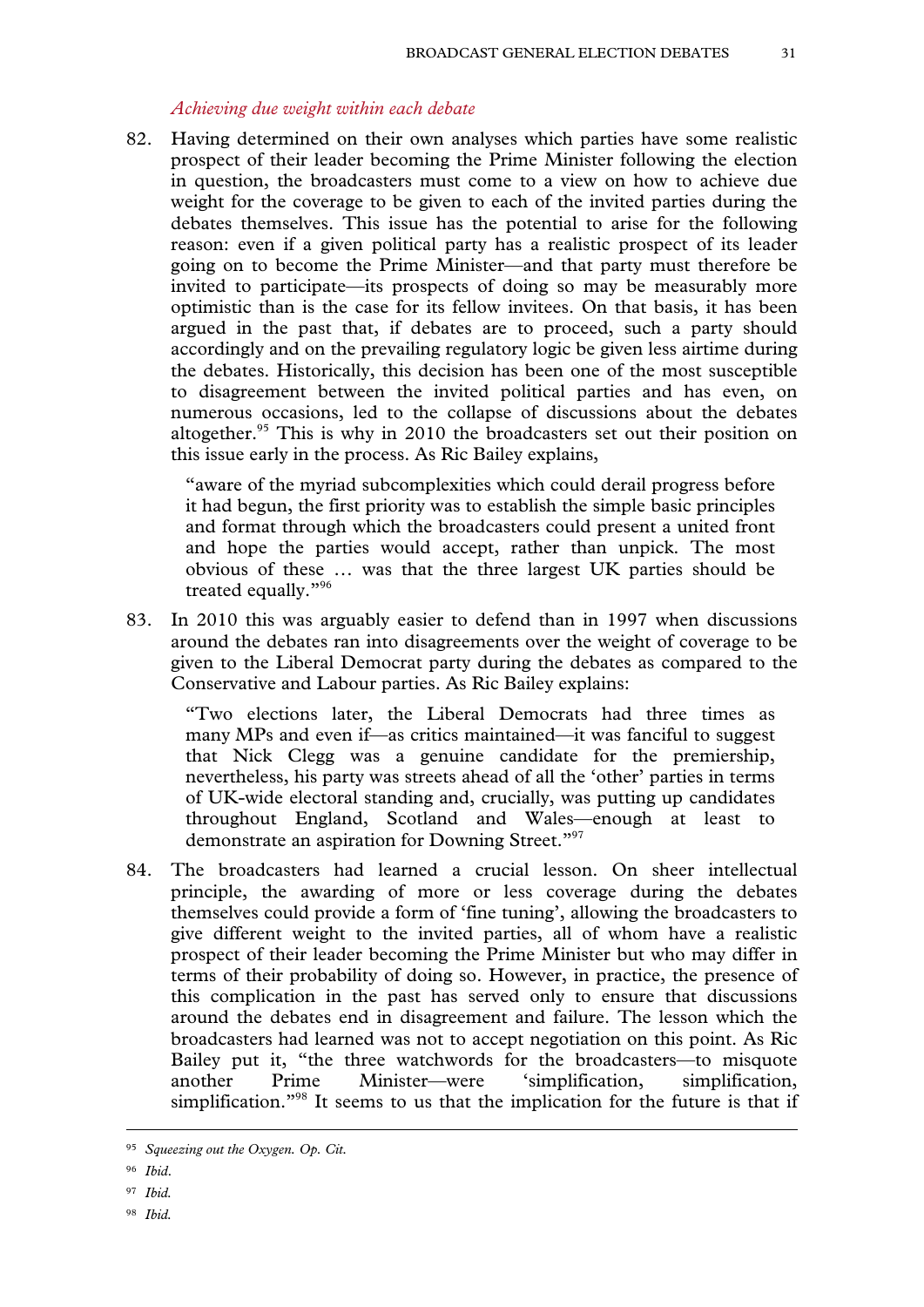similar issues were to arise again, the broadcasters may be wise to look to alternative 'fine tuning' mechanism and other ways of meeting their regulatory obligations if it proves necessary, but not to allow this kind of negotiation on coverage of the parties within the debates themselves.

#### *Achieving due impartiality with respect to the coverage of other political parties*

- 85. The broadcasters must also find a way to achieve their obligations to uphold due impartiality with respect to the coverage of other political parties, ie. those not judged to have a realistic prospect of having their leader become the Prime Minister after the election in question. As Ofcom notes in its most recent review of the Ofcom list of major parties, "to date, the major parties have been of two types:
	- political parties that field candidates typically across England, Wales and Scotland, in other words, the nations making up Great Britain<sup>99</sup> (i.e. the Conservative Party, the Labour Party and the Liberal Democrats); and
	- political parties that only field candidates within one of Wales, Scotland, or Northern Ireland (i.e. the Scottish National Party, Plaid Cymru and the Northern Ireland parties)."
- 86. In the first category, there are a number of UK-wide parties judged in 2010 not to have a realistic prospect of their leader becoming the Prime Minister, such as the Green Party, the United Kingdom Independence Party (UKIP) and the British National Party (BNP). According to Ric Bailey, "the BBC… constructed an elaborate mechanism to ensure that all the parties with some level of UK support—UKIP, the Greens and the BNP, as well as the nationalists—were given reasonable opportunities around the debates to have their voices heard across BBC TV and radio channels."<sup>100</sup> The broadcasters licensed by Ofcom are required simply to "consider giving 'appropriate coverage' to non-major parties and independent candidates with 'significant views and perspectives' [but] it is an editorial decision for the broadcaster as to what constitutes 'appropriate coverage' and 'significant views and perspectives'."101
- 87. There are several nuances involved in ensuring due weight is given to political parties in the second category. The broadcasters are obliged to take steps to ensure that audiences in those nations are given an appropriate opportunity to hear about the different political issues at stake there during a Westminster election, compared to England. Each of the broadcasters has to deal separately with this issue because of the UK's broadcasting architecture and each broadcaster's footprint across it. While BBC One transmits separately to the English regions, Scotland, Wales, and Northern Ireland and the ITV1 network also broadcasts by nation and region, Sky News and Channel 4 transmit their programming across the UK/Great Britain. This complication lies behind the apparently vague closing line of the statement released by the three broadcasters in 2009: "Each of the broadcasters will seek to make suitable arrangements for ensuring due impartiality across the

 <sup>99</sup> Parties from Great Britain rarely field candidates in Northern Ireland, and as a consequence do not have significant levels of support in Northern Ireland.

<sup>100</sup> *Squeezing out the Oxygen. Op. Cit.*

<sup>101</sup> Ofcom, *Section 6, Broadcasting Code*. Available online: http://stakeholders.ofcom.org.uk/binaries/broadcast/guidance/831193/section6.pdf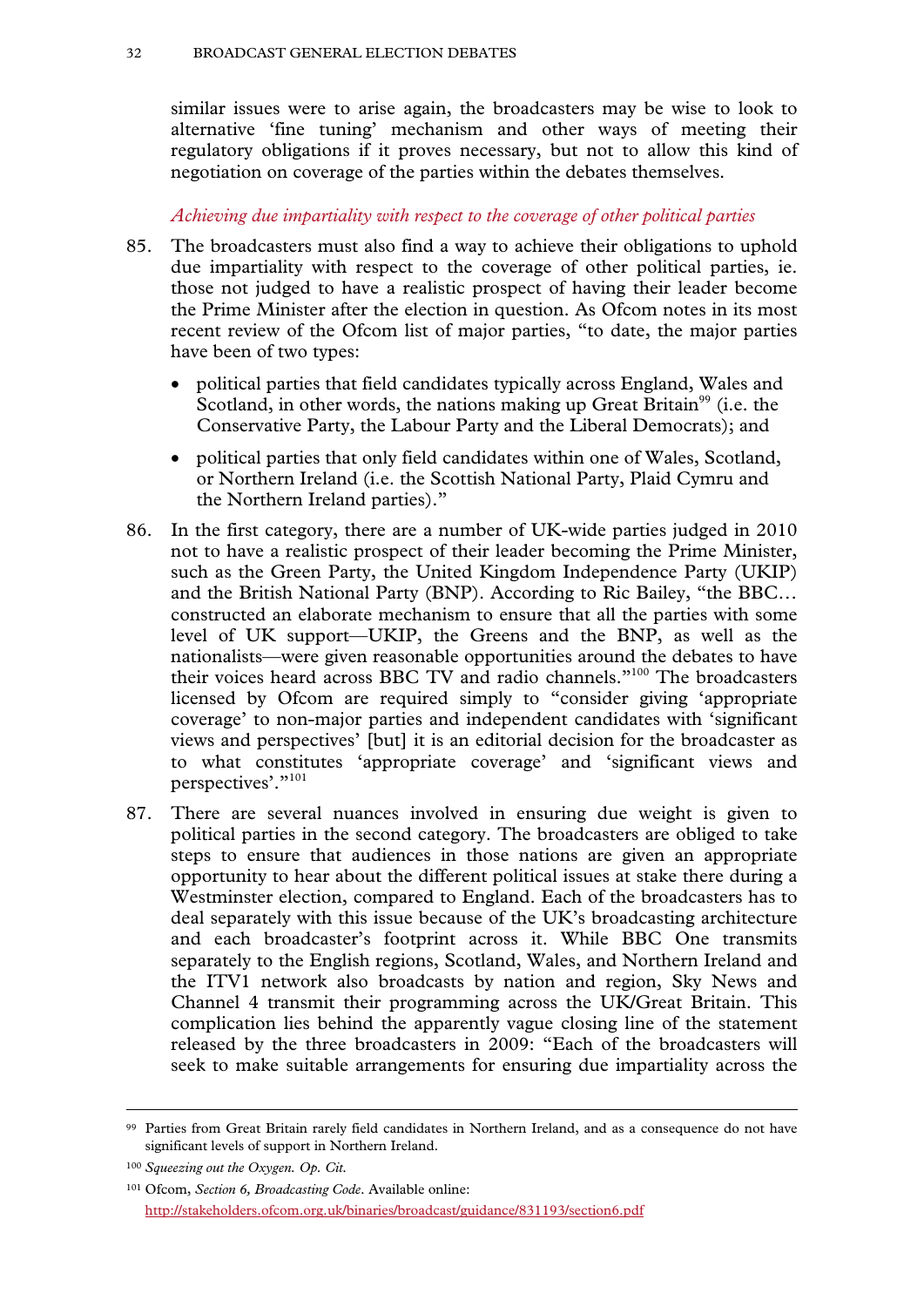UK."102 This was, as Ric Bailey admitted in his Reuters Report, "shorthand for sorting out the problem of the 'others' without complicating the joint approach for UK-wide debates."103

88. In the event, the broadcasters sought to achieve their obligations for due impartiality to the parties in the devolved nations in a number of ways. According to their written evidence, they offered separate debates between the main parties respectively in Scotland, Wales and Northern Ireland; and sought to ensure that this coverage was prominently trailed elsewhere including during the debates between the leaders in the running to become the next Prime Minister.<sup>104</sup> To take one example, Sky told us that

"during the course of the election campaign in April 2010, Sky held three debates in Cardiff, Belfast and Edinburgh on successive Sundays where the key parties in those areas were given 90 minutes to discuss the issues that were relevant to those parts of the UK. They were trailed very heavily across our output in the preceding days."<sup>105</sup>

89. The efforts of the BBC and ITV in this regard are particularly noteworthy, not because they were strikingly different to those of Sky, but because they were subject to challenges, all ultimately dismissed by the regulators. With regard to ITV:

"Ofcom received separate complaints from the Scottish National Party ("the SNP") and Plaid Cymru concerning the ITV1 Debate, broadcast on 15 April 2010. In summary, the two parties each considered that ITV1 had breached the Code rules on due impartiality by not including the SNP and Plaid Cymru in this Election Debate. In response to these complaints, Ofcom convened its Election Committee. In summary, the Election Committee decided that the SNP and Plaid Cymru's complaints should not be upheld. This was because principally this Election Debate was presented as an opportunity to hear from the three major UK political parties, one or more of which had a realistic prospect of forming the next UK Government. In addition, ITV1 signalled to the audience for the Election Debate that viewers in the devolved nations could see separate televised debates between leading figures of the major parties in those nations (including the SNP and Plaid Cymru as appropriate) on issues of policy most relevant to those nations."106

90. ITV argued in its written evidence that "the significance of these adjudications is not to be underestimated" because it means that their approach to due impartiality with respect to the debate between the party leaders in the running to form the UK Government and in "associated programming was tested in 2010 and found by the regulator to have been in keeping with the public interest tests established in the Code."107 The BBC Trust received a similar joint complaint from the SNP and Plaid Cymru and stated in its decision that "in light of the public interest in hearing from the party leaders who may be the next Prime Minister, it was entirely appropriate

107 ITV

 <sup>102</sup> BBC Press Office. *Op. Cit.* 

<sup>103</sup> *Squeezing out the Oxygen. Op. Cit.*

<sup>104</sup> See Appendix 5, containing a summary of the general election debates broadcast in 2010.

<sup>105</sup> Sky News

<sup>106</sup> Ofcom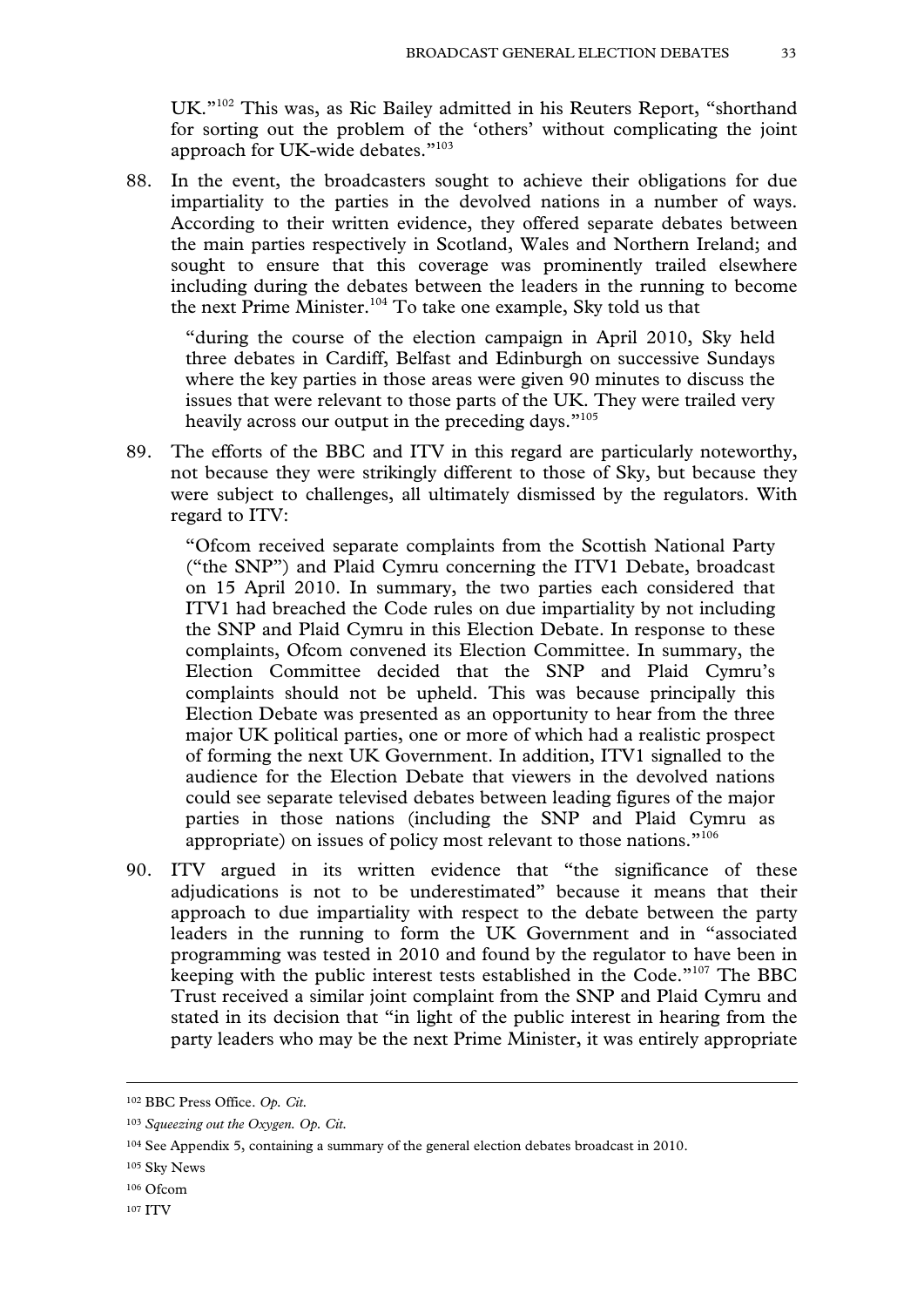to include in the 'Prime Ministerial' debate only the leaders of the Labour, Conservative and Liberal Democrat parties."108 The Trust noted that,

"in the context of a UK general election, the SNP and Plaid Cymru are not UK-wide parties with substantial electoral support in the UK. They are not standing sufficient candidates to aspire to win a majority in the House of Commons. Nor are their leaders seeking to become the next Prime Minister of the UK."

91. The Trust therefore concluded that "the DG's [Director General's] approach to achieving impartiality was appropriate. That is that SNP and Plaid Cymru have not been included in the Prime Ministerial debate programme but in associated and clearly signposted coverage agreed by the BBC."<sup>109</sup> The Trust's decision gained legal reinforcement when an application for judicial review of the exclusion of the SNP and PC leaders was ultimately rejected by the Scottish courts.<sup>110</sup>

#### **Summary**

92. This chapter began by reviewing the nature of some of the news stories which accompanied the build-up to the debates in 2010 and which have already begun to appear in connection with debates potentially to take place in 2015. These show that a lack of clarity tends to permeate discussion of the debates; speculation about who will be 'allowed' to participate has arguably proceeded on an ill-informed basis; and there also appears to be confusion about the nature of the current arrangements among experts and attendant disagreement over whether these should change in certain ways. A degree of confusion is entirely understandable. Indeed, it was in part a lack of certainty about whether participation in the debates is determined on a basis which serves the public interest which prompted this inquiry. However, it is not always clear that criticisms made of the current arrangements are supported by a full understanding of how the framework works in practice. Accordingly, this chapter has sought to clarify this framework and its influence on participation. In addition, it may be helpful to go further and pick out a number of the challenges to the current system which have been put to us in evidence and where relevant show how these on occasion appear to neglect important aspects of the existing legal and regulatory framework around the debates as it currently stands but also, where these challenges identify potentially important reforms, explain why these might be of benefit.

# **Challenges to the regulatory framework**

- 93. Several challenges to the current arrangements for determining participation in the debates were raised in evidence to this inquiry. In the rest of this chapter we will pick out three which appear to neglect important aspects of the existing legal and regulatory framework around the debates.
- 94. First, we note that some have argued that the purpose of the debates is confused, and that this has a knock-on effect for confusion around the

http://www.bbc.co.uk/bbctrust/assets/files/pdf/appeals/ad\_hoc/snp\_pl\_cymru/snp\_pl\_cymru.pdf

<sup>109</sup> *Ibid.*

 <sup>108</sup> BBC Trust, 21 April 2010, *Ad Hoc Appeal Committee—BBC Prime Ministerial Debate Joint appeal from the Scottish National Party and Plaid Cymru.* Available online: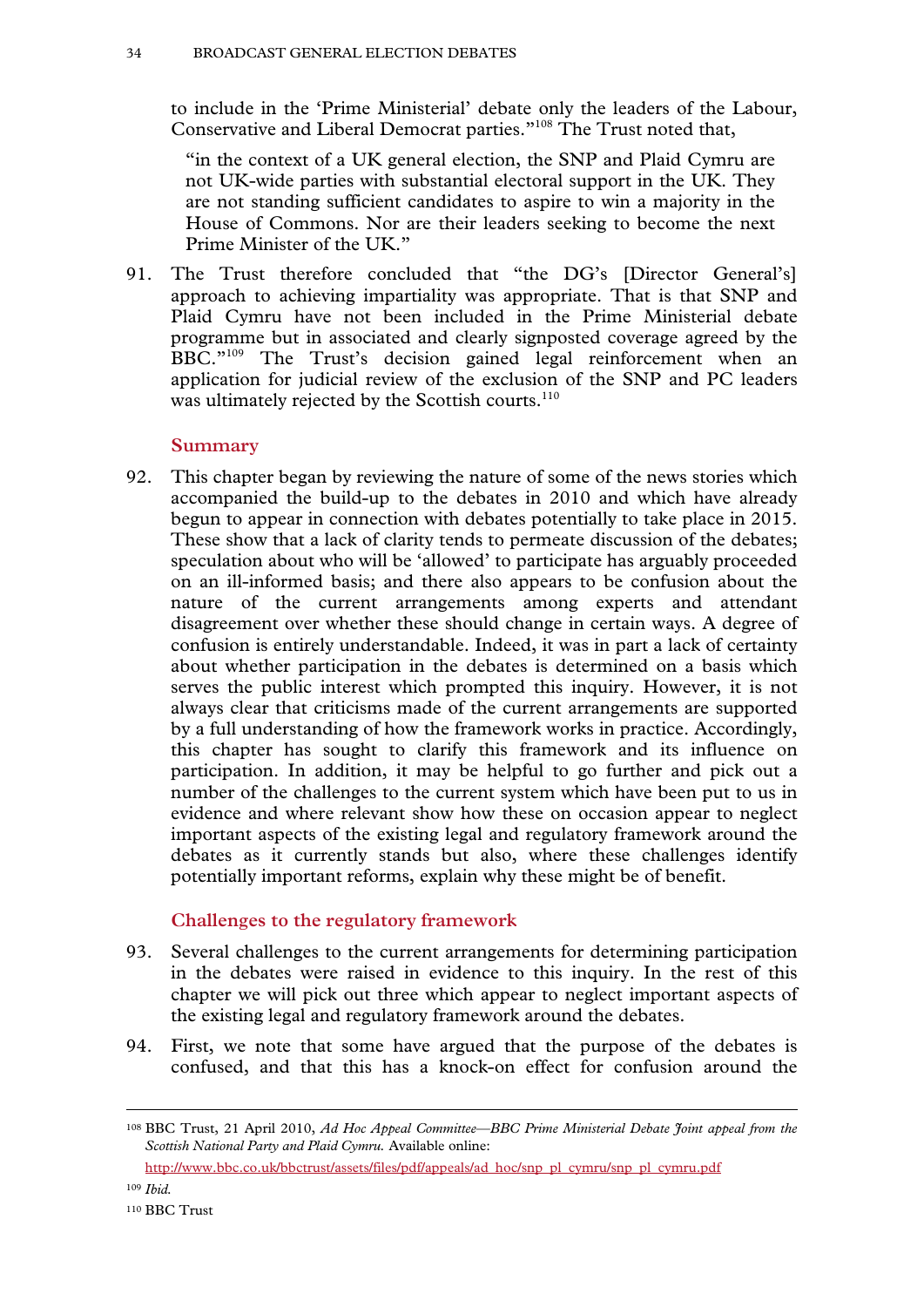criteria for judging who can participate. Evidence submitted collectively by Dr Nicholas Allen, Dr Judith Bara and Dr John Bartle argues that there are two potential objectives which the televised debates can serve:

"In an era of multi-partyism, there are two potential guiding principles for determining who should participate. The first is that debates should be between prospective heads of government. The second potential guiding principle is that debates should be between leaders of all parties that stand a chance of being in government either by themselves or in coalition with other parties"<sup>111</sup>

95. It is argued that the judgement about who could participate in 2010 meets neither of these objectives and that its criteria for determining who can participate were confused:

"Attempts to justify who participated in the 2010 leaders' debates fell between the two stools of the first and second principles. Brown and Cameron took part because the former was the current prime minister and the latter was the best-placed challenger for that job. Clegg took part, not because his party was ever likely to obtain a majority or a plurality of seats but because the Liberal Democrats could conceivably hold the balance of power in a hung parliament."<sup>112</sup>

- 96. It seems to us that this latter statement represents a misunderstanding of the way in which the judgement was made. As set out earlier in this chapter, the Liberal Democrats were not invited to participate in 2010 solely because they could conceivably hold the balance of power in a hung parliament. Instead they were invited because of an analysis of factors including previous electoral support which made it clear that their leader had a realistic prospect of becoming the Prime Minister after the election in question. As Ric Bailey points out in his Reuters Report, "even in 1997, legal opinion had been that the then Liberal Democrat leader, [then] Paddy Ashdown, would have to be included."113 Further, it is important to recognise that the broadcasters have a degree of flexibility in what they do so long as their coverage overall complies with their legal and regulatory obligations. For example, two broadcast debates in the run-up to the European Parliamentary elections between Nick Clegg, leader of the Liberal Democrats, and Nigel Farage, leader of UKIP, were able to take place without the participation of the Conservative and Labour leaders. We agree with these witnesses that it is important for the broadcasters clearly to communicate the purpose of the debates as television programmes. However, on a proper understanding of the current arrangements around the debates as set out in this chapter, there does not appear to us to be any conflict between the objectives of the debates as they were communicated by the broadcasters and the way in which participation was ultimately determined.
- 97. Others argued that the objective of the debates is clear but that criteria for participation should change. For example, David Muir, Labour Party chief negotiator on television debates in 2010, argued that in the future "there should be an established vote share threshold for participation in the debate."114 The argument for this links to the objective of the debates being

 <sup>111</sup> Dr Nicholas Allen, Dr Judith Bara, and Dr John Bartle

<sup>112</sup> *Ibid.*

<sup>113</sup> *Squeezing out the Oxygen. Op. Cit.*

<sup>114</sup> David Muir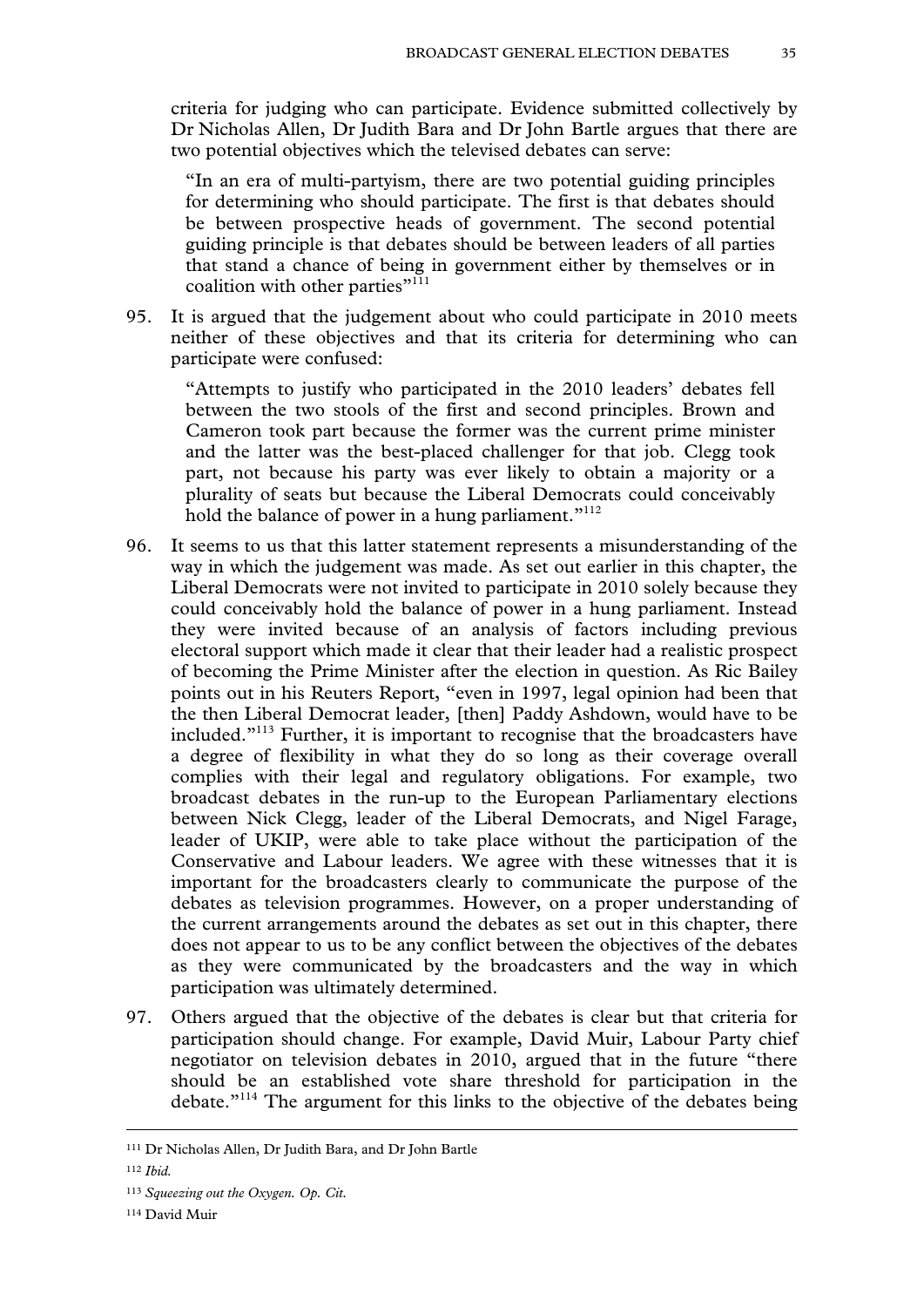to expose to the public a discussion between the main UK-wide party leaders in the running to become the Prime Minister. Changing the criteria to a vote share threshold is argued to provide a simple and easy-to-understand way of determining who those parties are. In particular, it would clarify the basis on which a party with a track record of carrying a large vote share which does not, however, have a track record of forming a majority Government could continue to be seen as eligible to participate. As David Muir explained, "from the start it was clear that the Lib Dems should be included although their leader could never be the next Prime Minister. The Lib Dems since the 1980s had registered a significant and steadily growing vote share, it was therefore right that they should be included. $"$ <sup>115</sup>

- 98. However, this proposal appears to misunderstand the nature of the judgement about who can participate in the debates; and the benefits that lie in this decision, under the current arrangements, remaining a complex editorial one for the broadcasters, overseen by their regulators.
- 99. First, the broadcasters currently take into account a range of factors in their decision about whom to invite to a Prime Ministerial debate, not simply vote share. This allows them to make this judgement with a certain amount of flexibility, responsive to rises and falls in the prospects of political parties in the present as well as in the past. Reducing their assessment down to a single-factor analysis of previous vote share would remove the possibility of the broadcasters recognising potentially compelling arguments to invite a political party to a Prime Ministerial debate arising from a fuller analysis including factors other than vote share. Secondly, this proposal could compromise the broadcasters' requirement to maintain due impartiality. Obliging the broadcasters to judge who can participate in the Prime Ministerial debate programme in a different way to the way they make this judgement with respect to other programmes would create a complication: it would make it difficult if not impossible for the broadcasters to comply with their regulatory requirements in a consistent way and could force them to distort coverage outside of the debates programme in order to meet their obligations to 'due weight' and 'due impartiality' across the total grid. Thirdly, as a matter of principle, introducing a vote share threshold criterion would also remove the broadcasters' ability to exercise discretion over the coverage they give to political parties. As such, it would compromise and arguably undermine the basis on which broadcast regulation has operated for decades, with broadcasters' independent decisions scrutinised post-broadcast rather than made for them pre-transmission.
- 100. Some of these same criticisms also apply to those who have challenged the current arrangements, arguing that the decision about who can participate in Prime Ministerial debates should rest on an analysis of current voting intentions as measured through opinion polling. The proposal to shift the assessment of who can participate to an analysis solely of survey data is, however, also flawed for two additional reasons. First, surveys on voting intentions, particularly a long time ahead of an election, can be unstable and unreliable as a predictor of actual behaviour. It is right that survey data is taken into account by the broadcasters but this should form part of a wider analysis in which real behaviour—by definition the most tangible measure of actual behaviour—is the key measure. As mentioned earlier, Ric Bailey told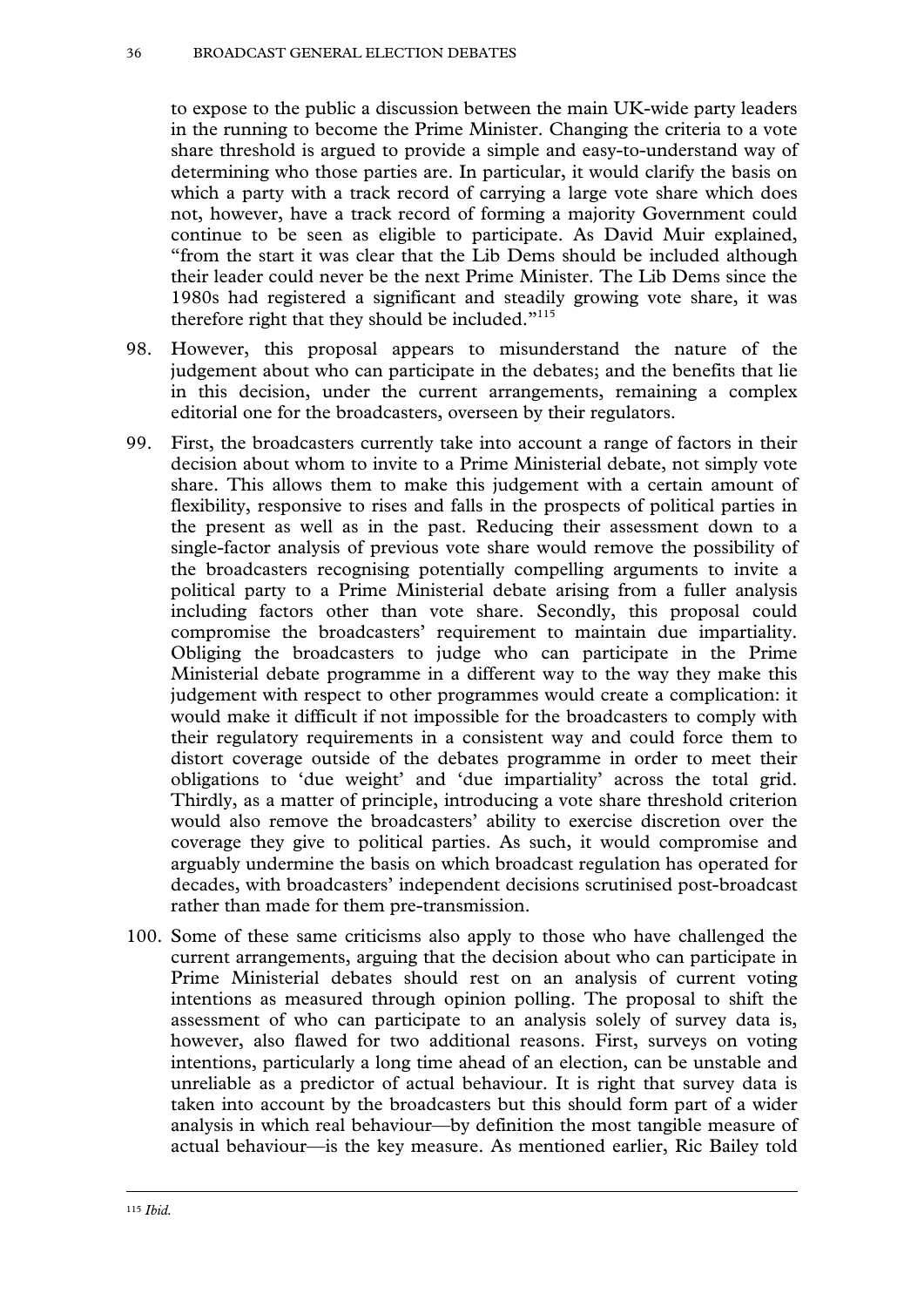us that, for the broadcasters, "the best way to make a judgment about these things is to look at how real people vote in real elections" supplemented by "other evidence that might be relevant to setting out the political context. That might include a consistent, robust trend in opinion polling."<sup>116</sup> Secondly, the impetus behind the proposal—to make the assessment of participation in Prime Ministerial debates more responsive to changes in the parties' prospects in the present—fails to recognise the flexibility already inherent to the current arrangements. The broadcasters take a wide set of factors into account which allows their editorial decisions to be responsive to the political context.

- 101. Of course, both proposals—to shift the assessment of who can participate to vote share or to survey analysis—may be seen as a more relevant consideration under alternative arrangements which we will consider in the next chapter, for example, if the debates were arranged independently of the broadcasters. However, under the current arrangements, there are a number of flaws in the proposal to replace the broadcasters' nuanced judgements with a vote-share threshold criterion or an assessment based only on opinion polling.
- 102. **The suggestion made by some that eligibility to participate in televised debates should be based on an established vote share threshold or solely on opinion polling should not be adopted. Instead, it must be recognised that the decision about who is invited to participate in television programmes will have to continue to be one that is consistent with the legal and regulatory framework around broadcasting. Of course, the decision to accept a broadcaster's invitation to participate in a television programme remains voluntary.**
- 103. More generally, some have recognised that these principles might be put under strain if one or more of the political parties judged to be relevant to the programme in question chose unilaterally not to participate. As Michael Jermey told us,

"In a sense, any political programme is a voluntary activity when it comes to whether you are going to take part in it or not—any programme at all. We follow our own editorial judgment but we cannot compel people to take part in a programme. It is possible that the actions of a particular party make it quite difficult for us to conform with the letter of the code if people are not willing to take part. There is a discussion and a negotiation about participation in all forms of programming. I am not sure I would describe that as a veto but broadcasters are not in a simple place to click their fingers and make politicians or any other participant appear in programmes. If they had been, I suspect debates would have happened 50 years earlier than  $2010.^{"""""$ 

104. **There is clearly uncertainty about whether a decision by one of the political parties to withdraw would necessarily mean that the debates could not proceed and still remain compliant with the broadcasters' respective obligations. We only note that we cannot suppose that the**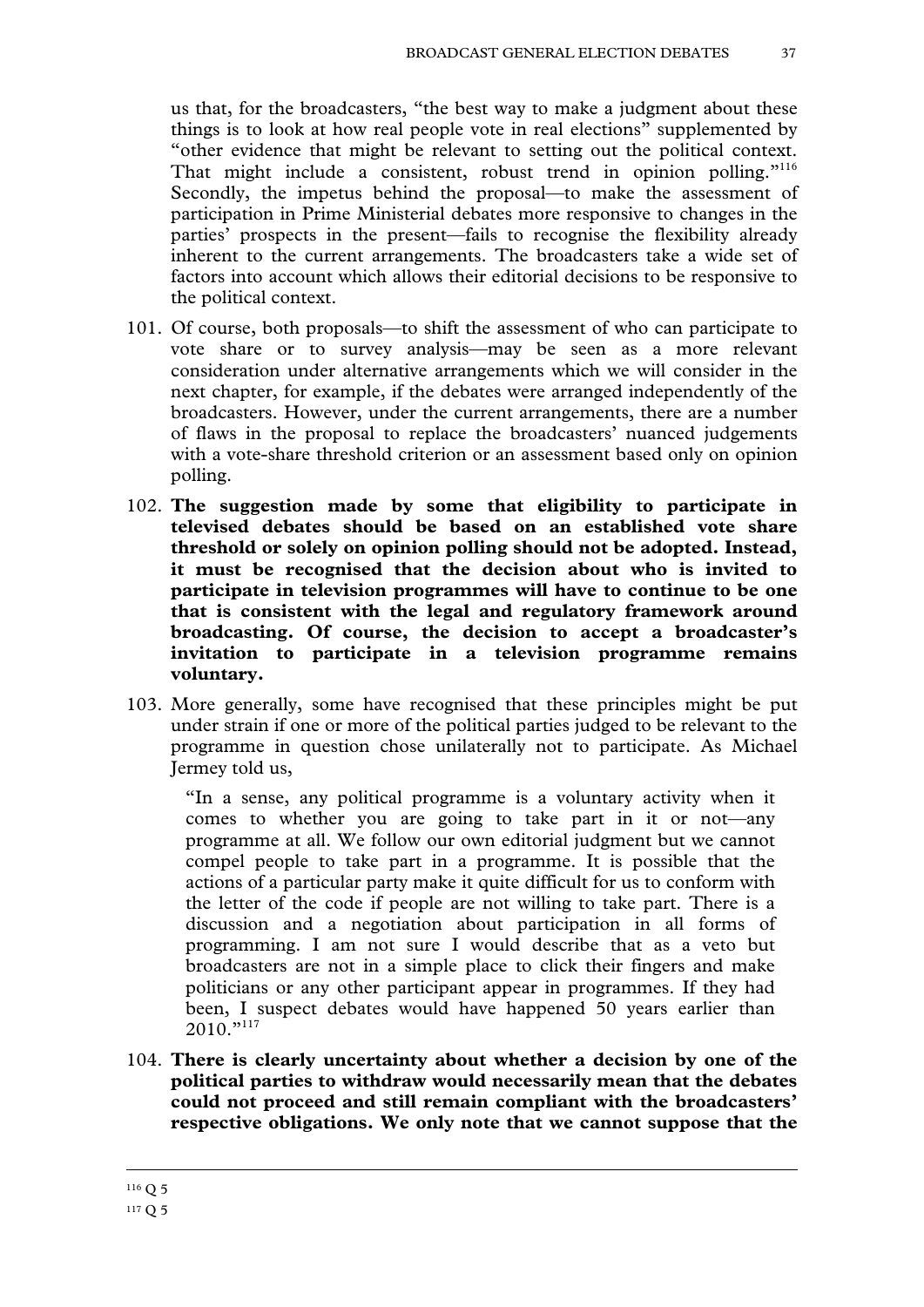**political parties will deem it is in their best interests to find out by withdrawing, against a backdrop of wide public support and manifest expectation that the debates do take place again.**

105. This chapter has focused on the legal and regulatory framework around broadcasting and its impact on who can participate in a debate between Prime Ministerial candidates. However, it certainly seems likely that there will be an ever greater role for online media as a complement to the experience of viewing broadcast debates, for example for those viewers engaging with a second screen. Tim Gardam told us about what he saw in 2010 as an important "interaction of old media and new media that gave the public service purposes to the debates, because social media became a viral transmitter, essentially, of this conversation rooted in a mass audience."<sup>118</sup> This formed part of an interesting thesis he put to us according to which traditional, regulated broadcast media form part of a "civic network" where "if you are viewing, you have to take account of views that you may not agree with or may not know about" which sits alongside your "social network" which characterises "the way people express themselves and relate to each other in a society that is both increasingly connected but, of course, increasingly diverse."<sup>119</sup> If correct, it seems to us that these ideas have important implications for the role of public service media more generally and may merit exploring further in the future. More prosaically, we note that the second screen and online media might also be used for political and tactical gain. Nigel Farage, the leader of UKIP told the Total Politics magazine recently that:

"If UKIP [is] excluded [from the broadcast Prime Ministerial debates], we will provide an alternative form of entertainment on the evening … I'm working on some ideas … you could live stream. It would be quite fun wouldn't it? People would have their TVs and their laptops next to it. They might think they can exclude us but modern technology has such a power."120

106. Online media is also potentially significant, of course, because a debate hosted entirely online would side-step the broadcasting framework and the safeguards discussed in this Report. It is notable that the idea of hosting general election debates online is not unheard of internationally. Sweden's next general election takes place on 14 September 2014. During the course of our inquiry, a Swedish national newspaper, Aftonbladet, announced the success of its initiative to invite the party leaders to an online election debate in the run-up to their election.<sup>121</sup> However, it is important to recognise that on current behavioural trends, at least in the UK, going exclusively online would be likely to result in the failure to reach a large live audience. As an example, Felix Baumgartner's record-breaking skydive in 2012 attracted a reported 8 million viewers of its live stream on YouTube worldwide.<sup>122</sup> Live

 <sup>118</sup> Q 86

<sup>119</sup> Q 86

<sup>120 &#</sup>x27;UKIP's Nigel's Farage threatens to intrude on TV election debates by live streaming alternative', *Huffington Post*, 21 November 2013. Available online: http://www.huffingtonpost.co.uk/2013/11/21/nigelfarage-tv-election-debates\_n\_4318173.html

<sup>121 &#</sup>x27;Första Partiledardebatten Online', *Aftonbladet*, 1 April 2014,. Available online: http://www.aftonbladet.se/nyheter/article18643087.ab

<sup>122 &#</sup>x27;Felix Baumgartner jump: record 8m watch live on YouTube', *The Guardian,* 15 October 2012 Available online: http://www.theguardian.com/media/2012/oct/15/felix-baumgartner-skydive-youtube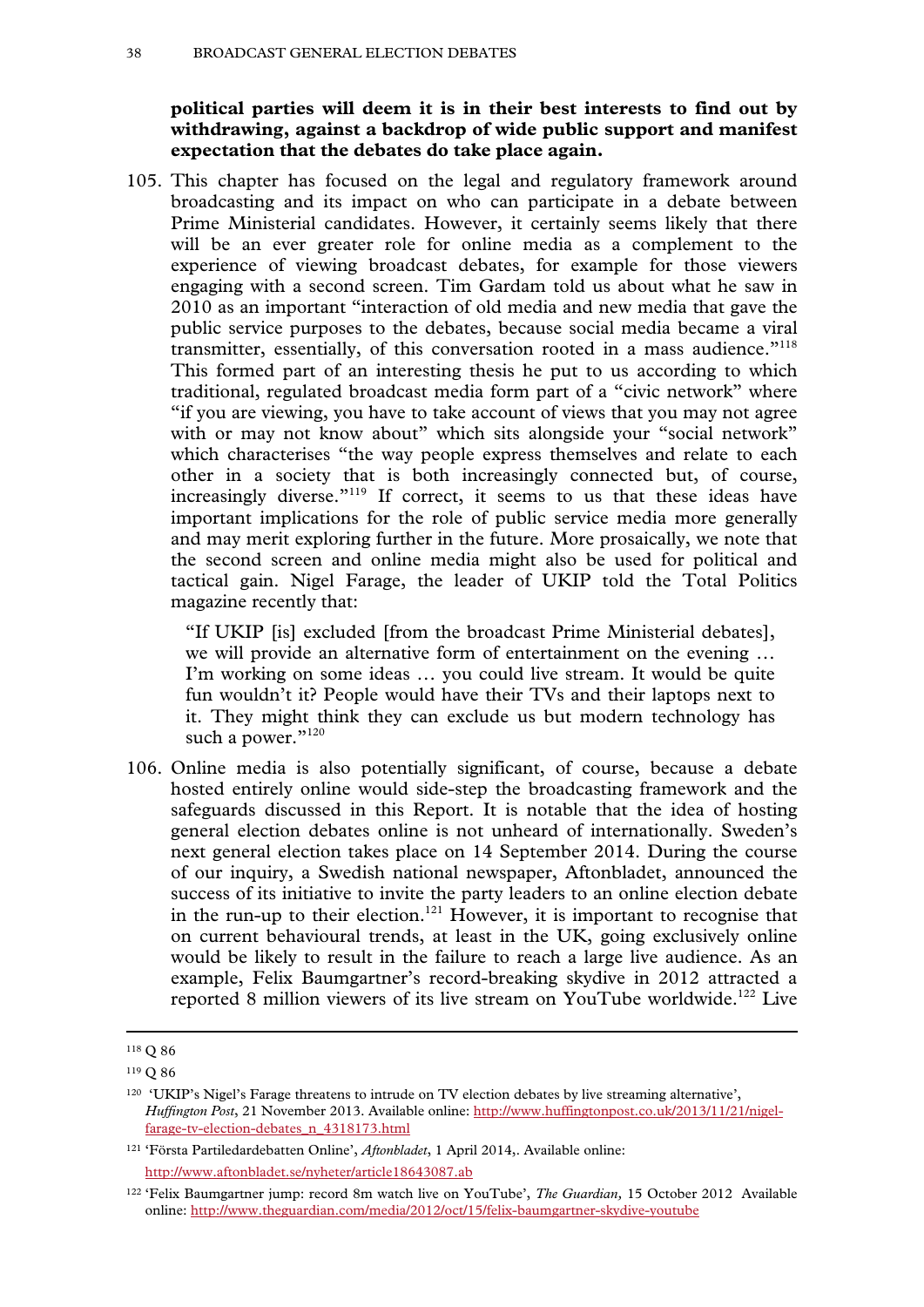streams of the 2012 Olympics peaked at "more than half a million."<sup>123</sup> In short, neither top-flight athletics nor an audacious supersonic skydiver, leaping from a capsule at 128,100ft (24 miles; 39 km) above New Mexico have succeeded in gaining worldwide the live audience which broadcast Prime Ministerial debates have achieved in the UK. Accordingly, it seems likely that the attractiveness to party leaders and their strategists of an exclusively online debate would remain low, at least for now.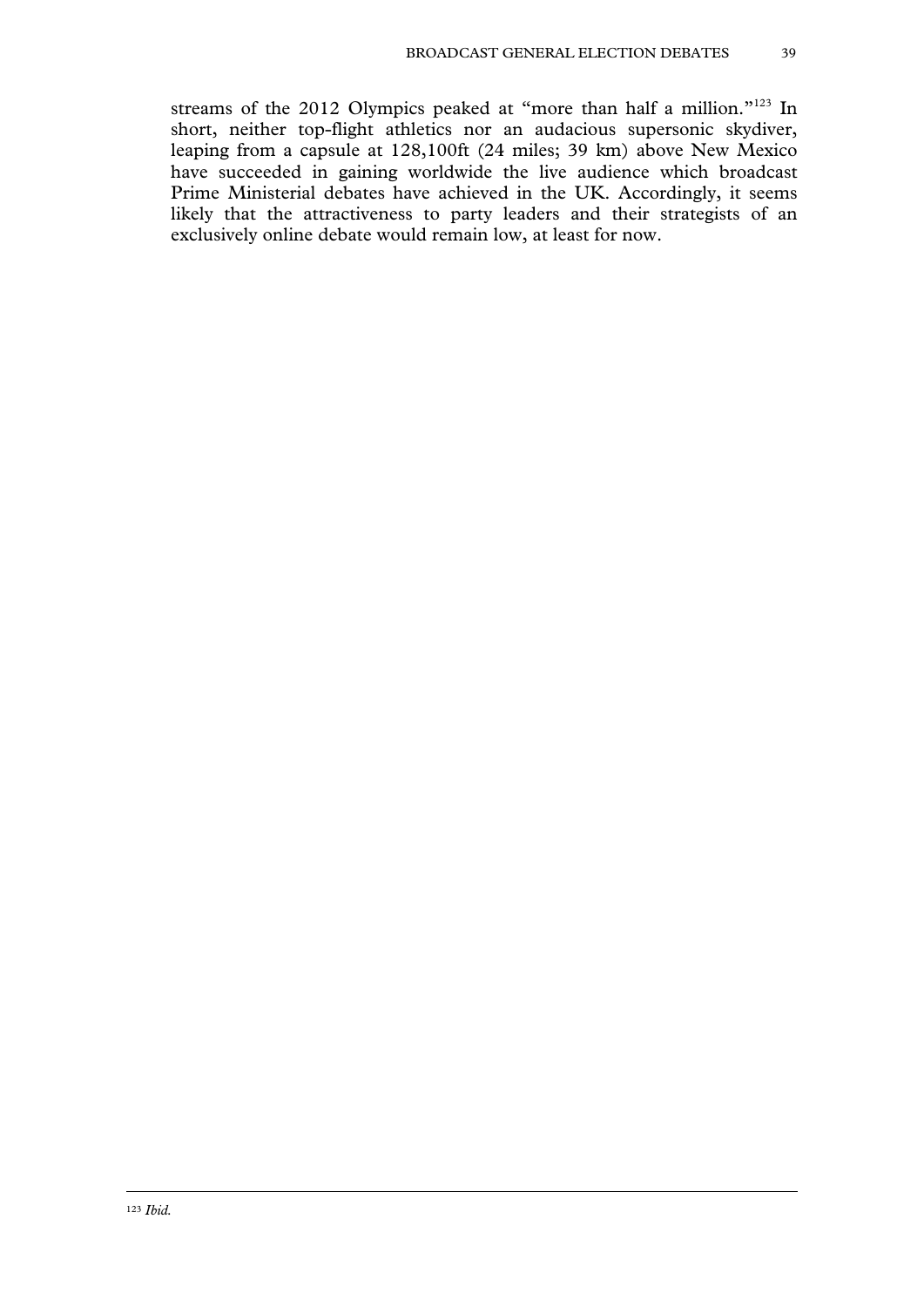## **CHAPTER 4: PROPOSALS FOR CHANGE**

107. As set out in the previous chapter, the operation and management of broadcast general election debates, as well as the legal and regulatory framework around them, stem from the straightforward fact that they are both produced by the broadcasters and ultimately broadcast by them too. Proposals for change to the current arrangements fall into two basic groups: proposals which imagine a fundamental overhaul, turning the debates into electoral events set up and run independently of the broadcasters, though perhaps to be distributed by them later; and proposals which are more evolutionary, identifying potentially important reforms to the debates under the continuing editorial stewardship of the broadcasters.

#### **Proposals to make the debates independent of the broadcasters**

- 108. We began our inquiry by inviting views on, among other matters, the potential for the debates to be operated and managed under the auspices of an independent body. This idea has acquired some currency in public discussion of broadcast general election debates and even emerged during negotiations over the 2010 debates. As Sky News told us: "In 2009 there were suggestions from both Labour and the Conservatives that they favoured the appointment of a neutral group or chair, separate from both politicians and broadcasters, to oversee the negotiations."<sup>124</sup>
- 109. We have not received a great deal of evidence expanding on what this alternative model might entail and how it might work. However, it is safe to assume that supporters of this idea must imagine that debates organised by an independent body would be different in some way to those set up by the broadcasters. One does not need to speculate to realise what some of these differences might be. It is a matter of record, for example, that the political parties involved in the 2010 negotiations sought to influence the format of the debates but were not always able entirely to get their way.<sup>125</sup> They might imagine, therefore, that a new body in which the broadcasters do not hold the editorial chair could be expected to allow the parties a greater say. Taking a different tack, evidence we have received from the United Kingdom Independence Party (UKIP) argues that "an independent 'debates commission' may well be the way forward."126 They also suggest that its criteria for inviting parties to a Prime Ministerial debate should be based less on past performance in equivalent elections and more on recent polling data. In short, they imagine that a new, independent body for overseeing the debates might adopt different rules of engagement; alternative methods for determining which parties to invite to a Prime Ministerial debate.
- 110. This rather faint and suggestive picture of how an independent body might operate obviously leaves a whole range of questions unanswered. How would it be established and funded? Which debates would it produce? Whom would it invite and how would this stand up to challenge? How would it succeed in convening the parties at all? How would it secure the distribution of the debates by the broadcasters? That nobody, up until now, at least, has seen

 <sup>124</sup> Sky News

<sup>125</sup> *Squeezing out the Oxygen. Op. Cit.*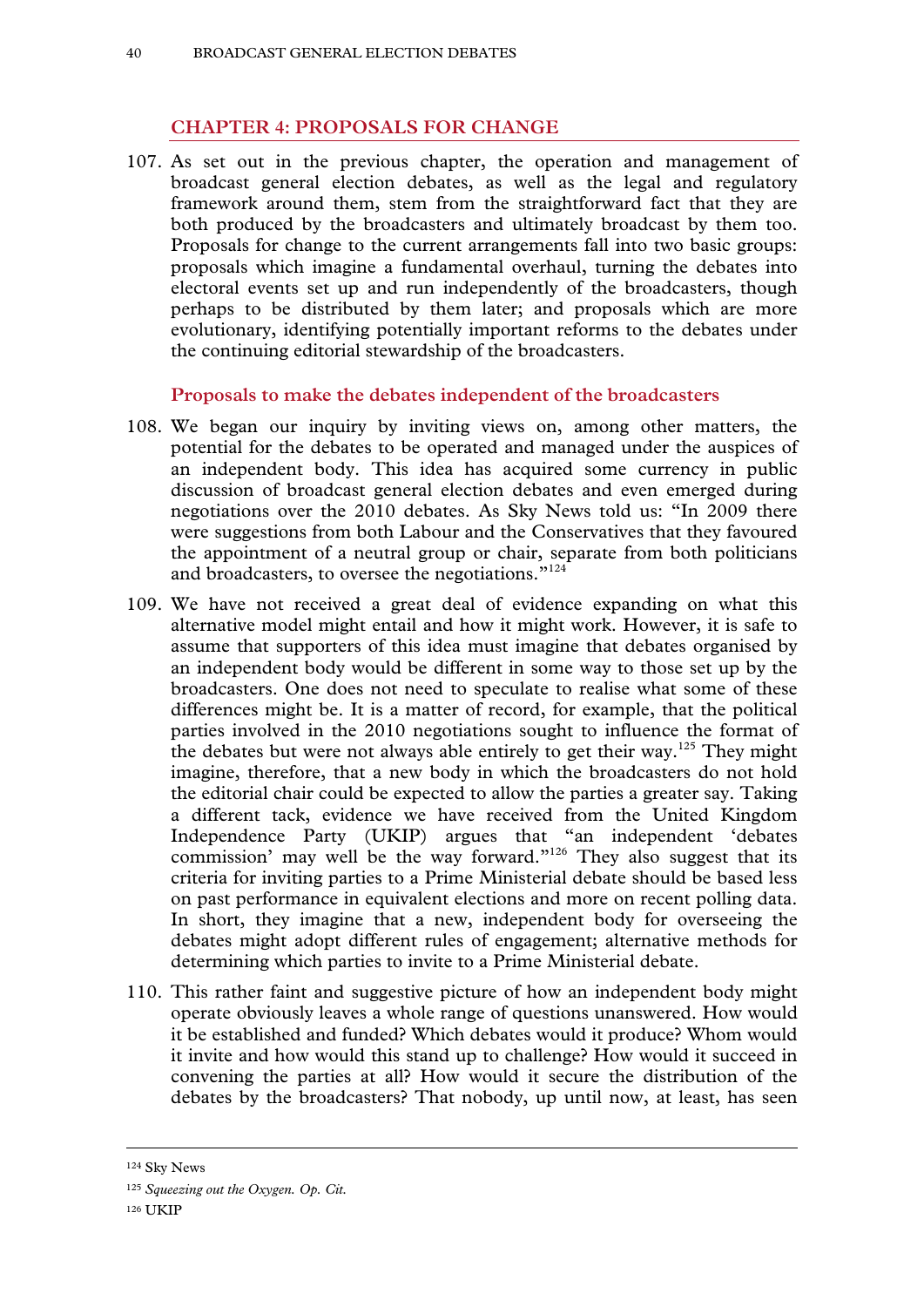sufficient need to go into the detail of this idea—to address these and a whole range of other questions—may be telling.

- 111. Nonetheless, in the absence of a clear proposal, most witnesses attempted to put some flesh on the bones by turning to what appears to be the closest existing analogy for a body, independent of broadcasters and responsible for election debates: the Commission on Presidential Debates (CPD) which has sponsored the United States Presidential debates since 1988.
- 112. Exploring the potential relevance of the CPD to the UK has been helpful for three reasons. First, it has uncovered a number of very positive lessons to be learned from the way in which the Commission approaches its work around the debates, including a whole range of activities related to voter information and encouraging the public to be interested in the electoral process; we consider these lessons below. Secondly, it has shown that the model does indeed carry some of the characteristics which some of the political parties in the UK might consider an attractive alternative to the status quo (see Box 3 below).

#### **BOX 3**

#### **The US Commission on Presidential Debates (CPD)**

The US Commission on Presidential Debates was established in 1987 and has sponsored and produced all of the broadcast presidential and vicepresidential debates since then. We were told by Janet Brown, its Executive Director, that its 11-person board "is an extraordinary collection of people who take their commitment to the CPD extremely importantly in terms of acting as a unit, regardless of what their past political involvement or preferences might be."<sup>127</sup> Nonetheless, scepticism was expressed by some about its membership; the BBC claimed in its written evidence to us that the Commission "is co-chaired by representatives of the two biggest political parties and is widely regarded as 'bi-partisan', rather than 'independent'."128 Professor Bill Wheatley Jr., Graduate School of Journalism, Columbia University, and former Executive Vice President of NBC News, told us that, "while the leaders of the commission are certainly responsible people, it would be a leap of faith to believe that partisan considerations do not play some role in the commission's deliberations."<sup>129</sup> The broadcasters and networks are not directly represented on the Commission's board.

Beyond constitutional eligibility (ie. inter alia being a US citizen) and evidence of ballot access (ie. a candidate's name appearing on enough state ballots to have at least a mathematical chance of securing an Electoral College majority in the general election), the key criterion which the CPD have used in the past for determining eligibility for participation in the Presidential debates is the following: requiring that the candidate have a level of support of at least 15% of the national electorate as determined by five selected national public opinion polling organisations, using the average of those organisations' most recent publicly-reported results at the time of the determination.

#### 127 Q 24

<sup>128</sup> BBC

<sup>129</sup> Q 33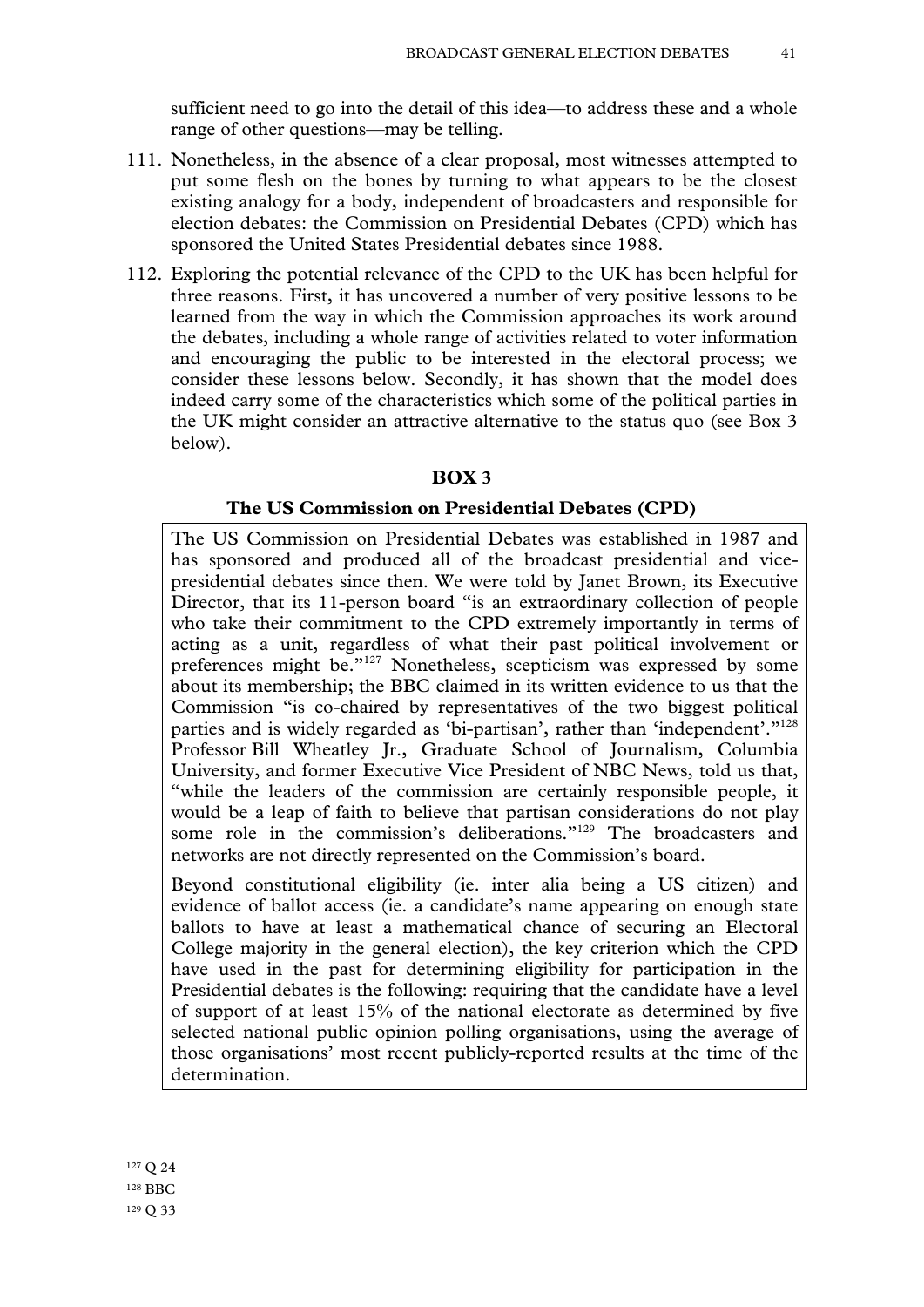- 113. Finally, exploring the potential relevance of the CPD to the UK has also brought into sharp relief the dramatic differences between the legal and regulatory context for broadcast election debates in the UK as compared to the United States. The latter point prompts two curiously opposite sets of conclusions: that the move to producing debates for broadcast along the lines of those produced by the CPD would either have no impact, as the body would have to assimilate into the UK system anyway; or it would have a dramatic impact because the entire system would have to change around it. Each of these possible conclusions is worth exploring in more depth.
- 114. First, if a commission on the US model were imported into the UK system, it would find that any debates which it produced for broadcast would have to confront a set of statutory requirements which they do not face at home in connection with a US election. This has a bearing on the notion that an independent body for overseeing the debates could introduce a format to the debate which would not otherwise be possible under the broadcast rules; or that it could adopt alternative methods for determining which parties to invite to a Prime Ministerial debate.
- 115. To take the latter notion, it may help to imagine what would happen if a debates commission, set up independently of the broadcasters, were successfully to convene those political parties in the UK which meet the CPD's criteria for eligibility to participate. This is what is called for in UKIP's evidence for instance. Of course at some point, this commission would need to approach the broadcasters to address the question of televising the debates. In doing so, however, this commission would find itself treated by the broadcasters, the regulators and the law much like an independent producer (like, for example, the independent production company which produced the Channel 4 'Ask the Chancellors' debate in 2010).<sup>130</sup> It would be told that any content to be broadcast during an election period in the UK would be subject to the same regulatory rules as if the debates were produced 'in house' by a broadcaster, as we set out in chapter 3. This was underlined by ITV:

"It is not clear to us what a separate Commission could helpfully add to the process … Any format approved by a Commission would still need to be consistent with existing broadcasting law and regulation and therefore would still be subject to the jurisdiction of Ofcom or the BBC Trust."131

116. It is important to recognise that the broadcasters do not have a real choice in this matter. First, trying to accommodate a debate in a broadcast schedule for which participation was determined on CPD's model would have such a chaotic and distorting effect on a broadcaster's approach to achieving due impartiality across the rest of their election coverage, that it seems inconceivable that they would ever accept or tolerate doing so. Phil Harding, Media Consultant and former Controller of Editorial Policy, BBC told us:

"The idea that you could have boxed-off party leader debates and … one body being responsible for the impartiality there and … the broadcasters having to pick up [the need to uphold due impartiality across] all the bits that were left behind … would not be workable. The

 <sup>130</sup> In this instance, the independent production company in question was Mentorn Media. 131 ITV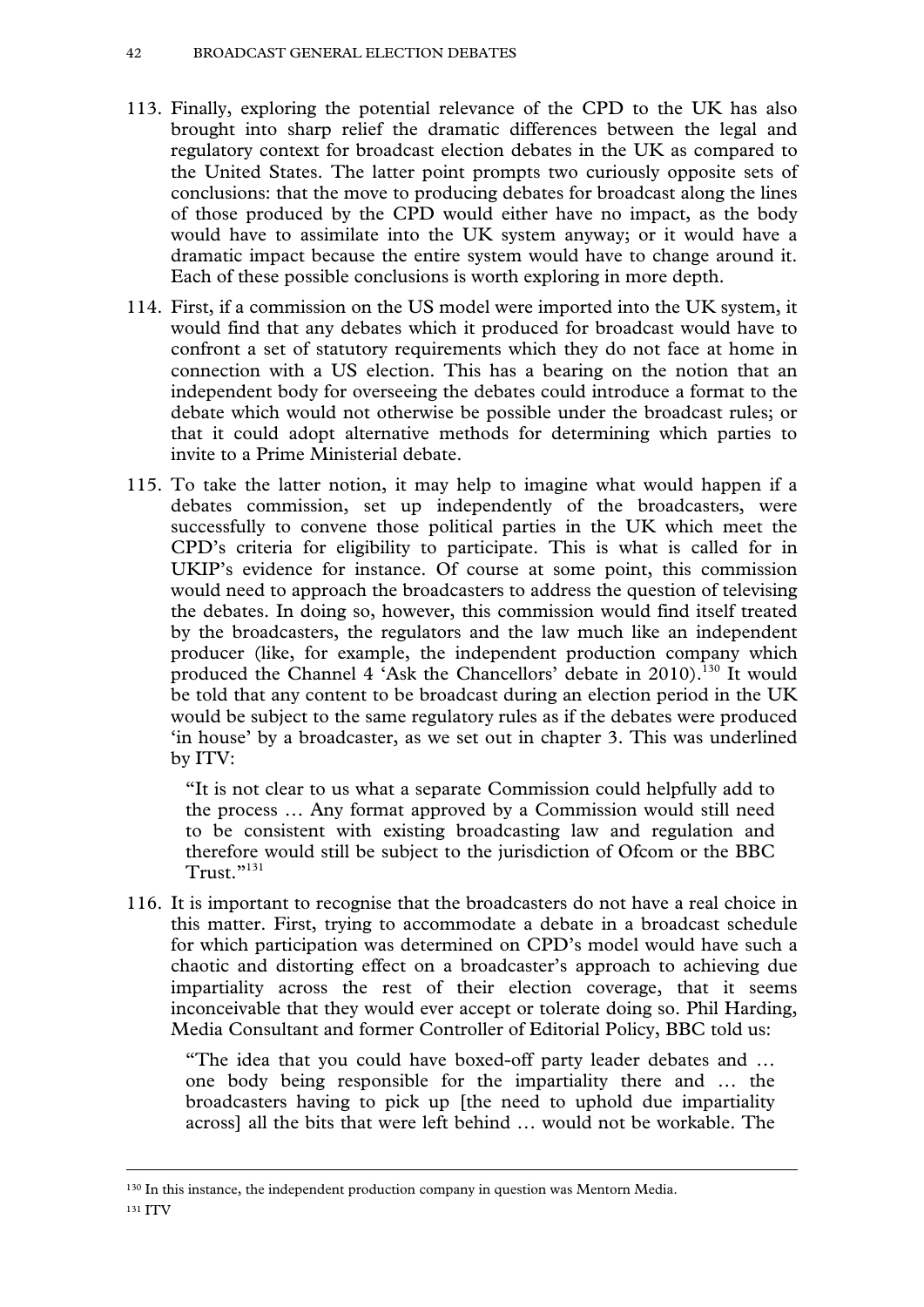whole thing is a patchwork of impartiality. It is not just about the leader debates."<sup>132</sup>

- 117. Secondly, given the history of legal challenges to debate formats and casting, where the courts have always sought evidence that the broadcasters were applying the current rules and operating within the current regulatory framework, it is very likely—if not certain—that any proposal for a debate which clearly and materially disregarded the current regulatory framework would face a legal challenge ahead of broadcast. Moreover, it is hard to see how such a challenge would not succeed as the broadcasters' duty of impartiality is one of their most significant obligations under statute and, for the BBC, under its Charter and Agreement. The only conclusion is that the broadcasters themselves would clearly not wish to broadcast such a programme. It would be in breach of their obligations and their editorial policies. They would also be aware that any UK broadcaster who committed such a serious breach would face severe regulatory sanctions or fines and in the case of commercial broadcasters, the potential loss of their broadcasting licences.
- 118. This calls into question the case for commission on debates in the UK, at least along the lines of the US model. From an intellectual standpoint, it is unclear that the introduction of a body to produce debates for broadcast on the CPD model would result in its being able to produce debates any differently to the broadcasters. From a public interest standpoint, it is unclear, therefore, why anyone would take the trouble. In the US, broadcasters are not under a legal or regulatory obligation to uphold due impartiality. In that context, establishing a separate body to produce the debates provides a way of reassuring the political parties involved that the debates will not be biased against them. This is clearly rather superfluous, however, in a UK context. As Dan Brooke, Chief Marketing and Communications Officer, Channel 4, argued:

"the concept of a commission like they have in the US is just not necessary here, in part because, as we understand it, part of what the commission is doing is establishing a set of principles that exist here before the process even begins because they are enshrined within Ofcom's broadcasting code."133

- 119. All of this underlines the simple conclusion that the move to producing debates for broadcast along the lines of those produced by the CPD would have no material impact on, for example, the methods used for determining which parties to invite to a Prime Ministerial debate, as the body would have to assimilate into the UK's legal and regulatory framework for broadcasting anyway.
- 120. On the other hand, if we were to try to imagine the circumstances required to allow election debates to be broadcast in the UK on the model adopted by the Commission in the US, we would find that there were only two possibilities: that a great exception would have to be made such that these particular broadcasts were not required to comply with the framework; or that the entire framework itself would have to change out of all recognition. Even if the debates were conceivably to be given a mandated standing along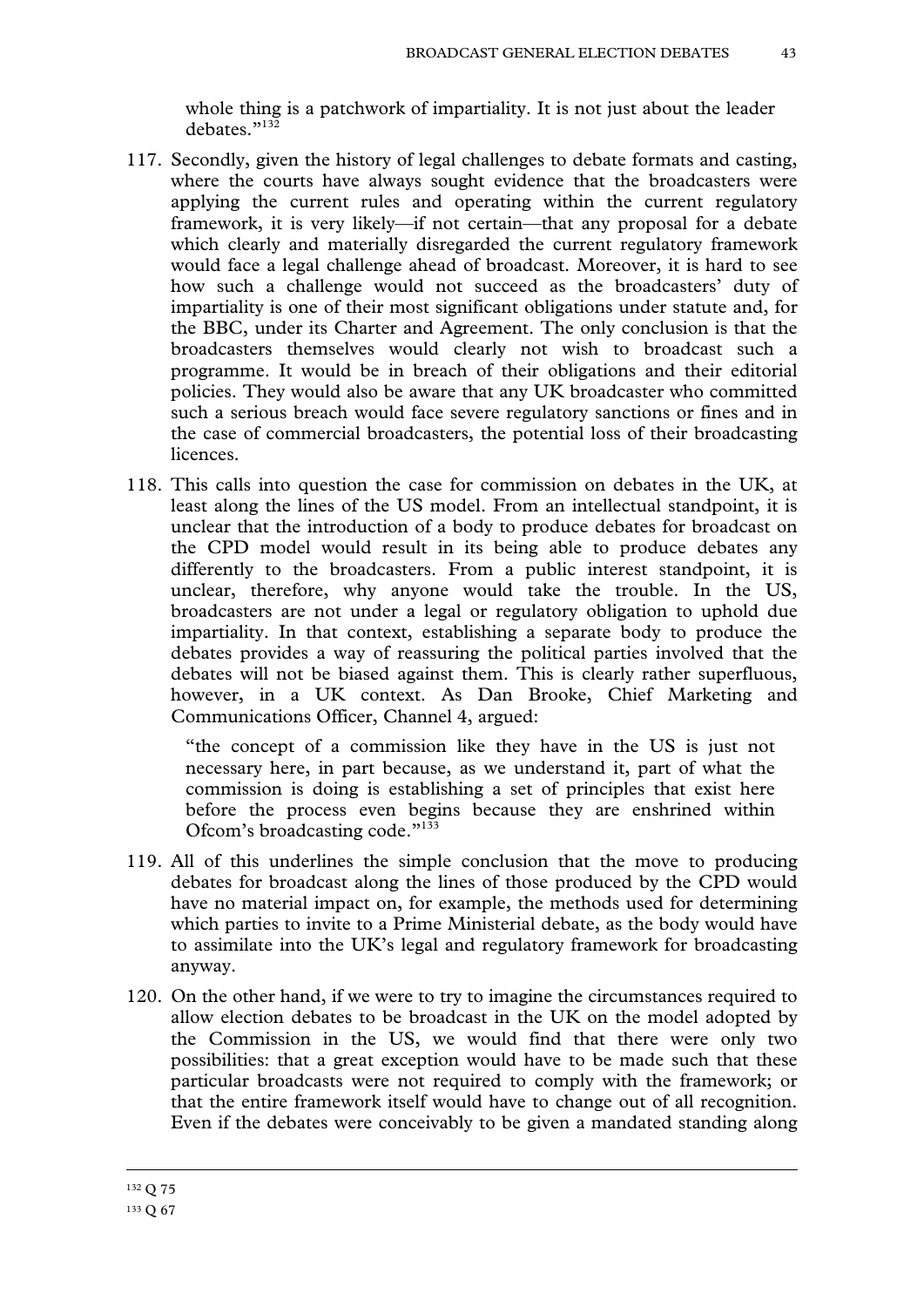similar lines to Party Political and Referendum Broadcasts (PPRBs), which the broadcasters are obliged to carry, this would not make them exempt from the obligations of the wider regulatory and legal framework around broadcasting, with which PPRBs must also comply.

- 121. We draw two conclusions: first, that despite the apparent currency it has enjoyed in public discussion, very little thought appears to have been put into developing the idea; and second that even if we attempt to understand the case that might be made for introducing such a body in the UK, there appears to be very little, if any merit to it. This general scepticism was expressed widely across the evidence we received and the ultimate implication of that was put to us by David Muir, "a Debates Commission which does not have the buy-in of parties or broadcasters makes it more likely that debates will not happen."<sup>134</sup>
- 122. **We have carefully considered the potential case for a body to be established independently of the broadcasters to oversee and produce broadcast election debates in the UK. We have found no good arguments for the introduction of such a body.**

**Reforms to the debates under the editorial stewardship of the broadcasters** 

123. As set out at the beginning of this chapter, we have also heard a range of proposals for change which are evolutionary, identifying potentially important reforms to the debates as television programmes under the continuing editorial stewardship of the broadcasters. These reforms fall into two basic groups: those relating quite generally to closer, better working between the broadcasters; and those relating to specific editorial aspects of the debates and their format. We will look at these in turn.

## *Better working between the broadcasters involved in the debates*

- 124. During this inquiry, we have heard of a number of ways in which the broadcast general election debates might benefit from the broadcasters involved working better together. We set these out here as prompts to the broadcasters as they consider the ways in which they might coordinate themselves as a group in the context of future debates potentially to be broadcast in 2015 and beyond. In the order that we pick them up, they relate to:
	- Voter information and encouraging the public to be interested in the electoral process;
	- A clearer, better communicated set of processes and principles;
	- An online portal or hub for the debates;
	- A 'wash-up' and review exercise following the broadcast of the debates.

## *Voter information and encouraging the public's interest in the electoral process*

125. Exploring the potential relevance of the CPD to the UK is helpful in part because it uncovers a number of very positive lessons to be learned from the way in which the Commission approaches its work around the debates,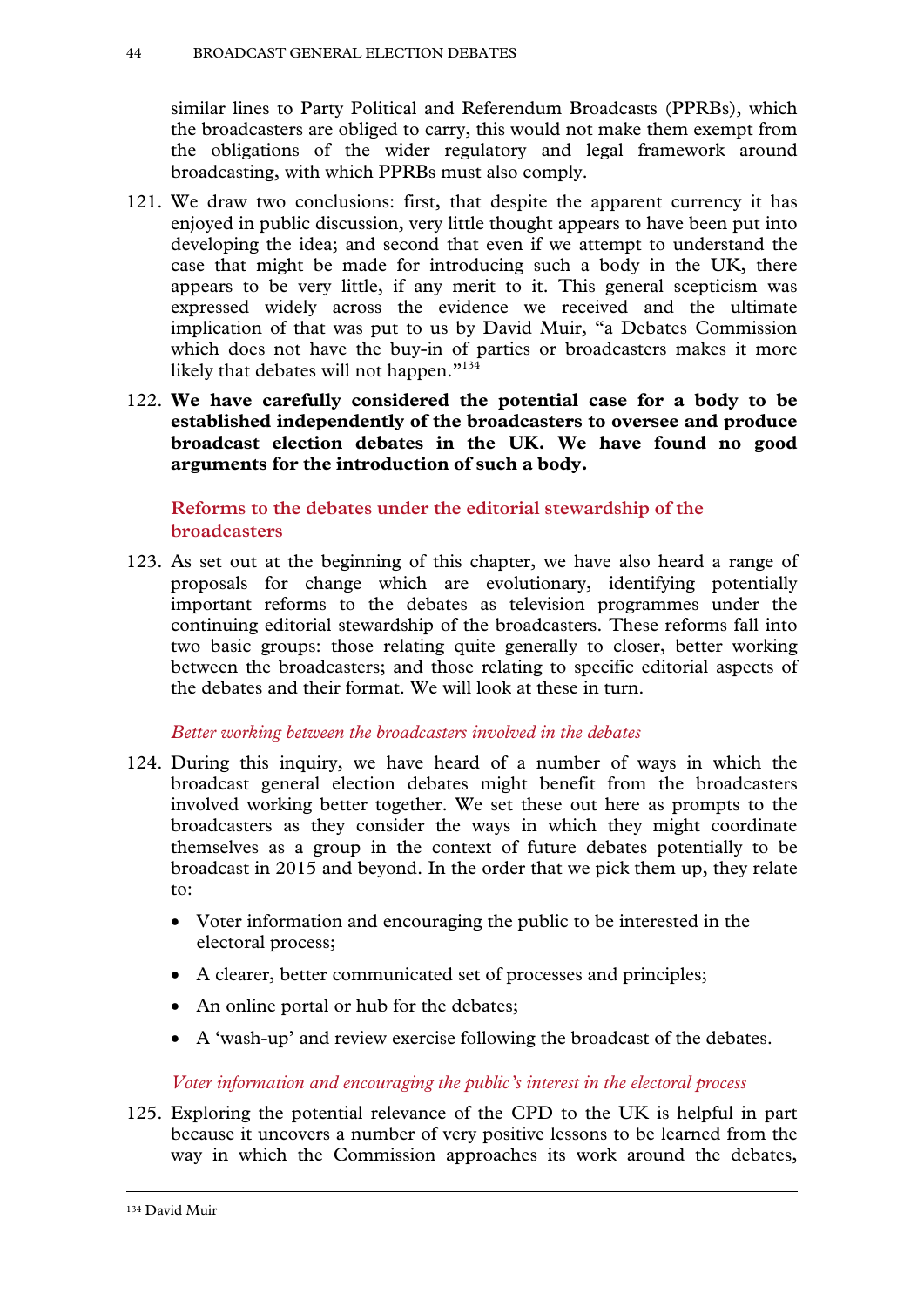including a whole range of activities related to voter information and encouraging the public to be interested in the electoral process. Janet Brown, Executive Director for the CPD told us about the amount of effort that goes into this: "It is approximately a two-year process to plan for putting these together in a way that maximises the soundness of their production and the maximum level of their educational value to the American public."<sup>135</sup>

- 126. It is a matter of historical record that the broadcasters involved in the 2010 UK debates had much less time to prepare. As Ric Bailey notes in his Reuters report, "six executives—two from each of the big broadcasting organisations—came together and, with a keen eye on the historical pitfalls, began a process which would take five months of remorseless planning, negotiation and caffeine."136 Michael Jermey added that in these discussions it can become easy to forget the fragility of the processes which led to the debates happening at all: "In the academic contributions to the discussion around the debates there is a starting position that they are an established fact and therefore all we need to do is refine the process of how you administer them and deal with public education around them and so forth."137 Professor Purvis added that he thought "the reality was that last time they were just trying to get the show on the air" but that "this time, if they got themselves organised, they could probably do everything that the commission does and do it rather better."<sup>138</sup> There has certainly been an indication from some that the broadcasters could do more if the debates are to take place again; Tim Gardam told us that "the broadcasters were taken by surprise by the resonance of the debates last time. That was my impression. I think, talking to them, that they would say the same. There was a nervousness about how popular they would be, although no one doubted their significance."139 In any case, it is not to be critical of the UK broadcasters' efforts last time, that it strikes us as valuable to look at the kinds of voter information activities which they might consider and undertake around any debates potentially to be broadcast in the future.
- 127. We heard of a number of interesting ideas. Janet Brown told us that the CPD's objective

"around the debates is to try to use them as vehicles not only to educate voters about the candidates, the parties and the issues but particularly to get young people involved in understanding why this matters. One of the things that I do that is a lot of fun is to go around and talk to kids who are in high school, some of whom are eligible to register and vote and some of whom are just getting there. $"$ <sup>140</sup>

128. In addition, she told us that "we have purposefully chosen to go to college and university campuses to do these debates. The ripple effect that the debates have in the communities are just extraordinary in terms of not only the curricular editions that the universities add to their own programmes and the speakers and similar one-off events, but then the work that they do within

 <sup>135</sup> Q 21

<sup>136</sup> *Squeezing out the Oxygen. Op. Cit.*

<sup>137</sup> Q 16

<sup>138</sup> Q 81

<sup>139</sup> Q 102

<sup>140</sup> Q 28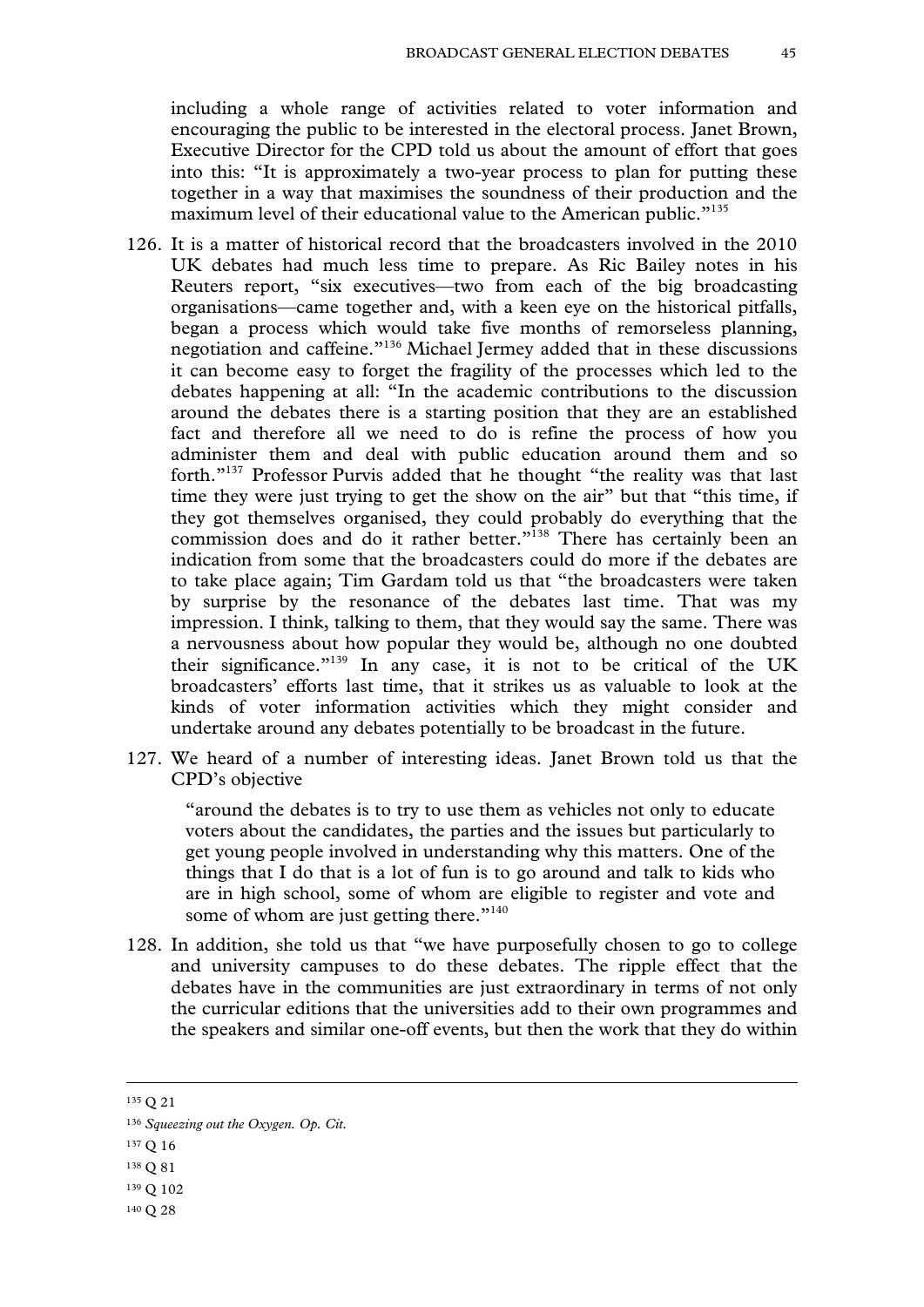the county and the state to involve kids at a lower grade level in understanding why this is important—it is truly inspiring."<sup>141</sup>

129. There appears to be a consensus that much can be learned from the CPD's efforts in this regard. Phil Harding told us,

"I was impressed by what I read of the evidence about what is done in the United States with educating young voters and I would have thought the broadcasters, if they put their minds to it, could certainly do something very much along those lines. There is a model. For example, the Chris Evans show now does a short story competition for young people and that has attracted 90,000 entries. When they put their minds to it they could think of inventive ways of involving young people in this process and getting them involved in the process of debating and democracy."<sup>142</sup>

130. There certainly appear to be opportunities for the broadcasters to engage with the universities. From Professor Coleman we heard that,

"There is something rather unusual happening here, which is that for once the universities might have a bit more money than the broadcasters to do this sort of thing. We have been given quite a large pot of funding to produce a platform for public education after the debates, if they happen next year. What we cannot do as universities—the University of Leeds is working in collaboration with Open University on this—is what the broadcasters can do, and that is publicise it and bring to it some of the creative design energy that we academics do not always bring to things. I think there is tremendous opportunity here and it is because one of the research councils was imaginative about this idea that we are in a position to be able to do this. $"143"$ 

131. Elaborating on the thinking behind the project, he told us that the idea is

"to build platforms in which the claims made in the debates and the records of the debaters are open to scrutiny for the public. I think this is a very, very big one for the public service broadcaster, for all the broadcasters, to get together on and they probably need to start now."144

- 132. There are clearly a whole range of activities which the broadcasters might undertake with respect to voter information and encouraging the public to be interested in the electoral process. It must be said that there are some potential challenges in this. We noted in chapter 2 the concerns that exist about the debates coming to dominate the campaign and the broadcasters clearly need to tread carefully in promoting one debate too heavily over any others or the wider campaign. However, these do not strike us as insurmountable hurdles and we believe there is much the broadcasters could do around the debates to stimulate public engagement in the electoral process in general.
- 133. **We encourage the broadcasters, in particular the PSBs, mindful of their obligations and public purposes, to take very seriously the opportunities to develop activities around the debates to provide voter**

141 *Ibid.*

<sup>142</sup> Q 81

<sup>143</sup> Q 102

<sup>144</sup> Q 99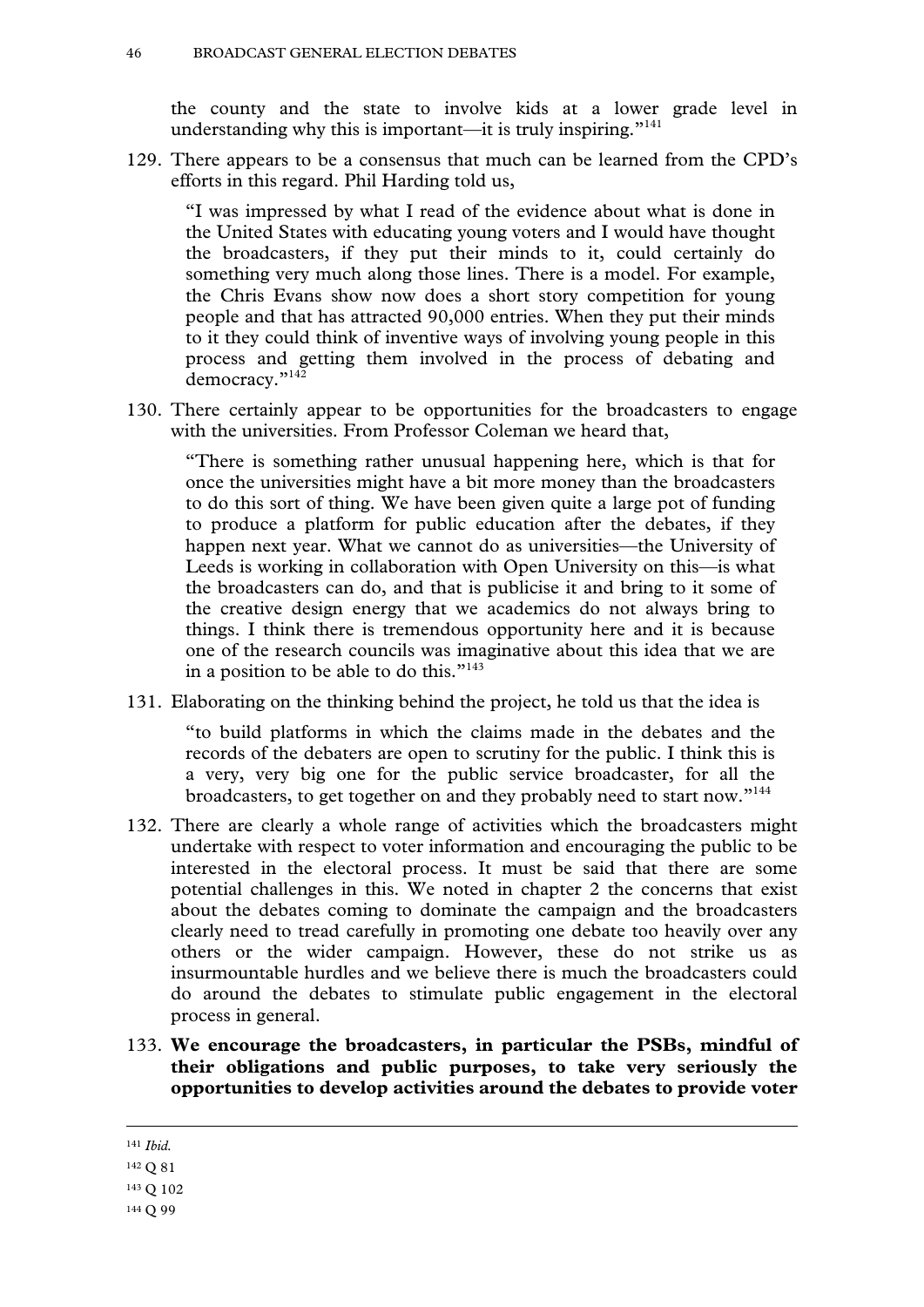**information and stimulate the public to be interested in the electoral process more generally, perhaps along lines similar to the activities undertaken by the CPD in the US.**

**A clearer, better communicated set of processes and principles** 

- 134. If the evidence received during this inquiry is proof of anything, there is clearly some confusion even among experts about the regulatory framework around the debates and its influence on who can participate. There are a whole range of rules, statements and guidelines distributed across different areas of the regulatory framework which have a bearing on participation in the election debates. Naturally, not everyone will be familiar with all of these, nor necessarily understand how they come together to influence the judgement which broadcasters ultimately make about who can participate in practice.
- 135. In part, our hope is that this Report will help to clarify some of these matters. Going further, one proposal raised by Channel 4 was for the introduction of a clearer two-stage process in the set up of the debates.

"Ahead of future debates, Channel 4 believes that the process should follow two stages: before allocation of the debates to specific broadcasters, a list of key principles should be developed that sets out the guiding purposes and principles of the debates. These can then be used to determine any initial administrative matters that need to be addressed—such as who should be involved in the decision-making process, how that process is conducted, the number of debates held and which broadcasters should take part. More detailed points about the implementation, production and content of the debate programmes, such as the right format and the appropriate level of audience interaction, should be a matter of consideration later in the process."<sup>145</sup>

- 136. The broadcasters involved last time, of course, can already point to a statement of principles which they published at an early first stage in 2009. Unlike in 2009, however, the broadcasters could use this opportunity to explain why the political parties in question are the ones they are inviting to take part. This would include a very clear statement about the purpose of the debates, or the programme idea behind them. We are conscious, of course that the broadcasters will have to avoid any such statement compromising or over-complicating their ability to find a sensible approach to upholding their regulatory obligations. However, the broadcasters might reflect on the confusion they could avert and the public service—as a consequence—they could provide by setting out at an early stage, the basis for their judgement about who they invite to any Prime Ministerial debate in the future and the types of criteria involved.
- 137. As a whole, this idea was supported by Professor Stewart Purvis:

"I just feel that the broadcasters need to be a little bit more formal, a little bit more organised and a little bit clearer about some of the things they do, without losing the flexibility. I embrace some of the things that Channel 4 said about your needing to say at the front what exactly is the purpose of the debates and what they are trying to achieve from the debates. They need to be clearer about the criteria on which they finally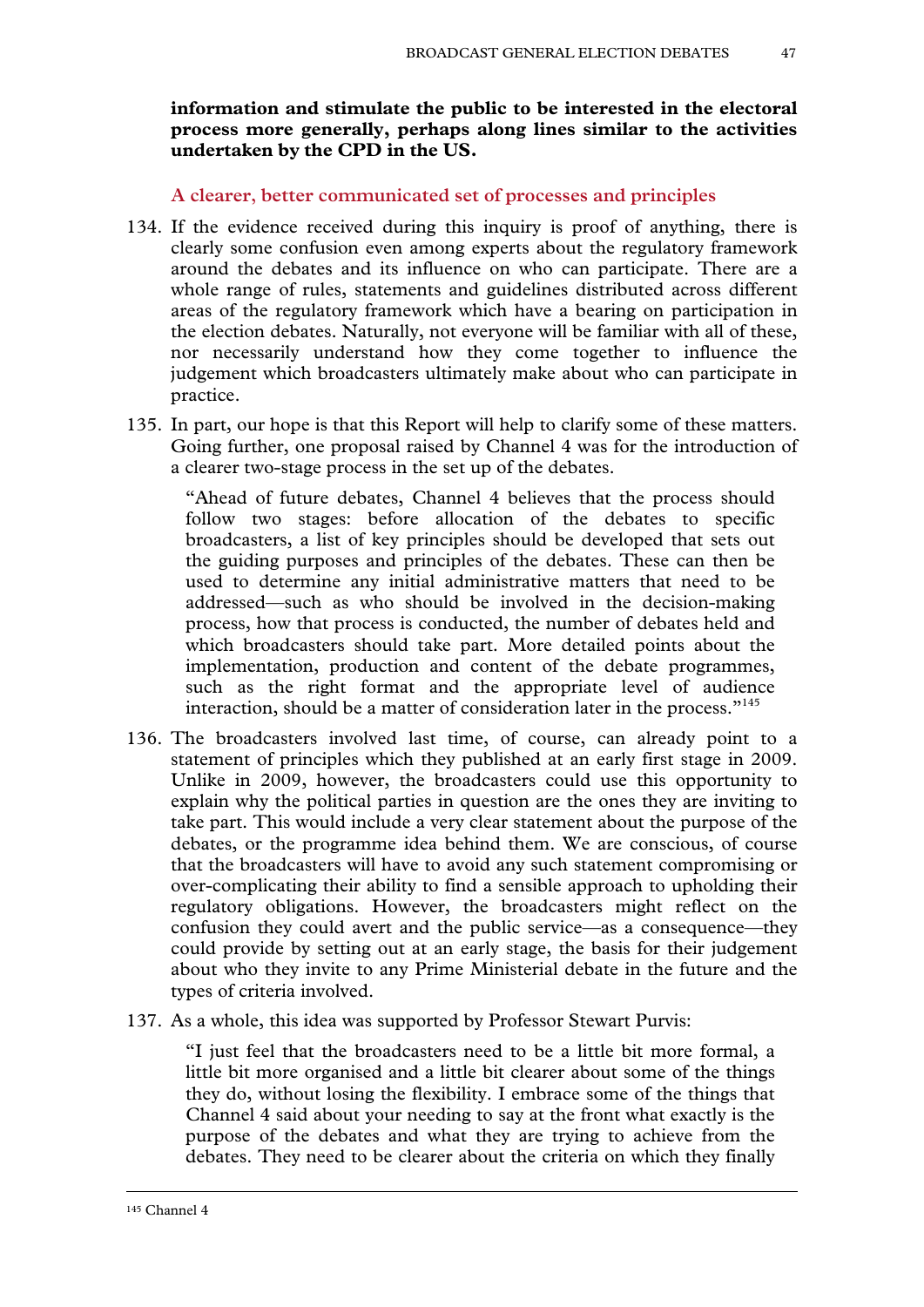decide to hold the debates and, for instance—they are other little bits of business but they matter—they need to be clear on this point of who else can join this group."<sup>146</sup>

- 138. **We endorse the proposal made by Channel 4 for the introduction by the broadcasters of a clearer two-stage process in the set-up of the election debates potentially to be broadcast in 2015 and beyond.**
- 139. **In particular, the first stage should include the publication of a statement of principles about the format and purpose of the debates as television programmes and should also provide a clarification about why, on that basis, the broadcasters approached the invited political parties and which types of criteria were used in doing so.**

#### **An online portal or hub for the debates**

140. The videos of the 2010 debates have not been easy to find online after the event. We consider this to be a missed opportunity and there would be considerable merit in ensuring that the debates are easily discoverable for the general public. More generally, an online portal or hub could act as a form of 'one-stop shop' for information about election coverage, for seeing the agreements reached about the debates and clearly viewing the debates during and after their broadcast. A number of witnesses appeared to agree with this idea. Phil Harding told us that,

"there is a real issue about being able to find these debates afterwards because catch-up is going to be quite an important factor in the next election, time-shifting and all of that. I think there is a strong argument for being able to find the debates anywhere and everywhere and there may well be an argument for putting all of the debates on each broadcaster's website afterwards."147

141. While the broadcasters may work independently on each debate, it also strikes us that there would be considerable merit in such a portal being shared. For the general public, there would be great benefit in finding or at least discovering these resources relating to the debates in one place. Tim Gardam told us that "the BBC has done extraordinarily well … [in its] move online and become the central place for online information. For this to be a shared portal, though, would be very advantageous."<sup>148</sup> Professor Purvis added that,

"I am slightly surprised that Channel 4 did not immediately jump on the idea of a shared site. In technology terms, that is quite simple. Everyone has their own site but you have a portal where, if you go through the portal, it then leads you to the individual sites. I think that could be done in a couple of days, to be frank."149

142. **We encourage the broadcasters to consider developing a single online portal for the debates on which the general public could find all the information they could need or want in connection with the debates, including details of election coverage, the published agreements** 

 <sup>146</sup> Q 76

<sup>147</sup> Q 81

<sup>148</sup> Q 99

<sup>149</sup> Q 81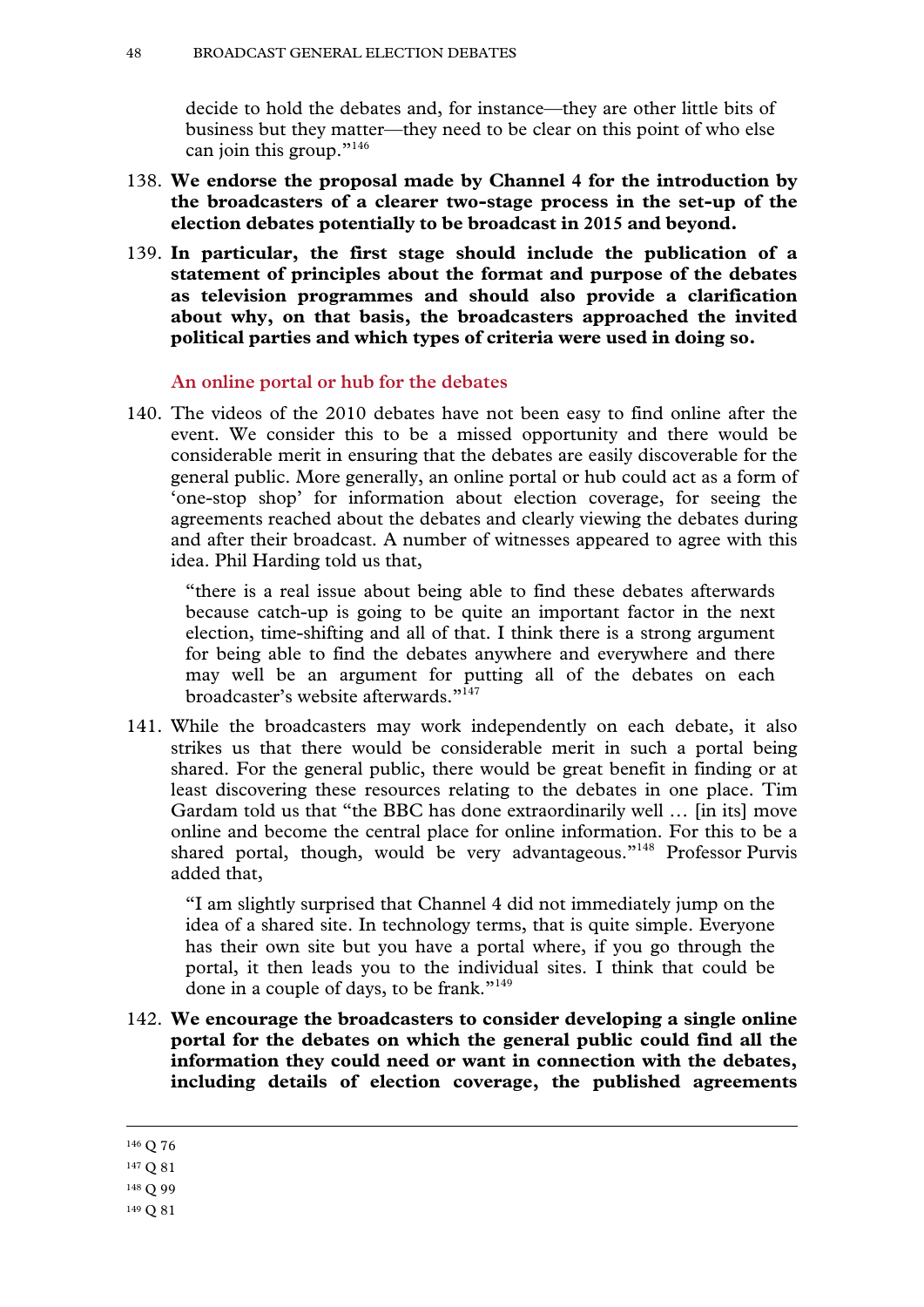### **reached about the debates and access points for viewing the debates during and after their transmission.**

*A 'wash-up' and review exercise following the broadcast of the debates* 

- 143. The broadcasters presumably held discussions internally about the lessons to learn from the debates in 2010 and we of course know about a number of substantial academic reports produced with a view to looking back over the debates as well, not least by Ric Bailey who was involved in the negotiation of the debates for the BBC.<sup>150</sup> However, it is notable that until our inquiry, there has been no more open scrutiny of the debates' success in a public forum, reviewing of the lessons to learn about the exercise which might be applied next time.
- 144. As Phil Harding put to us,

"I think it would be certainly good to have a debate about how they worked, where they worked and where they did not work. I am sure the broadcasters had them themselves, but they had them in private and I am not sure I have seen any results of that. Therefore, I think some sort of public session about it would be useful and would be valuable. Now, what form that takes I do not know … Maybe a hearing like this could at least be one forum that you could think about for doing that."<sup>151</sup>

145. There may be merit in a public hearing a short while after the next general election to look back over any debates potentially to have been broadcast by then with a view to reviewing their success and ensuring there is an opportunity for an open discussion about lessons which there may be to learn.

#### *Proposals for change to specific editorial aspects of the debates and their format*

- 146. In this section of the report we review the evidence that we received relating to the format and editorial aspects of the debates. Any comments we make in this section are intended to be suggestive and constructive. Whilst hoping that our thoughts may bring about positive change, we emphatically do not want to interfere, or to be thought to be trying to interfere, with the editorial independence of the broadcasters.
- 147. We are confident that the broadcasters will see our proposals in the spirit in which they are meant, not least because they themselves clearly have an appetite for changing the format of the debates. Michael Jermey told us that there is nothing about the format of 2010 that they "would want to lock in aspic and say that is the only way you can do it. … we have ambitions to improve the format to include other ways of doing things and to develop what was built in 2010."<sup>152</sup> John Ryley similarly said that, "I think all of us would think that the room for manoeuvre in terms of coming up with slightly different formats is something that would be good to see. $153$
- 148. As we noted in the previous chapter, the very fact that the debates happened in 2010 was an achievement in itself and there is widespread public

 <sup>150</sup> *Squeezing out the Oxygen. Op. Cit.*

<sup>151</sup> Q 82

<sup>152</sup> Q 3, Q 12

<sup>153</sup> Q 12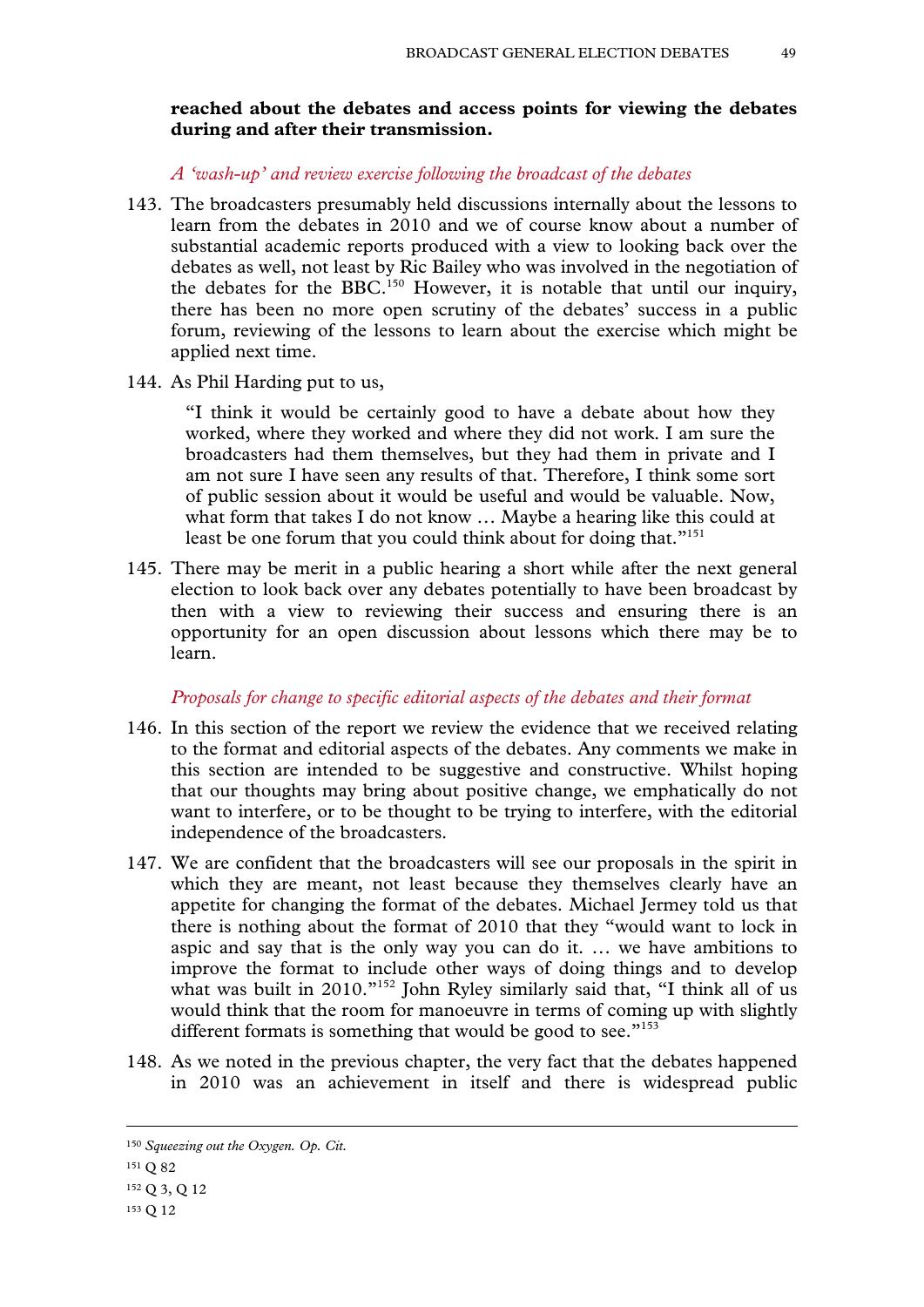expectation that debates will take place in 2015. It is essential therefore that any suggested changes to the format of the debates do not put the debates themselves happening into jeopardy.

149. Ric Bailey explained that the relative simplicity of the 2010 format probably helped to ensure that the debates took place:

"One of the reasons they had not happened before was that you had different broadcasters coming up with different ideas. Parties would use that sometimes, when they were perhaps less enthusiastic about them, as a way of not engaging. One of the things that we were trying to do was to come up with something very simple that we could agree on that took us beyond some of those initial hurdles that had been experienced by previous negotiators."154

- 150. Michael Jermey stressed that the 2010 format was not a bad fallback position and changes should not be pushed through at the cost of not having any debates.155 Put simply, by John Ryley, change "is less important than making them [debates] happen."156
- 151. We echo the point made by the broadcasters that the priority in any negotiations must be finding a format with which the parties will agree to ensure the debates happen. Any suggestions that we make in this chapter must be viewed against this backdrop.

#### **Gender and ethnicity of the debate moderators**

- 152. The BBC general election debate in 2010 was moderated by David Dimbleby, the ITV debate by Alastair Stewart and the Sky debate by Adam Boulton, all of whom are white men. It was surprising to us and no doubt to the electorate as a whole that there were no women and no members of ethnic minorities. We note that Channel 4's Ask the Chancellors debate was moderated by Krishnan Guru-Murthy.
- 153. We asked several witnesses whether there should be a greater diversity amongst the moderators. Professor Schroeder pointed out that, "For your three debates in 2010 you had three white male journalists. There is nothing wrong with that—I am a white male journalist myself—but I do think there is some value in bringing diversity of voices into the moderating process."<sup>157</sup> Going further, Phil Harding told us, "if it is four debates this time you cannot end up with four white men."<sup>158</sup>
- 154. Channel 4 told us that that "'non-white' turnout level" at the 2010 general election remained "lower than the national average at 51%. Given television's ability to reach the UK population as a whole, the general election debates provide an opportunity to reach out to such groups directly."159 Similarly Tim Gardam was interested in the ability of the debates to "reach different parts of what is an increasingly diverse Britain. There is a danger that we do not think across the diversity of the country and

- 156 Q 12
- 157 Q 43
- 158 Q 77
- 159 Channel 4

 <sup>154</sup> Q 12

<sup>155</sup> Q 12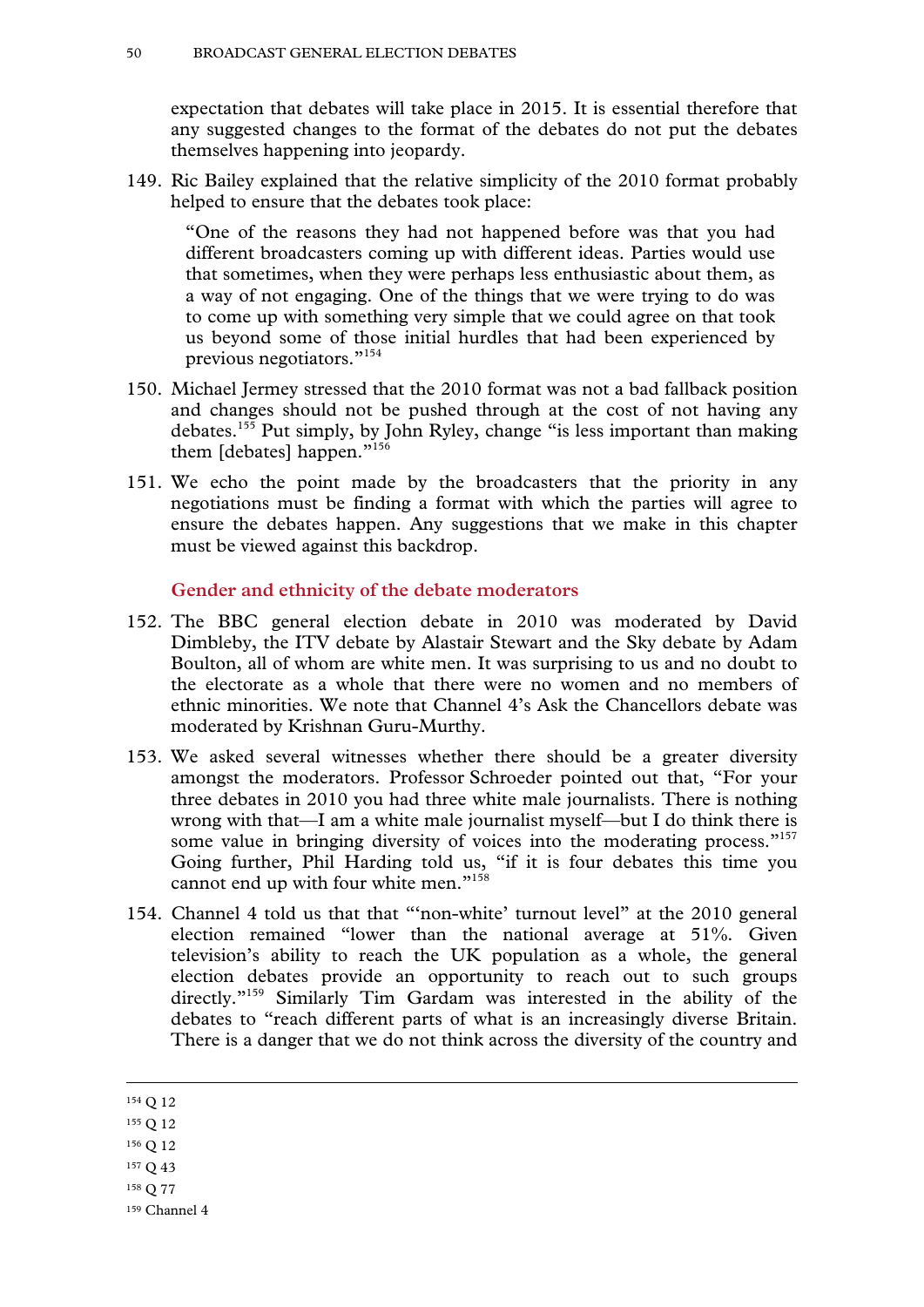the different means whereby political engagement takes place. … I would very much like to know how the debates play in different ethnic communities and backgrounds in the United Kingdom."160

- 155. No witness presented us with a concrete solution to the lack of diversity amongst the moderators in 2010. The choice of a moderator for each debate remains the decision of that debate's broadcaster.
- 156. Professor Purvis made the important point that the broadcast debates are important programmes and an individual broadcaster might be unwilling to pass over their lead anchor for diversity's sake.<sup>161</sup> We can conceive of a situation where each broadcaster might recognise the importance of diversity of moderators, but no broadcaster is prepared to put this principle into practice.
- 157. Professor Schroeder pointed out that a key advantage of the Commission on Presidential Debates in the USA was that, "a single sponsor gives you the ability to introduce more diversity into the moderating of the debates … easier to do that when you are conceiving of these things in group form as opposed to individually."162 We acknowledge that such a body would make greater diversity amongst moderators more likely but for the reasons explained above, we do not recommend the establishment of one.
- 158. Another possible solution would be for each debate to be hosted by a panel of moderators which could be more representative in gender, age and ethnicity terms than a single anchor. Phil Harding told us that a panel of presenters ran the risk of leading to a rather stilted "press conference style of programming."<sup>163</sup>
- 159. Professor Purvis emphasised that the broadcasters themselves needed to address the issue of diversity urgently and find a solution: "I am not saying that the decision about moderation should be taken ahead of the broadcasters. I think the broadcasters themselves would be sensible to sit as a group and say, "Across our three or four programmes, how are we going to get some kind of diversity here?"<sup>164</sup>
- 160. **We recognise that the choice of moderator for each debate is a matter of each broadcaster's own editorial judgement. Should broadcast election debates take place in 2015 and beyond, we recommend that the broadcasters ensure they exercise that judgement, reflecting our concern, and mindful of the disappointingly uniform outcome of their decisions in 2010.**

#### **Greater involvement of the public**

161. There was some appetite among the witnesses for greater involvement of the public in broadcast general election debates. Professor Alan Schroeder told us that, ""the voting public deserves better than being relegated to spectator status, particularly in an age of participatory media."<sup>165</sup>

164 Q 78

 <sup>160</sup> Q 100

<sup>161</sup> Q 77

<sup>162</sup> Q 43

<sup>163</sup> Q 77

<sup>165</sup> Professor Alan Schroeder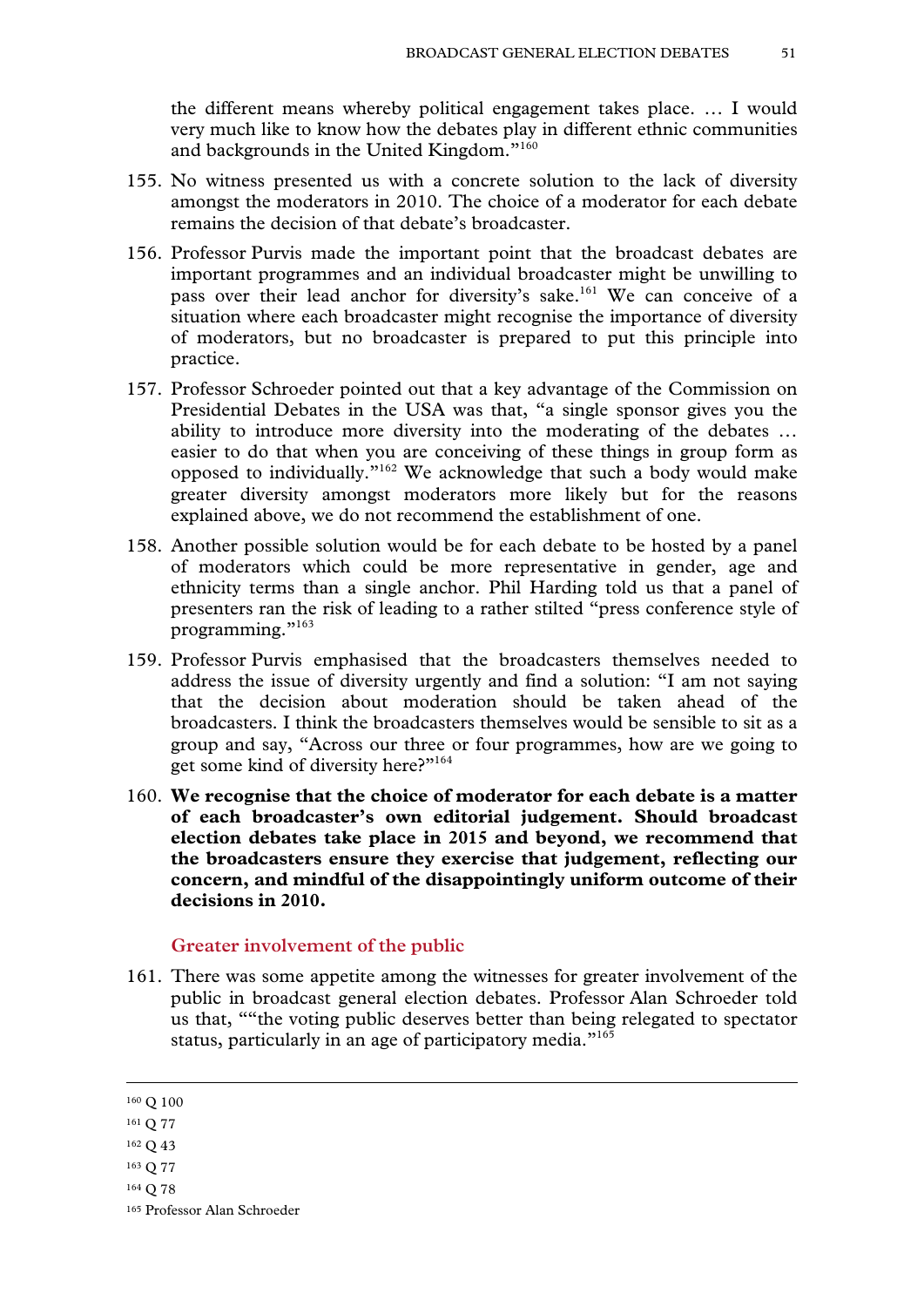162. Professor Schroeder went on to list six specific ways to involve the voting **that those taking part in the negotiations for the 2015 broadcast general election debates might wish to address each of the issues he raises.**  public in the debates. We have summarised these in Box 4. **We recommend** 

# **BOX 4**

# **Evidence received on ways to involve the public in the debates**

- **Soliciting public input**. In advance of negotiations, broadcasters should seek input from interested members of the public on such points as subject matter, format, number and timing of debates.
- **Creating an advisory board made up of voters**. This would formalise the relationship between the broadcasters and the voters they ostensibly serve.
- **Taking advantage of academic research**. Debate planners should acquaint themselves with this research and seek appropriate guidance from international experts in the field.
- **Keeping the public informed about behind-the-scenes negotiations**. At a minimum, voters ought to be aware of the mechanics of any pre-debate discussions.
- **Choosing voter-friendly formats**. One of the best methods of ensuring voter involvement in debates is to include voters in the questioning. Broadcasters should explore other innovative formats that accentuate public participation.
- **Developing voter information efforts in connection with debates**. Broadcasters of electoral debates should approach the events as a starting point for political engagement, rather than an end unto themselves. The rise of social media creates a perfect opportunity to apply innovative approaches to such discussions.
- 163. We were however told that some devices used to increase audience involvement were not helpful. In the 2010 Debates the so-called "worm" was used by ITV—a similar device was used by the BBC—in post-debate analysis (both broadcasters made clear that the "worm" did not appear on the broadcast version of the debate).<sup>166</sup> The worm is the squiggly line that often accompanies televised election debates and is supposed to represent the views of undecided voters, moving up when a candidate says something which the voters endorse, and down when a candidate says something which they don't like.
- 164. We received evidence which suggested that the use of the worm might distort the viewer's perception of the debate. Professor Colin Davis told us about an experiment he had conducted in which 150 people were asked to watch the final general election debate in 2010—a version that included a worm—and then answer a few questions:

"Unbeknownst to the participants, the worm was manipulated by those conducting the experiment. One group saw a worm that was biased in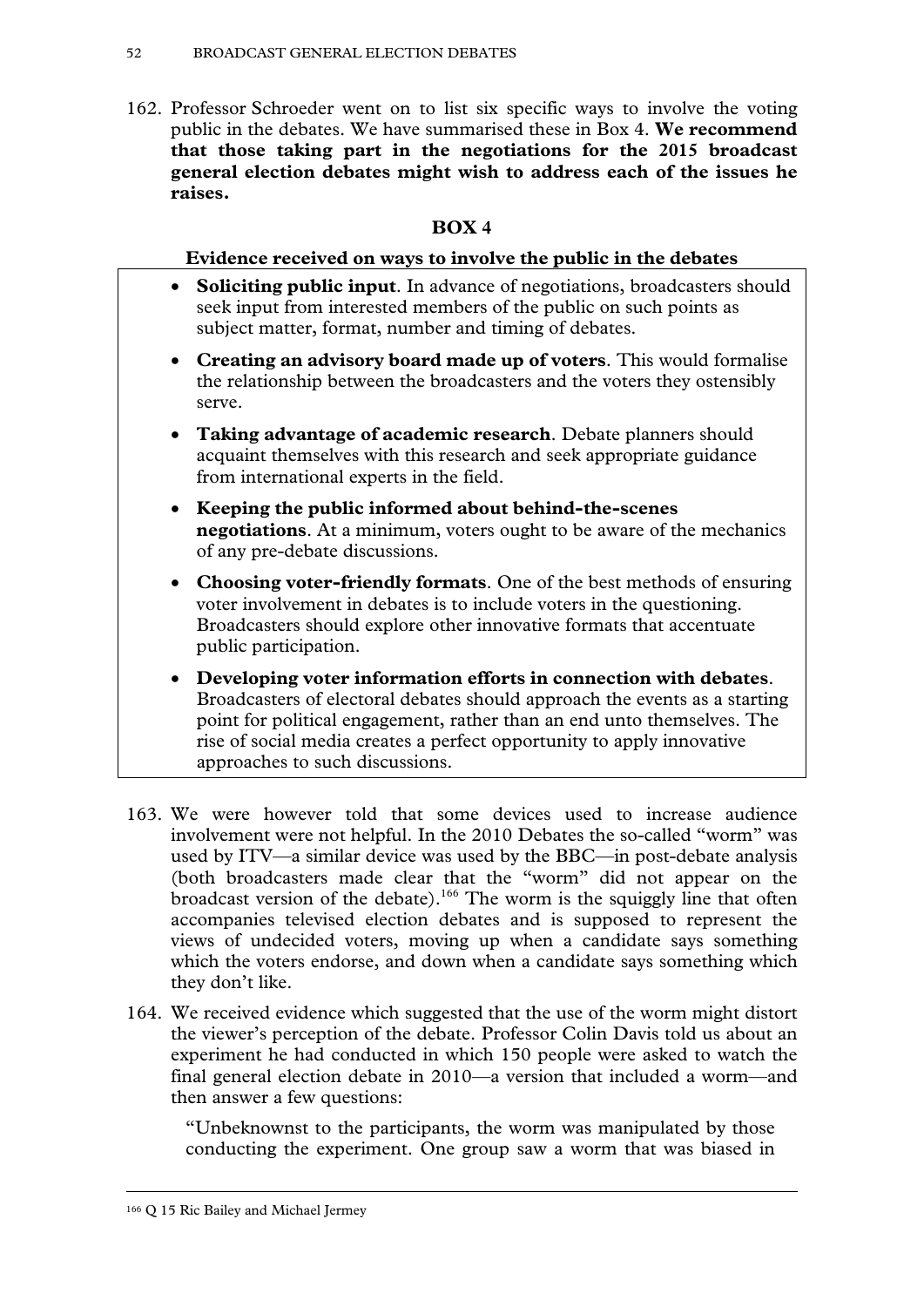favour of Gordon Brown, while for another group it favoured Nick Clegg. Although the debate was identical in all other respects, the two groups had completely different ideas about who had won the debate. The group that saw a worm which favoured Gordon Brown thought that he had won the debate, whereas the group that saw the worm which favoured Nick Clegg overwhelmingly thought that he was the winner."<sup>167</sup>

165. This research indicates that viewers might focus on the worm's performance rather than on what is actually being said—this could distort their perception of the debate. We were also told that the sample-size used to produce the worm was a cause for concern. Professor Colin Davis told us that, "Even without any deliberate bias it's very unlikely that the worm provides an accurate indication of the views of undecided voters, given that it is based on such a small sample (20 people in the case of ITV's worm and a mere 12 voters in the case of the BBC worm)."168 Professor Schroeder told us that,

"I have looked at this question of a worm around the world. It is used all the time in Australia with some fairly negative results. … I think it is ridiculous. First of all, I think social media, particularly Twitter, has supplanted the worm. The real-time, real reaction of the audience is now measurable in ways that make the worm obsolete."<sup>169</sup>

166. It is reassuring that the broadcasters had no plans to use the worm during the live broadcasts of debates.170 More generally we heard that one of the strengths of the debates programmes was their simplicity. Tim Gardam said,

"the closed nature of political language and political debate can make people shy away. They feel they are not somehow emancipated to take part in it. … the simplicity of format, the space given to the three party leaders to do something very clear and specific gave people the confidence … to engage in the arguments."

Professor Coleman similarly pointed to the simple format of the debates programmes as a reason for their success.171

167. **We share the view that the simple format of the debates allowed the viewer to concentrate on a serious debate about serious issues without the distraction of too much other information appearing on the screen. This is another argument against the use of the worm.**

#### *Audience to ask follow-up questions?*

168. During the 2010 general election debates around half of the questions posed came from members of the studio audience. The questioners were not however allowed to pose supplementary questions. Phil Harding felt this contributed to the debates, in his view, appearing slightly stilted at times, "I do think there needs to be a loosening up of the format. Above all, it did seem strange to me, for example, that the questioner, if the question was

 <sup>167</sup> Professor Colin Davis

<sup>168</sup> *Ibid.*

<sup>169</sup> Q 56

<sup>170</sup> Q 15 Ric Bailey, Michael Jermey and John Ryley.

<sup>171</sup> Q 87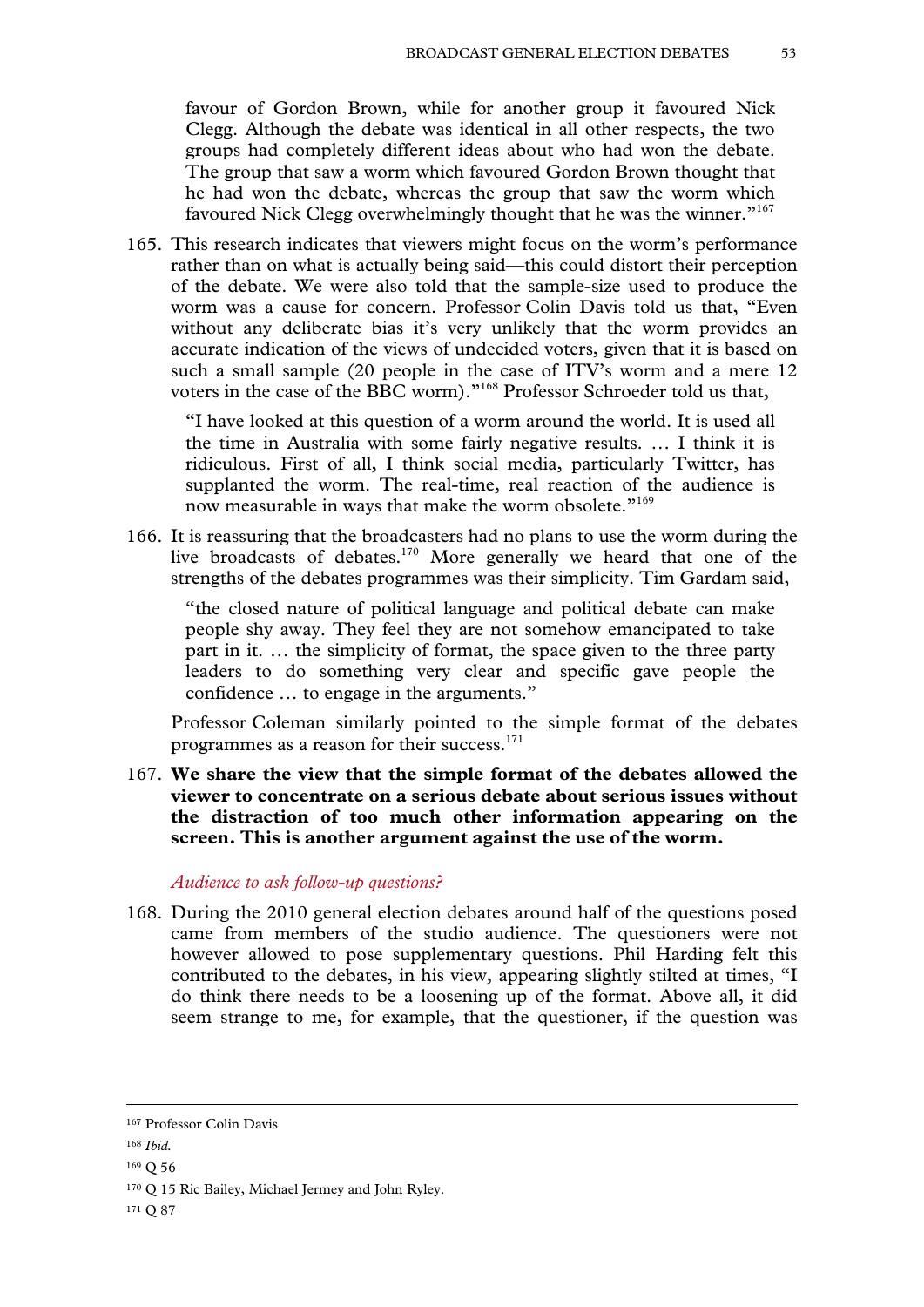coming from the audience, never had the chance to come back with a followup question. It just seemed counter-intuitive, in a way."172

169. Tim Gardam agreed that not allowing follow-up questions could have led to the programmes being seen as "patriarchal" but he told us that they avoided being seen as such for two reaons:

"First, we have been talking about the effect of the social media conversation that went on around it. Also … since 2000 there have been a series of programmes, far away from the political arena, that are largely entertainment programmes, where the audience has been invited to interact. That audience has tended to be young adults in their early 30s from "Big Brother" in 2000 through to the "X Factor" and all these other programmes. Voting by text or engaging by text has become a core part of the exercise. I think the debates ended up offering this appetite for information and transparency … What could have been a very old fashioned format becomes a very modern one."<sup>173</sup>

- 170. Notwithstanding this, Mr Gardam pointed out that a criticism often levied at politicial leaders was that they evade questions, "I wonder whether that is because there was no chance to follow up a question once it had been asked. That is the area that I think could perhaps be explored."174 He acknowledged that an unintended and undesirable consequence of allowing follow up questions might be that the programmes become longer.<sup>175</sup>
- 171. In his Reuters report Ric Bailey points to a possible downside of increased audience participation in televised political debates:

"The nearest programme to a Leaders' Debate involving the electorate was another Granada innovation, *The Last Debate* … It was an early warning to the political hierarchies of what can happen when voters themselves are allowed to take part: 'the audience interrupted and heckled on such a scale that at times the speakers were shouting to try to make themselves heard'."<sup>176 177</sup>

172. The broadcasters agreed with each other that, all things being equal, increased audience participation in the debates would be a positive development.178 Dorothy Byrne reminded us that the politicians would have to agree to any change in format, including increased audience participation.179

#### *An increased role for the moderator*

173. The moderator's role in 2010, set out in detail in the rules agreed by the negotiators, was summed up by Sky as, "effectively restricted to ensuring equal treatment of all participants, and seeking factual clarifications."<sup>180</sup>

175 Q 95

 <sup>172</sup> Q 77

<sup>173</sup> Q 88

<sup>174</sup> Q 95

<sup>176</sup> *Squeezing out the Oxygen. Op. Cit.*

<sup>177</sup> This was broadcast in 1959.

<sup>178</sup> Q 2 Michael Jermey and John Riley. Q 3 Ric Bailey

<sup>179</sup> Q 63

<sup>180</sup> Sky News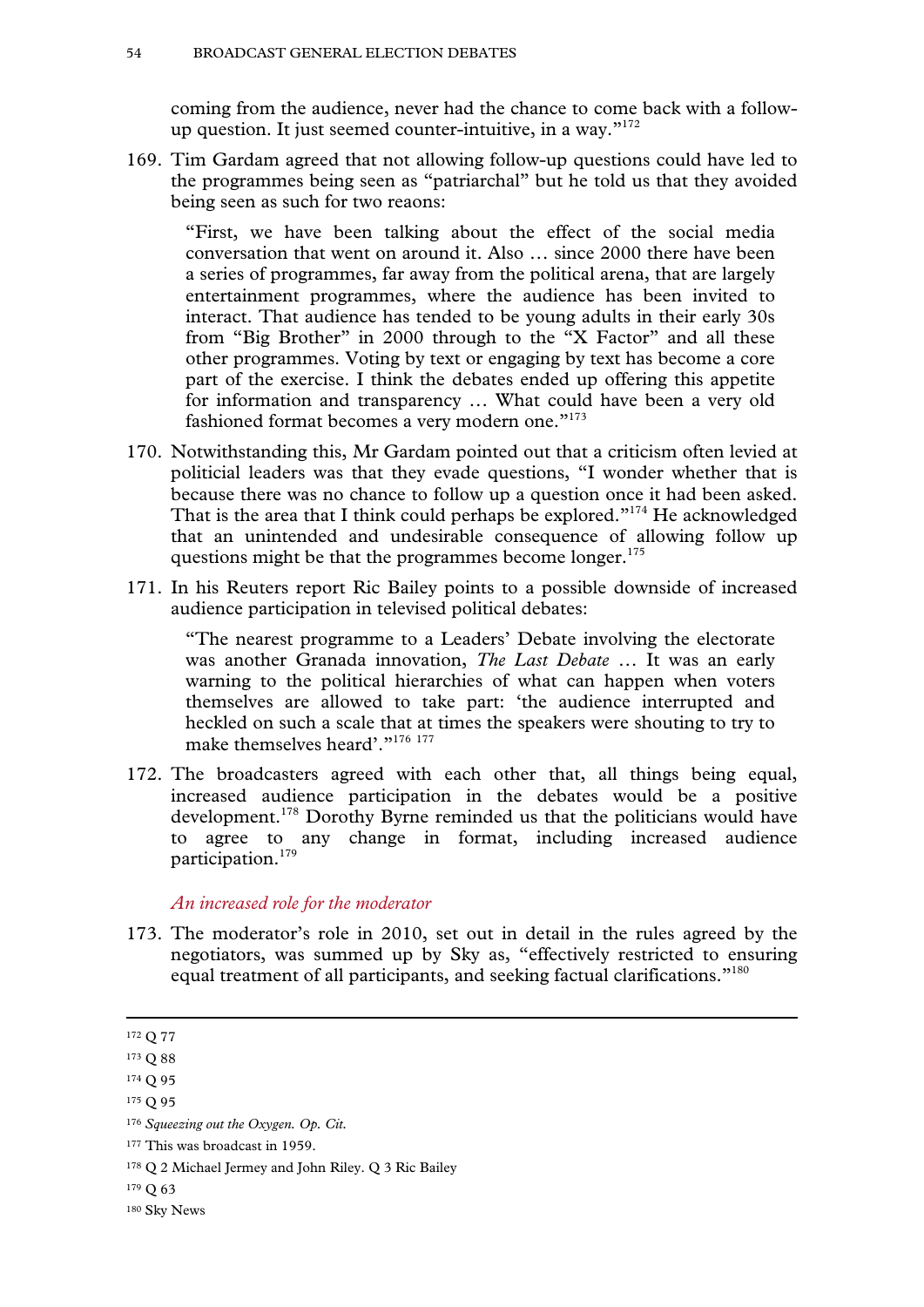174. There was no clear call for an increased role for the moderator. Tim Gardam told us that,

"The danger of the moderator taking too great a role is you are back into that old, closed political discourse of someone you have seen on television a lot talking to politicians as they always do, as opposed to giving a greater breadth of discussion that you would not get otherwise."181 Professor Coleman also warned that, "It is risky. It only has to go wrong once or be seen to be an unfair challenge by the moderator and the greater good of the debate can be lost."182

175. For David Muir the danger of a greater role for the moderator was that they would then dominate the show, "There is a glut of political programming with high profile TV presenters, but all record low-TV ratings. … We did not want the debate to be dominated by a puffed-up presenter luxuriating in his or her day in the sun."183 Professor Schroeder shared this view, "occasionally these individuals forget that it is the candidates, not the questioners, who are the rightful stars of the show."184

#### **Conclusion**

176. **The negotiators for the broadcast general election debates in 2015 and beyond should ensure that the format evolves as necessary to maintain or increase the levels of voter engagement seen in 2010. This should always be balanced against the risk of making proposals for change that jeopardise the debates taking place.**

- 182 Q 95
- 183 David Muir
- 184 Professor Alan Schroeder

 <sup>181</sup> Q 95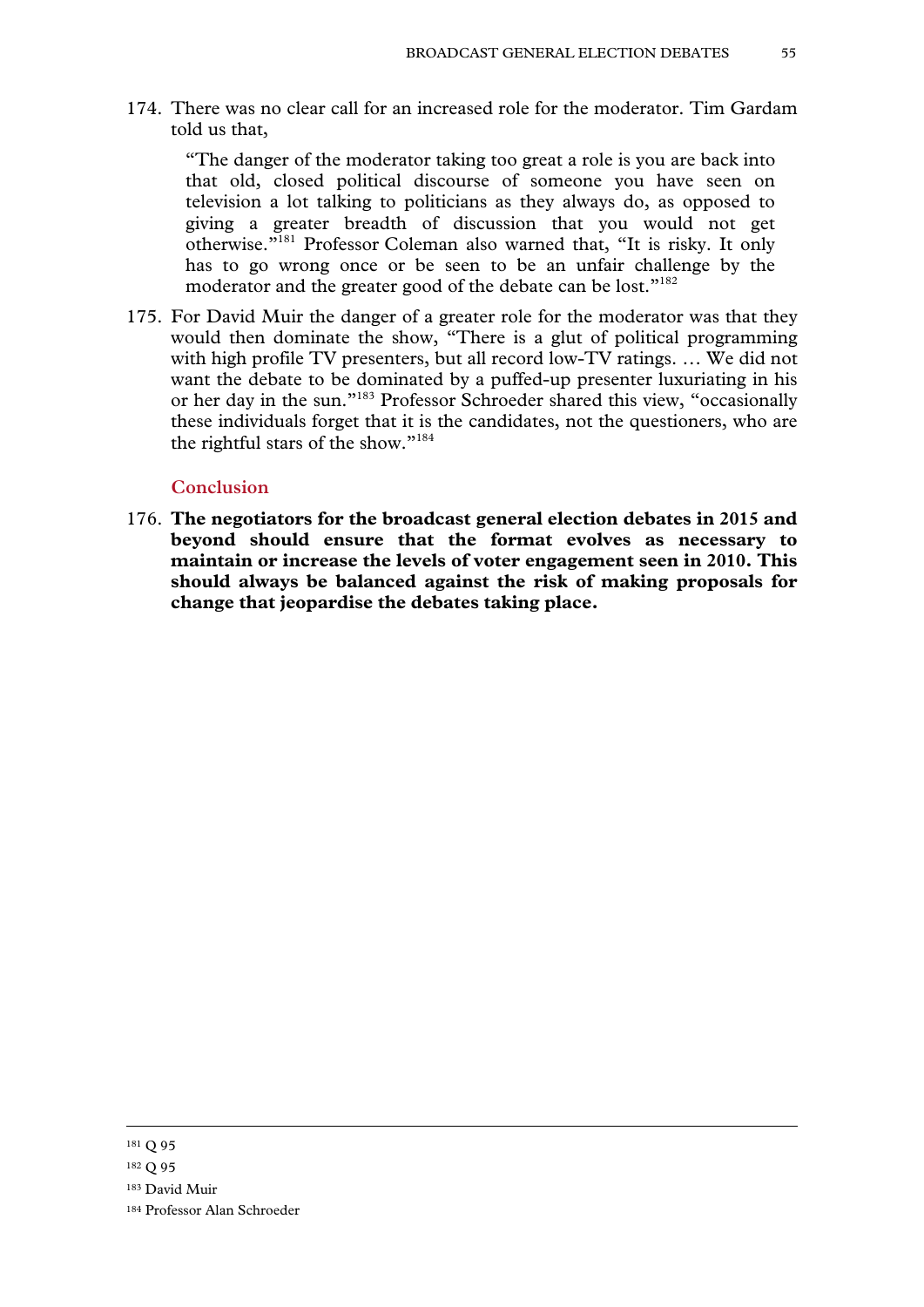# **CHAPTER 5: SUMMARY OF RECOMMENDATIONS**

- 177. We simply note here that this concern exists and that there may be a role for the broadcasters to play in helping the public to understand that they are not electing a president or even, for that matter, a Prime Minister. (Paragraph 37)
- 178. There is a high level of public expectation that broadcast debates will happen again in 2015. We understand that the BBC, ITV and Sky are interested in repeating the debates in 2015, and that Channel 4 wishes to join them which the other broadcasters welcome. Further, whilst the debates in 2010 were not without their critics, we are persuaded that they served the public interest by increasing engagement with the electoral process and perhaps contributed to a higher voter turnout. The recommendations that we make in the remainder of this report reflect the public's view that broadcast general election debates should take place during future campaigns. (Paragraph 43)
- 179. The suggestion made by some that eligibility to participate in televised debates should be based on an established vote share threshold or solely on opinion polling should not be adopted. Instead, it must be recognised that the decision about who is invited to participate in television programmes will have to continue to be one that is consistent with the legal and regulatory framework around broadcasting. Of course, the decision to accept a broadcaster's invitation to participate in a television programme remains voluntary. (Paragraph 102)
- 180. There is clearly uncertainty about whether a decision by one of the political parties to withdraw would necessarily mean that the debates could not proceed and still remain compliant with the broadcasters' respective obligations. We only note that we cannot suppose that the political parties will deem it is in their best interests to find out by withdrawing, against a backdrop of wide public support and manifest expectation that the debates do take place again. (Paragraph 104)
- 181. We have carefully considered the potential case for a body to be established independently of the broadcasters to oversee and produce broadcast election debates in the UK. We have found no good arguments for the introduction of such a body. (Paragraph 122)
- 182. We encourage the broadcasters, in particular the PSBs, mindful of their obligations and public purposes, to take very seriously the opportunities to develop activities around the debates to provide voter information and stimulate the public to be interested in the electoral process more generally, perhaps along lines similar to the activities undertaken by the CPD in the US. (Paragraph 133)
- 183. We endorse the proposal made by Channel 4 for the introduction by the broadcasters of a clearer two-stage process in the set-up of the election debates potentially to be broadcast in 2015 and beyond. (Paragraph 138)
- 184. In particular, the first stage should include the publication of a statement of principles about the format and purpose of the debates as television programmes and should also provide a clarification about why, on that basis, the broadcasters approached the invited political parties and which types of criteria were used in doing so. (Paragraph 139)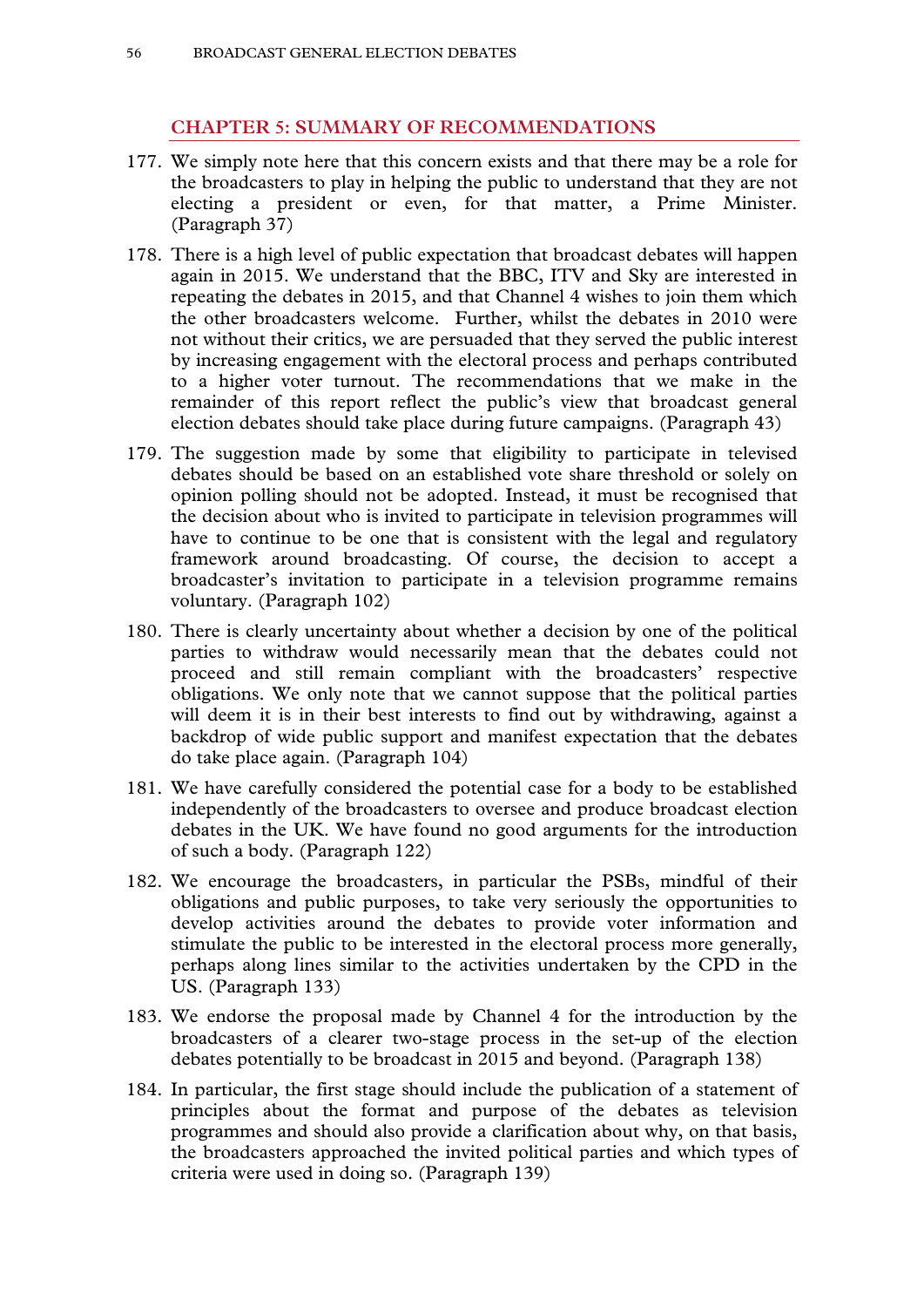- 185. We encourage the broadcasters to consider developing a single online portal for the debates on which the general public could find all the information they could need or want in connection with the debates, including details of election coverage, the published agreements reached about the debates and access points for viewing the debates during and after their transmission. (Paragraph 142)
- 186. We recognise that the choice of moderator for each debate is a matter of each broadcaster's own editorial judgement. Should broadcast election debates take place in 2015 and beyond, we recommend that the broadcasters ensure they exercise that judgement, reflecting our concern, and mindful of the disappointingly uniform outcome of their decisions in 2010. (Paragraph 160)
- 187. We recommend that those taking part in the negotiations for the 2015 broadcast general election debates might wish to address each of the issues he raises. (Paragraph 162)
- 188. We share the view that the simple format of the debates allowed the viewer to concentrate on a serious debate about serious issues without the distraction of too much other information appearing on the screen. This is another argument against the use of the worm. (Paragraph 167)
- 189. The negotiators for the broadcast general election debates in 2015 and beyond should ensure that the format evolves as necessary to maintain or increase the levels of voter engagement seen in 2010. This should always be balanced against the risk of making proposals for change that jeopardise the debates taking place. (Paragraph 176)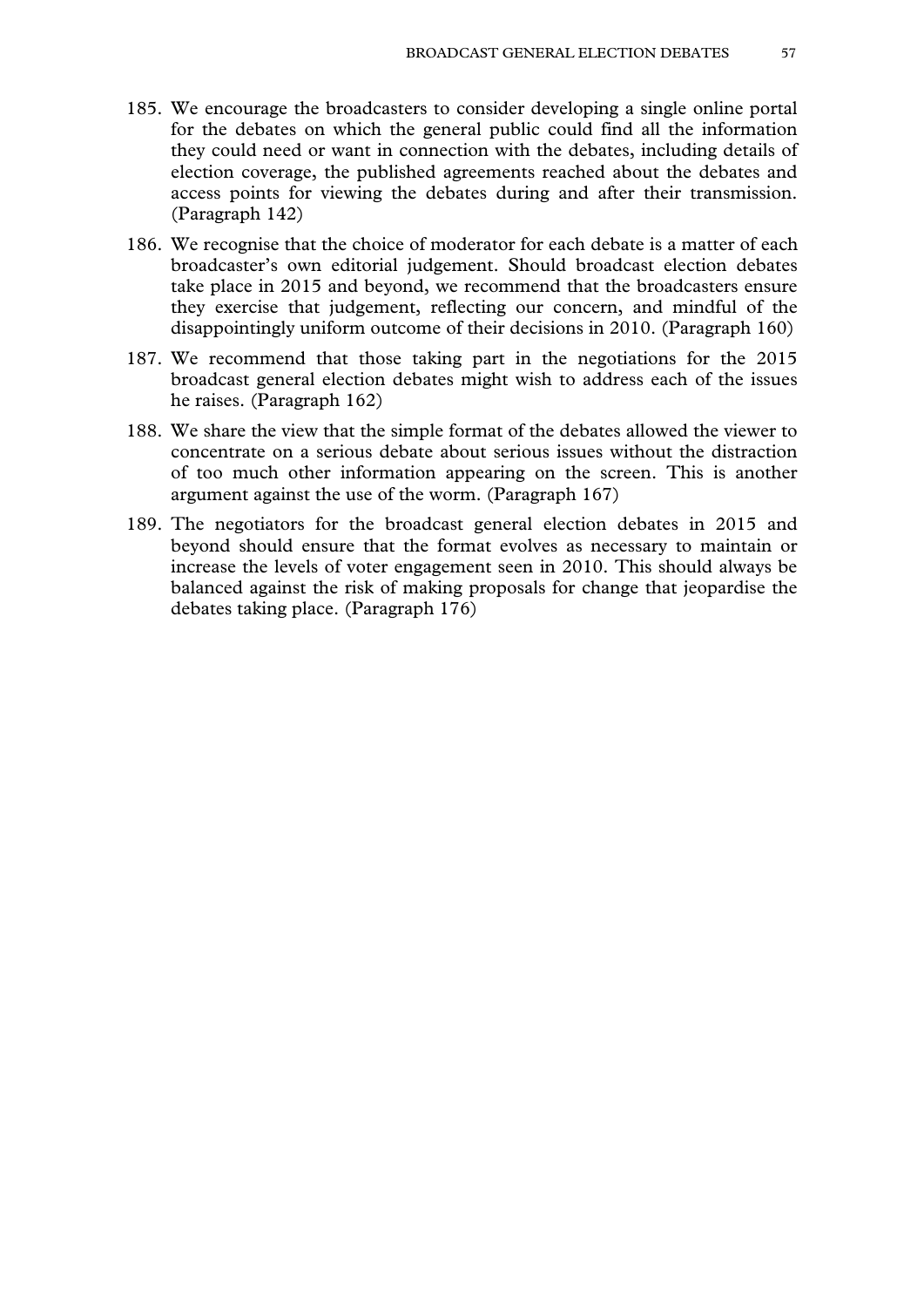## **APPENDIX 1: SELECT COMMITTEE ON COMMUNICATIONS**

The Members of the Committee which conducted this inquiry were:

Baroness Bakewell Lord Clement-Jones Baroness Deech Lord Dubs Baroness Fookes Baroness Healy of Primrose Hill Lord Inglewood (Chairman) Bishop of Norwich Lord Razzall Lord St John of Bletso Baroness Scotland of Asthal Earl of Selborne Lord Skelmersdale

### **Declarations of Interest**

Baroness Bakewell *No relevant interests declared*  Lord Clement-Jones *No relevant interests declared*  Baroness Deech *No relevant interests declared*  Lord Dubs *No relevant interests declared*  Baroness Fookes *No relevant interests declared*  Baroness Healy of Primrose Hill *No relevant interests declared*  Lord Inglewood (Chairman) *No relevant interests declared*  Bishop of Norwich *No relevant interests declared*  Lord Razzall *No relevant interests declared*  Lord St John of Bletso *No relevant interests declared*  Baroness Scotland of Asthal *No relevant interests declared*  Earl of Selborne *No relevant interests declared*  Lord Skelmersdale *No relevant interests declared* 

A full list of Members' interests can be found in the Register of Lords' Interests: http://www.parliament.uk/mps-lords-and-offices/standards-and-interests/registerof-lords-interests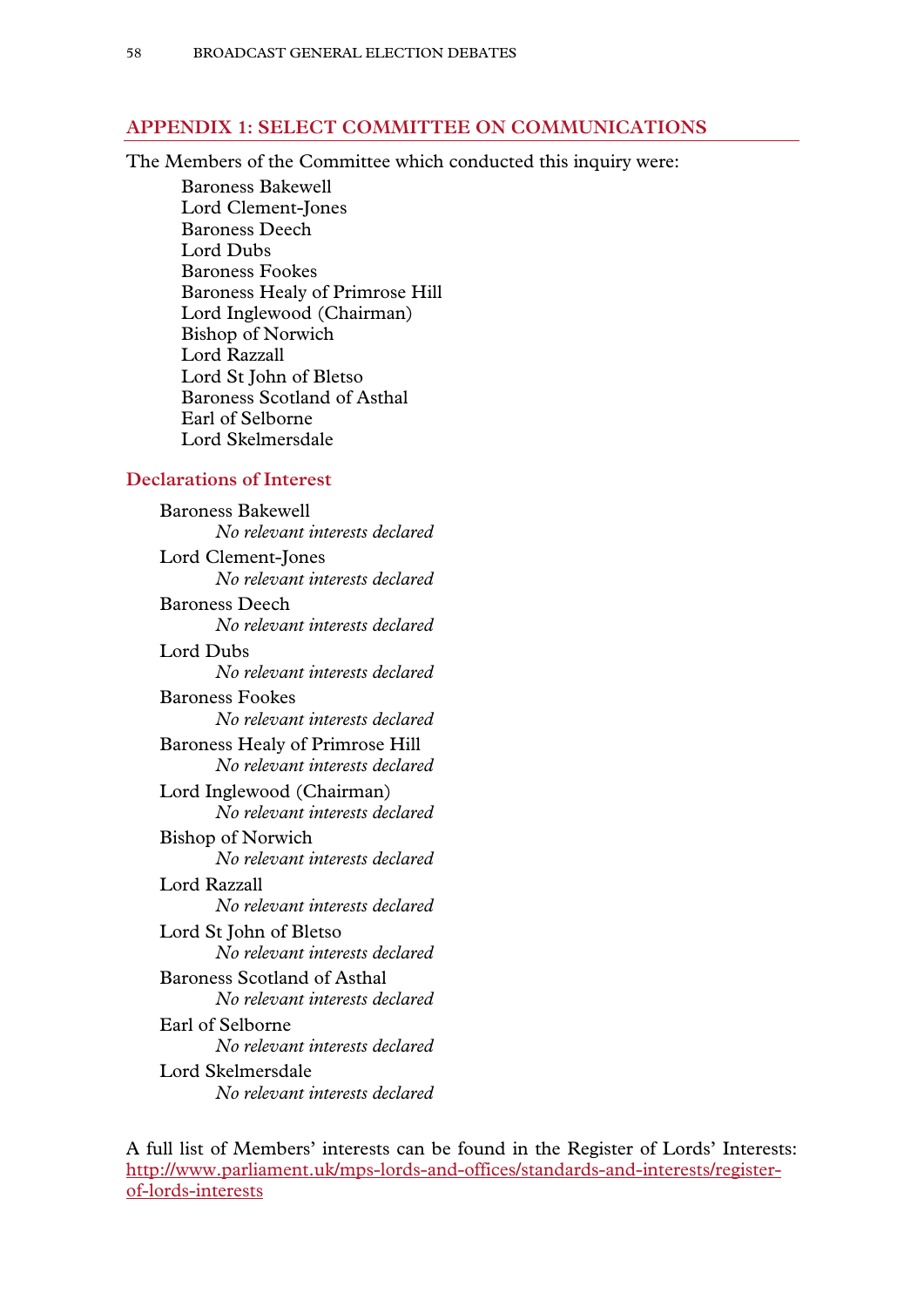### **Specialist Adviser**

Professor Richard Tait acted as Special Adviser for this Inquiry.

Professor Richard Tait worked for the BBC as a member of staff from 1974 to 1987 and is now in receipt of a BBC pension and also worked for ITN as a member of staff from 1987-2002 and is now in receipt of an ITN pension.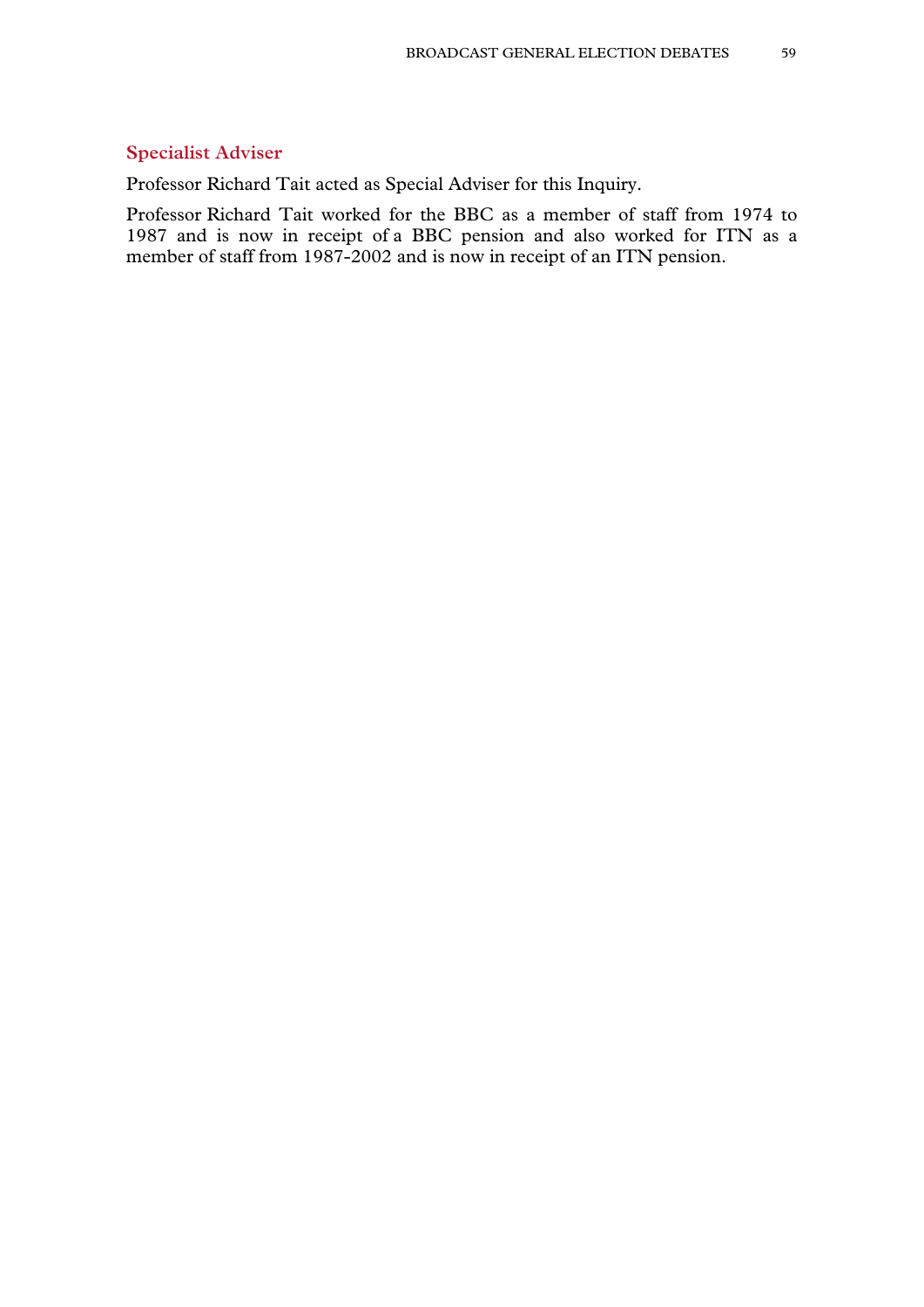# **APPENDIX 2: LIST OF WITNESSES**

Evidence is published online at www.parliament.uk/hlcommunications and available for inspection at the Parliamentary Archives (020 7219 5314)

Evidence received by the Committee is listed below in chronological order of oral evidence session and in alphabetical order. Those witnesses marked with \* gave both oral evidence and written evidence. Those marked with \*\* gave oral evidence and did not submit any written evidence. All other witnesses submitted written evidence only.

Oral evidence in chronological order

| $\star$      | QQ 1-19  | <b>BBC</b>                                |
|--------------|----------|-------------------------------------------|
| $\star\star$ |          | <b>BSkyB</b>                              |
| $\star$      |          | <b>ITV</b>                                |
| ★★           | QQ 20-31 | <b>Commission on Presidential Debates</b> |
| $\star\star$ | QQ 32-41 | Professor William Wheatley Jr             |
| $\star$      | QQ 42–56 | Professor Alan Schroeder                  |
| $\star$      | QQ 57-69 | Channel 4                                 |
| $\star\star$ |          | QQ 70-85 Phil Harding                     |
| ★★           |          | <b>Professor Stewart Purvis CBE</b>       |
| $\star\star$ |          | QQ 86–103 Professor Stephen Coleman       |
| $\star\star$ |          | Tim Gardam                                |

## **Alphabetical list of all witnesses**

 Dr Nicholas Allen Arqiva

Dr Judith Bara

Dr Stephen Barber

- Dr John Bartle
- \* BBC

BBC Trust

- \*\* BSkyB
- $\star$  Channel 4
- \*\* Professor Stephen Coleman
- \*\* Commission on Presidential Debates Professor Colin Davis Electoral Commission
- \*\* Tim Gardam
- \*\* Phil Harding
- \* ITV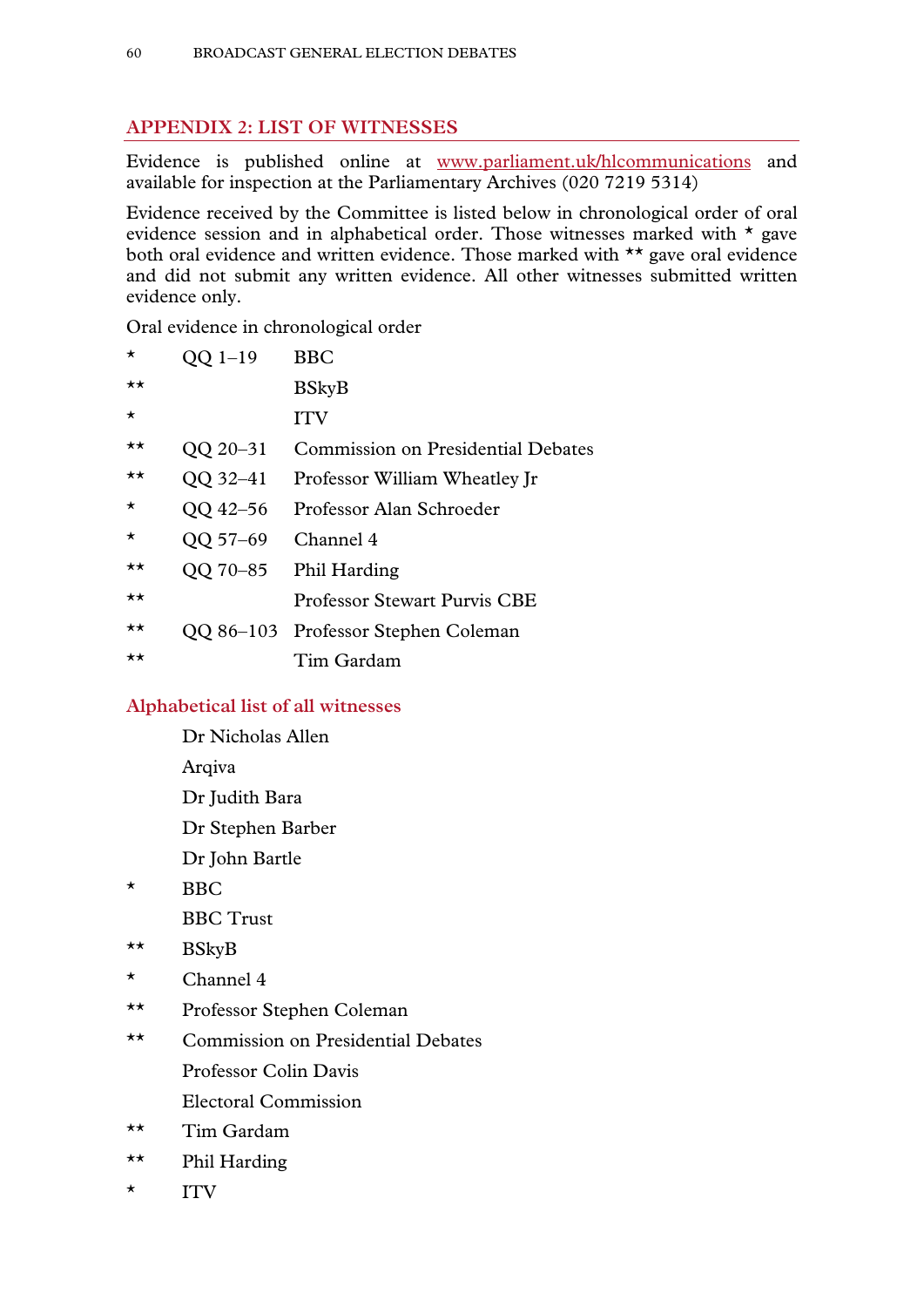- David Muir
- Ralph Negrine
- Ofcom
- Plaid Cymru
- \*\* Professor Stewart Purvis CBE
- \* Professor Alan Schroeder Patrick Seyd
	- Sky News
	- UKIP
- \*\* Professor William Wheatley Jnr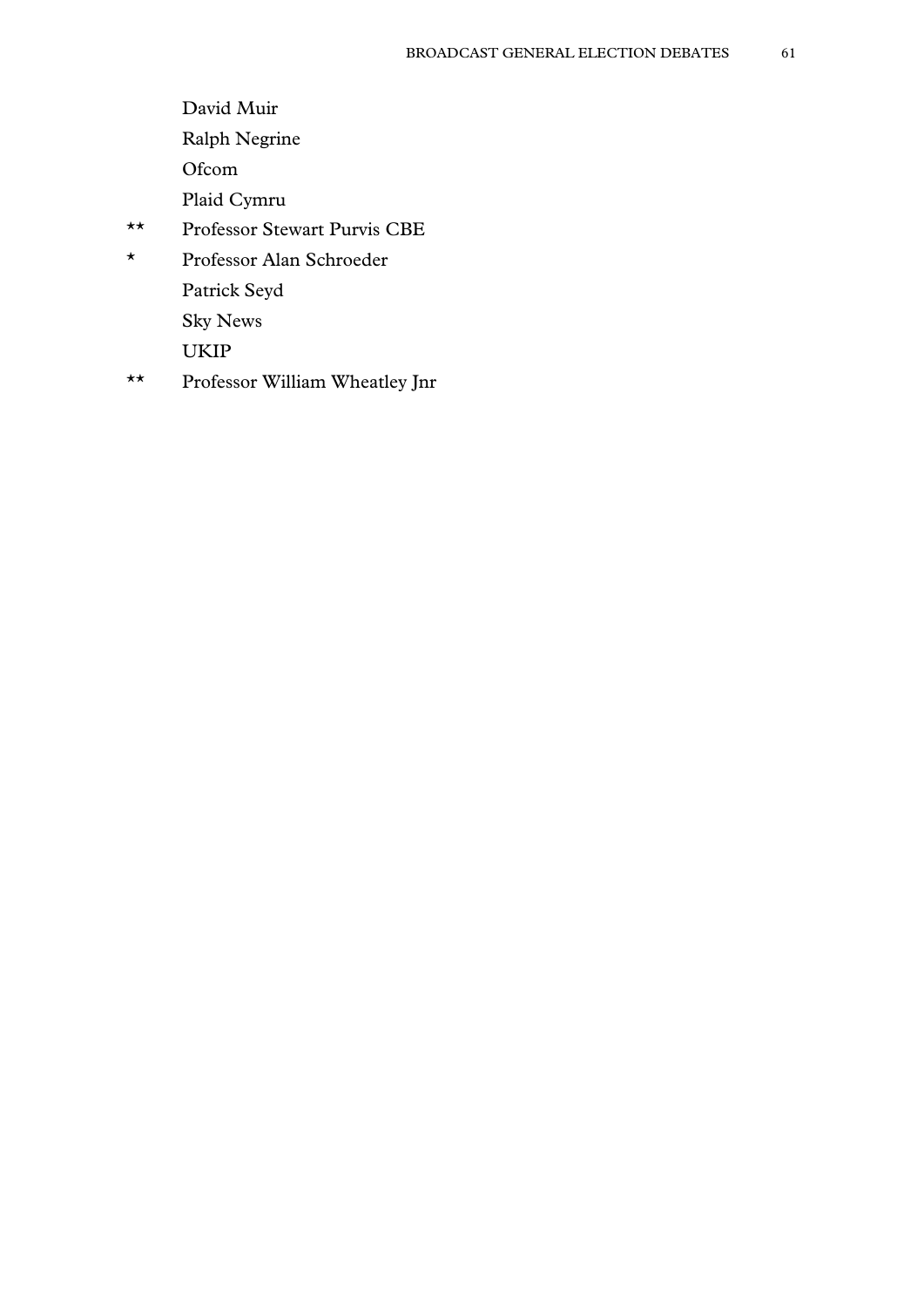# **APPENDIX 3: CALL FOR EVIDENCE**

### **BROADCAST GENERAL ELECTION DEBATES**

The House of Lords Select Committee on Communications, chaired by Lord Inglewood, is announcing today an inquiry into Broadcast General Election Debates in the UK. The Committee invites interested organisations and individuals to submit written evidence as part of the inquiry.

Written evidence is sought by 20 January 2014. Public hearings are expected to be held in January, February and March 2014. The Committee aims to report to the House, with recommendations, in May 2014. The report will receive a response from the Government and may be debated in the House.

On 15 April 2010, the first ever broadcast General Election debate between the UK's three main party leaders was televised on ITV, followed one week later by a second debate on Sky News, and a third, one week after that on the BBC.

This precedent has prompted discussion about their impact in 2010 and whether they should take place again in 2015 and beyond.185 <sup>186</sup> **The Committee does not intend to focus its inquiry on this discussion.** 

The focus of the Committee's inquiry will instead be on the *management and operation* of broadcast General Election debates in the UK. With that in mind, the starting point must be a consideration of how they are administered now. Currently, while the three main party leaders have all committed to taking part in broadcast debates in  $2015$ ,  $187$   $188$  there is at least some indication that this enthusiasm is conditional on agreeing a number of matters relating to, for example, the debates' timing, format and the political parties permitted to take part. This underlines an important point: these questions and others—including who can broadcast them, what 'rules' the debates should follow and so on remain a matter of negotiation between the political parties and selected broadcasters.

Recent accounts, such as Ric Bailey's Reuters Institute report,<sup>189</sup> tend to portray "a fragile and painstaking business, vulnerable to the storms and vagueries of political evolution, accident, and determined self-interest."190 Against that background, the Committee will start with an open mind to consider whether the current arrangements for administering the broadcast General Election debates are the most appropriate, and if not how they might be changed. In particular:

 <sup>185</sup> Ed. Stephen Coleman, (2011) *Leaders in the living room: The Prime Ministerial debates of 2010: evidence, evaluation and some recommendations*, Reuters Institute. Available online: https://reutersinstitute.politics.ox.ac.uk/fileadmin/documents/Publications/Challenges/Leaders\_in\_the\_Livi ng\_Room.pdf

<sup>186</sup> Roberts, A. (2010), '2010, The Great Debate Election', *Daily Telegraph*, 9 May. Available online: http://www.telegraph.co.uk/news/election-2010/7696467/General-Election-2010-the-great-debateelection.html

<sup>187 &#</sup>x27;Miliband urges Cameron to commit to TV debate', *Sky News*, 26 September, 2013. Available online: http://news.sky.com/story/1146366/miliband-urges-cameron-to-commit-to-tv-debate

<sup>188 &#</sup>x27;Cameron: "I want televised leaders debates"', *Sky News*, 29 September, 2013. Available online: http://news.sky.com/story/1147902/cameron-i-want-televised-leaders-debates

<sup>189</sup> Ric Bailey, *Squeezing out the oxygen—or reviving democracy? The history and future of TV election debates in the UK*, February 2012, Reuters Institute. Available online: https://reutersinstitute.politics.ox.ac.uk/fileadmin/documents/Publications/Working\_Papers/History\_and\_F uture of TV Election Debates.pdf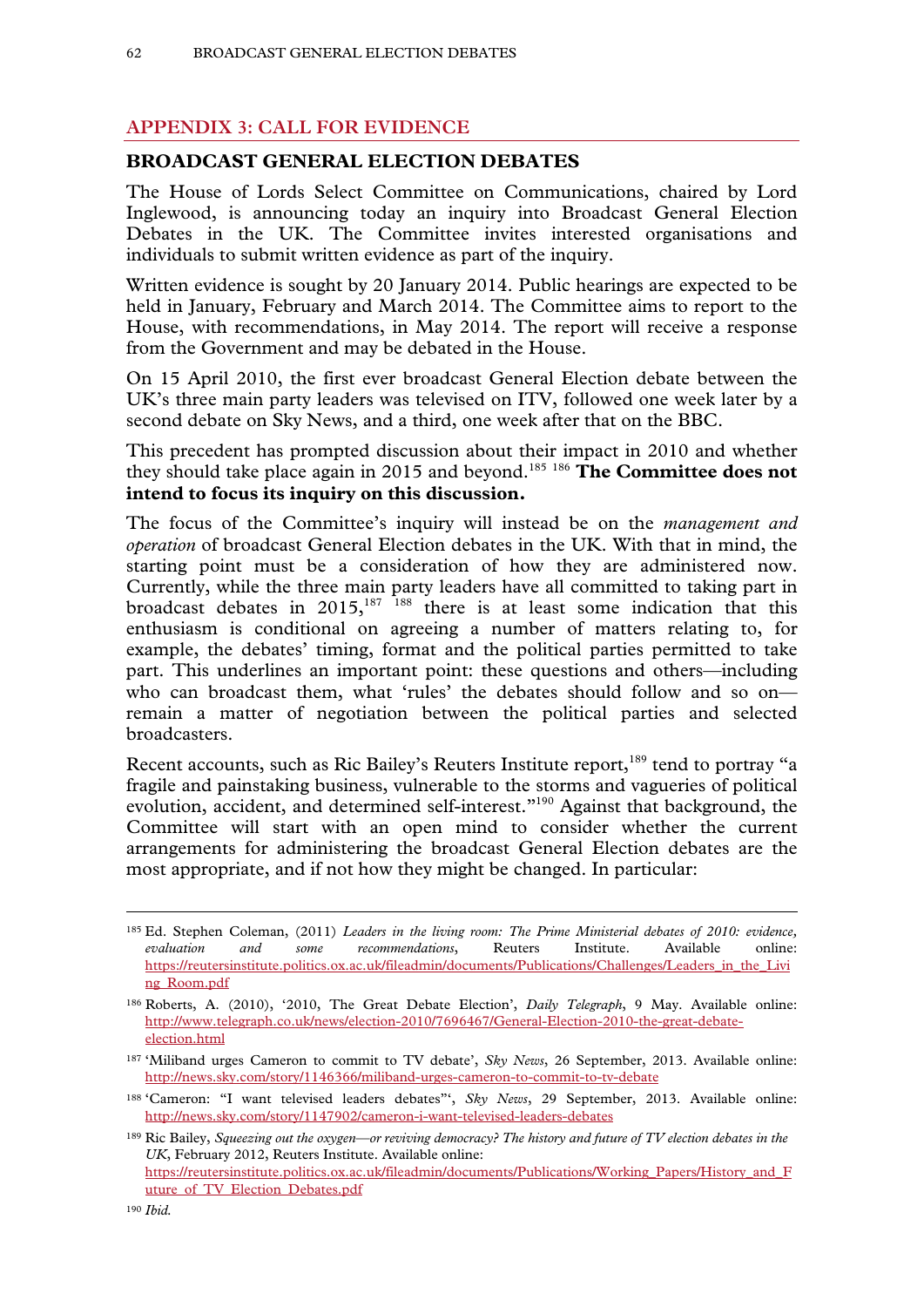- What would be the best institutional arrangements for determining the format and style of the debates?
- More broadly, how can we ensure that the public interest is the primary concern in determining any administrative matters on topics such as:
	- (a) Who should take part? And on what basis?
	- (b) How many debates should there be?
	- (c) When and where should each of the debates be held, not least taking into account the potential need for different debates at the UK-wide level and at the level of the nations?
	- (d) What should their format be?
	- (e) Which broadcasters should take part? And so on.

**NB. The Committee's interest is not in determining a 'right' answer on each of these points or their party political aspects, but rather: what is the appropriate institutional arrangement for ensuring they are considered with the public interest as the primary concern?** 

- In what ways does the interaction between existing broadcast regulation, case law, and the potential for judicial review set the parameters for decisions relating to each of these topics?
- What is the appropriate level of openness and transparency in which these questions should be addressed?
- Are such matters best left to the broadcasters and political parties to determine?
	- (a) If so, how can it be guaranteed that the public interest plays a decisive role in their negotiations?
	- (b) If not, what alternative models are available?

For example, some have argued for the establishment of a new 'debates commission' which can address these questions openly and independently.

- Would such a body represent the best way of ensuring the public interest is paramount in such matters?
	- (a) What would be the arguments for the establishment of such a body?
	- (b) What would be the arguments against the establishment of such a body?

Contemplating the establishment of such a body inevitably prompts a series of additional questions. For example,

- How should a new independent body be established?
- How could it ensure that the relevant broadcasters and political parties would participate and to do so according to its rules and guidance?
- What principles should guide the body responsible for this system in determining its view on some of the thorny questions it would face e.g. which political parties should participate?
- What relationship should the new body have, if any, with the Electoral Commission?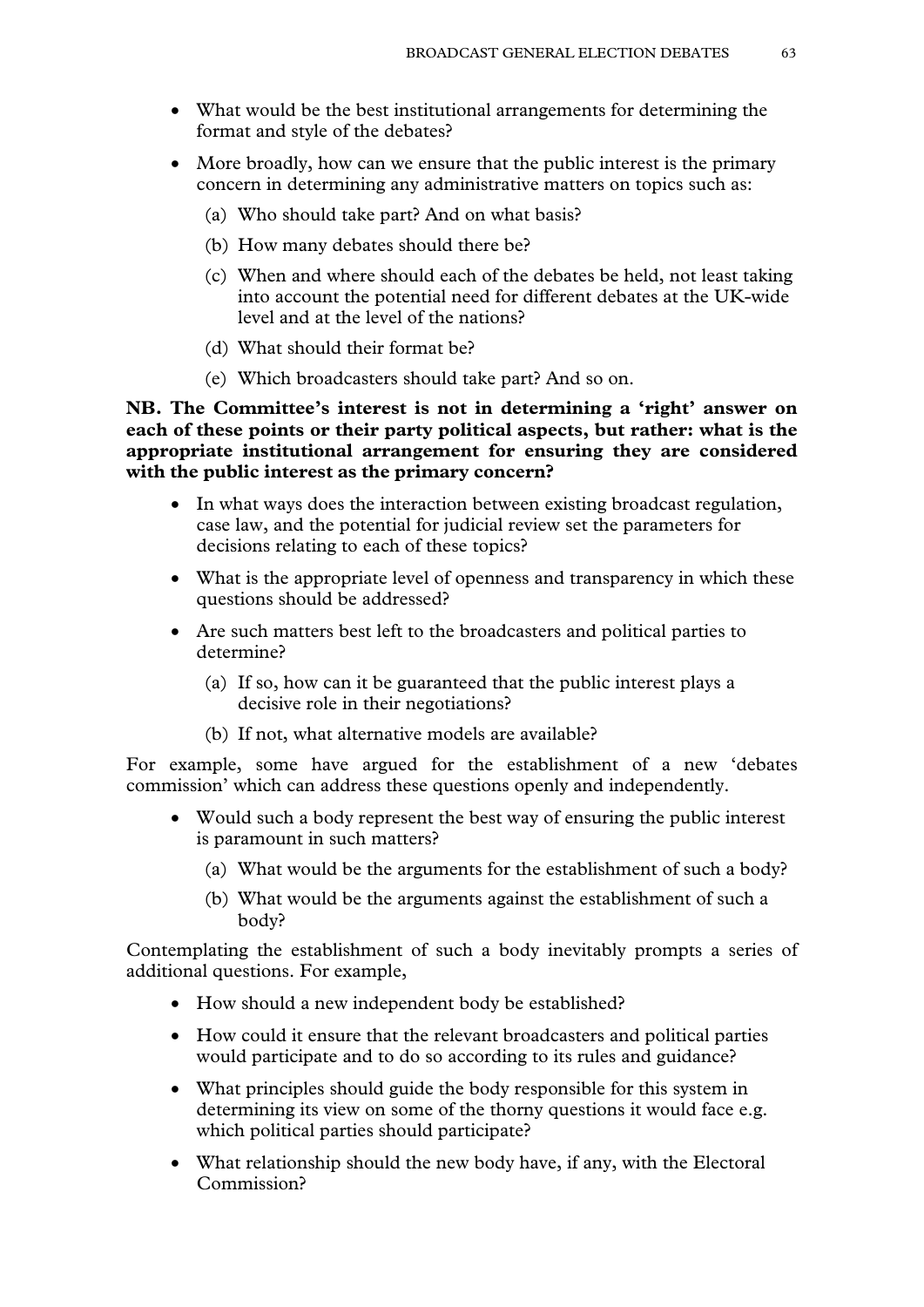On any one of these questions, what lessons can the UK learn from other democracies with an established tradition of election debates, eg. Australia, Canada, Sweden, Norway, USA etc.)?<sup>191</sup>

With the benefit of hindsight and poised in the early stages of the run-up to the next General Election, the Committee would welcome written submissions on these important and unsettled questions. The Committee will draw on this evidence to make forward-looking but concrete recommendations. To assist those making written submissions, this document has included a number of the broad questions on which the Committee would be interested to receive evidence and opinion. You need not address all of these areas or questions. The Committee would also welcome any other views, and practical proposals, of which stakeholders think the Committee should be aware.

4 December 2013

 <sup>191</sup> Commons Library Note, 11 March 2010: 'Televising leaders or prime ministerial debates'. Available online http://www.parliament.uk/briefing-papers/SN05241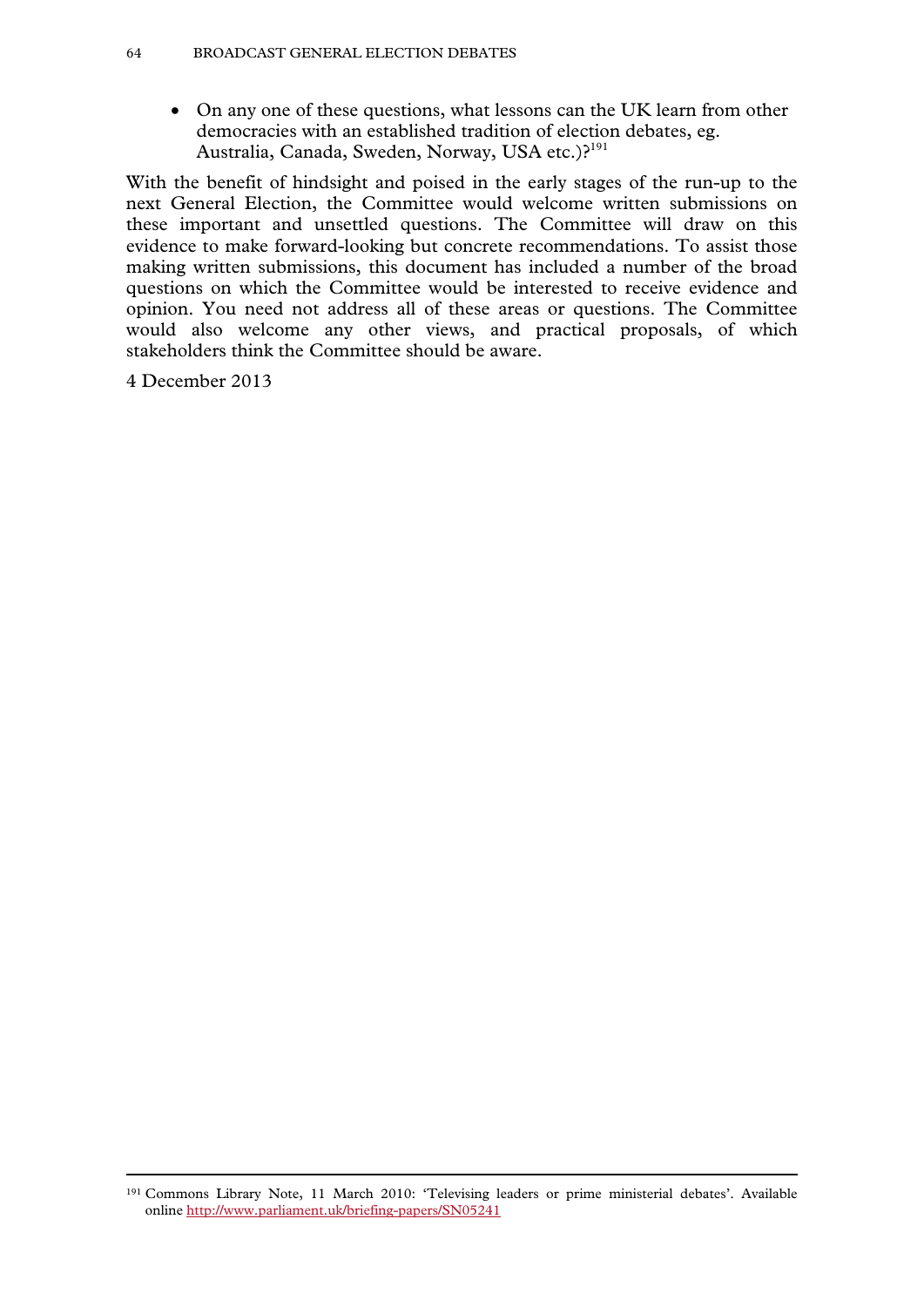## **APPENDIX 4: REFERENCES**

A reference list of documents which help to inform a full understanding of the legal and regulatory framework around broadcast general election debates

| Document                                                                                                                                                                                       | Available online at the following links (all<br>links function on the day of this Report's<br>publication)                        |  |
|------------------------------------------------------------------------------------------------------------------------------------------------------------------------------------------------|-----------------------------------------------------------------------------------------------------------------------------------|--|
| <b>Ofcom Broadcasting Code</b>                                                                                                                                                                 | http://stakeholders.ofcom.org.uk/broadcasting/<br>broadcast-codes/broadcast-code/                                                 |  |
| <b>Ofcom Broadcasting Code</b><br>Guidance                                                                                                                                                     | http://stakeholders.ofcom.org.uk/broadcasting/<br>guidance/programme-guidance/bguidance/                                          |  |
| Ofcom's List of Major Parties                                                                                                                                                                  | http://stakeholders.ofcom.org.uk/binaries/<br>broadcast/guidance/major-parties.pdf                                                |  |
| Decision of the Ofcom Election<br>Committee on a Due Impartiality<br>Complaint Brought by the<br>Scottish National Party in relation<br>to the "First Election Debate,"<br>ITV1, 15 April 2010 | http://licensing.ofcom.org.uk/binaries/tv/updates/<br>election10 snp.pdf                                                          |  |
| Decision of the Ofcom Election<br>Committee on a Due Impartiality<br>Complaint Brought by the Plaid<br>Cymru in relation to the "First"<br>Election Debate," ITV1, 15 April<br>2010            | http://licensing.ofcom.org.uk/binaries/tv/updates/<br>election10 pc.pdf                                                           |  |
| <b>BBC</b> Editorial Guidelines                                                                                                                                                                | http://www.bbc.co.uk/editorialguidelines/                                                                                         |  |
| <b>BBC</b> Election Guidelines                                                                                                                                                                 | http://www.bbc.co.uk/editorialguidelines/page/ma                                                                                  |  |
| (relating to elections taking place)<br>in May 2013)                                                                                                                                           | <u>velectionguidelines2013/</u>                                                                                                   |  |
| BBC Trust's Ad Hoc Appeal<br>Committee-BBC Prime<br>Ministerial Debate Joint appeal<br>from the Scottish National Party<br>and Plaid Cymru                                                     | http://www.bbc.co.uk/bbctrust/assets/files/pdf/<br>appeals/ad_hoc/snp_pl_cymru/snp_pl_cymru.pdf                                   |  |
| An application for judicial review<br>of the exclusion of the SNP and<br>PC leaders was rejected by the<br>Scottish courts. The decision can<br>be found here:                                 | http://www.bailii.org/cgi-<br>bin/markup.cgi?doc=/scot/cases/ScotCS/2010/20<br>10CSOH56.html&query=bbc+and+snp&metho<br>d=boolean |  |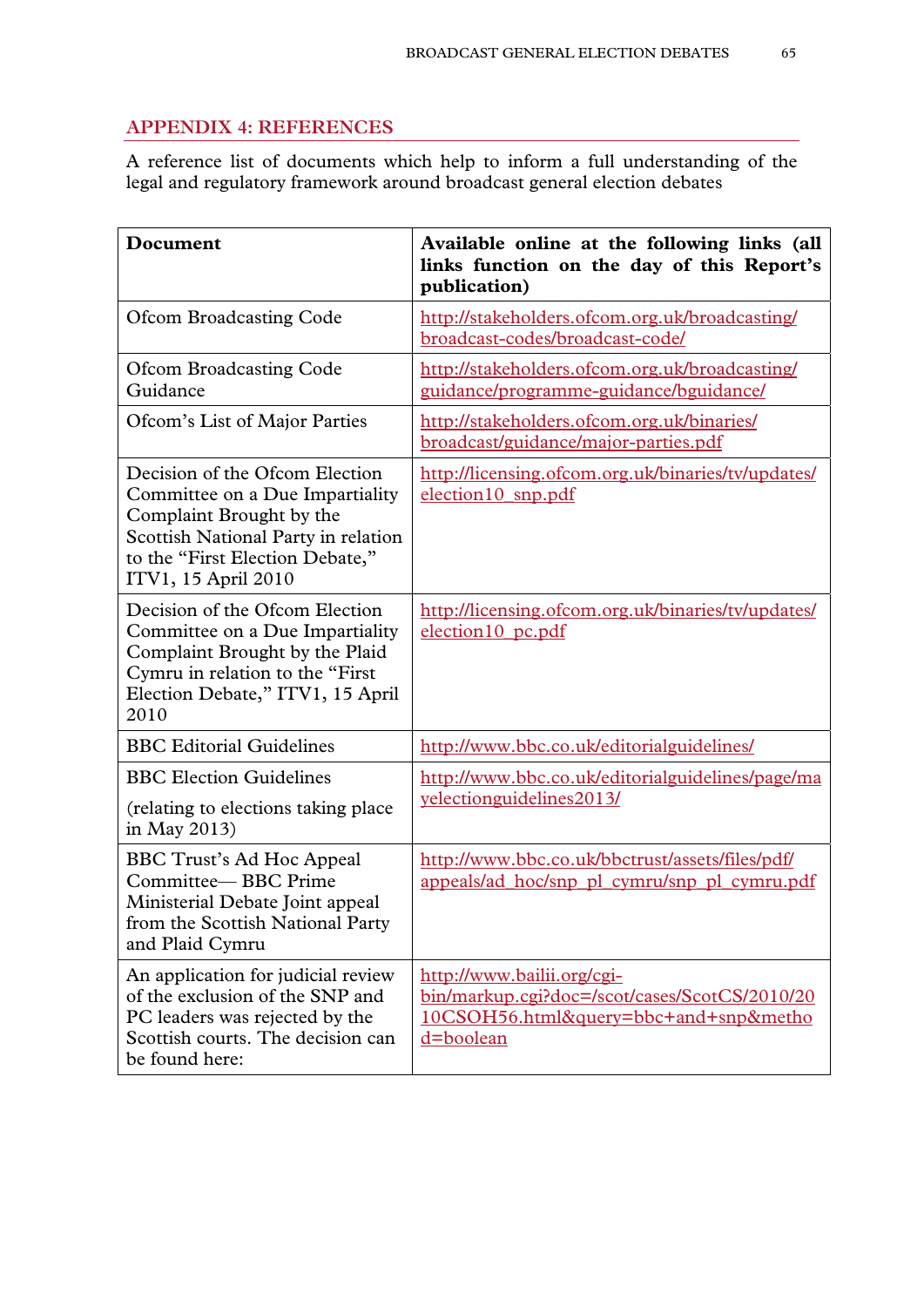# **APPENDIX 5: SUMMARY OF THE BROADCAST GENERAL ELECTION DEBATES IN 2010**

# **Prime Ministerial Debates**

| <b>Title</b>                                  | Date     | <b>Broadcaster</b> | <b>Participants</b>              |
|-----------------------------------------------|----------|--------------------|----------------------------------|
| The First Election<br>Debate                  | 15 April | <b>ITV</b>         | Conservative: David<br>Cameron   |
|                                               |          |                    | Labour: Ed Miliband              |
|                                               |          |                    | Liberal Democrats: Nick<br>Clegg |
| The Sky News<br>Debate/The Leaders'<br>Debate | 22 April | <b>Sky News</b>    | As above                         |
| The Prime<br><b>Ministerial Debate</b>        | 29 April | <b>BBC</b>         | As above                         |

# **Devolved Nations party leaders debates**

# *Scotland*

| <b>Title</b>             | Date     | <b>Broadcaster</b>     | Participants                                       |
|--------------------------|----------|------------------------|----------------------------------------------------|
| <b>Scotland Debates</b>  | 20 April | STV and ITV<br>Border  | Conservative: David Mundell                        |
|                          |          |                        | Labour: Jim Murphy                                 |
|                          |          |                        | Liberal Democrats: Alistair<br>Carmichael          |
|                          |          |                        | <b>Scottish National Party:</b><br>Angus Robertson |
| <b>Sky News Scotland</b> | 25 April | <b>Sky News</b>        | Conservative: David Mundell                        |
| Debate                   |          |                        | Labour: Jim Murphy                                 |
|                          |          |                        | Liberal Democrats: Alistair<br>Carmichael          |
|                          |          |                        | <b>Scottish National Party: Alex</b><br>Salmond    |
| The Scottish Leaders'    | 2 May    | <b>BBC</b><br>Scotland | Conservative: David Mundell                        |
| Debate                   |          |                        | Labour: Jim Murphy                                 |
|                          |          |                        | Liberal Democrats: Alistair<br>Carmichael          |
|                          |          |                        | <b>Scottish National Party: Alex</b><br>Salmond    |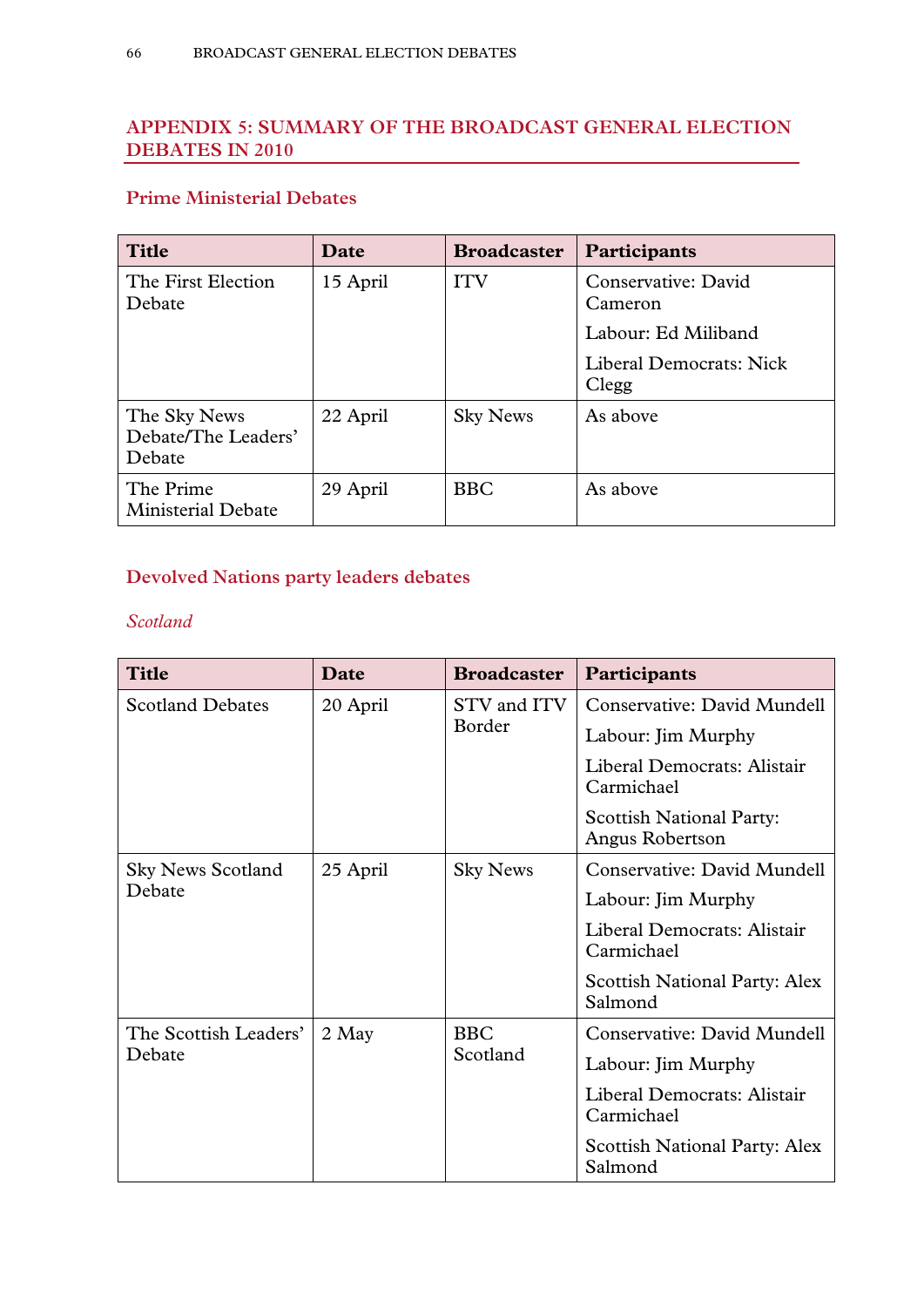| ×<br>۰. |
|---------|
|---------|

| <b>Title</b>          | Date     | <b>Broadcaster</b> | Participants                                       |
|-----------------------|----------|--------------------|----------------------------------------------------|
| <b>Sky News Wales</b> | 18 April | <b>Sky News</b>    | Conservative: Cheryl Gillan                        |
| Debates               |          |                    | Labour: Peter Hain                                 |
|                       |          |                    | Plaid Cymru: Ieuan Wyn<br>Jones                    |
|                       |          |                    | <b>Welsh Liberal Democrats:</b><br>Kirsty Williams |
| Welsh Leaders'        | 20 April | <b>ITV</b> Wales   | Conservative: Cheryl Gillan                        |
| Debate                |          |                    | Labour: Peter Hain                                 |
|                       |          |                    | Plaid Cymru: Ieuan Wyn<br>Jones                    |
|                       |          |                    | <b>Welsh Liberal Democrats:</b><br>Kirsty Williams |
| Welsh Leaders'        | 2 May    | <b>BBC</b> Wales   | <b>Conservative: Nick Bourne</b>                   |
| Debate                |          |                    | Labour: Peter Hain                                 |
|                       |          |                    | Plaid Cymru: Ieuan Wyn<br>Jones                    |
|                       |          |                    | <b>Welsh Liberal Democrats:</b><br>Kirsty Williams |

# *Northern Ireland*

| <b>Title</b>              | Date     | <b>Broadcaster</b>     | Participants                                              |
|---------------------------|----------|------------------------|-----------------------------------------------------------|
| <b>UTV Leaders Debate</b> | 22 April | <b>UTV</b>             | Democratic Unionist Party:<br>Peter Robinson              |
|                           |          |                        | Sinn Féin: Gerry Adams                                    |
|                           |          |                        | <b>Ulster Unionist Party:</b><br>Sir Reg Empey            |
|                           |          |                        | Social Democratic and<br>Labour party: Margaret<br>Richie |
| The NI Leaders'<br>Debate | 4 May    | <b>BBC</b><br>Northern | Democratic Unionist Party:<br>Peter Robinson              |
|                           |          | Ireland                | Sinn Féin: Gerry Adams                                    |
|                           |          |                        | <b>Ulster Unionist Party:</b><br>Sir Reg Empey            |
|                           |          |                        | Social Democratic and<br>Labour party: Margaret<br>Richie |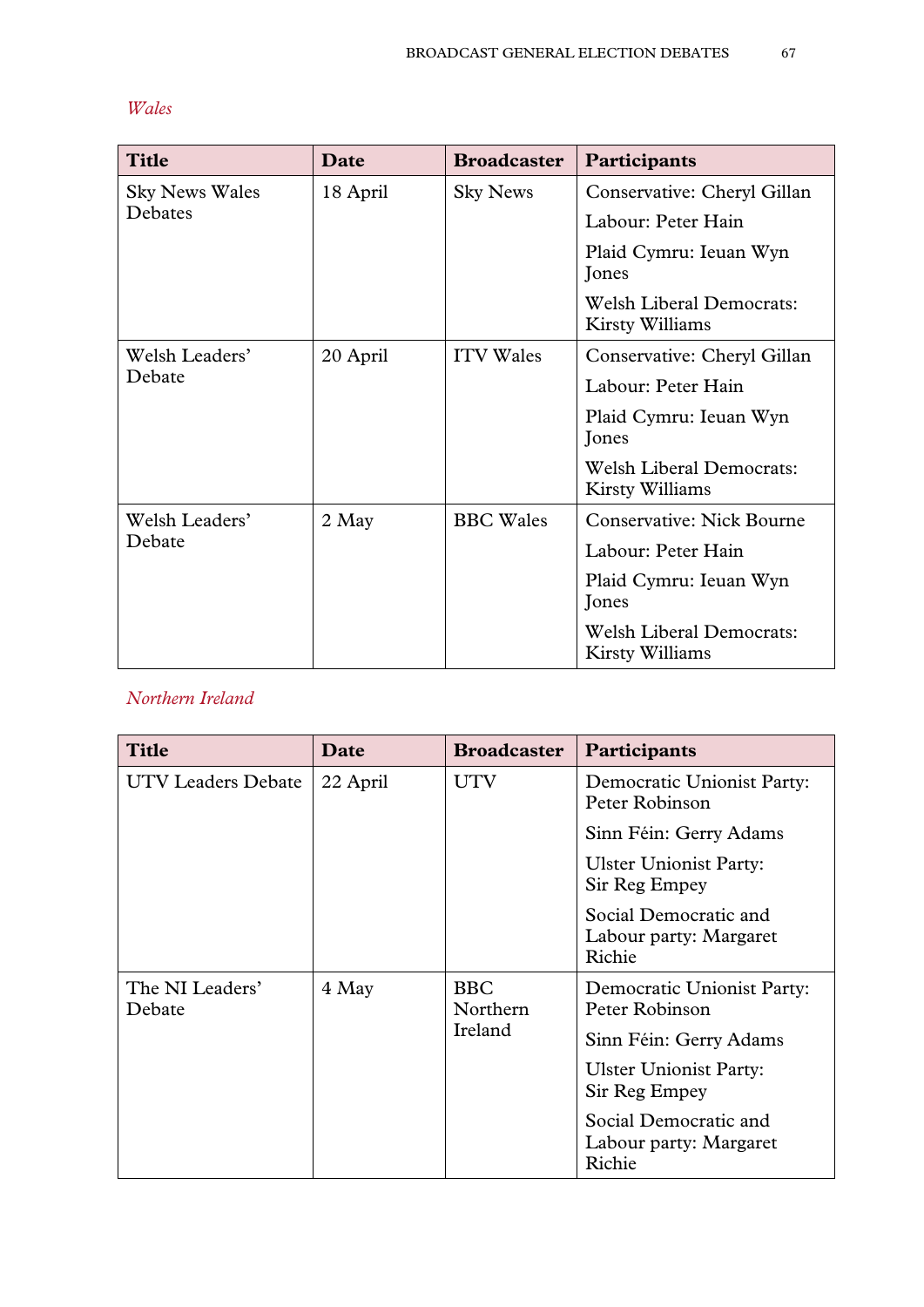| <b>Title</b>                                                                                               | Date  | <b>Broadcaster</b> | Participants                                                                                                                                   |
|------------------------------------------------------------------------------------------------------------|-------|--------------------|------------------------------------------------------------------------------------------------------------------------------------------------|
| Two debates within a<br>programme presented<br>live from Belfast, not<br>filmed in front of an<br>audience | 2 May | <b>Sky News</b>    | <b>First debate</b><br>Sinn Féin: Gerry Kelly<br>Democratic Unionist Party:<br>Peter Weir<br>Secretary of State for<br>Northern Ireland: Shaun |
|                                                                                                            |       |                    | Woodward                                                                                                                                       |
|                                                                                                            |       |                    | <b>Second debate</b>                                                                                                                           |
|                                                                                                            |       |                    | <b>Ulster Conservatives and</b><br>Unionists New Force: Ian<br>Parsley                                                                         |
|                                                                                                            |       |                    | Social Democratic and<br>Labour party: Margaret<br>Richie                                                                                      |

# **Departmental spokespeople debates**

| <b>Title</b>                  | Date     | <b>Broadcaster</b> | Participants                             |
|-------------------------------|----------|--------------------|------------------------------------------|
| Ask the Chancellors<br>Debate | 29 March | Channel 4          | Conservative: George<br>Osborne          |
|                               |          |                    | Labour: Alistair Darling                 |
|                               |          |                    | Liberal Democrats: Vince<br>Cable        |
| The Daily Politics:           | 19 April | <b>BBC</b>         | Conservative: William Hague              |
| The Foreign Affairs           |          |                    | Labour: David Miliband                   |
| Debate                        |          |                    | Liberal Democrats: Ed<br>Davey           |
| The Daily Politics:           | 20 April | <b>BBC</b>         | <b>Conservative: Chris Grayling</b>      |
| The Crime Debate              |          |                    | Labour: Alan Johnson                     |
|                               |          |                    | Liberal Democrats: Chris<br>Huhne        |
| The Daily Politics:           | 21 April | <b>BBC</b>         | Conservative: George                     |
| The Chancellors'              |          |                    | Osborne                                  |
| Debate                        |          |                    | Labour: Alistair Darling                 |
|                               |          |                    | <b>Liberal Democrats: Vince</b><br>Cable |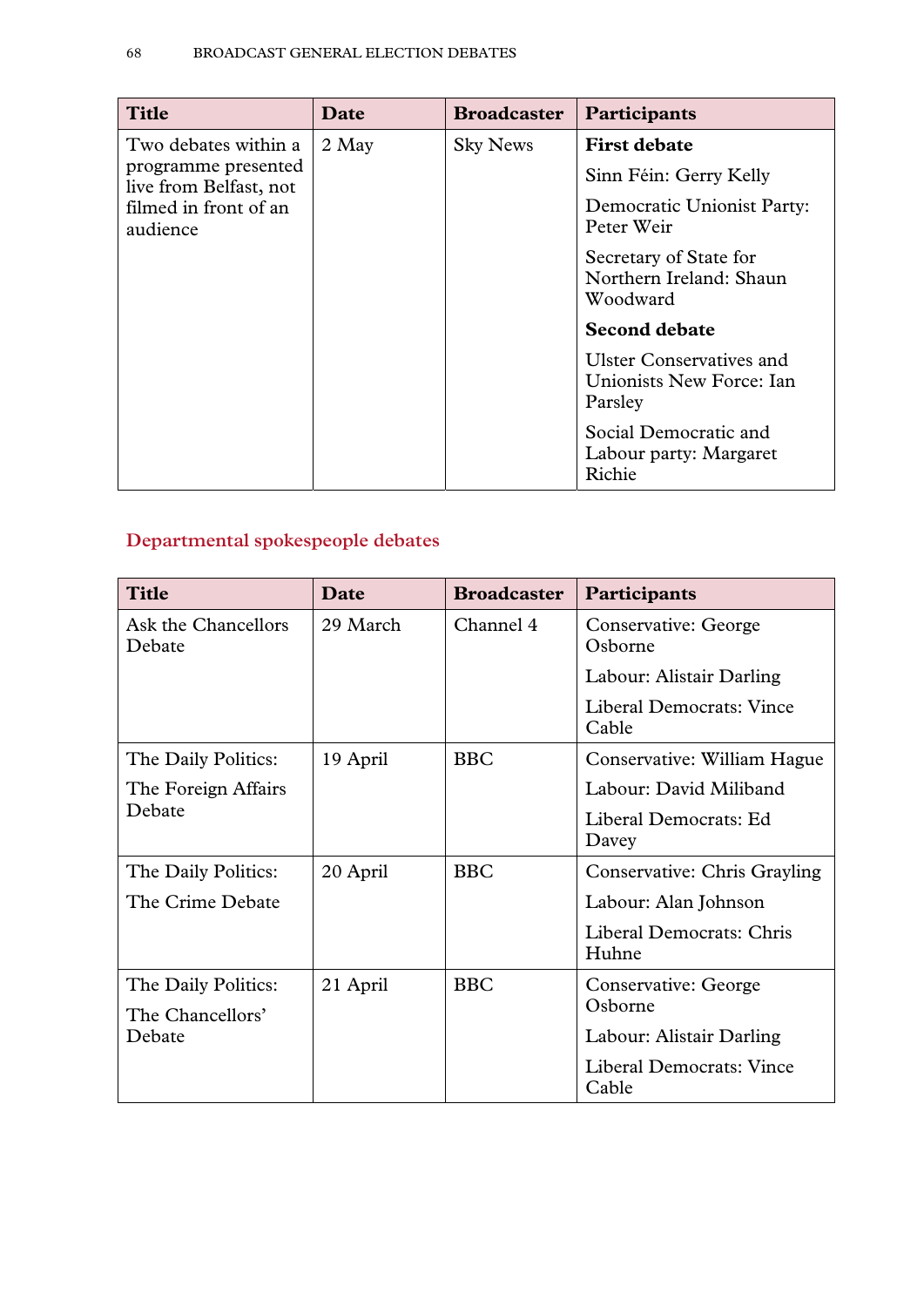| <b>Title</b>                                 | <b>Date</b> | <b>Broadcaster</b> | Participants                              |
|----------------------------------------------|-------------|--------------------|-------------------------------------------|
| The Daily Politics:                          | 26 April    | <b>BBC</b>         | <b>Conservative: Greg Clark</b>           |
| The Environment                              |             |                    | Green: Cllr Darren Johnson                |
| Debate                                       |             |                    | Labour: Ed Miliband                       |
|                                              |             |                    | <b>Liberal Democrats: Simon</b><br>Hughes |
| The Daily Politics:<br>The Business Debate   | 27 April    | <b>BBC</b>         | Conservative: Kenneth<br>Clarke           |
|                                              |             |                    | Labour: Lord Mandelson                    |
|                                              |             |                    | Liberal Democrats: John<br>Thurso         |
|                                              |             |                    | Scottish National Party: John<br>Swinney  |
| The Daily Politics:<br>The Health Debate     | 28 April    | <b>BBC</b>         | <b>Conservative: Andrew</b><br>Lansley    |
|                                              |             |                    | Labour: Andy Burnham                      |
|                                              |             |                    | Liberal Democrats: Norman<br>Lamb         |
| The Daily Politics:                          | 3 May       | <b>BBC</b>         | <b>Conservative: Michael Gove</b>         |
| The Education                                |             |                    | Labour: Ed Balls                          |
| Debate                                       |             |                    | Liberal Democrats: David<br>Laws          |
| The Daily Politics:                          | 4 May       | <b>BBC</b>         | Conservative: Damian Green                |
| The Immigration                              |             |                    | Labour: Phil Woolas                       |
| Debate                                       |             |                    | Liberal Democrats: Tom<br><b>Brake</b>    |
|                                              |             |                    | <b>UKIP: Nigel Farage</b>                 |
| The Daily Politics:<br>The Trust in Politics | 5 May       | <b>BBC</b>         | <b>Conservative: Sir George</b><br>Young  |
| Debate                                       |             |                    | Labour: Harriet Harman                    |
|                                              |             |                    | Liberal Democrats: Lynne<br>Featherstone  |
|                                              |             |                    | Plaid Cymru: Adam Price                   |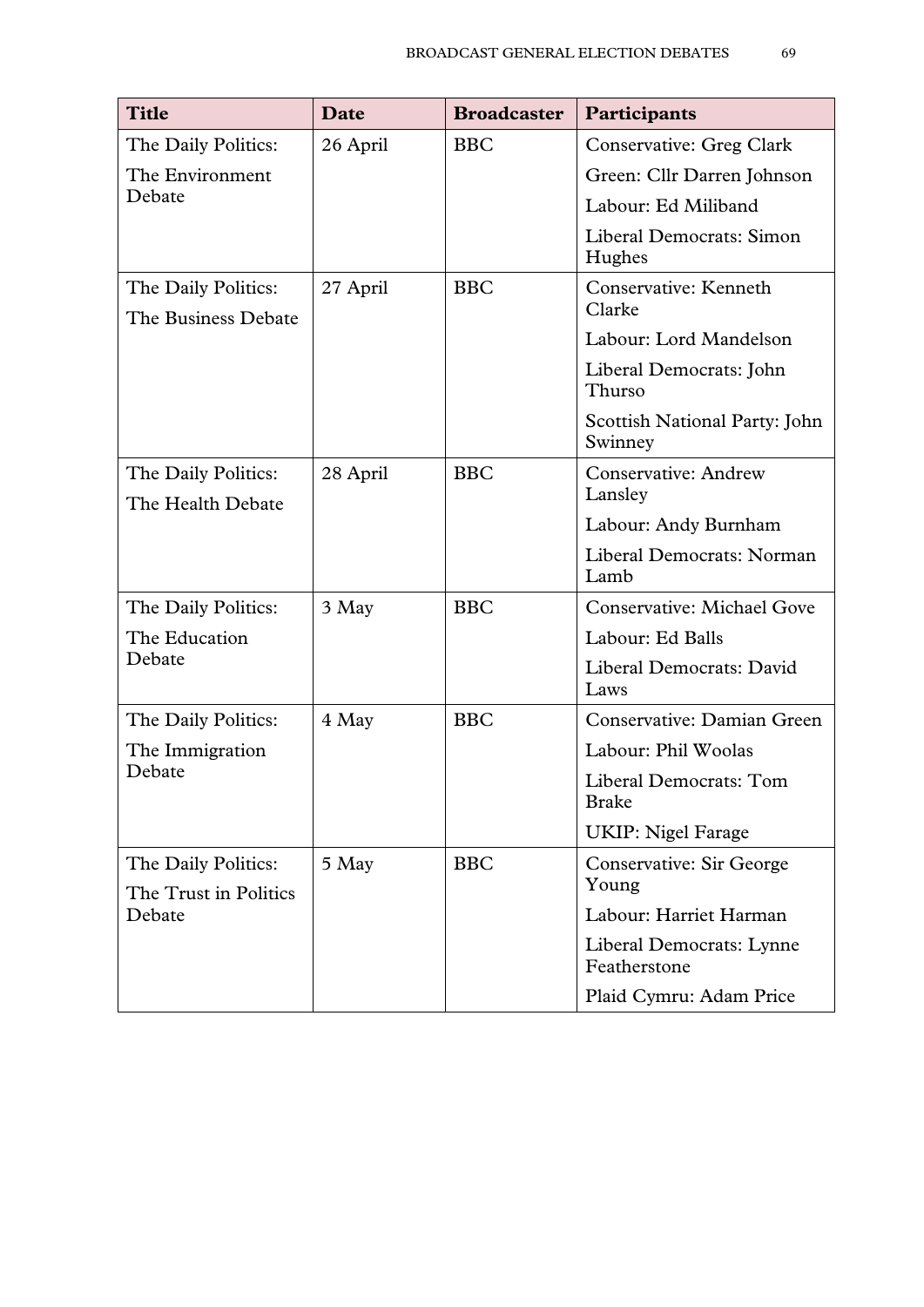# **APPENDIX 6: PRIME MINISTERIAL DEBATE—KEY PRINCIPLES AGREED 21 DECEMBER 2009**

The following principles to be the basis of holding a series of Prime Ministerial debates:

- (1) There will be three live TV debates during the forthcoming general election campaign.
- (2) There will be one debate in each full week of the campaign assuming the election is called at least four weeks before polling day.
- (3) If there are less than four weeks between the election being called and polling day, it may be necessary to schedule two debates in one week. The first debate will not be held before the fourth day after the start of the campaign.
- (4) Each of the three broadcasters, the BBC, ITV and BSkyB will be responsible for producing their own individual debate programme in three separate locations in England.
- (5) ITV will produce the first debate in the North West. Sky will produce the second debate in the South/South West. The BBC will produce the third debate in the Midlands.
- (6) The three party leaders of the Labour, Conservative and Liberal Democrat parties will appear in each debate programme.
- (7) Each party leader will have equal treatment in each programme. The broadcasters will each nominate one person who will monitor the debate and be contactable by a nominated representative of each of the parties during the debate. The broadcaster's nominated person will advise and liaise with the executive producer who will have responsibility for ensuring equal treatment.
- (8) Each debate will be between 85 and 90 minutes in duration, transmitted live by the originating broadcaster in peak time.
- (9) There will be no advertising within the programme.
- (10) The format of the debate will be the same for all broadcasters.
- (11) Around half of each debate will be themed.
- (12) There will be a live audience, transparently selected mainly from the surrounding region by an agreed and reputable polling company.
- (13) Each audience will be broadly representative of the country as a whole subject to detailed discussions with ICM and agreement with the parties.
- (14) Each broadcaster will have a named editorial panel of their own to select the questions submitted by the public. Each will set out the criteria by which questions may be selected.
- (15) Each debate will be hosted by a single presenter provided by the host broadcaster:

Alastair Stewart, ITV; Adam Boulton, Sky; David Dimbleby, BBC.

(16) BSkyB and the BBC will make their programmes available to other broadcasters simultaneously. ITV will make their programme available to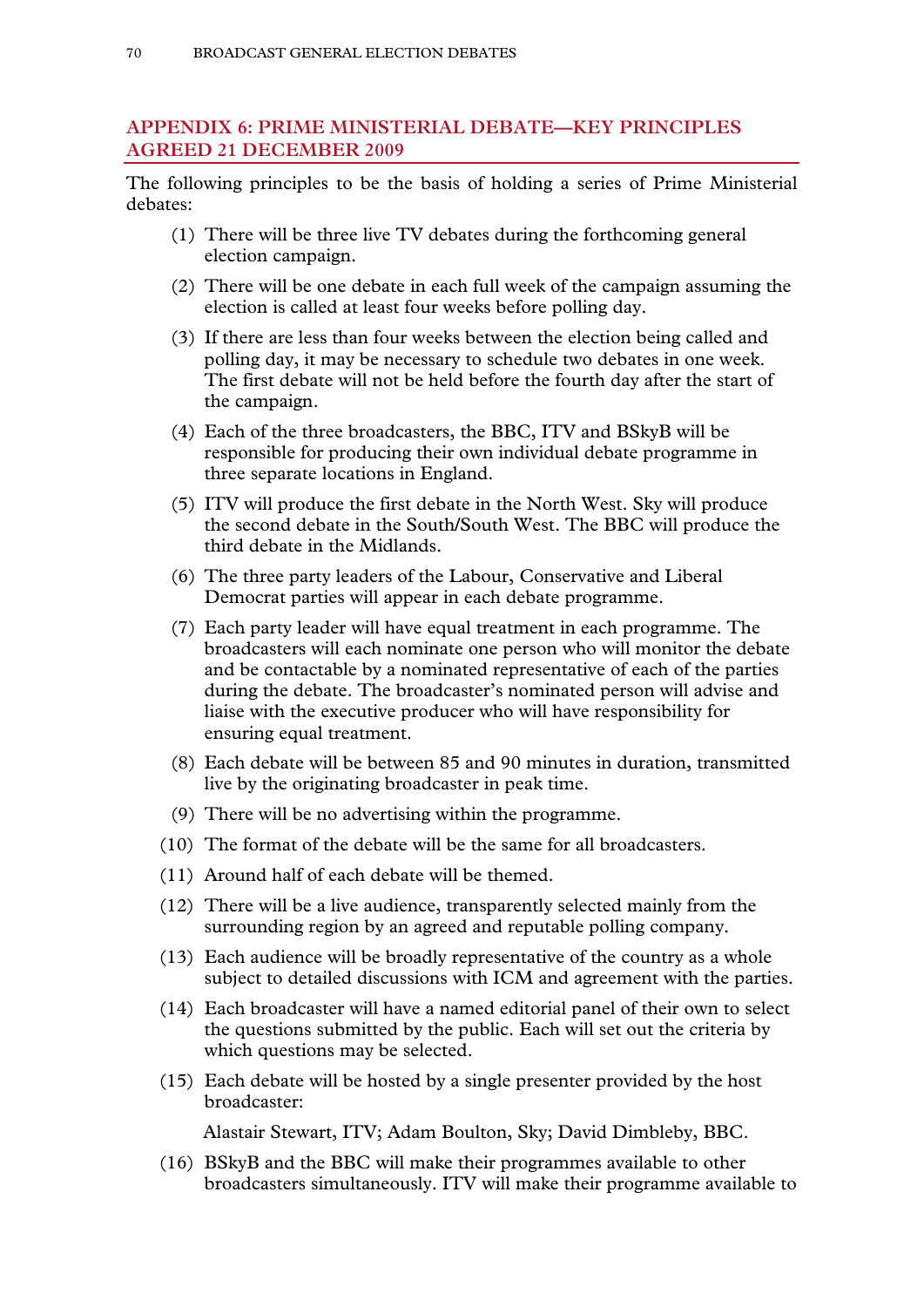other television broadcasters immediately after transmission and available simultaneously to online and radio.

(17) This proposal is subject to each broadcaster complying with its duties on due impartiality and election coverage across the nations of the UK.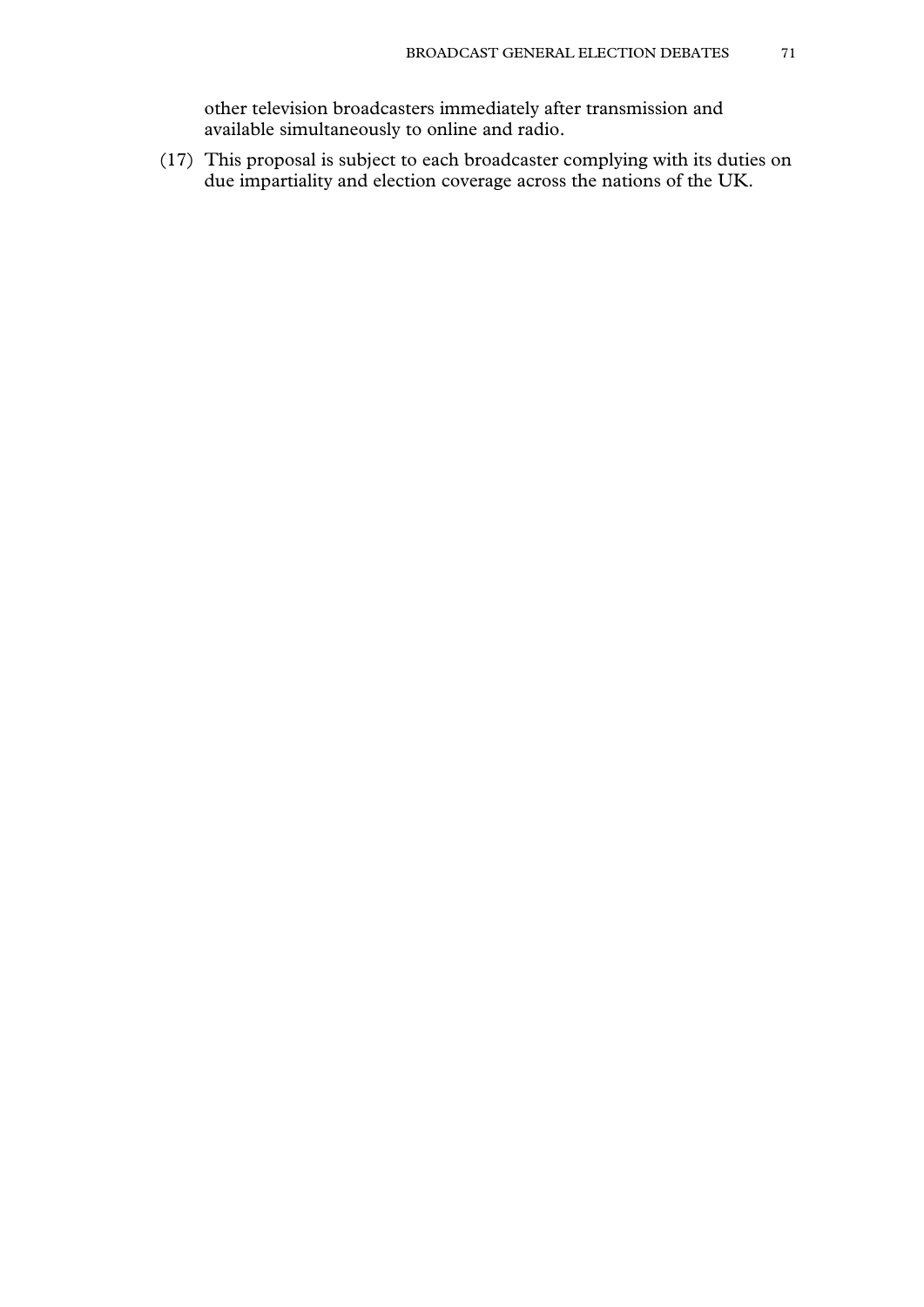# **APPENDIX 7: PRIME MINISTERIAL DEBATES—PROGRAMME FORMAT AGREED BY ALL PARTIES 1 MARCH 2010**

#### **Audience selection**

- (1) The objective is to select an audience which is broadly a demographic cross section of the country.
- (2) The audience to be made up of roughly 200 people, subject to venue capacity.
- (3) ICM has been appointed as an external recruitment agency and the methods of recruitment are based on their expert advice. In broad terms, we will aim to:
- (4) recruit within a 30 mile radius of the host city, mindful of administrative borders on either side of that radius based on the revised ICM list of constituencies.
- (5) recruit according to gender, age, ethnicity and social class to best reflect the broader voting-age population. The recruitment procedure will be transparent, and its methodology will be available to the parties for comment.
- (6) ensure around 80% of the audience is made up of voters who express a voting intention at the time of recruitment.
- (7) These will be subdivided into ratios which reflect a ratio of 7 Labour, 7 Conservative, 5 LibDem .The political ratios will take precedence over the demographic in the final selection of the audience by ICM.
- (8) Within the 80% (see point 6) the broadcasters retain the right to recruit some audience members who express an intention to vote for smaller parties.
- (9) Ensure that around 20% of the audience will be undecided but will be politically engaged. ICM's definition of undecided voters to be the basis of this selection.
- (10) Reserve a small number of seats for participants from outside the ICM selected audience, whose questions have been pre-submitted and selected by the broadcaster's editorial panel. The broadcasters may use a variety of methods to encourage the submission of such questions from across the UK in the build up to the debates.
- (11) The number of questions from outside the ICM selected audience will be a maximum of four per debate.
- (12) Over-recruit by a small margin to accommodate "drop outs" or "no shows"
- (13) Issue audience members with a protocol of rules, including security procedures for entry and conduct during the debates. The protocol will be agreed by the parties.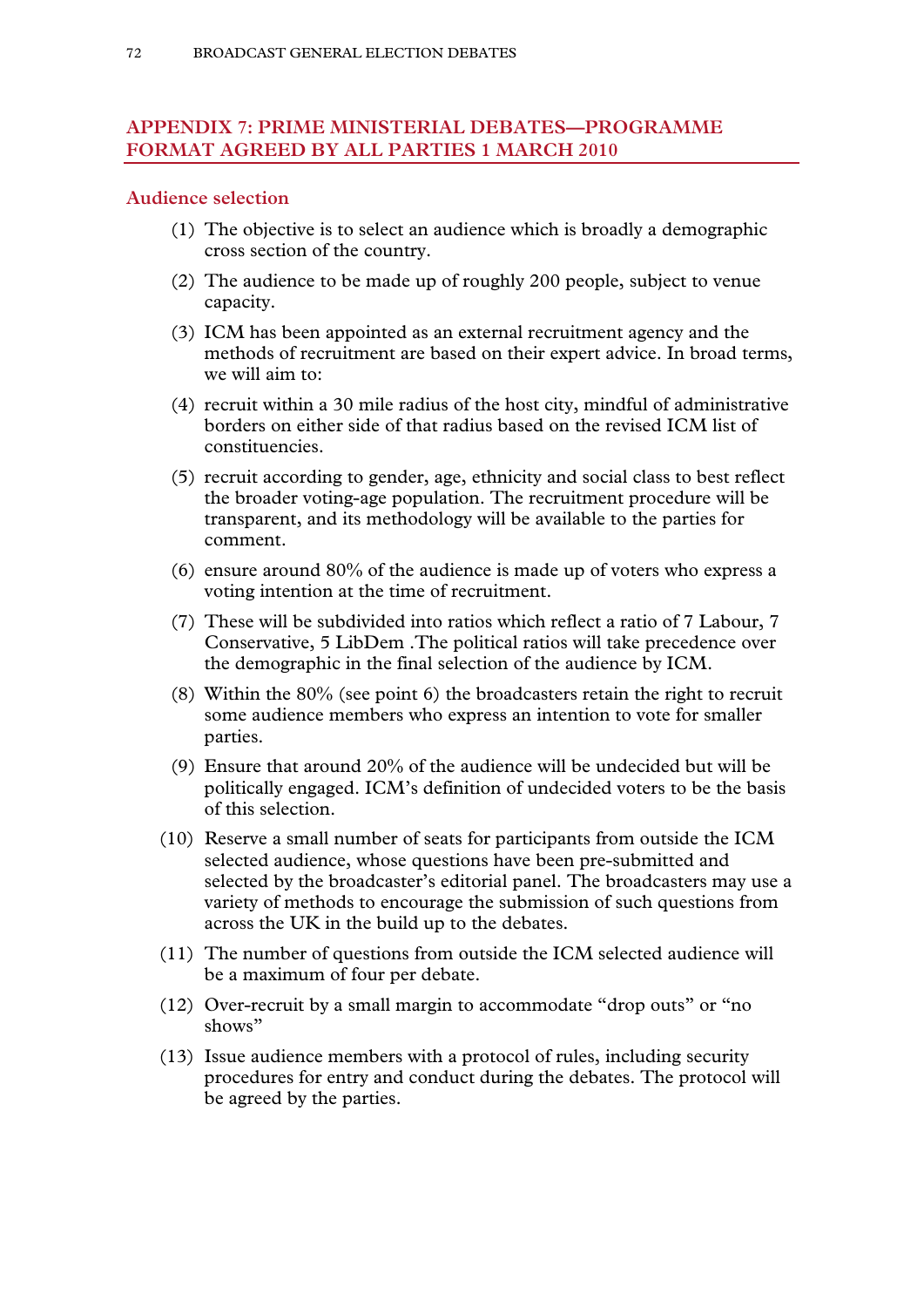#### **Audience role**

- (14) The objective is to ensure maximum debate between the party leaders the distinctive characteristic of these programmes—whilst allowing the audience's voices to be heard directly posing questions.
- (15) Each broadcaster will nominate a panel to choose the questions for its debate. The panel's membership will be public, but they will meet in private.
- (16) Each selection panel will include a member to oversee compliance. List of names of panel members attached
- (17) The objective of each panel shall be to ensure fair question selection in order to frame a balanced debate within the rules of our agreements. Memorandum by the BBC
- (18) The panel will meet confidentially in the weeks running up to their debate.
- (19) All questions submitted by the ICM selected audience will be seen by a member of the panel. Email questions will be sifted and a selection given to the panel.
- (20) Initially, each panel will sift through a selection of questions drawn from those submitted by members of the public.
- (21) They will narrow down their selections in a series of meetings up to and including the day of the debate.
- (22) Each panel will have five to seven members, including a designated chair who would have a casting vote if necessary.
- (23) The panel cannot be quorate with fewer than three of its members present.
- (24) In selecting its questions, the panel will take full account of the following:
- (25) each question will be relevant to all three party leaders.
- (26) no question shall focus on one party or one leader.
- (27) all questions will be based on election issues
- (28) audience members will be made aware of these rules before submitting their final questions.
- (29) half the programme will be based on the agreed theme. Within that portion of the programme, a maximum of three questions will be selected on a single sub-theme (as listed in point 65 of this document).
- (30) half the programme will be unthemed. In this portion of the programme, a maximum of two questions will be selected on a single subject.
- (31) the range of questions chosen will reflect the broadcasters' legal and compliance responsibilities for due impartiality and fairness.
- (32) the panel will use its editorial judgement to select questions and will take into account factors such as the prominence of certain issues in the campaign, the distinctiveness of the different parties' policies on election issues, voters' interest and issues relevant to the role of the Prime Minister.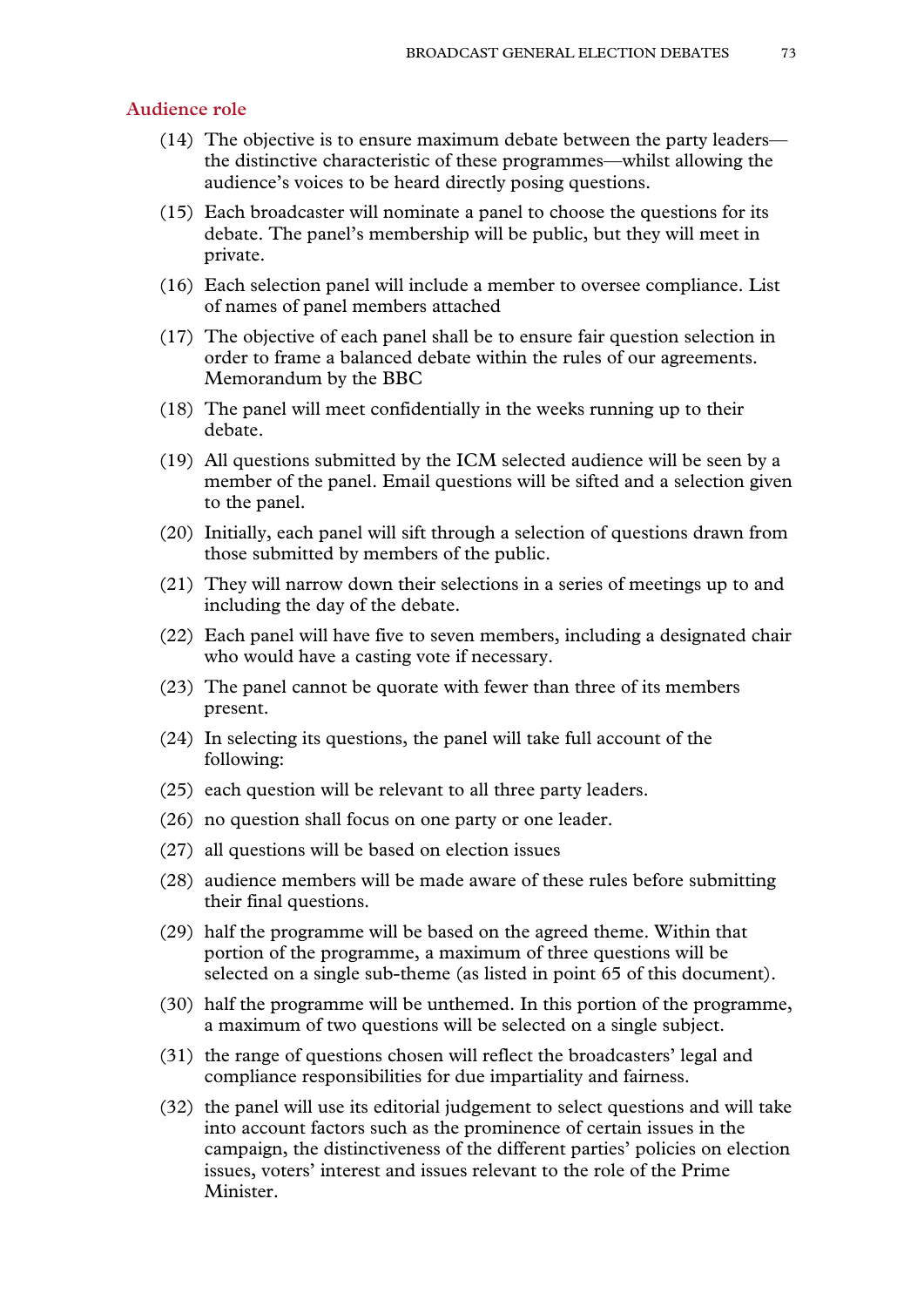- (33) Within these rules, the editorial independence of the panel shall be paramount, because each broadcaster is answerable to its regulator for its programme content.
- (34) Questions may be selected by the editorial selection panel up to the start of the debate.
- (35) The selected questions will not be shown to anyone outside the editorial team in advance of the programmes.
- (36) Members of the audience will ask their questions. The moderator will ask the leaders to respond. The moderator may read email questions.
- (37) All questions will be addressed to and answered by all three leaders.
- (38) The audience members will be restricted to asking the selected questions.
- (39) There will be an option of viewer involvement via emails read by the moderator.
- (40) In order to maximise the time available for viewers to hear the leaders discussing election issues with each other, the studio audience will be asked not to applaud during the debate. There will be opportunities to do so both at the beginning and at the end of each programme.

## **Structure of programme**

- (41) The programme will start with all three leaders on set and standing at their podiums.
- (42) The moderator will have a podium/desk and will move within a small area to allow eyeline with the audience and the leaders.
- (43) The moderator will introduce the leaders, Memorandum by the BBC
- (44) The first half of the programme will be on the agreed theme but with the agreement of all the parties, in case of a major national or international event not included in the theme of the debate, the moderator will ask the leaders for their reaction to the development at the start of the programme before moving on to the theme.
- (45) The time taken for the reaction to such an event will be added to the time available for the themed part of the debate, unless the event is clearly part of the theme of the debate, in which case the reaction will be counted as part of the time allotted to the theme.
- (46) Each leader will make an opening statement on the theme of the debate lasting for 1 minute. After the three opening statements the moderator will take the first question on the agreed theme. There will be closing statements of 1 minute 30 seconds from all three leaders at the end of the 90 minutes.
- (47) Each leader will have 1 minute to answer the question.
- (48) Each leader will then have 1 minute to respond to the answers.
- (49) The moderator may then open the discussion to free debate between the leaders for up to 4 minutes on merit.
- (50) The length of the debate on each question will be decided by the programme editor.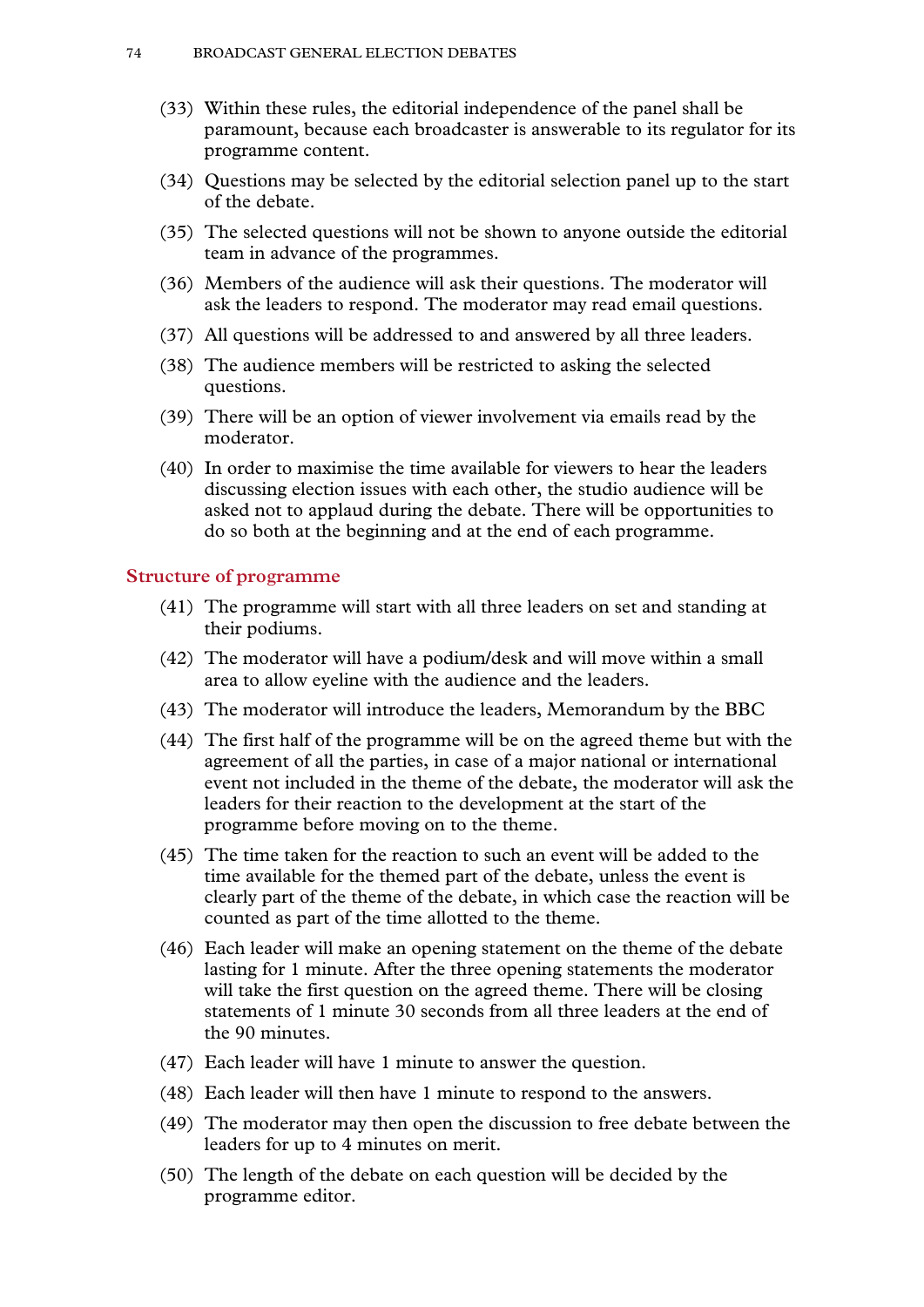- (51) The programme editor will use their best endeavours to keep to the 4 minute time allowance but it may need to be extended in the interest of equality of treatment.
- (52) Questions will be taken on the theme until around half way through the programme, depending on timing and ensuring fair treatment of all three leaders.
- (53) At the end of the themed period, the moderator will open the debate to general questions selected by the broadcaster's panel from the audience or via email.
- (54) The same timing format will apply to the general questions i.e. each leader will have 1 minute to answer the question. Each leader will then have 1 minute to respond. The moderator will then open the discussion to free debate between the leaders for up to 4 minutes on merit
- (55) There will be a clock indicating the time remaining for statements, answers to questions and responses. This will be visible to the candidates and moderator but not to the audience in the debate or on screen.
- (56) The order of speakers, based on an agreed grid, has been determined by the parties drawing lots.
- (57) At the end of the programme the three leaders will shake hands.

## **Role of the moderator**

- (58) To moderate the programme
- (59) To keep the leaders to the agreed time limits
- (60) To ensure free-flowing debate being fair to all candidates over the course of the programme.
- (61) To ensure fairness on the direction of the programme editor
- (62) To seek factual clarification where necessary
- (63) It is not the moderator's role to criticise or comment on the leaders' answers.
- (64) The candidates accept the authority of the moderator to referee the rules on stage and ensure a free flowing, fair debate conducted within the agreed rules<sup>192</sup>

## **Themes**

- (65) Order of themed debates. The order of the themes for the first half of each programme was determined by the broadcasters drawing lots. The order is as follows:
	- 1. Domestic affairs including but not exclusively: NHS; Education;Immigration; Law and Order; Family; Constitution; Trust in politics; Political reform;
	- 2. International affairs including but not exclusively; International relations; Afghanistan; Iraq; Iran; Middle East; UK defence;

192 BBC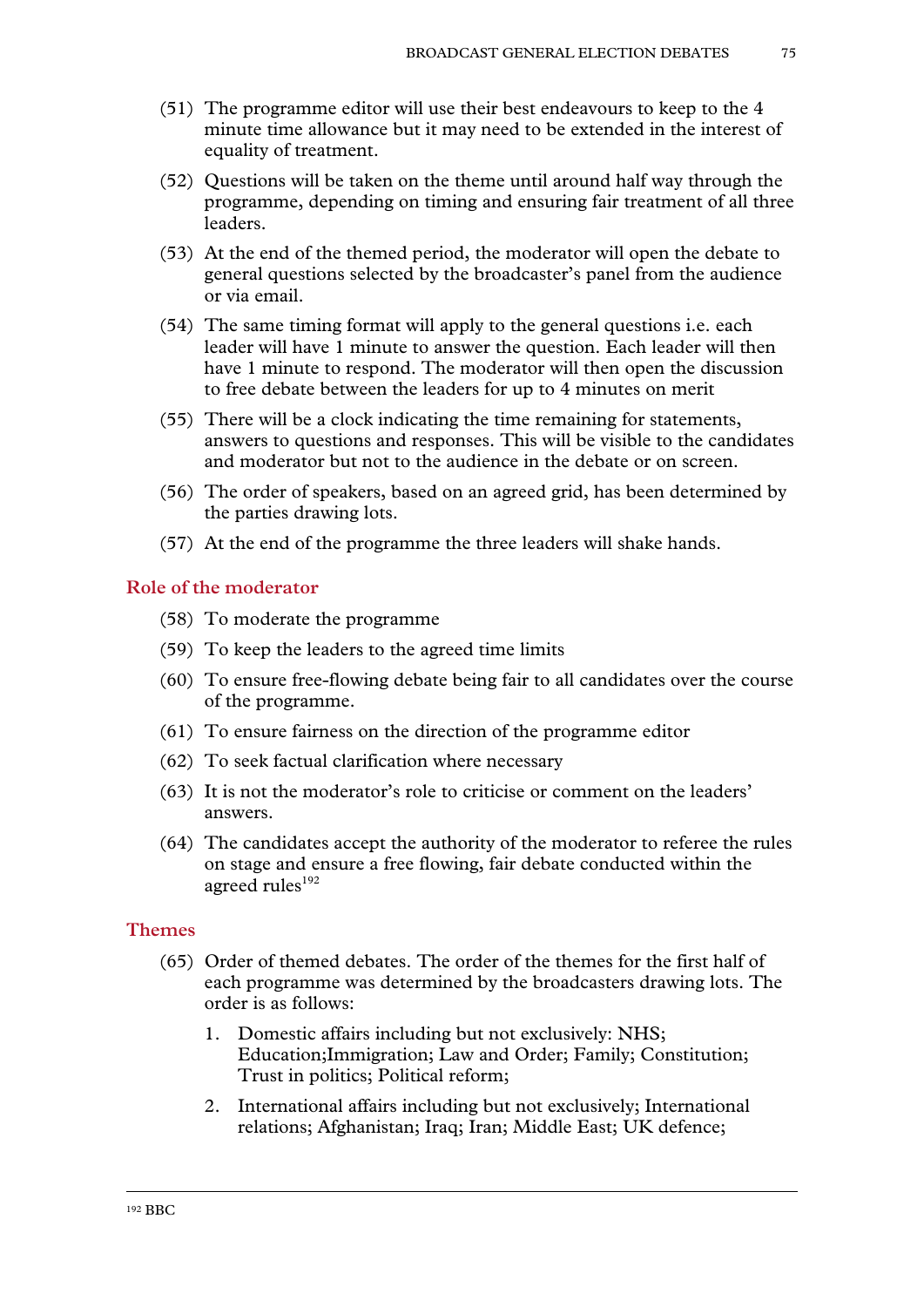International terrorism; Europe; Climate change; China; International Development

3. Economic affairs including but not exclusively: financing of public services; Taxation; Debt; Deficit; Public finances; Recession; Recovery; Banking and finance; Business; Pensions; Jobs;

## **Set**

- (66) The leaders will stand at podiums throughout the debate. The positions of the three leaders during the debates are to be determined by agreement with all parties.
- (67) The moderator will have a podium/desk and will move within a small area to allow eyeline with the audience and the leaders.
- (68) Each broadcaster responsible for their own titles, music, branding etc.

#### **Audience cutaways**

- (69) The purpose of the programmes are for the viewers to see and hear the party leaders engaging in debate with each other and answering questions from the audience. The audience is a key element of the programmes and has to be seen by the viewers but there will not be undue concentration of the reactions of individual audience members.
- (70) There will be a close up of the questioner while he/she is asking a question.
- (71) There will be no close-up cutaways of a single individual audience member while the leaders are speaking.
- (72) However if one of the leaders directly addresses an individual audience member, a close-up shot of that individual can be shown e.g. if a leader answers a question by directly addressing the questioner.
- (73) There may be group shots and wide shots of the audience during the programme.
- (74) The programme will be confined to events inside the debate studio.
- (75) Breaking News straps will not be put over live coverage of the debate. On news channels (Sky News, BBC News channel), the scrolling news tickers will offer other news but will not cover breaking news lines from the debates while the debates are taking place.
- (76) Each party will have the right to recall the negotiating panel made up of representatives from the broadcasters and the parties, during the campaign to discuss issues arising from the debates.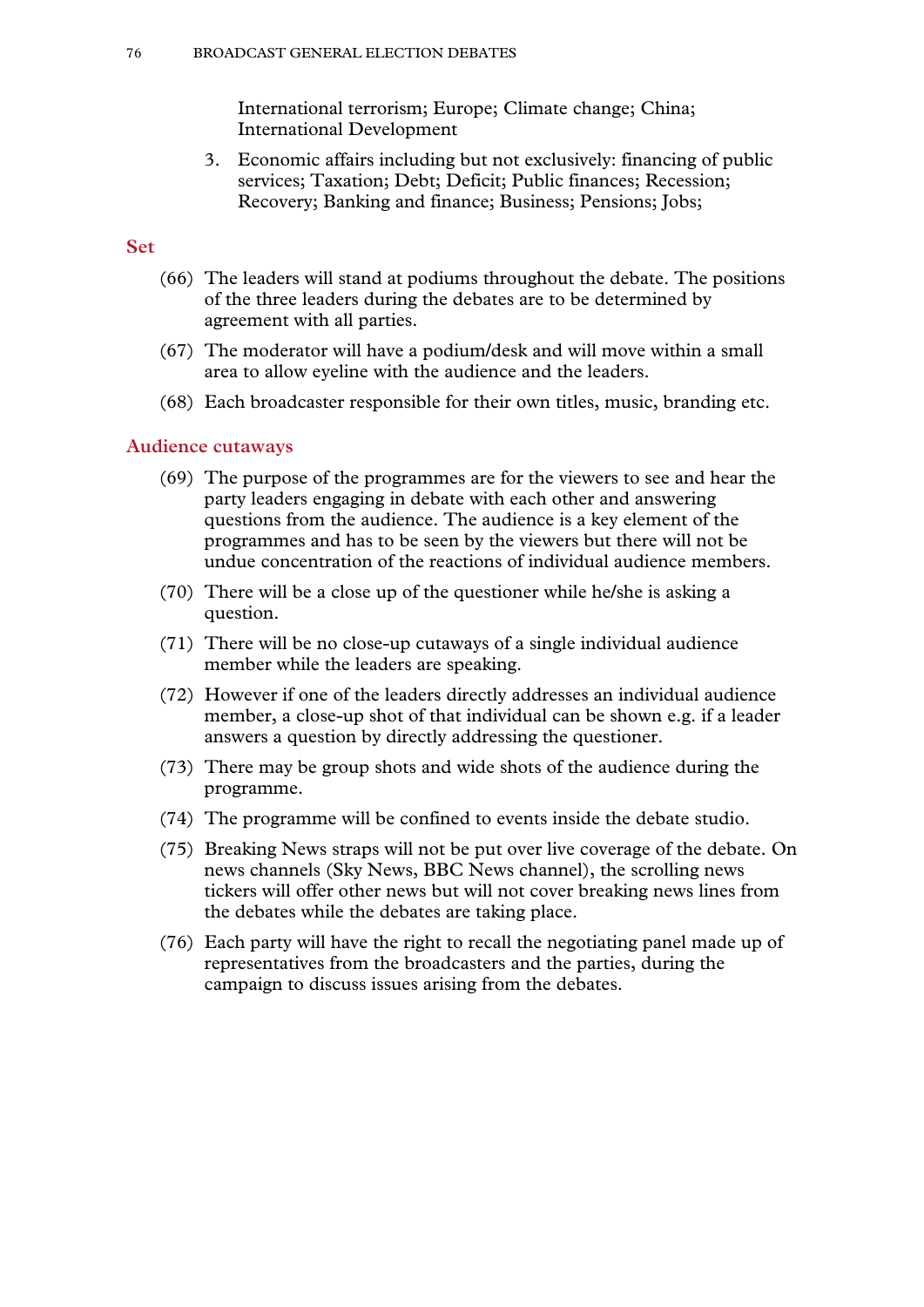# **APPENDIX 8: CHANCELLORS' DEBATE—PROGRAMME FORMAT**

### **Time and Place**

- (1) The debate will take place at 8pm on Monday 29th March. (Meaning an arrival time of 7 for the 3 participants).
- (2) The location will be the London Studios on the South Bank.
- (3) The programme will last for an hour and be broadcast live on Channel 4.
- (4) The 3 participants will have an equal amount of airtime.
- (5) The programme is a joint production of Mentorn and Channel 4 News.

## **Audience Selection**

- (1) The objective is to select an audience which is broadly a demographic cross section of the country.
- (2) The audience to be made up of 150–200 people.
- (3) The audience will be selected by a dedicated audience unit, drawing on the combined experience of Mentorn and Channel 4 News.
- (4) GfK-NOP will act as external guarantors of our audience: they will check them to ensure we're complying with our psephelogical balances. They will be able to randomly contact audience members to check that the details we have for them are correct.
- (5) The audience will be recruited from a wide radius around London, and will include as many people as we practically can from around the UK.
- (6) The audience will replicate the political balance as set out in the Leaders' Debates: ie, at least 80% of the audience will express a voting intention, and among them, the division will be the 7/7/5 division set out in the agreement over the Leaders' Debates.
- (7) We will exclude from the audience anyone who is a party activist.
- (8) We will recruit as far as possible an audience that reflects the UK's age, gender, class, and ethnic mix. But the political balance will take precedence over any of these if there's a conflict.

# **Audience Role**

- (1) The role of audience members is to ask questions. In each of the debate's thematic sections, there would be a small amount of audience members who have a question to ask on that subject. Audience members will not steer the debate by asking the lead questions in each section; instead they'll be called upon to ask questions at an appropriate moment.
- (2) All of these questions will be pre selected. Every audience member will be spoken to, to see what economic concerns and opinions are uppermost in their minds. We will then choose the most vivid and important questions.
- (3) No audience question will be targeted at any one participant exclusively. The questions will be applicable to all 3 participants.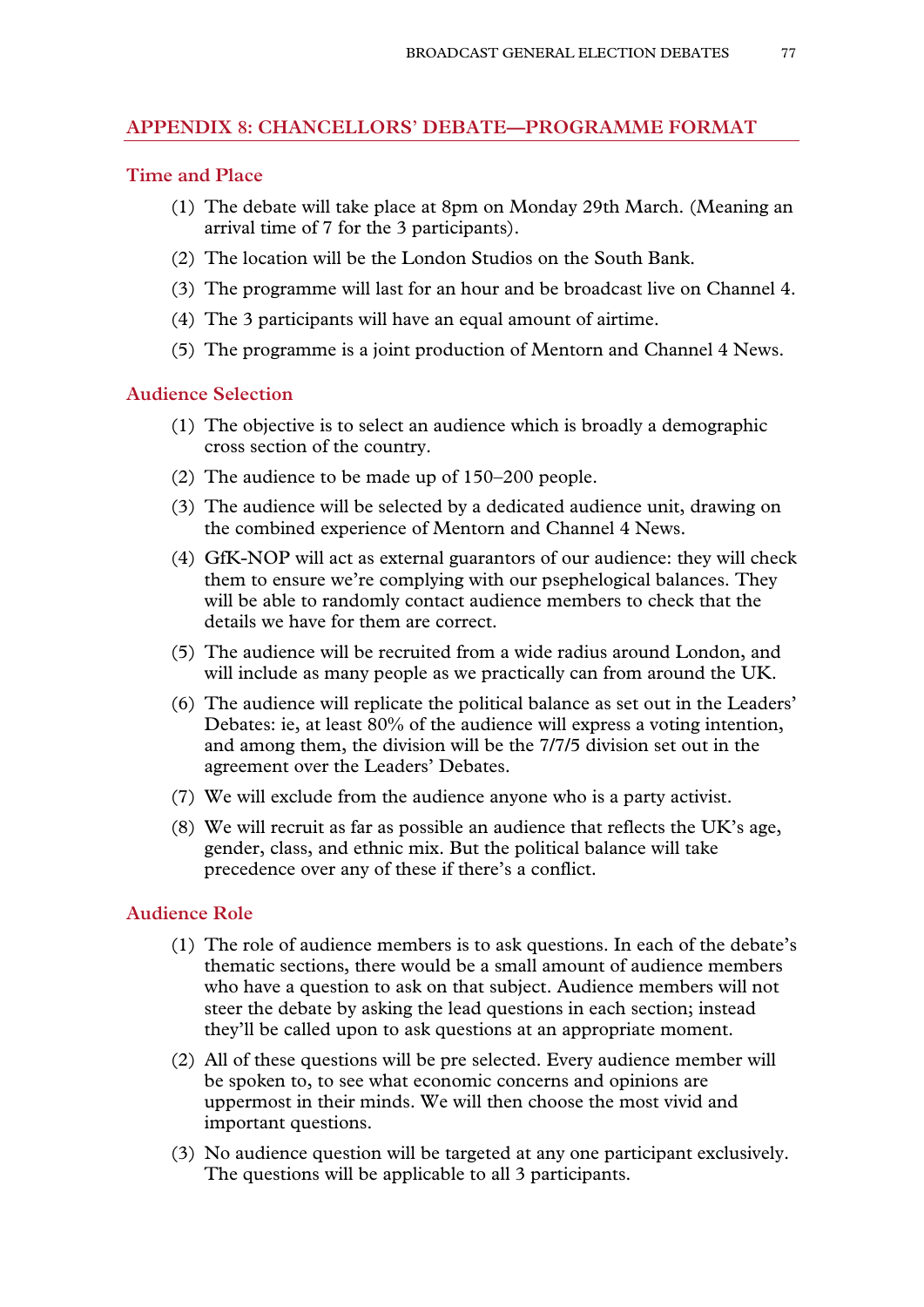- (4) Audience members will not have the opportunity to come back after the politicians have addressed their point.
- (5) There will be an option of viewer involvement via pre-selected emails read by the moderator.

#### **Selection of the Questions**

- (1) The audience questions will reflect our legal and compliance responsibilities for due impartiality and fairness.
- (2) As with the Leaders' Debates, a panel will select those questions. Our panel will follow the same rules and guidelines as is laid down for the Leaders' Debates.
- (3) The membership of our panel is :

Gary Gibbon, political editor, Channel 4 News Faisal Islam, economics editor, Channel 4 News Krishnan Guru-Murthy, debate moderator Steve Anderson, Managing Director, Mentorn Media Elizabeth Clough, head of Mentorn Oxford Krizstina Katona, producer, Mentorn Jim Gray, Editor, Channel 4 News

David Mapstone, debate programme editor

#### **Structure of the Programme**

- (1) Participants will make an opening statement and a closing statement each. The durations will be one minute maximum for both opening and closing statements. We will ensure that there's a way of seeing the time from the position where the statements are given, but that this clock will not be visible to the viewers at home.
- (2) The programme will be broken down into 3 themed parts. We will choose our themes on the basis of how to be comprehensive, and guide the viewer through complex issues. An example of a programme structure may be :
	- (1) part one—the public finances : tax  $\&$  spend, debt  $\&$  deficit
	- (2) part two—the Crunch : blame, judgement, the City & banking
	- (3) part three—What does the future hold ? jobs & recovery

 We may vary this structure but we will tell the parties the finalised structure in good time.

(3) Party representatives will draw straws to establish the order of who gives the opening statements, who gives the closing statements, and who gets the first question in each of the sections. (ie anything which requires a sequence will have its own separate straw drawing).